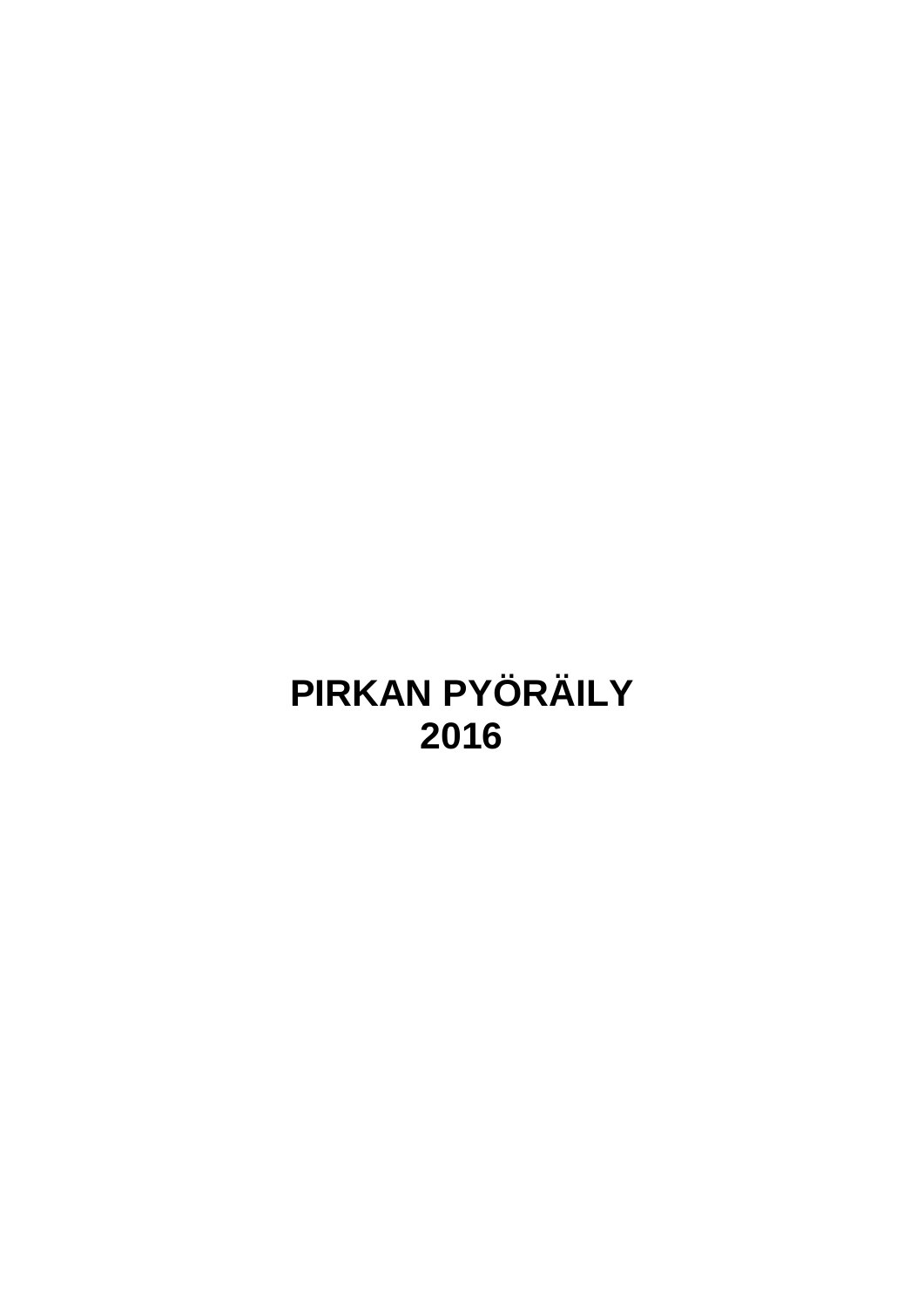#### **PIRKAN PYÖRÄILY – PIRKAN LENKKI / 217 KM**

| <b>NRO</b>   | NIMI                                                              | <b>SEURA</b>                                                                              | <b>PY-KERTA</b>                           |
|--------------|-------------------------------------------------------------------|-------------------------------------------------------------------------------------------|-------------------------------------------|
| 1389         | AALTO AULI                                                        | KAUPIN KANUUNAT                                                                           | 6                                         |
| 1831         | AALTO KARI                                                        | RIIHIMÄKI                                                                                 | $\overline{2}$                            |
| 1363         | AALTO MATTI                                                       | <b>TUUL</b>                                                                               | 16                                        |
| 1365         |                                                                   | <b>REJLERS OY</b>                                                                         | 2                                         |
| 1583         | AALTONEN OTTO<br>AFFOLTER ULLA<br>AHLFORS RAINE                   | TEAM RYNKEBY ESPOO                                                                        | $\overline{2}$                            |
| 1829         |                                                                   | NURMIJÄRVI                                                                                | $\mathbf{1}$                              |
| 1383<br>1273 | AHO ANTERO<br>AHO MAARIT                                          | <b>VIMPELI</b><br>TRIATHLON VANTAA                                                        | $\mathsf 3$<br>$\overline{2}$             |
| 1310         | AHOKAS SAMI                                                       | KANGASALA                                                                                 | 1                                         |
| 1500         | AHOLA PANU                                                        | MAASTOONPOLJE.FI                                                                          | 3                                         |
| 1081         | AHOLA PASI                                                        | AL-AIN CYCLING                                                                            | $\mathbf{1}$                              |
| 1620         | AHONEN JERE                                                       | <b>TEAM RYNKEBY HKI</b>                                                                   | 3                                         |
| 1565         | AHONEN KIMMO                                                      | TEAM RYNKEBY ESPOO                                                                        | $\mathbf{1}$                              |
| 1852         | AHONEN PETRI                                                      | HIKIHAKA VALKEAKOSKI                                                                      | $\overline{4}$                            |
| 1070         | AHONEN SAMI<br>AHTI PETRI                                         | LRPY<br><b>HELSINKI TRIATHLON</b>                                                         | $\overline{2}$<br>3                       |
| 1649<br>1648 | AHTI PIA                                                          | <b>HELSINKI TRIATHLON</b>                                                                 | 3                                         |
| 1194         | <b>AHTIAINEN AKI</b>                                              | HELSINN<br>WAPICE                                                                         | $12 \overline{ }$                         |
| 1180         | AHTIAINEN TIMO                                                    | KAUPIN KANUUNAT                                                                           | 11                                        |
| 1397         | AIRAKSINEN JUHA                                                   | ECONOCAP                                                                                  | 7                                         |
| 1204         | ALAJOKI JUKKA                                                     | <b>BUCINE BIKE</b>                                                                        | 2                                         |
| 1003         | ALA-KAPEE HANNU                                                   | KAUPIN KANUUNAT                                                                           | 10                                        |
| 1166         | ALANEN TIMO                                                       | <b>HELSINKI</b><br>TEAM RYNKEBY ESPOO                                                     | 5<br>$\overline{2}$                       |
| 1586<br>1440 | <b>ALATALO VILLE</b><br>ANDELIN MARKUS                            | <b>TAMPERE</b>                                                                            | 3                                         |
| 1302         | ANJALA RAIMO                                                      | ESPOO                                                                                     | $\sqrt{5}$                                |
| 1215         | ANTALAINEN LAURI                                                  | TALENTLABS<br>TEAM RYNKEBY HKI<br>TEAM TECHNOPOLIS<br>TEAM RYNKEBY TRE<br>KAUPIN KANUUNAT | $\overline{2}$                            |
| 1639         | ANTIKAINEN SAIJA                                                  |                                                                                           | $\mathbf{1}$                              |
| 1425         | <b>ANTILA TOMI</b>                                                |                                                                                           | $\mathbf{1}$                              |
| 1527         | ANTILA-LÅNGSJÖ RIITTA                                             |                                                                                           | $\mathbf{1}$                              |
| 1792         | ANTTILA MATTI<br>AN I TILA MATTI<br>ANTTILA SAMI<br>ANTTONEN RIKU |                                                                                           | $\overline{7}$                            |
| 1518         |                                                                   | <b>SANDVIK</b><br><b>IKAALINEN</b>                                                        | $\overline{4}$<br>$\mathbf{1}$            |
| 1026<br>1642 | AURA TERO                                                         | TEAM RYNKEBY HKI                                                                          | 4                                         |
| 1168         | AUTIO MARKO                                                       | I EAIT.<br>HY RACING                                                                      | 1                                         |
| 1654         | <b>BACKLUND PONTUS</b>                                            |                                                                                           | $\mathbf{1}$                              |
| 1359         | BERGSTRÖM TERO                                                    | HTRC<br>KAUPIN KANUUNAT<br>CYAIKERY HKI                                                   | $\,6$                                     |
| 1627         | <b>BESUCH KIRSTEN</b>                                             | TEAM RYNKEBY HKI                                                                          | $\overline{2}$                            |
| 1096         | BITTER ANTTI                                                      | RIIHIMÄKI                                                                                 | $\overline{4}$                            |
| 1293         | BJORN JOHAN                                                       | KAUPIN KANUUNAT<br>KAUPINAS<br>HÄMEENLINNA<br>DIOL                                        | 3                                         |
| 1846<br>1028 | BRAGGE TERO<br>DI BUO BRUNO                                       | CHE BICI                                                                                  | 3<br>$\mathbf{1}$                         |
| 1515         | EEROLA SEVERI                                                     | <b>SANDVIK</b>                                                                            | $\mathbf{1}$                              |
| 1018         | <b>EKFORS PETRI</b>                                               | <b>TUUL</b>                                                                               | $\overline{2}$                            |
| 1718         | <b>ENO JARI</b>                                                   | HUITTISTEN PYÖRÄILIJ                                                                      | 14                                        |
| 1591         | <b>ESKELINEN ANNE</b>                                             | <b>JYVÄSKYLÄ</b>                                                                          | $\mathbf{1}$                              |
| 1072         | ESKELINEN JUKKA                                                   | <b>KOKA</b>                                                                               | $\overline{7}$                            |
| 1076         | <b>ESKOLA ALTTI</b>                                               | <b>HELSINKI TRIATHLON</b>                                                                 | 3                                         |
| 1401         | ESKOLA SUVI                                                       | <b>PIHLA</b>                                                                              | $\mathbf{2}$                              |
| 1498<br>1276 | <b>FOGELHOLM MIKAEL</b><br><b>FORSMAN TOMAS</b>                   | TEAM RYNKEBY HKI<br><b>MUSTIO</b>                                                         | 1<br>$\mathbf{2}$                         |
| 1631         | FRANSSILA MARJA-LIISA                                             | TEAM RYNKEBY HKI                                                                          | $\mathbf{1}$                              |
| 1192         | <b>FREESE ESKO</b>                                                | <b>SVERIGE</b>                                                                            | $\overline{2}$                            |
| 1806         | <b>FURST TURKKA</b>                                               | LÄSKIT                                                                                    | $\mathbf 5$                               |
| 1080         | HAAPAKOSKI MARKO                                                  | <b>JYPS</b>                                                                               | $\mathbf{1}$                              |
| 1535         | HAAPANEN URSULA                                                   | <b>TEAM RYNKEBY TRE</b>                                                                   | $\mathbf{1}$                              |
| 1742<br>1411 | <b>HAAPANIEMI MIKA</b>                                            | <b>ORIVESI</b><br>LAITILA                                                                 | $\mathbf{1}$<br>3                         |
| 1272         | <b>HAAPANIEMI SAMI</b><br>HAARA JOUNI                             | SÖDERKULLA                                                                                | 3                                         |
| 1637         | <b>HAATAJA PIIA</b>                                               | TEAM RYNKEBY HKI                                                                          | $\mathbf{1}$                              |
| 1294         | HAAVIKKO HEIKKI                                                   | <b>HATTULA</b>                                                                            | 1                                         |
| 1677         | HAKALA JOUNI                                                      | <b>RUSKO</b>                                                                              | $\,6$                                     |
| 1258         | HAKAVUORI HARRI                                                   | KAUPIN KANUUNAT                                                                           | 9                                         |
| 1073         | HAKKARAINEN VAINO                                                 | <b>HELSINKI</b>                                                                           | $\mathbf 5$                               |
| 1152         | <b>HAKULI TERO</b>                                                | KAUPIN KANUUNAT                                                                           | $\overline{7}$                            |
| 1274<br>1317 | HALLIKAINEN HANNU<br><b>HALME HARRI</b>                           | <b>HELSINKI</b><br>JULKUJÄRVI                                                             | 6<br>$\overline{\mathbf{4}}$              |
| 1780         | HALMEENMÄKI JUHA-PEKKA                                            | <b>TRIATHLON SUOMI</b>                                                                    | $\mathbf{1}$                              |
| 1494         | HALSVAHA SAMI                                                     | TEAM RYNKEBY HKI                                                                          | 5                                         |
| 1578         | HALVA REETTA                                                      | TEAM RYNKEBY ESPOO                                                                        | $\overline{c}$                            |
| 1701         | HÄMÄLÄINEN JYRKI                                                  | <b>VALMET AUTOMATION</b>                                                                  | $\mathsf 3$                               |
| 1664         | HANHILAMMI TAPIO                                                  | KAUPIN KANUUNAT                                                                           | $\overline{c}$                            |
| 1237         | HAPULI HEIKKI                                                     | <b>HELSINKI</b>                                                                           | $\mathbf 5$                               |
| 1313         | HARJU KARI                                                        | <b>TAMPEREEN YRITYS</b>                                                                   | 8                                         |
| 1212<br>1803 | HARTIKAINEN VELI-PEKKA<br>HATAKKA MIKKO                           | PYÖRÄILY PEKAT<br>HIKI-HAKA                                                               | $\overline{2}$<br>$\overline{\mathbf{4}}$ |
| 1360         | <b>HAULO MIKA</b>                                                 | KAUPIN KANUUNAT                                                                           | $\mathbf 5$                               |
| 1688         | HAUSKAVIITA KIMMO                                                 | <b>KIRKKONUMMI</b>                                                                        | $\overline{2}$                            |
| 1062         | HAUTALA JOONAS                                                    | <b>HELSINKI</b>                                                                           | 1                                         |
| 1826         | HAUTANIEMI JUHA-MATTI                                             | <b>PORI</b>                                                                               | 1                                         |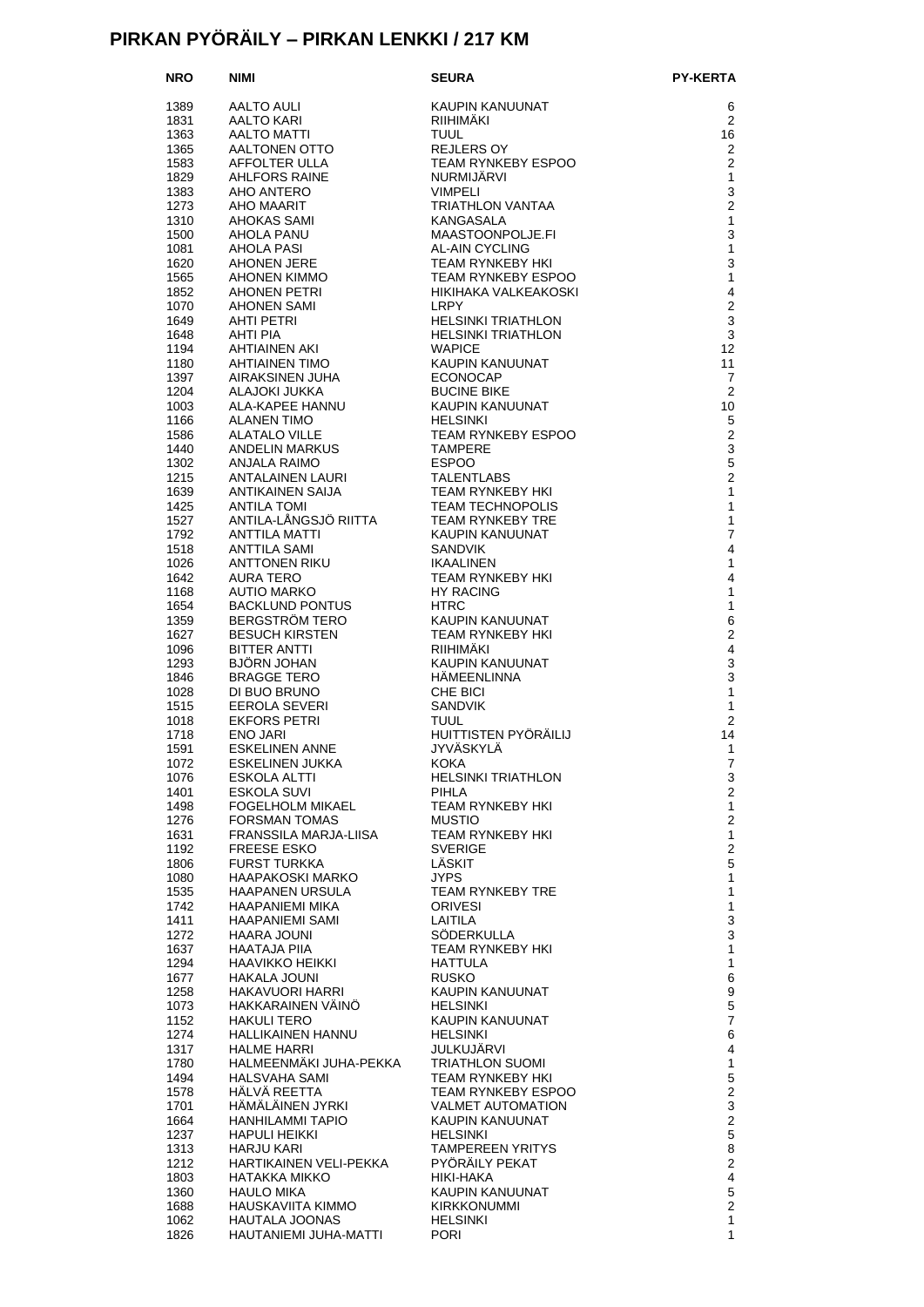| <b>NRO</b>   | <b>NIMI</b>                                      | <b>SEURA</b>                                     | <b>PY-KERTA</b>                         |
|--------------|--------------------------------------------------|--------------------------------------------------|-----------------------------------------|
| 1617         | HEIKKINEN JANNE                                  | TEAM RYNKEBY HKI                                 | 2                                       |
| 1622         | HEIKKINEN JUHA                                   | TEAM RYNKEBY HKI                                 | 1                                       |
| 1181         | HEIKKINEN OULA                                   | PUOLUSTUSVOIMAT                                  | 5                                       |
| 1226         | <b>HEIKKONEN VELI-MATTI</b>                      | SWECO OY                                         | $\overline{\mathbf{4}}$                 |
| 1373         | HEINÄAHO ESKO                                    | <b>KEURUUN LATU</b>                              | $\mathbf 5$                             |
| 1011<br>1501 | HEINONEN HARRI<br><b>HEISKANEN HEIKKI</b>        | CARGOTEC FINLAND OY<br><b>SANDVIK</b>            | $\mathbf 5$<br>$\mathsf 3$              |
| 1822         | HENDRY KATHLEEN                                  | <b>TAKON SOUTAJAT</b>                            | $\overline{7}$                          |
| 1391         | HENNESSY ANNA-RIIKA                              | PKK.                                             | $\overline{2}$                          |
| 1160         | <b>HENRIKSSON HANNU</b>                          | KAUPIN KANUUNAT                                  | $\overline{7}$                          |
| 1201<br>1502 | <b>HEPOKANGAS JARKKO</b><br><b>HERCKMAN JUHA</b> | <b>TAMPERE</b><br><b>SANDVIK</b>                 | 11<br>3                                 |
| 1014         | <b>HERRANEN TIMO</b>                             | <b>CC PICARO</b>                                 | $\sqrt{5}$                              |
| 1426         | HIEDANPÄÄ SAMI                                   | <b>TEAM TECHNOPOLIS</b>                          | $\mathbf{1}$                            |
| 1847         | HIENONEN JUSSI                                   | <b>JYPS</b>                                      | 3                                       |
| 1790<br>1499 | HIETAMAKI JUHA<br>HILTUNEN HEIKKI                | <b>HELSINKI TRIATHLON</b><br><b>SANDVIK</b>      | $\mathbf{1}$<br>$\overline{\mathbf{4}}$ |
| 1815         | HIMANKA TUOMAS                                   | <b>VARIKKO TEAM</b>                              | $\overline{4}$                          |
| 1205         | HINKKALA SAKARI                                  | KUHMALAHDEN KISA                                 | $\overline{4}$                          |
| 1503         | HIRVIKOSKI JARNO                                 | <b>SANDVIK</b>                                   | $\boldsymbol{9}$                        |
| 1393         | <b>HIRVIMAKI SIMO</b>                            | <b>HOLLOLA</b>                                   | $\overline{4}$                          |
| 1504<br>1326 | HOKKA JUHA<br><b>HOLM ALF</b>                    | <b>SANDVIK</b><br>VIS.                           | 6<br>1                                  |
| 144          | HONKASALO MARKKU                                 | SIEGWERK FINLAND OY                              | 31                                      |
| 1610         | <b>HONKONEN ESA</b>                              | TEAM RYNKEBY J.KYLÄ                              | 1                                       |
| 1197         | <b>HOOLI RONI</b>                                | ALATORNION AHJO RY                               | $\mathbf{1}$                            |
| 1315<br>1385 | <b>HOVIRINTA RISTO</b><br>HUHDANPERÄ JOUNI       | <b>TURKU</b><br>KAUPIN KANUUNAT                  | 8<br>$\sqrt{5}$                         |
| 1163         | HUHTALA AKI                                      | KAUPIN KANUUNAT                                  | $\overline{7}$                          |
| 1676         | HUHTANEN KRISTIAN                                | <b>METSO MINERALS OY</b>                         | $\overline{4}$                          |
| 1491         | HUILLA MATTI                                     | MMM PYORAILIJAT                                  | 5                                       |
| 1665<br>1567 | <b>HUSGAFVEL ARTO</b><br>HUURI LAURA             | <b>CYCLE CLUB HELSINKI</b><br>TEAM RYNKEBY ESPOO | 15<br>2                                 |
| 1587         | <b>HUURI VILLE</b>                               | <b>TEAM RYNKEBY ESPOO</b>                        | $\mathbf{1}$                            |
| 1382         | HYYTIÄINEN JARKKO                                | <b>TAMPERE</b>                                   | $\overline{2}$                          |
| 1612         | <b>IHALAINEN ANNE</b>                            | TEAM RYNKEBY HKI                                 | $\mathbf{1}$                            |
| 187<br>1563  | <b>IHAMÄKI RISTO</b>                             | <b>KIILTO</b>                                    | 28                                      |
| 1159         | IKAVALKO KATARIINA<br><b>IKONEN TIMO</b>         | <b>TEAM RYNKEBY ESPOO</b><br>KAUPIN KANUUNAT     | 1<br>10                                 |
| 1760         | INBERG JAANA                                     | <b>PORI</b>                                      | 3                                       |
| 1291         | ISOHAKA JANNE                                    | KAUPIN KANUUNAT                                  | $\overline{2}$                          |
| 1162         | ISOKANGAS AKI                                    | KAUPIN KANUUNAT                                  | 4                                       |
| 1288<br>1067 | <b>ISOMAA JARMO</b><br><b>ITKONEN JUHA</b>       | ALATORNION AHJO<br><b>FINNKRAMPF</b>             | 2<br>$\mathbf{1}$                       |
| 1755         | <b>JAAKOLA LAURI</b>                             | ALAVIESKAN VIRI                                  | 13                                      |
| 1077         | JAAKONAHO ILKKA                                  | JYVÄSKYLÄ                                        | 8                                       |
| 1579         | <b>JAARTE RONI</b><br><b>JAARTE ULLA</b>         | TEAM RYNKEBY ESPOO<br>TEAM RYNKEBY ESPOO         | 1                                       |
| 1584<br>1656 | JÄÄSKELÄINEN MIKA                                | <b>VAICYCLE</b>                                  | $\mathbf{1}$<br>3                       |
| 1006         | <b>JAATINEN JANI</b>                             | <b>VANTAA</b>                                    | $\overline{c}$                          |
| 1636         | JÄKÄLÄ PIA                                       | TEAM RYNKEBY HKI                                 | $\overline{2}$                          |
| 1029         | <b>JAKKILA JUHO</b>                              | <b>HELSINKI</b>                                  | $\mathbf{1}$                            |
| 1270<br>1246 | <b>JALONEN JOUKO</b><br><b>JAMES MATTHEW</b>     | <b>TUUL</b><br>KAUPIN KANUUNAT                   | $\overline{7}$<br>$\overline{2}$        |
| 1396         | JÄMSÄ KIMMO                                      | <b>ECONOCAP</b>                                  | $\overline{4}$                          |
| 1450         | JÄNKÄLÄ SIMO                                     | KALANNIN VANKKA                                  | $\mathbf{1}$                            |
| 1335         | JÄNTTI JAAKKO                                    | POPACTIVE OY                                     | 5                                       |
| 1720<br>1311 | JÄNTTI TUOMAS<br>JÄRKKÄLÄ HARRI                  | <b>KIRKKONUMMI</b><br>KEMI                       | 8<br>1                                  |
| 1561         | JÄRVELÄINEN JUKKA                                | TEAM RYNKEBY ESPOO                               | $\mathbf{1}$                            |
| 220          | JÄRVENPERÄ JOUKO                                 | <b>PARKANO</b>                                   | 23                                      |
| 1551         | JARVI ANNA                                       | TEAM RYNKEBY ESPOO                               | 1                                       |
| 1505<br>1066 | JÄRVI VILLE<br>JÄRVINEN JANNE                    | <b>SANDVIK</b><br><b>HEPO</b>                    | 6<br>$\mathbf{1}$                       |
| 1758         | JÄRVINEN SEPPO                                   | <b>CC PICARO</b>                                 | $\mathbf 5$                             |
| 1634         | JAUHIAINEN MIKKO                                 | TEAM RYNKEBY HKI                                 | 3                                       |
| 1753         | <b>JOKINEN RONI</b>                              | <b>HELSINKI</b>                                  | 10                                      |
| 1791<br>1008 | <b>JOKITALO IISAKKI</b><br><b>JORE ANTTI</b>     | <b>NOKIA</b><br><b>ESPOO</b>                     | 2<br>$\overline{2}$                     |
| 1621         | <b>JUMISKO JONNA</b>                             | TEAM RYNKEBY HKI                                 | 2                                       |
| 1692         | JUNKKARI JOHANNA                                 | MCDONALD'S TAMPERE                               | $\overline{2}$                          |
| 1324         | JUNTTILA JAAKKO                                  | <b>ESPOO</b>                                     | 5                                       |
| 1079<br>1672 | <b>JUUTI RISTO</b><br>JUUTINEN LEA               | JYVÄSKYLÄ<br><b>PORVOO</b>                       | 10<br>2                                 |
| 1721         | JUVELA MATTI                                     | <b>TAMPERE</b>                                   | $\mathbf{1}$                            |
| 1243         | JUVONEN ANU                                      | PITEĂ CK                                         | $\mathbf{1}$                            |
| 1746         | JYLÄNKI JARI                                     | <b>FUJITSU</b>                                   | $\overline{\mathbf{4}}$                 |
| 1547<br>1445 | JYLHÄ NIKO<br>JYLHÄKORPI MIKA                    | TEAM RYNKEBY TRE<br>KAUPIN KANUUNAT              | $\ensuremath{\mathsf{3}}$<br>5          |
| 1832         | KAARESMAA PIIA                                   | <b>PTR</b>                                       | $\overline{2}$                          |
| 1506         | KAIPOLA JUHA                                     | SANDVIK                                          | 13                                      |
| 1296         | KAIRIKKO HEIKKI                                  | NURMIJÄRVI                                       | 1                                       |
| 1725         | <b>KAITA TUOMAS</b>                              | KURIKAN MIKOT                                    | $\overline{7}$                          |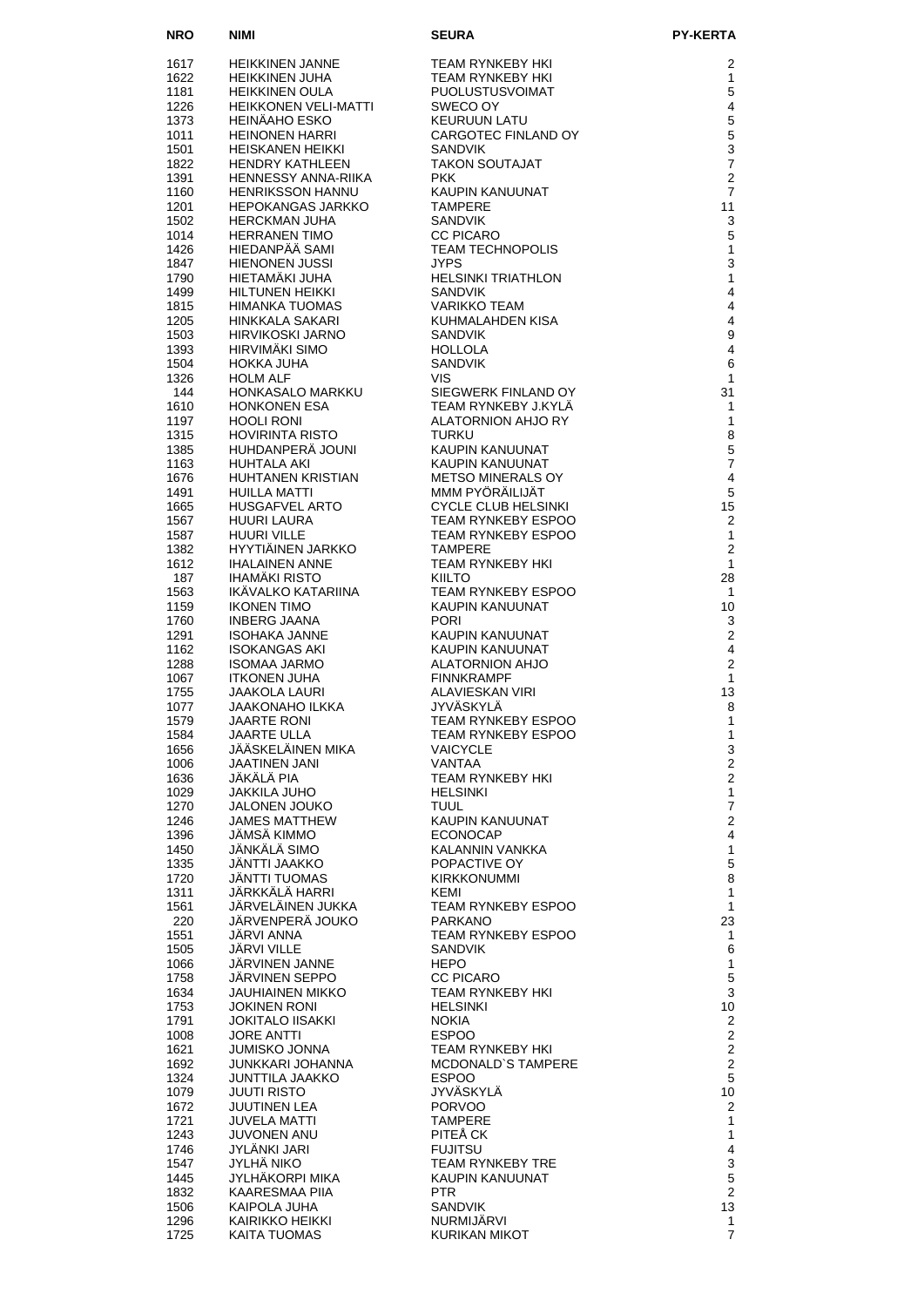| <b>NRO</b>   | NIMI                                       | <b>SEURA</b>                                                                  | <b>PY-KERTA</b>                  |
|--------------|--------------------------------------------|-------------------------------------------------------------------------------|----------------------------------|
| 1745         | KAITAINEN JANNE                            | <b>SITO</b>                                                                   | 5                                |
| 1387         | KALTTILA VESA                              | KAUPIN KANUUNAT                                                               | 11                               |
| 1530         | KANERVA HARRI                              | TEAM RYNKEBY TRE                                                              | 1                                |
| 1198         | KANNINEN VILLE                             | KAUPIN KANUUNAT                                                               | $\overline{7}$                   |
| 1786<br>1514 | KARJALAINEN JUHANA<br><b>KARPPINEN TOM</b> | KH ISÄNNÖINTIPALVELU<br><b>SANDVIK</b>                                        | $\overline{2}$<br>$\mathbf{1}$   |
| 1414         | KASKINEN HANNU                             | KAUPIN KANUUNAT                                                               | $\sqrt{5}$                       |
| 1211         | <b>KASKINEN TOIVO</b>                      | KAUPIN KANUUNAT                                                               | 3                                |
| 1287         | <b>KASVINEN HENRI</b>                      | CARGOTEC FINLAND OY                                                           | $\overline{2}$                   |
| 1651         | KAULIO EVELIINA                            | <b>TAMPERE</b>                                                                | $\overline{2}$                   |
| 1545<br>1839 | KAUPPINEN ARI<br>KAUTTO PEKKA              | TEAM RYNKEBY TRE<br><b>NOKIA</b>                                              | $\mathbf{1}$<br>$\mathbf{1}$     |
| 1838         | <b>KEKKONEN JOONAS</b>                     | POHKEEN POTIJAT                                                               | 10                               |
| 1729         | <b>KEMPPAINEN PASI</b>                     | <b>TAMPERE</b>                                                                | 16                               |
| 1203         | <b>KEMPPAINEN PETRI</b>                    | OULU                                                                          | 2                                |
| 1730         | <b>KEMPPAINEN SUVI</b>                     | <b>TAMPERE</b>                                                                | 15                               |
| 60<br>1492   | <b>KEPPO JUKKA</b><br>KERÂNEN MIKKO        | <b>TAMPERE</b><br>LEMPÄÄLÄ                                                    | 37<br>5                          |
| 1436         | KERAVUO RITVA                              | KAUS TRIATHLON                                                                | 1                                |
| 1338         | <b>KERO PAAVO</b>                          | KAUPIN KANUUNAT                                                               | 8                                |
| 1761         | KESKIKUKKO MARKO                           | <b>HELSINKI TRIATHLON</b>                                                     | 1                                |
| 1316<br>1647 | KETOLA SEPPO<br>KILJUNEN PEKKA             | <b>TAMPERE</b><br><b>NURMIJARVI</b>                                           | $\overline{7}$<br>$\overline{c}$ |
| 1030         | KINDLUNDH ERIK                             | JOHN DEERE FORESTRY                                                           | $\mathbf{1}$                     |
| 1284         | KINNUNEN HEIKKI                            | <b>JYPS</b>                                                                   | $\overline{2}$                   |
| 1321         | KINNUNEN KAI                               | ABB                                                                           | 1                                |
| 1781         | KINNUNEN VILLE                             | JOHN DEERE FORESTRY                                                           | 14                               |
| 1667<br>1429 | KIVELÄ AARO<br>KIVELÄ JYRKI                | HÄMEEN HUIKKA                                                                 | $\mathbf{1}$<br>$\overline{2}$   |
| 1402         | KIVIOJA MILLA                              | ANNELAN<br>SRV VIIHDYTYS RY<br>SASTAMALA<br>PIRKANMAAN PELASTUSL<br>SASTAMALA | $\mathbf{1}$                     |
| 1726         | KIVISTÖ MATTI                              |                                                                               | $\mathbf{1}$                     |
| 1177         | KIVISTÖ PETRI                              |                                                                               | 5                                |
| 1727         | KIVISTÖ SARI                               | SASTAMALA                                                                     | $\mathbf{1}$                     |
| 1544<br>1370 | KIVISTÖ-RAHNASTO ILKKA<br>KLINKMAN SILJA   | <b>TEAM RYNKEBY TRE</b><br><b>HELSINKI</b>                                    | 1<br>1                           |
| 1071         | KLINKMANN HENRIK                           | <b>HEPO</b>                                                                   | $\overline{2}$                   |
| 1193         | KNUUTTI ULLA-MAIJA                         | SAMMALJOEN SAMPO                                                              | $\overline{2}$                   |
| 1209         | KOBYLIN PANU                               | <b>HELSINKI</b>                                                               | 5                                |
| 1813         | KOIVISTO KATRI                             | <b>IRONSOUTAJAT</b><br>HÄMEENLINNA                                            | 1<br>8                           |
| 1323<br>1741 | KOIVULAHTI KATJA<br>KOIVULEHTO LASSE       | <b>TREMK</b>                                                                  | 4                                |
| 1156         | KOIVUNIEMI JUSSI                           | KAUPIN KANUUNAT                                                               | 11                               |
| 1626         | KOIVURINNE KIMMO                           | <b>TEAM RYNKEBY HKI</b>                                                       | 4                                |
| 1182         | KOIVURINNE MIIKA                           | KAUPIN KANUUNAT                                                               | 6                                |
| 1588<br>1783 | KOLU HARRI<br>KÖNÖNEN KARI                 | TEAM RYNKEBY J.KYLÄ<br><b>CYCLOS KUUSAMO</b>                                  | $\overline{2}$<br>1              |
| 1560         | KONSTIG JUHO                               | TEAM RYNKEBY ESPOO                                                            | 1                                |
| 1078         | KOPPELOMÄKI ARI                            | <b>MULTIA</b>                                                                 | 16                               |
| 1038         | <b>KORHONEN VILLE</b>                      | KAUPIN KANUUNAT                                                               | 3                                |
| 1330         | KORJONEN ANTTI-JUSSI<br>KORTELAHTI SANTERI | <b>SIIVIKKALA</b><br>LEMPÄÄLÄ                                                 | $\overline{4}$                   |
| 1412<br>1697 | KOSKELA OLLI                               | <b>HÄMEENLINNA</b>                                                            | 5<br>$\mathbf{1}$                |
| 1705         | KOSKINEN JANI                              | <b>ECONOCAP</b>                                                               | 6                                |
| 1231         | KOSKINEN JARI                              | TCC                                                                           | 1                                |
| 1575         | KOSKINEN OSSI                              | TEAM RYNKEBY ESPOO                                                            | 1                                |
| 1022<br>1037 | KOSKINIEMI TUOMAS<br>KOSTIAINEN JUHO       | TEAM AJAJAT<br><b>TAEKWONDO URHEILIJAT</b>                                    | $\overline{2}$<br>1              |
| 1423         | KOUHIA KIMMO                               | <b>PV LOGLE</b>                                                               | 3                                |
| 1264         | <b>KRAUTER TORSTEN</b>                     | <b>DEUTSCHLAND</b>                                                            | 10                               |
| 1428         | <b>KRUIT HENK-JAN</b>                      | <b>TEAM TECHNOPOLIS</b>                                                       | 1                                |
| 1059         | <b>KRUSE JAN</b>                           | VANTAAN PYÖRÄILIJÄT                                                           | 8<br>$\overline{2}$              |
| 1268<br>1660 | KUJALA HEIKKI<br>KUJALA MATTI              | ME-NO<br>KONE                                                                 | 6                                |
| 1531         | KUKKONEN JARMO                             | TEAM RYNKEBY TRE                                                              | 1                                |
| 240          | KUKKONEN PEKKA                             | KAUPIN KANUUNAT                                                               | 21                               |
| 1707         | KULMALA MIKKO                              | KURIKAN MIKOT                                                                 | 6                                |
| 1548<br>1305 | KUMPULAINEN JUSSI<br>KUPILA EERO           | TEAM RYNKEBY TRE<br><b>FOH</b>                                                | $\mathbf{1}$<br>$\mathbf{1}$     |
| 1818         | KUUSINEN ALEKSI                            | TT226                                                                         | 3                                |
| 1435         | KUUSISTO SAKU                              | PIRKKALA                                                                      | 3                                |
| 1063         | KUVAJA JUKKA                               | TCC                                                                           | $\mathsf 3$                      |
| 1801         | KYYHKYNEN VAULA                            | <b>HEPO</b>                                                                   | $\mathbf 2$                      |
| 1604<br>1010 | LAAJA AKI<br>LAAKKONEN JERKKA              | TEAM RYNKEBY J.KYLÄ<br><b>HELSINKI</b>                                        | $\mathbf{1}$<br>6                |
| 1675         | LAAKSO ESKO                                | KAUPIN KANUUNAT                                                               | $\overline{7}$                   |
| 1810         | LAHTELA TATU                               | <b>TEAM LEDERHOSEN</b>                                                        | 1                                |
| 1598         | LAHTI JARKKE                               | TEAM RYNKEBY J.KYLA                                                           | $\mathbf{1}$                     |
| 1095<br>1242 | LAHTINEN MARKO<br>LAHTINEN MARKO           | TRE TRIATHLON KLUBI<br><b>TAMPERE</b>                                         | 5<br>$\mathbf{1}$                |
| 1415         | LAINE ANTTI                                | KAUPIN KANUUNAT                                                               | $\overline{\mathbf{c}}$          |
| 1339         | <b>LAITINEN AHTI</b>                       | ÄÄNEKOSKI                                                                     | $\overline{c}$                   |
| 1173         | LAITINEN JUKKA                             | <b>CYCLING ACADEMY</b>                                                        | 3                                |
| 1508         | <b>LAITINEN TIMO</b>                       | <b>SANDVIK</b>                                                                | 8                                |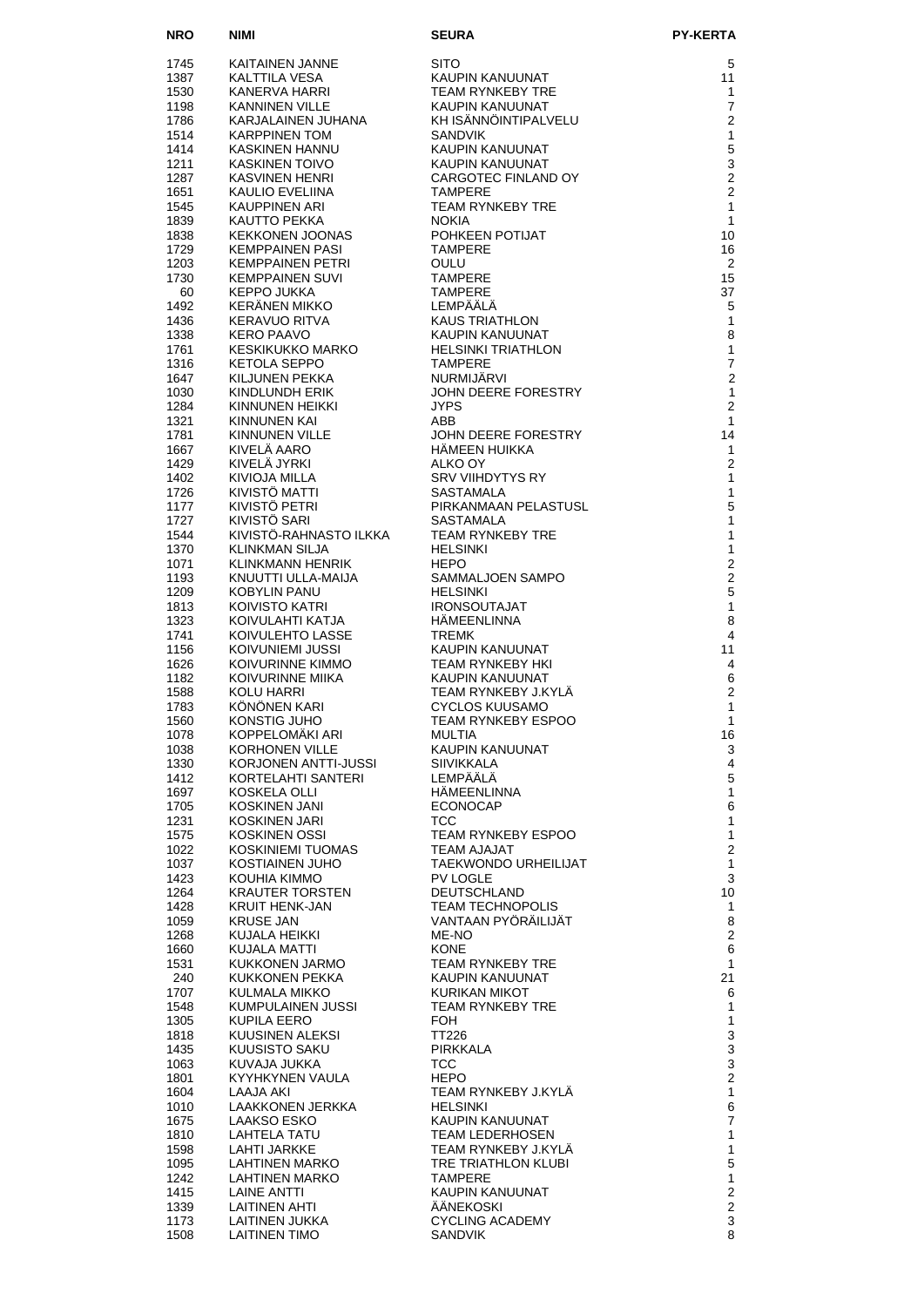| <b>NRO</b>   | <b>NIMI</b>                                      | <b>SEURA</b>                                   | <b>PY-KERTA</b>                    |
|--------------|--------------------------------------------------|------------------------------------------------|------------------------------------|
| 1232         | LAITSAARI JUUSO                                  | MIKKELI<br>KAUPIN KANUUNAT<br>KAUPIN KANUUNAT  | 1                                  |
| 1161         | LAIVUORI JOUKO                                   |                                                | 6                                  |
| 133          | LAMPILA TIMO                                     |                                                | 33                                 |
| 1777         | LÅNGBACKA GUSTAV                                 | LÄHITAPIOLAPIRKANMAA                           | $\mathbf{1}$<br>2                  |
| 1380<br>1785 | LÄNSIVAARA TIM<br><b>LAPPI MIKKO</b>             | <b>VESILAHTI</b><br>OC PUISTO                  | 1                                  |
| 1784         | <b>LAPPI TIMO</b>                                | <b>OC PUISTO</b>                               | $\mathbf{1}$                       |
| 1776         | LASSILA JUKKA                                    | RAKETTIRYHMÄ                                   | $\mathbf{1}$                       |
| 1377         | LATVA-RASKU MIKA                                 | KAUPIN KANUUNAT                                | 2                                  |
| 1341         | LATVA-RASKU PETRI                                | KAUPIN KANUUNAT                                | 16                                 |
| 1590<br>1731 | LAULAINEN JANNE<br>LAULUMAA SAMULI               | TEAM RYNKEBY J.KYLÄ<br><b>HÄMEENLINNA</b>      | $\mathbf{2}$<br>5                  |
| 1329         | LAURILA ANTTI                                    | KAUPIN KANUUNAT                                | 4                                  |
| 1616         | LAURILA HEIKKI                                   | <b>TEAM RYNKEBY HKI</b>                        | $\mathbf{1}$                       |
| 1632         | LAURILA LOUNA                                    | <b>TEAM RYNKEBY HKI</b>                        | $\mathbf{1}$                       |
| 1088<br>229  | <b>LAVONEN ANTTI</b><br><b>LEHIKOINEN PENTTI</b> | NURMIJÄRVI<br><b>KEURUUN LATU</b>              | $\overline{4}$<br>22               |
| 1235         | LEHMUSKOSKI MIKKO                                | <b>HELSINKI TRIATHLON</b>                      | $\mathbf{1}$                       |
| 1224         | LEHTELÄ MARIKA                                   | MIKKELI ATTENDO HAMM                           | $\mathbf{1}$                       |
| 1564         | <b>LEHTI HARRI</b>                               | <b>PORI</b>                                    | 3                                  |
| 1374<br>1712 | LEHTINEN JAAKKO<br><b>LEHTINEN REIJO</b>         | <b>JERKKUREIDET</b><br><b>TAMPERE</b>          | 6<br>12                            |
| 1369         | LEHTISALO KALLE                                  | KAUPIN KANUUNAT                                | 2                                  |
| 1754         | LEHTOLA RAIMO                                    | <b>HUITTINEN</b>                               | $\mathbf{3}$                       |
| 1589         | LEHTOMÄKI MARKO                                  | TEAM RYNKEBY J.KYLÄ                            | 2                                  |
| 1420<br>1770 | <b>LEHTONEN ARI</b><br>LEHTONEN JOUNI            | JÄRVENPÄÄ<br><b>TAMPERE</b>                    | 2<br>14                            |
| 1220         | LEINONEN MARKUS                                  | <b>HELSINKI</b>                                | $\mathbf{1}$                       |
| 1599         | LEMBERG JARI                                     | TEAM RYNKEBY J.KYLÄ                            | $\mathbf{1}$                       |
| 1517         | LEMETTI VALTO                                    | <b>SANDVIK</b>                                 | 8                                  |
| 1064         | LEPPÄLAHTI JAN-PETER                             | KOKA                                           | $\overline{7}$                     |
| 1768<br>1351 | LEPPÄNEN EETU<br>LESKINEN PETRI                  | <b>SWECO</b><br>KAUPIN KANUUNAT                | $\overline{2}$<br>6                |
| 1036         | LEVÄNEN ANTTI                                    | <b>CC PICARO</b>                               | 1                                  |
| 1214         | LEVANIEMI ERNO-PEKKA                             | LEMPÄÄLÄ                                       | $\overline{2}$                     |
| 1157         | LILJA JARI                                       | <b>KAUPIN KANUUNAT</b>                         | $\overline{7}$                     |
| 1189<br>1444 | <b>LILLQVIST PETER</b><br>LINDELL JOHANNES       | YLÖJÄRVI<br>KAUPIN KANUUNAT                    | $\overline{5}$<br>8                |
| 1332         | LINDFORS JUHA                                    | <b>SCA HYGIENE PRODUCTS</b>                    | 5                                  |
| 1222         | LINDHOLM PETRI                                   | <b>VELO SALO</b>                               | 3                                  |
| 1386         | LINDSTRÖM KRISTIAN                               | KAUPIN KANUUNAT                                | 8                                  |
| 1031<br>1075 | <b>LIPPONEN LASSE</b><br>LIUS ESKO               | JÄPY<br>CCH.                                   | $\mathbf{1}$<br>$\mathbf{3}$       |
| 1092         | LÖFGREN MARKKU                                   | LEANWARE                                       | 5                                  |
| 1662         | LOISKEKOSKI MARKKU                               | HYVINK, PYÖRÄILIJÄT                            | 14                                 |
| 1661         | LOISKEKOSKI PIRJO                                | HYVINK, PYÖRÄILIJÄT                            | 14                                 |
| 1613<br>1643 | LOJAMO ANTTI<br><b>LOPONEN TIA</b>               | TEAM RYNKEBY HKI<br>TEAM RYNKEBY HKI           | $\overline{1}$<br>$\boldsymbol{2}$ |
| 1652         | LOUHIMO KALLE                                    | <b>TAMPERE</b>                                 | $\sqrt{5}$                         |
| 1532         | LOUSTI TOMMI                                     | <b>TEAM RYNKEBY TRE</b>                        | $\mathbf{1}$                       |
| 1437         | LUKKARI KIMMO                                    | KAJAANI                                        | $\overline{2}$                     |
| 1516<br>1244 | LUMMAA JUHA<br><b>LUNDBERG MICKE</b>             | <b>SANDVIK</b><br>PITEĂ CK                     | 8<br>1                             |
| 1538         | <b>MAARANEN PASI</b>                             | KAUPIN KANUUNAT                                | $\overline{4}$                     |
| 1559         | MAATTA JOHANNA                                   | TEAM RYNKEBY ESPOO                             | 1                                  |
| 1327         | MAJA JANI                                        | LEMPÄÄLÄ                                       | $\,6$                              |
| 1798<br>1236 | MÄKELÄ JAAKKO<br>MÄKELÄ JULIUS                   | MEDILASER MTB TEAM<br><b>METSO MINERALS OY</b> | $\mathbf 5$<br>8                   |
| 666          | MAKELA PETRI                                     | KAUPIN KANUUNAT                                | $\overline{\mathbf{4}}$            |
| 1833         | MÄKELÄ TIINA                                     | PTR.                                           | 3                                  |
| 1763         | MÄKELÄ VILLE                                     | KALLIOTEKNIIKKA CEOY                           | $\mathbf{1}$                       |
| 1843<br>1089 | MÄKELÄ VILLE<br>MÄKI JUSSI-MATTI                 | MEDILASER<br>VANTAA                            | $\mathbf 5$<br>$\overline{5}$      |
| 1280         | MÄKINEN PETER                                    | <b>WASA VELOCITY</b>                           | 3                                  |
| 1239         | MÄKI-TURJA JUSSI                                 | KAUHAJOKI                                      | $\overline{c}$                     |
| 1318         | MALKASILTA PEKKA                                 | K-RAUTA LIELAHTI                               | 9                                  |
| 1619<br>1087 | MÄLLINEN JENNI<br>MALMIVAARA JOUNI               | TEAM RYNKEBY HKI<br>VANTAA                     | $\mathbf{1}$<br>6                  |
| 1241         | <b>MAMIA TERO</b>                                | <b>KOOVEE</b>                                  | 2                                  |
| 1448         | MANGSTRÖM MIKAEL                                 | <b>INKOO</b>                                   | $\mathbf{1}$                       |
| 1641         | MANNER-RAAPPANA SANNA                            | TEAM RYNKEBY HKI                               | $\mathbf{1}$                       |
| 1263         | <b>MANNINEN MATTI</b><br><b>MANNISTO VILLE</b>   | <b>TUUL</b><br>TEAM RYNKEBY J.KYLA             | 13                                 |
| 1595<br>1663 | MARKKANEN JAAKKO                                 | <b>ESPOO</b>                                   | 1<br>5                             |
| 1240         | MARKKANEN TEEMU                                  | KAUPIN KANUUNAT                                | $\mathbf{1}$                       |
| 1082         | MARTIKAINEN AKI                                  | KAUPIN KANUUNAT                                | $\mathbf{1}$                       |
| 1325         | <b>MARTTILA ESA</b>                              | KANTOPERAN KAIKU                               | 9                                  |
| 1706<br>1257 | MARTTILA PEKKA<br><b>MARTTILA PETRI</b>          | <b>ECONOCAP</b><br>KAUPIN KANUUNAT             | 6<br>6                             |
| 1849         | MÄTÄSJÄRVI KALLE-MARKUS                          | <b>JUPO</b>                                    | 3                                  |
| 1848         | MÄTÄSJÄRVI TIINA                                 | JUPO                                           | 6                                  |
| 1219<br>1417 | <b>MATHLIN TEIJO</b><br><b>MATILA JUHA</b>       | HEO.<br>KAUPIN KANUUNAT                        | $\mathsf 3$<br>3                   |
|              |                                                  |                                                |                                    |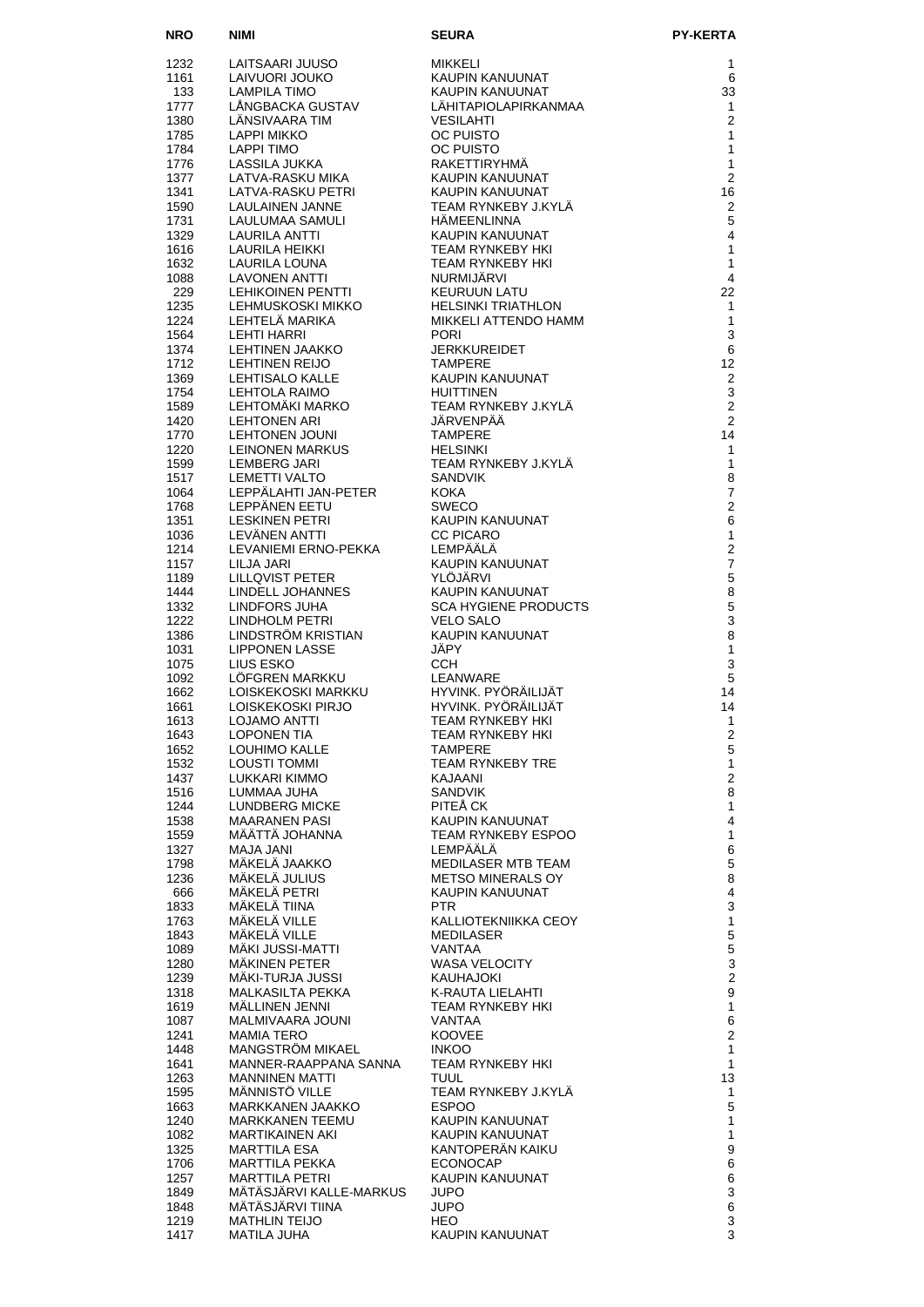| <b>NRO</b>   | NIMI                                             | <b>SEURA</b>                                    | <b>PY-KERTA</b>                           |
|--------------|--------------------------------------------------|-------------------------------------------------|-------------------------------------------|
| 1032         | MATTILA KAROL                                    | <b>HELTRI</b>                                   | 1                                         |
| 1027         | <b>MATTILA MATIAS</b>                            | <b>ESPOO</b>                                    | 1                                         |
| 1794         | <b>MATTILA TIMO</b>                              | KAUPIN KANUUNAT                                 | 20                                        |
| 1091<br>1686 | <b>MERI JANI</b><br><b>MERONEN PETRI</b>         | JYVÄSKYLÄ<br><b>MIELIHYVA</b>                   | 3<br>2                                    |
| 1223         | METSÄ ANTTI                                      | THAIMAANVUOKRAASUNN                             | $\overline{2}$                            |
| 1005         | <b>MIELONEN TONI</b>                             | <b>FRANTIC</b>                                  | $\overline{2}$                            |
| 1175<br>1816 | <b>MIKKOLA NIKO</b><br>MIKKONEN HENRI            | <b>TAMPERE</b><br>RAK.PALV. MIKKONEN            | 12<br>2                                   |
| 1352         | <b>MIKKONEN SEPPO</b>                            | <b>KAUPIN KANUUNAT</b>                          | 18                                        |
| 1513         | <b>MOISIO TIMO</b>                               | <b>CAVERION</b>                                 | 8                                         |
| 1309         | MÖTTÖNEN TOMI                                    | KAUPIN KANUUNAT                                 | $\overline{2}$                            |
| 1442<br>1035 | MUSTALAHTI LASSE<br><b>MUSTONEN JUHA</b>         | <b>ECONOCAP</b><br><b>TEAM LEDERHOSEN</b>       | 1<br>6                                    |
| 1597         | <b>MUSTONEN JYRKI</b>                            | TEAM RYNKEBY J.KYLÄ                             | $\mathbf{1}$                              |
| 1653         | <b>MUSTONEN MINTTU</b>                           | <b>HEL TRI</b>                                  | 1                                         |
| 1085<br>1024 | <b>MUSTONEN RAIMO</b><br><b>MUTIKAINEN RISTO</b> | <b>JYPS</b><br><b>ESPOO</b>                     | 19<br>4                                   |
| 1840         | <b>MYLLYKOSKI KAI</b>                            | PARATEC OY                                      | 1                                         |
| 1749         | <b>MYLLYOJA JANNE</b>                            | CYBERCOM FINLAND OY                             | 3                                         |
| 1364         | NÄSI HANNU                                       | KAUPIN KANUUNAT                                 | $\overline{7}$                            |
| 1689<br>1261 | NASKALI JARNO<br>NEVALA HANNU                    | LEMPÄÄLÄ<br>KANGASALA                           | $\overline{c}$<br>$\overline{\mathbf{4}}$ |
| 1679         | NEVALAINEN PETRI                                 | KK LÄNSI-UUSIMAA                                | $\mathbf 2$                               |
| 1812         | NEVANRANTA KIMMO                                 | <b>IRON SOUTAJAT</b>                            | 3                                         |
| 1811<br>1221 | NEVANRANTA MIA<br>NIEMI MATTI                    | <b>IRONSOUTAJAT</b>                             | $\mathsf 3$<br>$\overline{2}$             |
| 1084         | <b>NIEMI OLLI</b>                                | <b>HELSINKI</b><br>SATTUU SE                    | $\boldsymbol{9}$                          |
| 1759         | <b>NIEMI TIMO</b>                                | PELOTON HELSINKI                                | $\overline{\mathbf{4}}$                   |
| 1519         | NIEMINEN JOUNI                                   | <b>SKELETOR TEAM</b>                            | 2                                         |
| 1158<br>1581 | NIEMINEN KAI<br>NIEMINEN SEPPO                   | KAUPIN KANUUNAT<br>TEAM RYNKEBY ESPOO           | 11<br>1                                   |
| 1669         | NIEMINEN VILLE                                   | VANTAA                                          | 1                                         |
| 1625         | NIITTYLÄ KATI                                    | <b>TEAM RYNKEBY HKI</b>                         | 1                                         |
| 1229         | NIKKANEN PETRI                                   | <b>LUWO</b>                                     | 9                                         |
| 1747<br>1698 | NIROMAA SAMI<br>NISSINEN ANTTI                   | CYBERCOM FINLAND OY<br><b>VALMET AUTOMATION</b> | $\overline{c}$<br>3                       |
| 1256         | NOPPARI SEPPO                                    | KAUPIN KANUUNAT                                 | 13                                        |
| 1529         | <b>NORDMAN TUIRE</b>                             | <b>TEAM RYNKEBY TRE</b>                         | 1                                         |
| 1550<br>1183 | NORDSTRÖM ANDERS<br>NUMMILA TOMMI                | TEAM RYNKEBY ESPOO<br><b>TAIVASSALO</b>         | 1<br>$\mathsf 3$                          |
| 1650         | NURMELA MIKKO                                    | X-TRI LAHTI                                     | 3                                         |
| 1824         | NYLUND JUSSI                                     | <b>HATTULA</b>                                  | 3                                         |
| 1275         | <b>OHMAN DANIEL</b>                              | <b>MUSTIO</b>                                   | $\overline{c}$<br>$\overline{7}$          |
| 1188<br>1793 | OINAS JARI<br><b>OINONEN LASSE</b>               | <b>ESPOO</b><br><b>MEDAFFCON OY</b>             | 1                                         |
| 1093         | OJALA JUKKA                                      | KAUPIN KANUUNAT                                 | 6                                         |
| 1399         | <b>OJALA OLLI</b>                                | <b>ECONOCAP</b>                                 | 2                                         |
| 1322<br>1596 | <b>OJANEN ARTO</b><br>OKSANEN KEIJO              | <b>TURKU</b><br>TEAM RYNKEBY J.KYLA             | 9<br>$\mathbf{1}$                         |
| 1260         | <b>OKSANEN MATTI</b>                             | KANGASALA                                       | 10                                        |
| 1638         | OLKKONEN RIKU                                    | TEAM RYNKEBY HKI                                | 1                                         |
| 1526         | <b>OLLILA ANTTI</b><br>ÖSTERBERG HARRI           | TEAM RYNKEBY TRE                                | $\overline{2}$                            |
| 1844<br>1170 | <b>OVERMARK MIKA</b>                             | VANTAA<br><b>HELSINKI</b>                       | 6<br>1                                    |
| 1171         | ÖVERMARK TOMI                                    | LAIHIA                                          | $\mathbf{1}$                              |
| 1297         | PÄÄKKÖNEN MIKKO                                  | <b>SASTAMALA</b>                                | $\overline{2}$                            |
| 1337<br>1495 | PAARLAHTI ANTTI<br>PAAVOLA JUKKA                 | <b>TAMPERE</b><br>TEAM RYNKEBY TRE              | 16<br>1                                   |
| 1528         | PAAVOLA JUKKA                                    | TEAM RYNKEBY TRE                                | $\mathbf{1}$                              |
| 1191         | PAJANEN ESA-ANTERO                               | KAUPIN KANUUNAT                                 | 6                                         |
| 1336         | PAKARINEN KAUKO                                  | KAUPIN KANUUNAT                                 | 17                                        |
| 1549<br>1432 | PÄKKILÄ TAPANI<br>PALDANIUS JUHA                 | TEAM RYNKEBY ESPOO<br>NURMIJÄRVI                | 2<br>1                                    |
| 1569         | PALO LYDIA                                       | TEAM RYNKEBY ESPOO                              | $\mathbf{1}$                              |
| 1407         | PALO PETRI                                       | TAMPERE                                         | $\mathbf 5$                               |
| 1186<br>1757 | PALONEN KARI<br>PALOPOSKI KOSTI                  | KAUPIN KANUUNAT<br>RUNNING GANG OLARI           | 3<br>$\overline{\mathbf{4}}$              |
| 1019         | PALOSAARI MIKKO                                  | ALATORNION AHJO                                 | $\overline{\mathbf{4}}$                   |
| 1582         | PARKKILA TERO                                    | <b>TEAM RYNKEBY ESPOO</b>                       | $\mathbf{1}$                              |
| 1744         | PARKKO VILLE                                     | <b>PORVOO</b>                                   | $\boldsymbol{2}$                          |
| 1566<br>1422 | PÄRSSINEN KIRSI<br>PÄRSSINEN MIKKO               | TEAM RYNKEBY ESPOO<br>HÖRSTIN HÖNKÄYS           | $\boldsymbol{2}$<br>3                     |
| 5642         | PÄTIÄLÄ HANNA                                    | <b>TAMPERE</b>                                  | $\mathbf 5$                               |
| 1413         | PATRIKAINEN MARKKU                               | <b>ESPOO</b>                                    | $\overline{2}$                            |
| 1828<br>1153 | <b>PATSI MARKKU</b><br>PEKKANEN PASI             | <b>PYMY</b><br>KAUPIN KANUUNAT                  | $\mathbf{1}$<br>3                         |
| 1208         | PEKKINEN TIMO                                    | <b>HOLLOLA</b>                                  | $\mathbf{1}$                              |
| 1557         | PELLI JAAKKO                                     | TEAM RYNKEBY ESPOO                              | 1                                         |
| 1830         | PELTOLA JUHA                                     | ZARAUTZ Z.E.                                    | 1                                         |
| 1496<br>1601 | PELTOLA SIIRI<br>PELTOLA SIIRI                   | TEAM RYNKEBY J.KYLÄ<br>TEAM RYNKEBY J.KYLA      | 1<br>1                                    |
| 1234         | PELTOMAA HARRI                                   | <b>KAUHAJOKI</b>                                | 3                                         |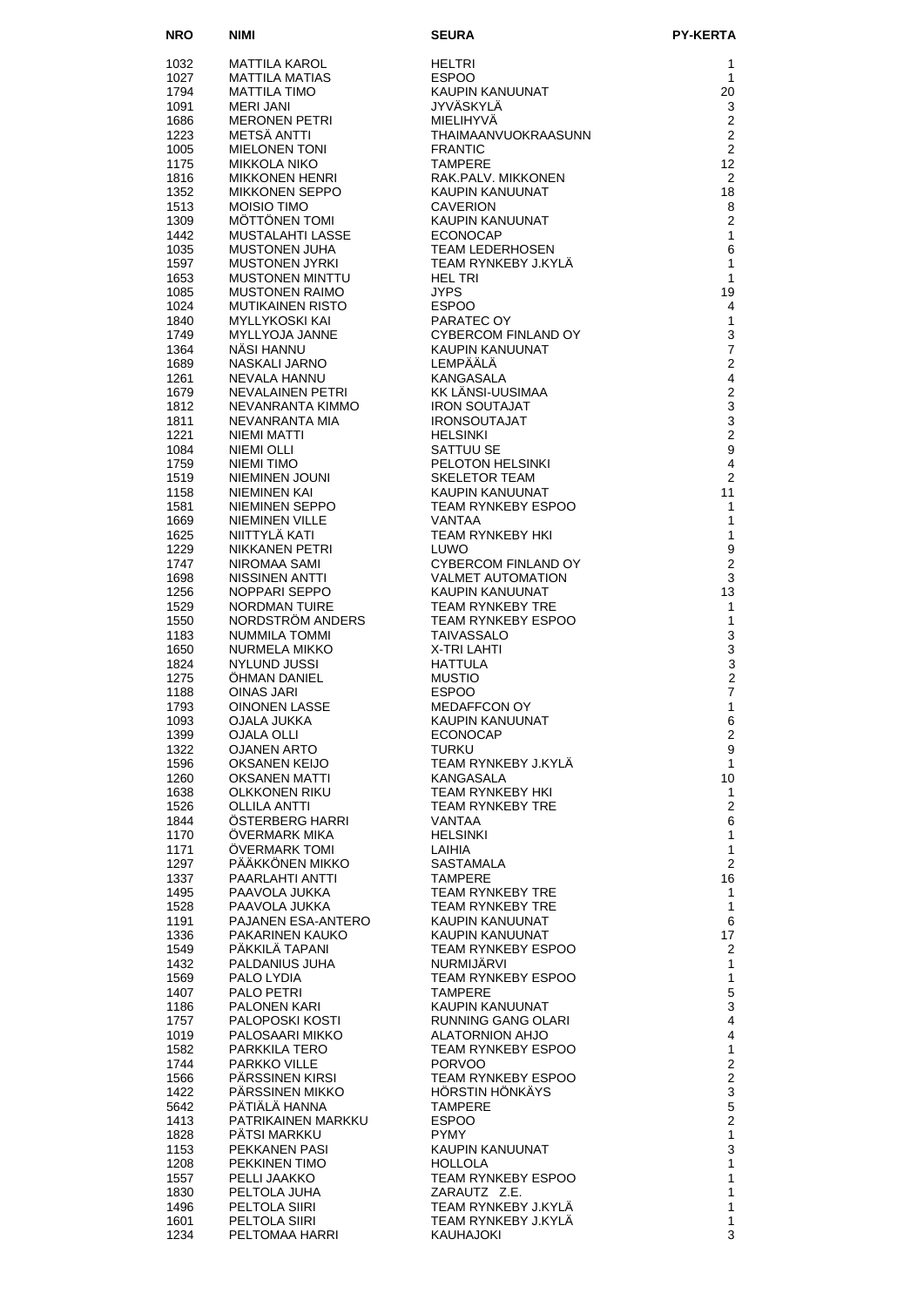| <b>NRO</b>   | <b>NIMI</b>                             | <b>SEURA</b>                               | <b>PY-KERTA</b>                             |
|--------------|-----------------------------------------|--------------------------------------------|---------------------------------------------|
| 1775         | <b>PELTONEN ANTTI</b>                   | LAHDEN PYÖRÄILIJÄT                         | 3                                           |
| 1769         | PELTONEN HANNU                          | <b>TAMPERE</b>                             | 3                                           |
| 1659         | <b>PELTONEN TANELI</b>                  | IK-32                                      | $\overline{2}$                              |
| 1764<br>1523 | PENSASMAA ARTTURI<br>PENTTILÄ MIKKO     | PYÖRÄ-POJAT<br><b>TEAM RYNKEBY TRE</b>     | 4<br>$\overline{2}$                         |
| 1001         | PETÄJÄMÄKI MIKKO                        | KAUPIN KANUUNAT                            | 11                                          |
| 1809         | PETÄNEN TIMO                            | <b>ESPOO</b>                               | 2                                           |
| 1821         | PEURASUO VILLE                          | <b>HELSINKI</b>                            | 1                                           |
| 1814<br>1756 | PEUSSA JUKKA<br>PIENSOHO JAAKKO         | <b>HÄMEENLINNA</b><br><b>HELTRI</b>        | 1<br>3                                      |
| 1592         | PIETILÄ JOHANNA                         | TEAM RYNKEBY J.KYLÄ                        | 1                                           |
| 1320         | PIIRONEN VESA                           | PIHLA                                      | $\overline{c}$                              |
| 1245         | PIISPA MIKKO                            | TRE LIIKUNTAPALVELUT                       | 5                                           |
| 1366<br>1774 | PINTA PETRI<br>PIRHONEN MANU            | <b>REJLERS OY</b><br><b>TAMPERE</b>        | $\overline{2}$<br>1                         |
| 1645         | PITKÄNEN JENNI                          | MAASTOONPOLJE.FI                           | 6                                           |
| 1372         | PITKÄNEN JUHA                           | VANTAA                                     | 6                                           |
| 1271         | PITKÄNEN MIKA                           | AKAA                                       | 19                                          |
| 1509         | PITKÄNIITTY PERTTU                      | <b>SANDVIK</b>                             | 12                                          |
| 1795<br>1732 | POIKOLAINEN ANTTI<br><b>POLKKI PASI</b> | <b>TAMPERE</b><br>AAC HAURALA              | 1<br>4                                      |
| 1845         | PORVALI VESA                            | JÄPY                                       | 1                                           |
| 1023         | PÖYHÖLÄ MIKKO                           | <b>TABC</b>                                | $\overline{2}$                              |
| 1074<br>1299 | <b>PRIMAN SILVAR</b><br>PROTTO SARA     | <b>EESTI</b>                               | 1<br>3                                      |
| 1655         | PULKKINEN OTTO                          | <b>TAMPEREEN JUOKSIJAT</b><br><b>HEPO</b>  | $\overline{c}$                              |
| 1281         | PURANEN MIKKO                           | <b>KONE</b>                                | 9                                           |
| 1184         | <b>PUSKA ARI</b>                        | HÄMEENKYRÖ                                 | 3                                           |
| 1765         | <b>PUSSINEN SAMI</b>                    | <b>HYPY</b>                                | 1                                           |
| 1629<br>1817 | PUUSTJÄRVI LAURI<br>PUUTTUU TIEDOT      | <b>TEAM RYNKEBY HKI</b><br>OTA YHTEYTTÄ    | $\overline{2}$<br>1                         |
| 1151         | PYRRÖ PETTERI                           | <b>KAUPIN KANUUNAT</b>                     | $\boldsymbol{9}$                            |
| 1200         | <b>RABB PATRIK</b>                      | ABB / VÄHÄKYRÖ                             | 4                                           |
| 1255         | RAHIKKA JUHA                            | <b>KAUPIN KANUUNAT</b>                     | 3                                           |
| 1285<br>1605 | RÄISÄNEN MIKKO<br>RAISIO JOHANNA        | <b>TAMPERE</b><br>TEAM RYNKEBY J.KYLÄ      | 3<br>$\mathbf{1}$                           |
| 1277         | RAISKINMÄKI KAISA-LIISA                 | <b>TAMPERE</b>                             | 1                                           |
| 1021         | RAJAMÄKI SAMI                           | <b>HELSINKI</b>                            | 6                                           |
| 1421         | RÄMÄ TIMO                               | <b>TAMPERE</b>                             | 1                                           |
| 1704<br>1282 | RÄMÄLÄ JUHA<br><b>RANTA TIMO</b>        | MAASTOONPOLJE.FI<br><b>IKAALISTEN URH</b>  | $\overline{7}$<br>10                        |
| 1735         | RANTAHAKALA JUSSI                       | <b>TAMPERE</b>                             | 3                                           |
| 1827         | RANTALA JUHA                            | <b>SASTAMALA</b>                           | 1                                           |
| 1606         | RANTALA NIKO                            | TEAM RYNKEBY J.KYLÄ                        | 1                                           |
| 1218<br>1443 | RANTALA PASI<br><b>RANTALA PASI</b>     | <b>DANFOSS DRIVES</b><br>KAUPIN KANUUNAT   | 3<br>3                                      |
| 1054         | RANTANEN ANTTI                          | PROMTB/TEAMMEDILASER                       | 5                                           |
| 1533         | RANTANEN EIJA                           | <b>TEAM RYNKEBY TRE</b>                    | 10                                          |
| 1615         | <b>RANTANEN ESA</b>                     | TEAM RYNKEBY HKI                           | 1                                           |
| 1013<br>1225 | RANTANEN JUSSI-PEKKA<br>RANTANEN RAMI   | VANTAA<br><b>HELSINKI</b>                  | $\boldsymbol{2}$<br>$\mathbf{1}$            |
| 1176         | <b>RANTANEN TOMMI</b>                   | <b>QUALCOMM ATHEROS FI</b>                 | $\overline{\mathbf{4}}$                     |
| 1376         | RANTANEN VELI-MATTI                     | HÄMEENKYRÖ                                 | $\mathsf 3$                                 |
| 1558         | RÄSÄNEN JAN<br>RÄSÄNEN MATTI            | TEAM RYNKEBY ESPOO                         | $\overline{\mathbf{4}}$<br>$\mathsf 3$      |
| 1571<br>1254 | RÄSÄNEN PETRI                           | TEAM RYNKEBY ESPOO<br>KAUPIN KANUUNAT      | $\overline{c}$                              |
| 1782         | RATAMAA TOMMI                           | <b>TAMPERE</b>                             | $\mathbf 2$                                 |
| 1740         | RAUHAMÄKI JUHA-PEKKA                    | HIKI-HAKA                                  | $\overline{\mathbf{4}}$                     |
| 1199         | RAUTIAINEN TUUKKA<br>RAUTONEN LENINA    | <b>HELSINKI</b><br><b>TEAM RYNKEBY HKI</b> | $\mathbf{1}$<br>$\mathbf{1}$                |
| 1630<br>1572 | REPO MILLI                              | TEAM RYNKEBY ESPOO                         | $\mathbf{1}$                                |
| 1353         | RIIHIJARVI MIKKO                        | KAUPIN KANUUNAT                            | 8                                           |
| 1510         | RIIPPI HANNU                            | LEMPÄÄLÄ                                   | $\overline{\mathbf{7}}$                     |
| 1090<br>1404 | RINTAMAKI JUHA<br>RISTELL MERJA         | <b>WVC</b><br><b>ESPOO</b>                 | $\mathsf 3$<br>8                            |
| 1403         | RISTELL REIJO                           | <b>ESPOO</b>                               | 8                                           |
| 1357         | RITONIEMI PASI                          | KAUPIN KANUUNAT                            | 6                                           |
| 1711         | RODRIGUES RICARDO                       | <b>HERVANTA</b>                            | 4                                           |
| 1356<br>1841 | ROMU HENNA<br>RÖPELINEN SEPPO           | KAUPIN KANUUNAT<br>TEAM RYNKEBY HKI        | $\mathbf{1}$<br>$\mathbf{1}$                |
| 1278         | ROPPONEN MATTI                          | HSY.                                       | 8                                           |
| 1375         | ROPPONEN TUOMO                          | <b>KONE</b>                                | $\mathbf{1}$                                |
| 1536         | ROSENQVIST MARKETTA                     | TEAM RYNKEBY TRE                           | $\,6$                                       |
| 1154<br>1573 | RUOKONEN RAIMO<br>RUOLANTO MINNA        | KAUPIN KANUUNAT<br>TEAM RYNKEBY ESPOO      | $\mathbf 5$<br>$\mathbf{1}$                 |
| 1418         | RUUSKA JUHA-MATTI                       | <b>HANKO</b>                               | $\mathbf{1}$                                |
| 1680         | RUUTI MARKO                             | AAC HAURALA                                | 4                                           |
| 1800         | RUUTIAINEN OSKARI                       | <b>TAMPERE</b>                             | $\mathbf{1}$                                |
| 1431<br>1836 | RYYMIN MIKKO<br>SAANTOLA JOUNI          | LAHTI<br><b>TUL/KUNTO</b>                  | $\boldsymbol{2}$<br>$\overline{\mathbf{7}}$ |
| 1722         | SAARI HANNU                             | VALKEAKOSKI                                | $\mathsf 3$                                 |
| 1602         | SAARI LASSE                             | TEAM RYNKEBY J.KYLÄ                        | $\mathbf{1}$                                |
| 178          | SAARI PEKKA                             | <b>SWECO</b>                               | 28                                          |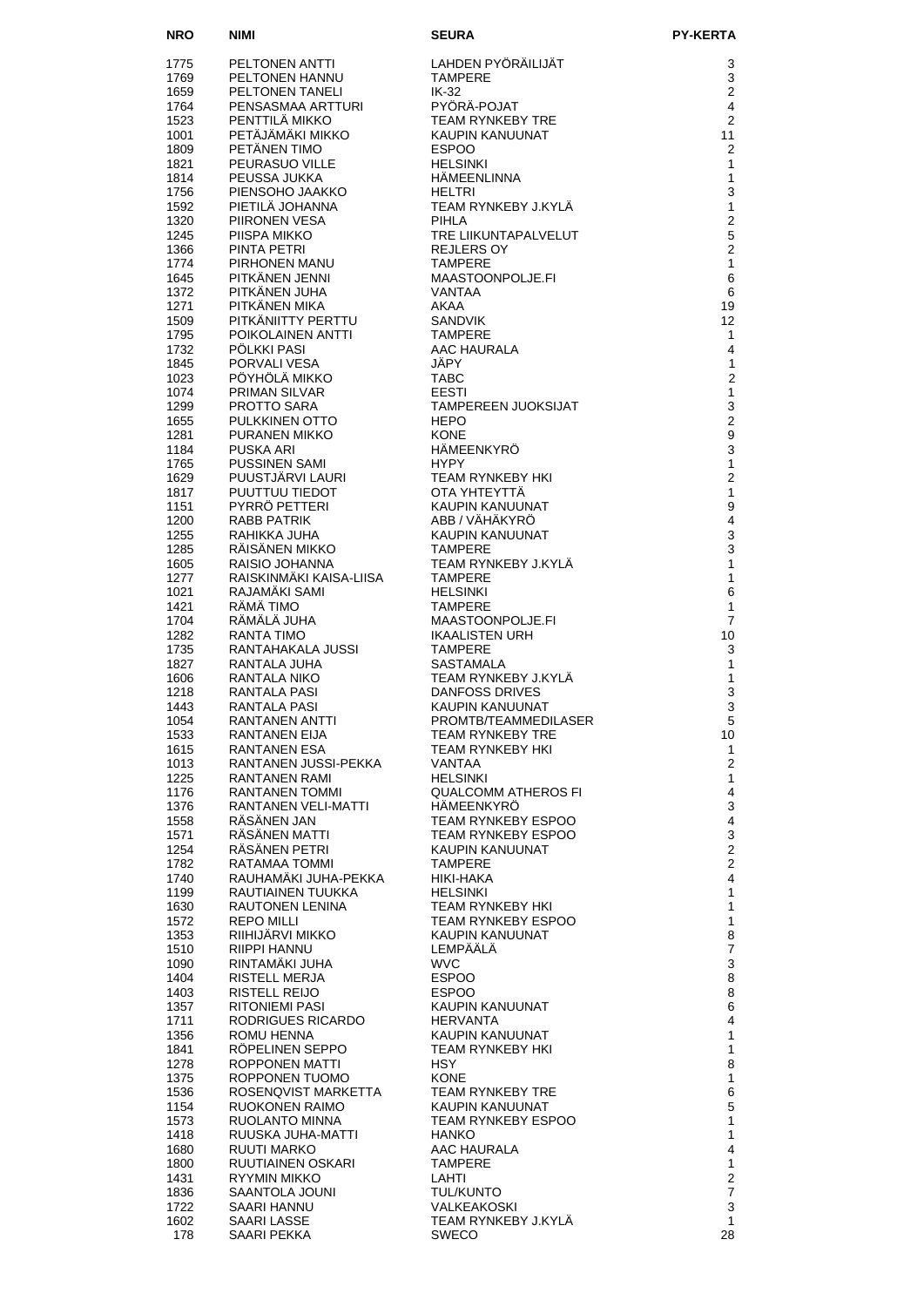| <b>NRO</b>   | NIMI                                    | <b>SEURA</b>                                      | <b>PY-KERTA</b>                |
|--------------|-----------------------------------------|---------------------------------------------------|--------------------------------|
| 1524         | SAARIAHO SANNA                          | TEAM RYNKEBY TRE                                  | 1                              |
| 1511         | SAARIKKO JOONAS                         | <b>SANDVIK</b>                                    | 4                              |
| 1851         | SAARIKOSKI MARKO                        | <b>SEINÄJOKI</b>                                  | 7                              |
| 1670         | SAARINEN VESA                           | <b>HANHIJOKI</b>                                  | $\overline{2}$                 |
| 1178<br>1724 | SAHI OLLI                               | <b>TAPU</b><br>NSP-SÄHKÖPALVELU OY                | 3<br>5                         |
| 1767         | SAINIO ESA<br>SAINIO HANNU              | ESPOON HIIHTOSEURA                                | 11                             |
| 1279         | SAJAVUORI MIKKO                         | <b>VANTAA</b>                                     | $\overline{4}$                 |
| 1083         | SALKOAHO TUUKKA                         | SATTUU SE                                         | 3                              |
| 1748         | SALMINEN HARRI                          | CYBERCOM FINLAND OY                               | 3                              |
| 1693<br>1635 | SALMINEN MIKKO<br><b>SALO PETRI</b>     | MCDONALD'S TAMPERE<br>TEAM RYNKEBY HKI            | $\mathbf{1}$<br>$\overline{2}$ |
| 198          | SALOKANNEL MARKUS                       | <b>TREMK</b>                                      | 26                             |
| 1051         | <b>SALONEN ESA</b>                      | KAUPIN KANUUNAT                                   | 17                             |
| 1842         | SALONIEMI KARI                          | RIIHIMÄKI                                         | 3                              |
| 1723         | SALO-SAARI SIRPA                        | VALKEAKOSKI                                       | 6                              |
| 1340<br>1678 | SANTONEN TAPIO<br>SAPYSKA PASI          | <b>ESPOO</b><br>PATRIA AVIATION                   | $\mathbf{1}$<br>$\mathbf{1}$   |
| 1056         | SAUVALA HANNU                           | KAUPIN KANUUNAT                                   | $\mathsf 3$                    |
| 1734         | SAUVULA JOONAS                          | KAUPIN KA<br>KALAJOKI                             | 3                              |
| 1033         | SAVOLAINEN ANTTI                        | SIIVIKKALAN SUKSES                                | $\mathbf{1}$                   |
| 1164<br>1333 | SAVOLAINEN MIKA<br>SCHARER OLIVER       | <b>HELSINKI TRIATHLON</b><br><b>FASTEMS OY AB</b> | $\overline{c}$<br>3            |
| 1539         | SCHULTZ MERVI                           | TEAM RYNKEBY TRE                                  | $\mathbf{1}$                   |
| 1034         | SEITSONEN PEKKA                         | JANAKKALA                                         | $\overline{4}$                 |
| 1728         | SEPPÂLÂ EERO                            | ATLETICO PAROSPERA                                | 19                             |
| 1819<br>1053 | SEPPÄNEN MATTI<br>SIEVÄNEN MATTI        | <b>TAMPERE</b><br>KAUPIN KANUUNAT                 | 2                              |
| 1772         | SIIVOLA TEA                             | TT226                                             | 16<br>6                        |
| 1554         | <b>SIIVONEN ARI</b>                     | TEAM RYNKEBY ESPOO                                | 3                              |
| 1580         | SIIVONEN SARI                           | TEAM RYNKEBY ESPOO                                | 1                              |
| 1773         | SILLANPÄÄ SAMU                          | KANGASALA                                         | $\overline{2}$                 |
| 1497<br>1025 | SILPIÖ KARI<br>SILTAKORPI JARKKO        | RANDONNEURS FINLAND<br>JOENSUUN PYÖRÄILIJÄT       | $\mathbf{1}$<br>5              |
| 1195         | SILVAN MARKUS                           | <b>WAPICE</b>                                     | 5                              |
| 1555         | SILVERANG ELINA                         | TEAM RYNKEBY ESPOO                                | $\mathbf{1}$                   |
| 1424         | SILVERANG KEITH                         | <b>TEAM TECHNOPOLIS</b>                           | 3                              |
| 1520         | SILVONEN SAMULI                         | TEAM RYNKEBY TRE                                  | $\overline{2}$<br>3            |
| 1644<br>1312 | <b>SILVONEN TUOMAS</b><br>SIMILA SAMI   | TEAM RYNKEBY HKI<br>ALATORNION AHJOT              | $\overline{2}$                 |
| 1228         | SINIJÄRVI VILLE                         | <b>JYPS</b>                                       | 4                              |
| 1694         | SINISALO ILKKA                          | PIRKKALA                                          | 1                              |
| 1546         | SIPOLA JANNE                            | TEAM RYNKEBY TRE                                  | 1                              |
| 1439<br>1368 | SIPPOLA HÀKAN<br>SJÖBLOM MIKKO          | <b>KELLOKOSKI</b><br><b>KOUVOLA</b>               | $\mathbf{1}$<br>20             |
| 1086         | <b>SOHN VILLE</b>                       | <b>HELSINKI</b>                                   | 5                              |
| 1594         | SOLMULA JOUKO                           | TEAM RYNKEBY J.KYLA                               | $\overline{2}$                 |
| 1015         | SORALAHTI EERO                          | <b>CETUS</b>                                      | $\mathbf{1}$                   |
| 1820<br>1433 | SORONEN JAAKKO<br>SORVOJA ARTO          | <b>ATMOSPIIRI</b><br><b>ESPOO</b>                 | 1<br>$\mathbf{1}$              |
| 1167         | STÅHL HEIKKI                            | VANTAAN PYÖRÄILIJÄT                               | 15                             |
| 1202         | STOLT PETRI                             | COMBI COOL OY                                     | 2                              |
| 1789         | SUNDQVIST TONI                          | TURKU                                             | $\mathbf{1}$                   |
| 1020<br>1796 | SUNDSTROM ARTO<br><b>SUOKAS ARI</b>     | $IK-32$<br><b>TAMPERE</b>                         | $\overline{2}$<br>7            |
| 1696         | <b>SUOKAS JONI</b>                      | <b>TAMPERE</b>                                    | $\overline{2}$                 |
| 1179         | <b>SUOMINEN KARRI</b>                   | <b>SEINÄJOKI</b>                                  | $\mathbf{2}$                   |
| 1628         | SUOMINEN LAURA                          | TEAM RYNKEBY HKI                                  | $\mathbf{1}$                   |
| 1713<br>1788 | SUOSALMI HANNU<br><b>SUURONEN TEIJA</b> | <b>LEINEPERI</b><br><b>TAJUT</b>                  | 3<br>6                         |
| 1825         | SVÄRD BJÖRN                             | RIIHIMÄEN RIISTAVEIK                              | $\mathsf 3$                    |
| 1052         | SYRJÄ PASI                              | KAUPIN KANUUNAT                                   | 8                              |
| 1657         | SYRJÄNEN JUHA                           | VANTAA                                            | 6                              |
| 1835         | SYRJÄNEN MARKUS                         | <b>HELSINKI</b>                                   | $\overline{2}$                 |
| 1834<br>1658 | SYRJÄNEN MIIKA<br>SYRJÄNEN SATU         | <b>SUOMEN PANKKI</b><br><b>VAICYCLE</b>           | 3<br>6                         |
| 1766         | TAAVITSAINEN HARRI                      | <b>VIHTI TRIATHLON</b>                            | $\mathbf{1}$                   |
| 1762         | TAHKANEN KIMMO                          | <b>NOKIAN TYRES</b>                               | 8                              |
| 1057         | <b>TAINIO MIKKO</b>                     | JOHN DEERE FORESTRY                               | $\overline{\mathbf{4}}$        |
| 1004<br>1253 | TAKAMÄKI TIMO<br>TANSKANEN HEIDI        | KAUPIN KANUUNAT<br>KAUPIN KANUUNAT                | $\mathbf 5$<br>$\overline{7}$  |
| 1695         | <b>TAVAST MIKI</b>                      | <b>TAMPERE</b>                                    | $\mathbf{1}$                   |
| 1358         | TEINILÄ ILKKA                           | KAUPIN KANUUNAT                                   | 13                             |
| 1227         | <b>TEPPO JUSSI</b>                      | <b>SPP-56</b>                                     | 2                              |
| 1541<br>1552 | <b>TERO MARI</b><br>THURESON ANSSI      | TEAM RAHOLA<br>TEAM RYNKEBY ESPOO                 | 1<br>1                         |
| 1009         | TIIHONEN JUHA                           | <b>HEPO</b>                                       | 8                              |
| 1521         | TIIRA JUHA                              | TEAM RYNKEBY TRE                                  | $\overline{2}$                 |
| 1618         | TIKKA JARNO                             | TEAM RYNKEBY HKI                                  | $\overline{2}$                 |
| 1016<br>1553 | TIKKANEN TUOMAS<br>TIMONEN ANTTI        | <b>TEAM BORENIUS</b><br>TEAM RYNKEBY ESPOO        | $\mathbf{1}$<br>$\overline{2}$ |
| 1007         | <b>TOHONEN HARRI</b>                    | <b>FINNKRAMPF</b>                                 | $\overline{4}$                 |
| 1217         | <b>TOIJALA HENRI</b>                    | <b>ELENIA OY</b>                                  | 4                              |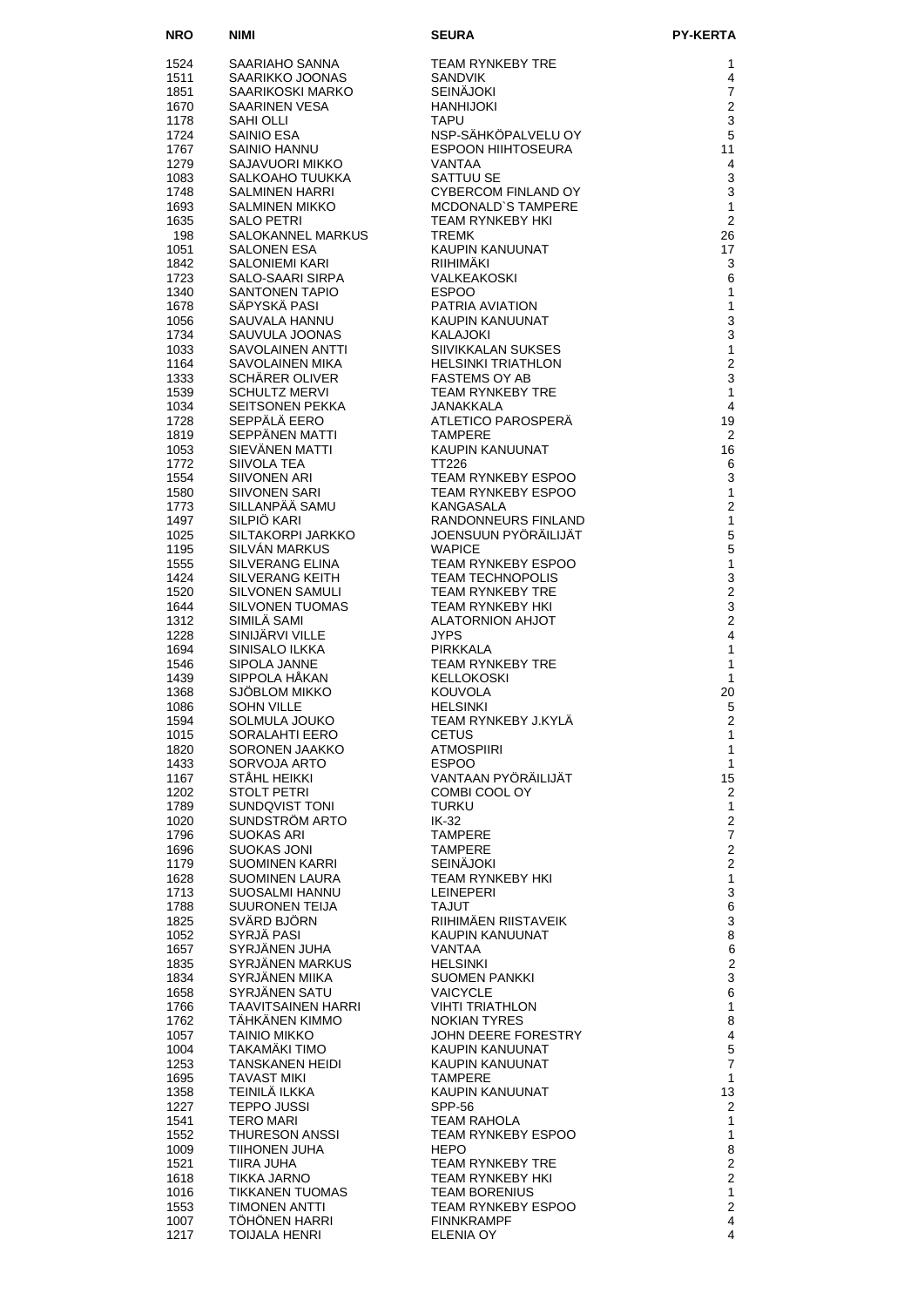| <b>NRO</b>   | NIMI                                               | <b>SEURA</b>                                 | <b>PY-KERTA</b>                  |
|--------------|----------------------------------------------------|----------------------------------------------|----------------------------------|
| 1207         | TOIVONEN HARRI                                     | TUUL                                         | 1                                |
| 206          | TOIVONEN MIKA                                      | <b>HEINOLA</b>                               | 25                               |
| 1419         | TOIVONEN SIMO                                      | <b>HYVINKÄÄ</b>                              | $\mathbf{1}$                     |
| 1061         | TÖRÖLÄ ESA                                         | HUKKAKETJU SIPOO                             | 1                                |
| 1065         | TÖTTERMAN PATRIK                                   | KAUPIN KANUUNAT                              | 6                                |
| 1779         | TRÄSKILÄ JUSSI                                     | <b>TAMPERE</b>                               | 4                                |
| 1671<br>1608 | TUOKKOLA KIMMO<br><b>TUOMALA TUOMO</b>             | KARKI<br>TEAM RYNKEBY J.KYLÄ                 | 15<br>$\mathbf{1}$               |
| 1673         | <b>TUOVINEN JANI</b>                               | RAMBOLL FINLAND OY                           | 3                                |
| 1252         | <b>TURKKINEN TUOMO</b>                             | <b>KAUPIN KANUUNAT</b>                       | 9                                |
| 1165         | <b>TYNJÄ MATTI</b>                                 | <b>HELSINKI</b>                              | 6                                |
| 1611         | <b>TYNKKYNEN KATRI</b>                             | TEAM RYNKEBY J.KYLÄ                          | 1                                |
| 1736         | <b>TYRNI JUHA</b>                                  | <b>TAMPERE</b>                               | $\overline{2}$                   |
| 1185         | <b>UKKONEN MIKKO</b>                               | JYVÄSKYLÄ                                    | 3                                |
| 1438<br>1708 | UNG SEPPO<br>UOTINEN MARKKU                        | <b>LOPPI</b><br><b>TIIVI</b>                 | 1<br>4                           |
| 1172         | USKI JARI                                          | <b>LAPPEENRANTA</b>                          | $\overline{c}$                   |
| 1406         | UTTULA RAINE                                       | UUDENMAAN PYÖRÄILIJÄ                         | $\,6$                            |
| 1379         | UUSITALO TEUVO                                     | KAUPIN KANUUNAT                              | $\overline{7}$                   |
| 1823         | VAARANIEMI TUUKKA                                  | VERTIKAALI                                   | 5                                |
| 1427         | <b>VAHALA PETRI</b>                                | <b>TEAM TECHNOPOLIS</b>                      | 3                                |
| 1283         | VÄHÄTALO JUHANI                                    | <b>VANTAA</b>                                | $\overline{7}$<br>$\overline{7}$ |
| 1155<br>1361 | <b>VAHTER TIMO</b><br>VALASKIVI JAAKKO             | KAUPIN KANUUNAT<br>YLEN PYÖRÄILYKERHO        | 4                                |
| 1600         | VÄLIAHO SEPPO                                      | TEAM RYNKEBY J.KYLÄ                          | 1                                |
| 1802         | VÄLIMÄKI JUUSO                                     | <b>HEPO</b>                                  | 1                                |
| 1556         | VALKEAKARI HEIDI                                   | TEAM RYNKEBY ESPOO                           | 1                                |
| 1715         | <b>VANHANEN ARTO</b>                               | <b>PORNAINEN</b>                             | 1                                |
| 1187         | VANNINEN MATTI-PEKKA                               | <b>EURA</b>                                  | 9                                |
| 1213         | VAPPULA PEKKA                                      | PYÖRÄILY PEKAT                               | $\overline{c}$                   |
| 1607<br>1434 | VÄRE TUOMAS<br><b>VARIS AAPO</b>                   | TEAM RYNKEBY J.KYLÄ<br><b>RSP</b>            | $\overline{2}$<br>$\overline{2}$ |
| 1709         | <b>VARIS URPO</b>                                  | <b>LAUNONEN</b>                              | $\overline{2}$                   |
| 1303         | <b>VARTIAINEN ANTTI</b>                            | LEMPÄÄLÄ                                     | $\overline{4}$                   |
| 1737         | VÄSTILÄ LAILA                                      | HYVINKÄÄN PYÖRÄILIJÄ                         | 9                                |
| 1593         | VEHVILÄINEN HENRI                                  | TEAM RYNKEBY J.KYLÄ                          | $\mathbf{1}$                     |
| 1238         | <b>VEKKELI ANTTI</b>                               | <b>TAMPERE</b>                               | 1                                |
| 1542         | <b>VENTO HELI</b>                                  | <b>TEAM RYNKEBY TRE</b>                      | 1                                |
| 1430<br>1623 | VENTOMÄKI ANNAKAISA<br>VIINIKAINEN JUKKA           | <b>HU-46</b><br><b>TEAM RYNKEBY HKI</b>      | $\overline{c}$<br>$\overline{2}$ |
| 1804         | VIITALA MARKKU                                     | <b>AQUA PLUS TRIATHLON</b>                   | $\mathbf{1}$                     |
| 1384         | VIITAMÄKI JOUNI                                    | <b>PARKANO</b>                               | 10                               |
| 1206         | <b>VIITANIEMI JOUNI</b>                            | POHTOLAN PIKAKIITÄJÄ                         | 20                               |
| 1837         | <b>VIITIKKO SALLA</b>                              | <b>HELSINKI TRIATHLON</b>                    | 3                                |
| 1710         | <b>VILJAKAINEN HARRI</b>                           | PELTI VILJAKAINEN OY                         | 2                                |
| 1525<br>1614 | <b>VILJANEN JUSSI</b><br>VILLAVERDE ERICK INCIARTE | TEAM RYNKEBY TRE<br>TEAM RYNKEBY HKI         | $\overline{2}$<br>1              |
| 1295         | VILPPULA JUHA                                      | HELEN OY                                     | $\mathbf 2$                      |
| 1328         | VILSKA JUUSO                                       | <b>SAIRION KAJAUS</b>                        | $\overline{4}$                   |
| 1850         | VINBERG HENRIK                                     | <b>LUP-82</b>                                | $\overline{7}$                   |
| 1449         | VINKKI MIKKO                                       | <b>HAMEENLINNA</b>                           | 1                                |
| 1230         | VIRJO PETRI                                        | TAWAST CYCLING CLUB                          | 11                               |
| 1808         | <b>VIRTA ANTTI</b><br><b>VIRTANEN JUSSI</b>        | <b>FS DYNAMICS</b><br><b>IISÄ</b>            | 4<br>$\overline{\mathbf{4}}$     |
| 1685<br>1267 | <b>VIRTANEN NIKO</b>                               | KLAUKKALA                                    | 3                                |
| 1367         | <b>VIRTANEN TONI</b>                               | REJLERS OY                                   | $\overline{7}$                   |
| 1441         | VITIKKALA JARI                                     | KAUPINKANUUNAT                               | 4                                |
| 1355         | <b>VULLI MIKKO</b>                                 | QUALCOMM ATHEROS FI                          | 18                               |
| 1733         | <b>VUOHELAINEN TONI</b>                            | IF VAHINKOVAKUUTUS                           | 6                                |
| 1633         | <b>VUOLLET MIKA</b>                                | <b>TEAM RYNKEBY HKI</b>                      | $\overline{4}$                   |
| 1319<br>1292 | VUONOKARI ANTTI<br><b>VUORELA PERTTI</b>           | PIHLA<br>WASA VÉLOCITY                       | $\overline{c}$<br>3              |
| 1585         | VUORI VESA                                         | TEAM RYNKEBY ESPOO                           | $\mathbf{1}$                     |
| 1398         | VUORIMAA HARRI                                     | <b>ECONOCAP</b>                              | $\overline{2}$                   |
| 1259         | <b>WALLENIUS TOMMI</b>                             | KAUPIN KANUUNAT                              | $\overline{4}$                   |
| 1609         | <b>WALLENIUS VILLE</b>                             | TEAM RYNKEBY J.KYLA                          | $\mathbf{1}$                     |
| 1362         | WARREN PAUL                                        | <b>KIRKKONUMMI</b>                           | $\ensuremath{\mathsf{3}}$        |
| 1290         | WESTERHOLM JANI                                    | <b>CC PICARO</b>                             | 3<br>$\mathbf{1}$                |
| 1568<br>1574 | WESTERLUND LEENA<br><b>WIKSTROM MORIZ</b>          | TEAM RYNKEBY ESPOO<br>TEAM RYNKEBY ESPOO     | $\mathbf{1}$                     |
| 1210         | YLA-OUTINEN KAI                                    | TRIATHLONTEAM 226                            | 11                               |
| 1690         | YLI-LANKOSKI PETRI                                 | PATRIA AVIATION                              | 10                               |
| 1699         | YLI-MARTTILA JUHANI                                | <b>VALMET AUTOMATION</b>                     | 6                                |
| 1537         | YLINEN HENRI-ALEKSI                                | <b>TEAM RYNKEBY TRE</b>                      | 1                                |
| 1390         | YLINEN PERTTU                                      | KAUPIN KANUUNAT                              | 8                                |
| 1576<br>1233 | YLINEN PETTERI<br><b>ZHUK NIKITA</b>               | <b>HELSINKI</b><br><b>HELSINKI TRIATHLON</b> | 3<br>$\mathbf{1}$                |
|              |                                                    |                                              |                                  |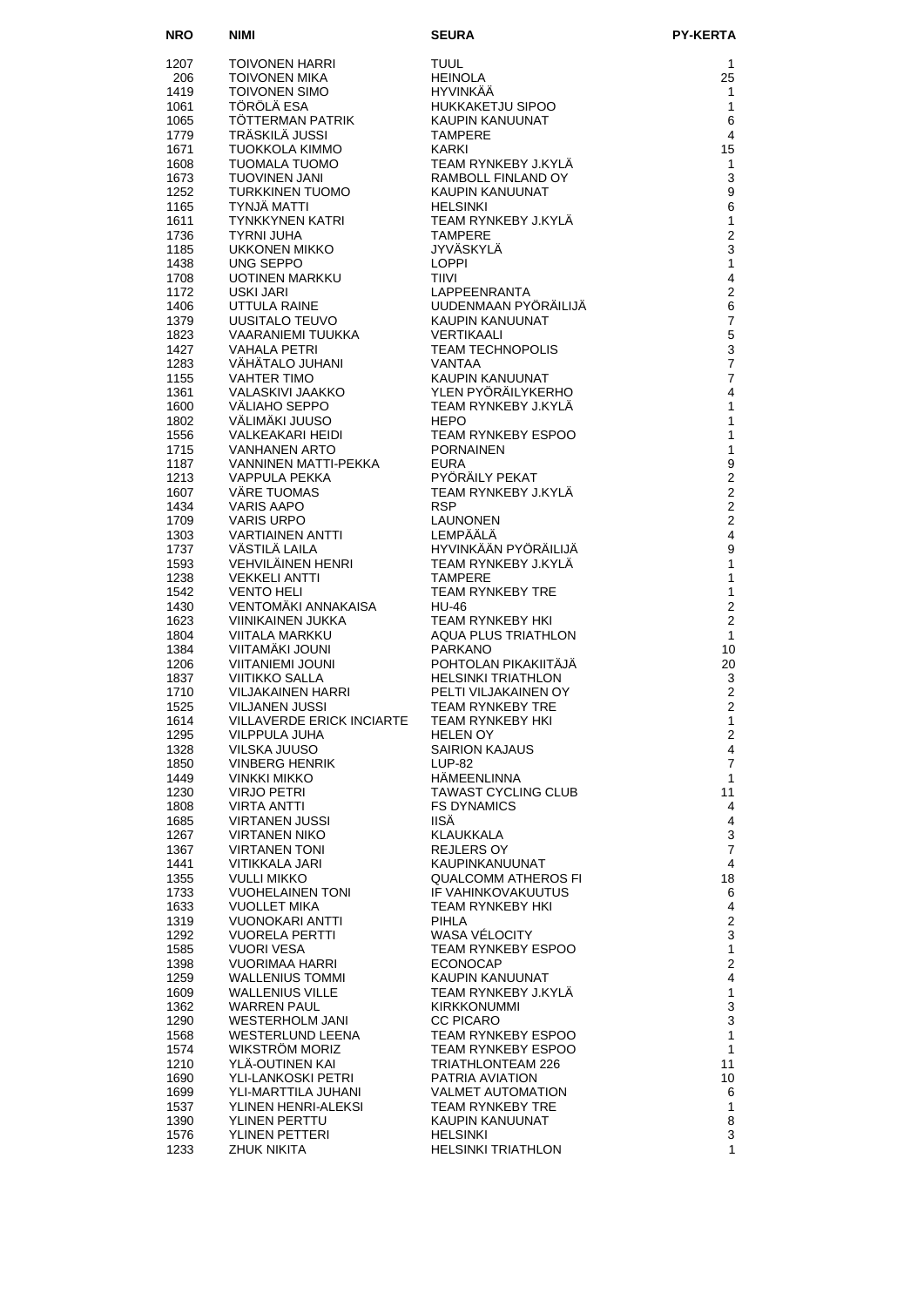#### **PIRKAN PYÖRÄILY – PIRKAN LENKKI / 134 KM**

| <b>NRO</b>   | <b>NIMI</b>                                     | <b>SEURA</b>                                                               | <b>PY-KERTA</b>    |
|--------------|-------------------------------------------------|----------------------------------------------------------------------------|--------------------|
| 3247         | AALTO ILMARI                                    | <b>TAMPERE</b>                                                             | 1                  |
| 2068         | AALTO KAUKO                                     | SALO                                                                       | 2                  |
| 5659         | AALTO MIIKA                                     | <b>TAMPERE</b>                                                             | 1                  |
| 3155         | AALTO PEKKA                                     | <b>NOKIA</b>                                                               | 1                  |
| 4041         | AALTONEN ANTTI                                  | RAMBOLL FINLAND OY                                                         | $\overline{4}$     |
| 3260         | AALTONEN JUHA                                   | KEURUUN LATU RY                                                            | 8                  |
| 3351         | AALTONEN JUHA                                   | TAMPERE                                                                    | 3                  |
| 5723         | AALTONEN PEKKA                                  | LOPPI                                                                      | $\overline{7}$     |
| 5126         | AALTONEN RAUNO                                  | LUVIA                                                                      | 6                  |
| 3148         | AARNIO SEPPO                                    | <b>TAMPERE</b>                                                             | $\mathbf{1}$       |
| 5765         | AHAVA TERHI                                     | KANGASALA                                                                  | $\mathbf{1}$       |
| 5695         | <b>AHLQVIST MIKA</b>                            | JOHN DEERE FORESTRY                                                        | 8                  |
| 3096         | AHLROTH PENTTI                                  | JÄMSÄ                                                                      | $\overline{7}$     |
| 3242         | AHLSTEDT SANNA                                  | <b>TAMPERE</b>                                                             | $\mathbf{1}$       |
| 5385         | AHO AIMO                                        | <b>NOKIA</b>                                                               | 17                 |
| 3390         | AHO ANTTI                                       | KAAHOTTAJAT                                                                | $\overline{1}$     |
| 93           | AHO HARRI                                       | SÄTEILYTURVAKESKUS                                                         | 36                 |
| 3130         | <b>AHO JANI</b>                                 | PIRKKALA                                                                   | 3                  |
| 5007         | AHO NANNA                                       | KAAHOTTAJAT                                                                | $\mathbf{1}$       |
| 3361         | AHO PASI                                        | TAMPERE                                                                    | $\mathbf{1}$       |
| 3237         | AHO PAULI                                       | <b>BITWISE OY</b>                                                          | $\overline{2}$     |
| 3131         | AHO TARU                                        |                                                                            | $\mathbf{1}$       |
| 5474         |                                                 |                                                                            | 5                  |
| 177          | <b>ALIQLA ANTTI</b><br>AHOLA JUHANI<br>AHOLALLE |                                                                            | 28                 |
| 3036         | AHOLAINEN TARJA                                 | , <sub>US</sub> KKALA<br>HAPPYORNOT<br>HÄMEENKYRÖN RES.AU<br>MEBEF<br>MERE | 6                  |
| 4092         | AHOLAITA-PYLVÄS LINDA                           | TREEN MARATONKLUBI                                                         | 2                  |
| 5772<br>222  | AHONEN JANNE<br>AHONEN PERTTI                   | PAULI AHONEN OY<br>HIPPOKSEN MARATONK.                                     | $\mathbf{1}$<br>22 |
| 5862         | AHONEN TAPANI                                   | VANTAA                                                                     | 6                  |
| 2059         | AHTEE JARI                                      | VANTAA                                                                     | 1                  |
| 1993         | AHTIAINEN JAAKKO                                | KAUPIN KANUUNAT                                                            | 3                  |
| 5865         | AHVENVAARA JAAKKO                               | <b>NOKIA</b>                                                               | $\overline{4}$     |
| 2105         | AIJALA MAIJA                                    | TAMPERE                                                                    | 10                 |
| 3235         | AIRO JUKKA                                      | KAUPIN KANUUNAT                                                            | 5                  |
| 5586         | AIROSTO JORMA                                   | LEMPÄÄLÄ                                                                   | 1                  |
| 5131         | AITOLA PETRI                                    | <b>PROKTORIT</b>                                                           | $\mathbf{1}$       |
| 5829         | AITTOLAMPI ESA                                  | ÄHTÄRIN URHEILIJAT                                                         | 2                  |
| 217          | ALA-AJOS TERO                                   | LIIKE OY                                                                   | 23                 |
| 3305         | ALAJOKI MIKKO                                   | HYPY                                                                       | 1                  |
| 3306         | ALAJOKI SALLA                                   | VAICYCLE                                                                   | $\mathbf{1}$       |
| 5518         | ALANEN JUUSO                                    | PURSO OY                                                                   | $\mathbf{1}$       |
| 3150         | <b>ALANEN KIRSI</b>                             | TAMPERE                                                                    | 5                  |
| 5618         | <b>ALANEN MIIMU</b>                             | PYORA-POJAT                                                                | $\mathbf{1}$       |
| 2224         | ALANNE KAI-MIKAEL<br><b>ALA-TALA ANTTI</b>      | LEANWARE<br><b>TAMPERE</b>                                                 | 6<br>4             |
| 5709<br>5688 | ALATALKKARI SANNA                               | <b>TAMPERE</b>                                                             | 1                  |
| 5100         | ALATALO JASKA                                   | TAMPERE                                                                    | 4                  |
| 4332         | ALBACK JANNE                                    | INSTA GROUP OY                                                             | 3                  |
| 5651         | ALHORINNE KARI                                  | VALKEAKOSKI                                                                | 10                 |
| 4066         | ALI-LEKKALA AKI                                 | <b>INSTA GROUP OY</b>                                                      | 1                  |
| 2308         | ALIN JORMA                                      | PATRIA AVIATION                                                            | $\mathbf{1}$       |
| 2369         | ALTONEN JANNE                                   | AUTOCENTER.FI                                                              | 9                  |
| 5408         | ÅNÄS NIKLAS                                     | <b>TAMPERE</b>                                                             | $\mathbf{1}$       |
| 5455         | ANDERSON KLAUS                                  | <b>VINCIT</b>                                                              | $\overline{2}$     |
| 3113         | ANNALA JOHANNA                                  | <b>TAMPERE</b>                                                             | $\mathbf{1}$       |
| 5352         | ANNALA MATTI                                    | <b>TAMPEREEN PYRINTO</b>                                                   | 3                  |
| 5566         | ANSALA MIKKO                                    | <b>ROVANIEMI</b>                                                           | $\overline{2}$     |
| 1216         | <b>ANTALAINEN ERVIN</b>                         | <b>ISOTHERM</b>                                                            | 4                  |
| 4084         | ANTIKAINEN JYRKI                                | <b>ESPOO</b>                                                               | 10                 |
| 5389         | ANTIKAINEN MARKKU                               | RIIHIMÄKI                                                                  | 10                 |
| 5806         | <b>ANTILA VILLE</b>                             | <b>ESPOO</b><br><b>CYCLING ACADEMY</b>                                     | 1<br>5             |
| 3385<br>5376 | ANTTILA HARRI<br>ANTTILA MARKKU                 | <b>NOKIA</b>                                                               | $\mathbf{2}$       |
| 2156         | ANTTILA PEKKA                                   | <b>TAMPEREEN INFRA</b>                                                     | $\overline{7}$     |
| 5378         | ANTTILA RONI                                    | PIRKKALA                                                                   | 1                  |
| 5377         | <b>ANTTILA TIIA</b>                             | <b>TAMPERE</b>                                                             | $\overline{2}$     |
| 5815         | ANTTINEN TEEMU                                  | <b>TAMPERE</b>                                                             | 1                  |
| 5082         | ANTTIROIKO JARKKO                               |                                                                            | $\mathbf{1}$       |
| 2355         | ARO JUKKA                                       | KANGASALA                                                                  | 3                  |
| 4283         | AROSARKA PETRI                                  | <b>NOKIA</b>                                                               | $\overline{2}$     |
| 5325         | ARTAMA HENRI                                    | KAARILAN KÖPÖTTELIJÄ                                                       | 6                  |
| 3395         | ARTMAN HEIKKI                                   | <b>ESPOO</b>                                                               | $\mathbf{1}$       |
| 5080         | ARVAJA BEEDA                                    | <b>TAMPERE</b>                                                             | 1                  |
| 4311         | ARVONEN RAIJA                                   | <b>TAMPERE</b>                                                             | 1                  |
| 4312         | ARVONEN RISTO                                   | <b>TAMPERE</b>                                                             | $\mathbf{1}$       |
| 5825         | <b>ARVONEN VILI</b>                             | <b>PKK</b>                                                                 | 4                  |
| 5349<br>199  | ASPLUND RAUNO<br><b>ASUKAS ARI</b>              | <b>PIRKKALA</b><br><b>NOKIAN PYRY</b>                                      | 3<br>25            |
| 191          | <b>ASUKAS TAISTO</b>                            | <b>NOKIA</b>                                                               | 27                 |
|              |                                                 |                                                                            |                    |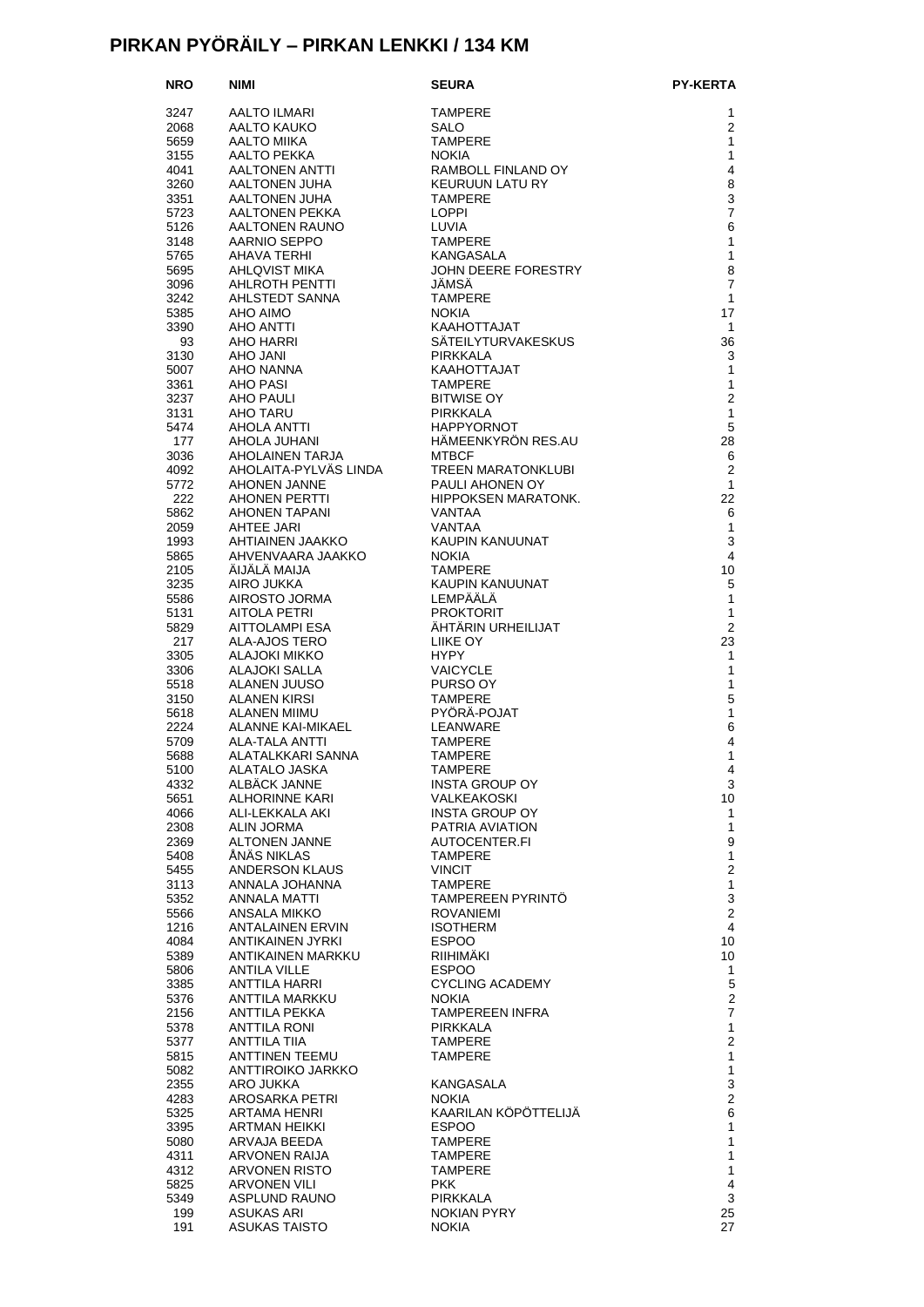| <b>NRO</b>   | NIMI<br><b>NIMI</b><br>AUKEE HARRI                                                                                                                                          | <b>SEURA</b>                                                                                                                                                              | <b>PY-KERTA</b>                  |
|--------------|-----------------------------------------------------------------------------------------------------------------------------------------------------------------------------|---------------------------------------------------------------------------------------------------------------------------------------------------------------------------|----------------------------------|
| 2041         |                                                                                                                                                                             | DR. OETKER                                                                                                                                                                | 11                               |
| 3133         | AURANEN OTTO<br>AUROLA TAISTO                                                                                                                                               | <b>TAMPERE</b>                                                                                                                                                            | 2                                |
| 11           |                                                                                                                                                                             | TAMPERE                                                                                                                                                                   | 38                               |
| 2332         | AUTIO-SARASMO SARI                                                                                                                                                          | <b>TAMPERE</b><br>SES-PYÖRÄILY                                                                                                                                            | $\mathbf{1}$<br>$\overline{7}$   |
| 4123<br>3280 | AUVINEN ANSSI                                                                                                                                                               | AKAA                                                                                                                                                                      | 2                                |
| 136          | AUVINEN TEEMU<br>AVELLAN JARI                                                                                                                                               | LINTUVIIDAN LIVERTÄJ                                                                                                                                                      | 33                               |
| 5556         | AVELLAN MINNA                                                                                                                                                               | LINTUVIIDAN LIVERTÄJ<br>MYRSKYNSILMÄ                                                                                                                                      | 3                                |
| 5396         | AVELLAN TOMI                                                                                                                                                                | <b>MYRSKYNSILMA</b><br><b>VIROLAHTI</b>                                                                                                                                   | $\overline{7}$                   |
| 4133<br>1684 | <b>BALLESTER LEENA</b><br><b>BARKHOLT SVEN</b>                                                                                                                              | TANSSISEURA MARIMBA                                                                                                                                                       | 1<br>8                           |
| 2078         | BARSEGHYAN YURI                                                                                                                                                             | "ANSSISEURA IVI <sub>TY</sub><br>FAMPERE<br>FAMPERE<br>PIRKANMAA<br>PIEKSÄMÄKI<br>IS SÖDERBY<br>INSTA GROUP OY<br>TAMMISAARI<br>NEMIKYLÄ SUVEN SOUT<br>TREEN MARATONKLUBI | $\overline{2}$                   |
| 3107         | BARSK JAAKKO<br>BARTOL TINA BAYER KLAUS<br>BAYER KLAUS PIEKSÄMÄKI<br>BJÖRKLUND MARKUS IS SÖDERBY<br>BORG HENRI INSTA GROU<br>TAMMISAARI TAMMISAARI<br>TAMMISAARI TAMMISAARI |                                                                                                                                                                           | 5                                |
| 3337         |                                                                                                                                                                             |                                                                                                                                                                           | $\mathbf{1}$<br>$\overline{2}$   |
| 2031<br>2213 |                                                                                                                                                                             |                                                                                                                                                                           | $\mathbf{1}$                     |
| 4060         |                                                                                                                                                                             |                                                                                                                                                                           | $\mathbf{1}$                     |
| 4367         |                                                                                                                                                                             |                                                                                                                                                                           | $\overline{2}$                   |
| 5715         | CEDERQVIST CHRISTOFFER                                                                                                                                                      |                                                                                                                                                                           | 5                                |
| 4318<br>3355 | <b>DEWES TOMI</b><br><b>DYSTER HENRI</b>                                                                                                                                    |                                                                                                                                                                           | $\mathbf{1}$<br>$\mathbf{1}$     |
| 5597         | EEROLA JARI                                                                                                                                                                 | <b>TAMPERE</b>                                                                                                                                                            | $\mathbf{1}$                     |
| 5297         | EEROLA MARKO<br>FINOLA KALLE                                                                                                                                                | KANGASALA                                                                                                                                                                 | 18                               |
| 5817         | EINOLA KALLE                                                                                                                                                                | THE SONS OF PENTTILÄ                                                                                                                                                      | 5                                |
| 4061<br>5667 | EIROLA JOONAS<br>EKLUND ARTO                                                                                                                                                | INSTA GROUP OY<br>LAMMINSIVU OY                                                                                                                                           | $\mathbf{1}$<br>$\overline{7}$   |
| 5703         | <b>EKLUND TOM</b>                                                                                                                                                           | LAMMINSIVU OY<br>KAUPIN KANUUNAT                                                                                                                                          | 3                                |
| 5163         | EKMAN JORMA                                                                                                                                                                 | <b>KOHE</b>                                                                                                                                                               | 12 <sup>2</sup>                  |
| 5658         | <b>EKMAN TIINA</b>                                                                                                                                                          | KANGASALA                                                                                                                                                                 | $\overline{2}$                   |
| 5254<br>5942 | <b>ELENIUS STEN</b><br>ELJAALA JARKKO                                                                                                                                       | NCK.<br>TP-AUTOMAATIO OY                                                                                                                                                  | $\overline{7}$<br>$\mathbf{3}$   |
| 1681         | ELO MARKO                                                                                                                                                                   | <b>NOKIA</b>                                                                                                                                                              | 3                                |
| 3166         | ELORANTA JOUNI                                                                                                                                                              | <b>TAMPERE</b>                                                                                                                                                            | $\overline{4}$                   |
| 5421         | ENDÉN KIRA                                                                                                                                                                  | <b>TAMPERE</b>                                                                                                                                                            | 2                                |
| 4260<br>2285 | EPÄILYS PAAVO                                                                                                                                                               | KÄLVIÄN TARMO<br>S.C. PINGVIINIT                                                                                                                                          | 11<br>2                          |
| 2106         | ERKINTALO VILLE-MATTI<br>ERKKILÄ SARI-LEENA                                                                                                                                 | KAUPIN KANUUNAT                                                                                                                                                           | $\overline{7}$                   |
| 5299         | ESALA MARKUS                                                                                                                                                                | KANKAANPÄÄ                                                                                                                                                                | 8                                |
| 3078         | ESKO OTTO                                                                                                                                                                   | CARGOTEC FINLAND OY                                                                                                                                                       | 3                                |
| 5749<br>2040 | ESKOLA PEKKA<br><b>FAGERLUND HENRI</b>                                                                                                                                      | <b>ORPO</b><br><b>LEPPÄVESI</b>                                                                                                                                           | 1<br>$\overline{4}$              |
| 5619         | <b>FAGERSTRÖM TONI</b>                                                                                                                                                      | PYÖRÄ-POJAT                                                                                                                                                               | $\overline{2}$                   |
| 5666         | FAGERSTRÖM VILI                                                                                                                                                             | LAMMINSIVU OY                                                                                                                                                             | 3                                |
| 4329         | <b>FINNBERG JOUNI</b>                                                                                                                                                       | <b>FYSIO &amp; FITNESS</b>                                                                                                                                                | $\overline{2}$                   |
| 3095<br>4290 | <b>FINSK MIKKO</b><br>FINSKA NIKO                                                                                                                                           | <b>TEAM VITIKKA</b><br><b>KUOPIO</b>                                                                                                                                      | 13<br>$\mathbf{1}$               |
| 4199         | <b>FLINCK MARKUS</b>                                                                                                                                                        | <b>TAMPERE</b>                                                                                                                                                            | $\overline{2}$                   |
| 4345         | FONSELL RITVA                                                                                                                                                               | TREEN TAIVALTAJAT                                                                                                                                                         | 8                                |
| 3109         | FORSMAN JUHA                                                                                                                                                                | KAUPIN KANUUNAT                                                                                                                                                           | $\overline{7}$                   |
| 5913<br>5371 | <b>FREIHOFF KLAUS</b><br>FRIMAN JUKKA-PEKKA                                                                                                                                 | <b>TAMPERE</b><br><b>JYPS</b>                                                                                                                                             | $\overline{2}$<br>$\overline{2}$ |
| 5812         | <b>GERLING ANNE-MARIE</b>                                                                                                                                                   | <b>HELSINKI</b>                                                                                                                                                           | 1                                |
| 5065         | <b>GOODE MATTHEW</b>                                                                                                                                                        | <b>HELSINKI</b>                                                                                                                                                           | 1                                |
| 2019         | <b>GRANNAS TOMMY</b>                                                                                                                                                        | <b>FINSKA KOMPANIET</b>                                                                                                                                                   | $\mathbf{1}$                     |
| 5436<br>3087 | <b>GREN PASI</b><br><b>GRÖNLUND JESPER</b>                                                                                                                                  | <b>ORIVESI</b><br><b>HELSINKI</b>                                                                                                                                         | 3<br>$\mathbf{1}$                |
| 5771         | <b>GRÖNQVIST JAN</b>                                                                                                                                                        | FINSKAKOMPANIET.FI                                                                                                                                                        | 9                                |
| 3169         | GYLÉN LAURI                                                                                                                                                                 | <b>TURKU</b>                                                                                                                                                              | $\overline{2}$                   |
| 5278         | HAAKE HILKKA                                                                                                                                                                | YLOJARVI                                                                                                                                                                  | 10                               |
| 5680<br>3220 | <b>HAAMER HANNO</b><br>HAANPÄÄ JUSSI                                                                                                                                        | <b>ESTONIA</b><br><b>TAMPERE</b>                                                                                                                                          | 1<br>1                           |
| 5730         | HAANTOLA ARTO                                                                                                                                                               | <b>HELSINKI</b>                                                                                                                                                           | $\mathbf{1}$                     |
| 4148         | HAAPALA JOUNI                                                                                                                                                               | <b>MANSEN MUIKUT</b>                                                                                                                                                      | 3                                |
| 3275         | HAAPANEN JUHA-MATTI                                                                                                                                                         | <b>TAMPERE</b>                                                                                                                                                            | $\mathbf{1}$                     |
| 5782<br>224  | HAAPANIEMI JANI<br>HAAPANIEMI JUHANI                                                                                                                                        | <b>TAMPERE</b><br>PYORONMAAN PYRY                                                                                                                                         | 5<br>22                          |
| 4055         | <b>HAAPANIEMI MARKKU</b>                                                                                                                                                    | RUOSNIEMEN LUUPAAT                                                                                                                                                        | 2                                |
| 2381         | <b>HAAPANIEMI OSMO</b>                                                                                                                                                      | KANGASALA                                                                                                                                                                 | $\mathbf{1}$                     |
| 4384         | HAAPASAARI ANTTI                                                                                                                                                            | <b>TAMPERE</b>                                                                                                                                                            | 6                                |
| 5632<br>5633 | HAAPASAARI PEKKA<br>HAAPASAARI SAARA                                                                                                                                        | <b>HELSINKI TRIATHLON</b><br>VANTAA                                                                                                                                       | $\overline{2}$<br>$\overline{2}$ |
| 2335         | HAARALA ILKKA                                                                                                                                                               | <b>VALMET FABRICS OY</b>                                                                                                                                                  | 14                               |
| 5863         | <b>HAARALA TIMO</b>                                                                                                                                                         | <b>TOIJALAN VAUHTI</b>                                                                                                                                                    | $\overline{7}$                   |
| 4018         | HAARAMO HEIKKI                                                                                                                                                              | INSTA GROUP OY                                                                                                                                                            | 3                                |
| 5049<br>2237 | HAATAJA KAUKO<br>HAAVANLAMMI ANNA                                                                                                                                           | <b>IRONSOUTAJAT</b><br><b>TAMPERE</b>                                                                                                                                     | $\mathbf{1}$<br>$\overline{2}$   |
| 2179         | <b>HAAVISTO KIMMO</b>                                                                                                                                                       | AKAA                                                                                                                                                                      | 8                                |
| 4267         | HAGSTRÖM ELISABETH                                                                                                                                                          | <b>IK MYRAN</b>                                                                                                                                                           | $\mathsf 3$                      |
| 2036         | <b>HAGSTROM PANU</b>                                                                                                                                                        | LIUKKAAT & CO                                                                                                                                                             | $\overline{2}$                   |
| 228<br>94    | <b>HAILU ANTTI</b><br><b>HAIMAKAINEN TIMO</b>                                                                                                                               | RAUTAJARVI                                                                                                                                                                | 22<br>36                         |
|              |                                                                                                                                                                             |                                                                                                                                                                           |                                  |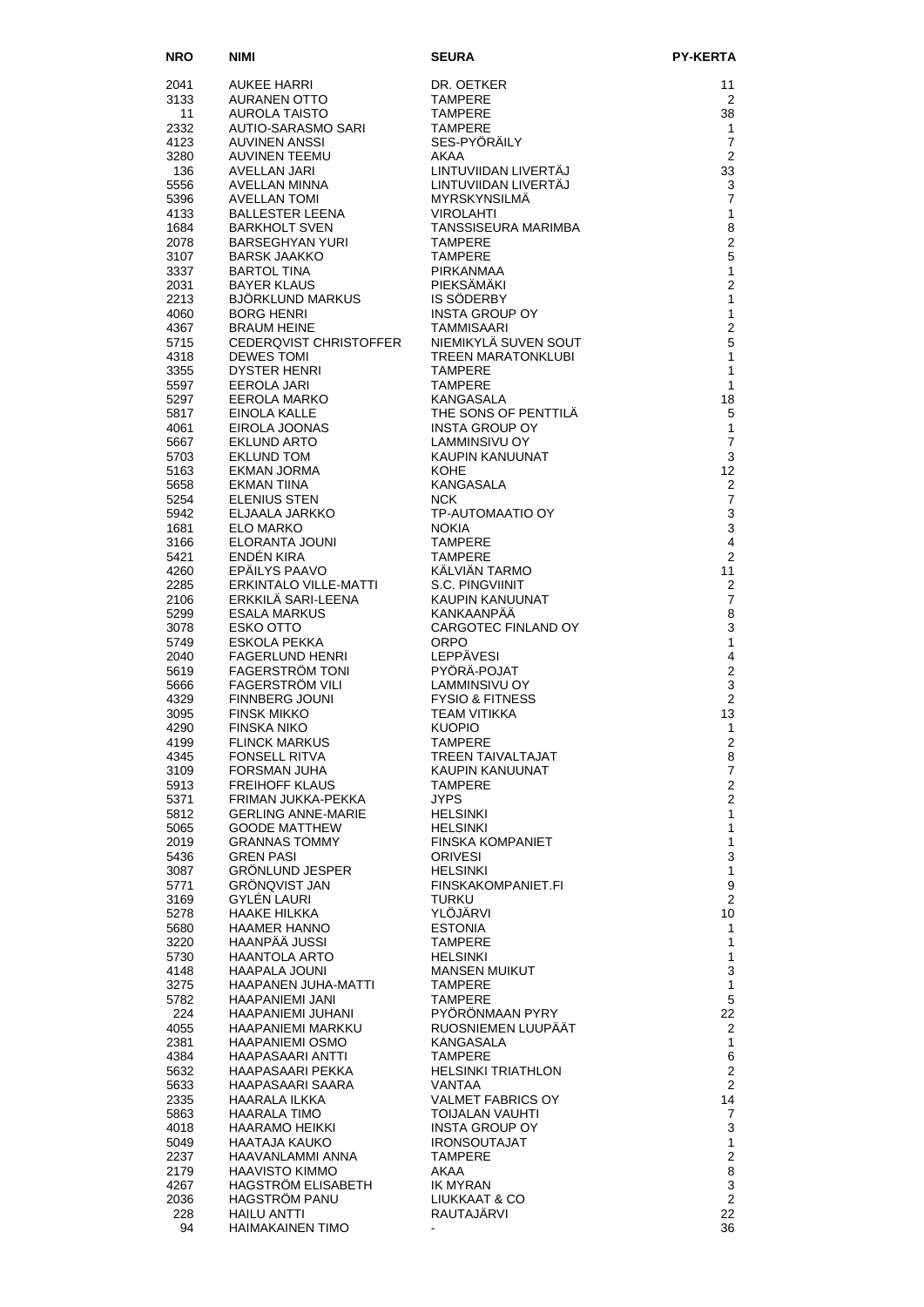| <b>NRO</b>   | NIMI                                          | <b>SEURA</b>                                       | <b>PY-KERTA</b>                  |
|--------------|-----------------------------------------------|----------------------------------------------------|----------------------------------|
| 2117         | HAKALA JENNI                                  | <b>TAMPERE</b>                                     | 2                                |
| 2343         | HAKALA JYRKI                                  | KANGASALAN MELOJAT                                 | 3                                |
| 2229         | HAKALA MARJA                                  | <b>FUJITSU</b>                                     | 3                                |
| 5588         | <b>HAKALA OSSI</b>                            | <b>TAMPERE</b>                                     | 4                                |
| 5934<br>5587 | HAKALA PERTTI<br>HAKALA SANNI                 | <b>KOKEMÄKI</b><br><b>TAMPERE</b>                  | 3<br>5                           |
| 4154         | HAKALAHTI JOHANNA                             | <b>TAMPERE</b>                                     | $\mathbf{1}$                     |
| 2309         | HAKAMAA SAMI                                  | <b>TAMPERE</b>                                     | 3                                |
| 4330         | HAKAMAKI TUOMAS                               | <b>JOBBARI</b>                                     | 5                                |
| 5570         | HAKANEN TARJA                                 | KAUPIN KANUUNAT<br>KAUPIN KANUUNAT                 | $\mathbf{1}$<br>4                |
| 3097<br>4394 | HAKARI MIIKKA<br><b>HAKKARAINEN ANSSI</b>     | <b>TAMPERE</b>                                     | 4                                |
| 5415         | <b>HAKKARAINEN KIMMO</b>                      | <b>KILOSOFT</b>                                    | 10                               |
| 5095         | <b>HAKKARAINEN MARI</b>                       | <b>TAMPERE</b>                                     | $\overline{2}$                   |
| 5369         | HÄKKINEN TIINA                                | <b>SANDVIK</b>                                     | 4                                |
| 3343<br>5879 | HAKOLA MIKKO<br><b>HAKOLA PETRI</b>           | <b>TAMPERE</b><br><b>ORIVESI</b>                   | 1<br>$\overline{2}$              |
| 4310         | HAKOLA RISTOMATTI                             | JÄMIN JÄNNE                                        | 1                                |
| 5550         | HAKULINEN JOHANNES                            | <b>TAMPERE</b>                                     | 1                                |
| 4022         | <b>HALLA MERVI</b>                            | <b>TAMPERE</b>                                     | 1                                |
| 5908         | <b>HÄLLFORS MIKKO</b>                         | MAASTOONPOLJE.FI                                   | 3                                |
| 5108<br>5332 | HALLINEN SEPPO<br><b>HALME AKI</b>            | <b>TAMPERE</b><br><b>SEURATTOMAT</b>               | 8<br>5                           |
| 5052         | <b>HALME IIRO</b>                             | SEUn.<br>TAMPERE<br>LINKOMIEHET<br>MANSET<br>ESPOO | $\mathbf{1}$                     |
| 5654         | <b>HALME PASI</b>                             |                                                    | 13                               |
| 65           | <b>HALME VESA</b>                             |                                                    | 35                               |
| 4257<br>5023 | HALMEENMÄKI LIISA<br><b>HALONEN PYRY</b>      |                                                    | $\mathbf{1}$<br>1                |
| 5022         | <b>HALONEN TERO</b>                           | <b>HEPO</b>                                        | 1                                |
| 52           | <b>HALTTUNEN OLAVI</b>                        | <b>TAKON SOUTAJAT</b>                              | 37                               |
| 4191         | HÄMÄLÄINEN ANTTI                              | <b>TAMPERE</b>                                     | $\overline{2}$                   |
| 3258         | HÄMÄLÄINEN EERO                               | <b>METSO</b>                                       | 1                                |
| 5496<br>5668 | HÄMÄLÄINEN JARI<br>HÄMÄLÄINEN JARI            | <b>SANDVIK</b><br>LAMMINSIVU OY                    | 1<br>10                          |
| 5515         | HÄMÄLÄINEN JUHA                               | <b>TAMPERE</b>                                     | 6                                |
| 5935         | HÄMÄLÄINEN KIMMO                              | <b>HAUHO</b>                                       | 3                                |
| 2277         | HÄMÄLÄINEN MARI                               | <b>TAMPERE</b>                                     | 6                                |
| 2360         | HAMALAINEN MILLA                              | <b>STAMINA TC</b>                                  | $\mathbf{1}$                     |
| 5527<br>2346 | HÄMÄLÄINEN OTTO<br>HÄMÄLÄINEN TOMMI           | RAUTAKESKO<br><b>ESPOO</b>                         | 9<br>$\mathbf{1}$                |
| 5323         | HÄMEENKASKI SAMI                              | KAMIKAZE                                           | 9                                |
| 5218         | HÄMEKOSKI JUHA                                | <b>GRID SOLUTIONS</b>                              | $\overline{2}$                   |
| 5616         | HANHIOJA OSKARI                               | PYÖRÄ-POJAT                                        | 4                                |
| 3315<br>5699 | HANKALA JUHA<br><b>HANNE KARI</b>             | <b>TURKU</b><br>JOHN DEERE FORESTRY                | $\mathbf{1}$<br>3                |
| 3196         | <b>HANNILA JOHANNES</b>                       | <b>SANDVIK</b>                                     | $\overline{2}$                   |
| 5805         | <b>HANNUKAINEN SAMU</b>                       | <b>FAIL REACTION</b>                               | 1                                |
| 2223         | HANNULA HARRI                                 | <b>TAMPERE</b>                                     | 4                                |
| 1807         | HANNUS MIKA                                   | TRIATHLON TEAM 226                                 | 1                                |
| 5029<br>3303 | HANSKI MERJA<br>HARJU AIJA                    | SOSIAALIPYÖRÄILIJÄT<br>KAUPIN KAUNUUNAT            | 4<br>$\overline{2}$              |
| 4349         | HARJU HANNU                                   | <b>TREMK</b>                                       | 1                                |
| 5838         | <b>HARJU HANNU</b>                            | JAPA                                               | 1                                |
| 5056         | <b>HARJU JANNE</b>                            | <b>TAKON SOUTAJAT</b>                              | 9                                |
| 5404<br>3069 | HARJULA AKI<br><b>HARJULA TIMO</b>            | <b>TAMPERE</b><br>CARGOTEC FINLAND OY              | 17<br>1                          |
| 2151         | HARJUNIEMI MIKKO                              | <b>TAMPERE</b>                                     | 7                                |
| 3272         | HARJUNTAUSTA SONJA                            | EXERIUM                                            | $\mathbf{1}$                     |
| 3271         | HARJUNTAUSTA TEIJA                            | <b>EXERIUM</b>                                     | 1                                |
| 5535         | <b>HARKKI JUKKA</b>                           | JOINEX OY                                          | 9                                |
| 5713<br>2281 | HARMAALA JUHA<br>HARMOINEN AIMO               | <b>NOKIA</b><br><b>SKRINNARIT</b>                  | $\mathbf{1}$<br>15               |
| 5842         | <b>HARMOINEN ANTTI</b>                        | SATTUU SE!                                         | 6                                |
| 4373         | <b>HARSTILA SONJA</b>                         | <b>HELSINKI</b>                                    | 1                                |
| 5901         | HARTIKAINEN MARKO                             | HÄRSKIT KARHUT                                     | $\overline{\mathbf{c}}$          |
| 5175<br>2165 | <b>HASSINEN PETRI</b><br>HATONEN ILKKA        | <b>ECONOCAP</b><br><b>SRV VIIHDYTYS RY</b>         | 3<br>5                           |
| 5516         | <b>HAUPTNER JAN</b>                           | <b>PURSO</b>                                       | 11                               |
| 2177         | HAUTALA JUHA                                  | <b>JJ-TOURS.NET</b>                                | $\overline{2}$                   |
| 2192         | HAUTALA JUHO                                  | <b>NOKIA</b>                                       | 1                                |
| 51           | HAVANKA PENTTI                                | <b>VIRTAIN URHEILIJAT</b>                          | 37                               |
| 5625<br>3321 | <b>HAVERI VILLE</b><br><b>HAVERINEN LAURI</b> | KAUPIN KANUUNAT<br><b>TAMPERE</b>                  | 3<br>1                           |
| 5551         | <b>HEIJA MIKKO</b>                            | <b>KREATE OY</b>                                   | 3                                |
| 5780         | HEIKKILÄ HANNA                                | NOORMARKKU                                         | $\mathbf{1}$                     |
| 5043         | HEIKKILÄ JUKKA                                | <b>NOORMARKKU</b>                                  | $\mathbf 2$                      |
| 3136         | HEIKKILÄ JUSSI<br>HEIKKILÄ PETRI              | LEMPÄÄLÄ                                           | $\overline{2}$<br>$\overline{7}$ |
| 5807<br>21   | <b>HEIKKINEN JORMA</b>                        | <b>SIURO</b><br>HÄMEENKYRÖN RES.AU                 | 38                               |
| 5603         | <b>HEIKKINEN MARKO</b>                        | <b>PILKINGTON</b>                                  | $\mathbf{1}$                     |
| 5337         | <b>HEIKKINEN SIRPA</b>                        | TAKK                                               | $\overline{4}$                   |
| 5032         | <b>HEININEN JARI</b>                          | <b>TAMPERE</b>                                     | $\overline{\mathbf{c}}$          |
| 3093         | HEINO MAARIT                                  | KAUPIN KANUUNAT                                    | $\overline{2}$                   |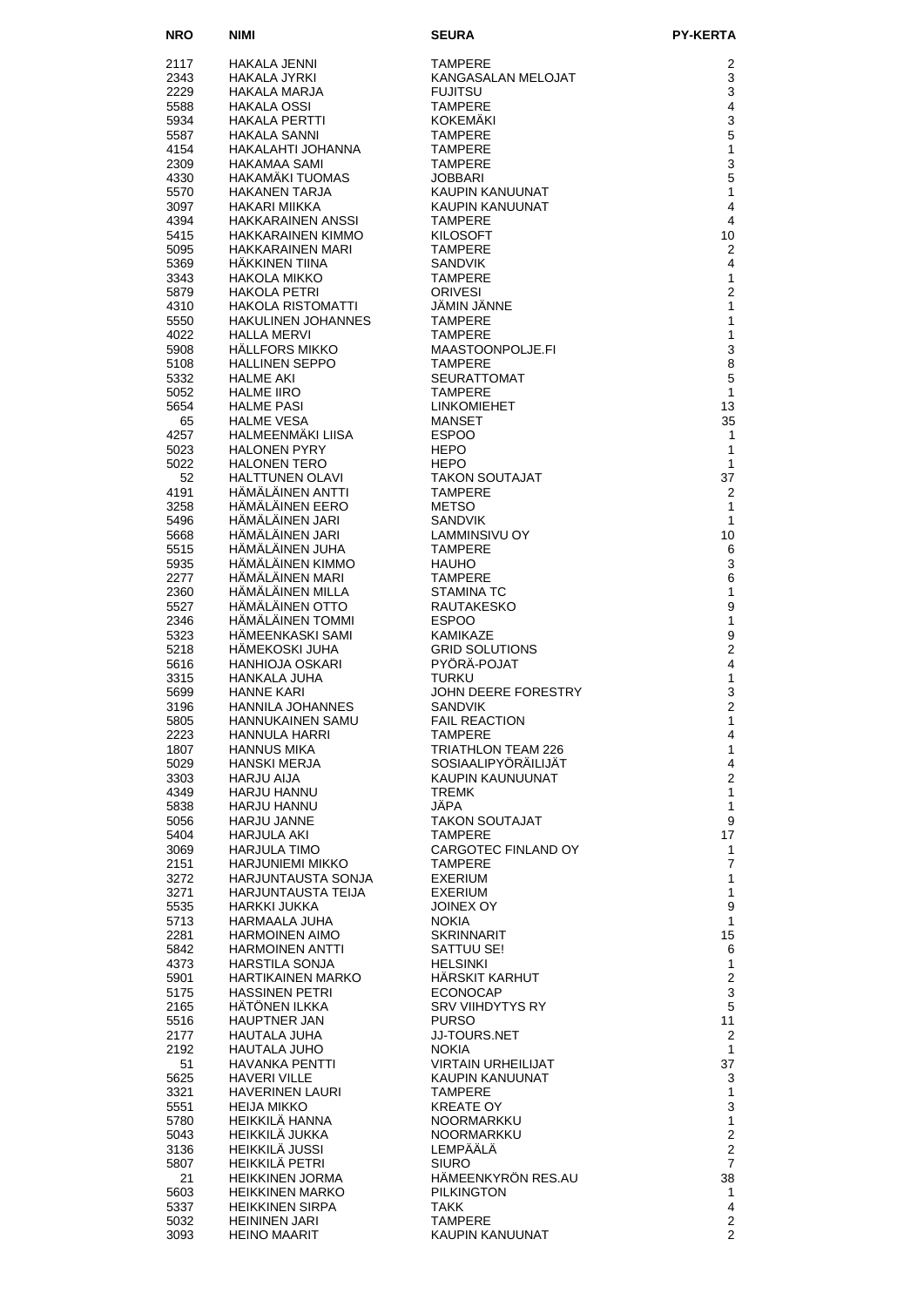| <b>NRO</b>   | NIMI                                              | SEURA                                   | <b>PY-KERTA</b>                   |
|--------------|---------------------------------------------------|-----------------------------------------|-----------------------------------|
| 5854         | <b>HEINONEN AKI</b>                               | KYLMÄKOSKEN VEIKOT                      | 7                                 |
| 195          | HEINONEN HEIKKI                                   | <b>PRO SIGMA</b>                        | 24                                |
| 5889         | <b>HEINONEN JANI</b>                              | <b>TESOMAN POLKIJAT</b>                 | 8                                 |
| 5853         | <b>HEINONEN JARI</b>                              | <b>TUPAHOIVA OY</b>                     | $\overline{2}$                    |
| 2378         | HEINONEN MIKKO                                    | TRE LIIKUNTAPALVELUT                    | 3                                 |
| 3000         | HEINONEN SIMO                                     | <b>PVLOGLE</b>                          | 3                                 |
| 5848         | <b>HEINONEN TEEMU</b>                             | AKAA                                    | $\mathbf{1}$                      |
| 3362<br>3116 | HEINZMANN ARNDT<br>HEISKANEN HANNELE              | <b>ESPOO</b><br><b>HELSINKI</b>         | $\mathbf{1}$<br>4                 |
| 2286         | <b>HEISKANEN ILPO</b>                             | KAUPIN KANUUNAT                         | $\overline{2}$                    |
| 5395         | <b>HEISKANEN JOUNI</b>                            | <b>HARJUN SEURAKUNTA</b>                | 3                                 |
| 2173         | <b>HEISKANEN MARKO</b>                            | <b>LOHJA</b>                            | 3                                 |
| 5384         | <b>HEISKANEN MIKKO</b>                            | <b>TAMPERE</b>                          | $\mathbf{1}$                      |
| 4208         | <b>HELANDER MIKKO</b>                             | <b>TURKU</b>                            | $\overline{2}$                    |
| 5828         | HELÉN MATTI                                       | <b>TUUL</b>                             | $\overline{4}$                    |
| 4371<br>3006 | HELENIUS HANS-MIKAEL<br>HELENIUS JAN-PATRIK       | TAMPERE<br>SUOMEN ALUERAK/TRE           | $\mathsf 3$<br>6                  |
| 4238         | <b>HELENIUS SARI</b>                              | <b>TAMPERE</b>                          | $\mathbf{1}$                      |
| 3073         | HELIMO PEKKA                                      | CARGOTEC FINLAND OY                     | 3                                 |
| 50           | HELIN PERTTI                                      | ANTERRA OY                              | 37                                |
| 5533         | HELLGREN JUULIA                                   | RAUTIA TAMPERE                          | $\mathbf{1}$                      |
| 4202         | HELLMAN JARNO                                     | <b>GREENLED OY</b>                      | $\mathbf{1}$                      |
| 5098<br>4138 | HELLSTEN HANNU                                    | TURKU                                   | $\overline{7}$<br>$\mathbf{1}$    |
| 3299         | <b>HELLSTEN PASI</b><br><b>HELMINEN JOONAS</b>    | <b>PIRKKALA</b><br><b>TAMPERE</b>       | $\mathbf{1}$                      |
| 3200         | HELMINEN MIKKO                                    | <b>CADRING OY</b>                       | 3                                 |
| 5234         | <b>HELOS PEKKA</b>                                | <b>ESPOO</b>                            | 9                                 |
| 3029         | HELPPOLAINEN SATU                                 | <b>ESPOO</b>                            | $\,6\,$                           |
| 3308         | <b>HEMMINKI HANNA</b>                             | POHJANKYRÖN RASTI                       | $\sqrt{5}$                        |
| 5037         | <b>HENRIKSSON TIMO</b>                            | <b>TAMPERE</b>                          | 5                                 |
| 3163<br>5720 | <b>HENTTONEN JANNE</b><br><b>HENTTONEN JANNE</b>  | <b>TAMPERE</b><br><b>JYPS</b>           | $\overline{2}$<br>$\overline{2}$  |
| 5545         | <b>HENTTONEN JUKKA</b>                            | JANAKKALA                               | $\overline{2}$                    |
| 5476         | <b>HENTTONEN PEKKA</b>                            | JANAKKALA                               | 3                                 |
| 4322         | <b>HERMAN HEIDI</b>                               | <b>TAMPERE</b>                          | $\overline{2}$                    |
| 5220         | <b>HERNESNIEMI MATTI</b>                          | <b>GRID SOLUTIONS</b>                   | $\overline{4}$                    |
| 5432         | <b>HERRALA PERTTI</b>                             | UK MYLPY                                | 6                                 |
| 4354         | HERRALA VALTTERI                                  | TAMPERE                                 | $\overline{\mathbf{4}}$           |
| 5763<br>5823 | HIEKKATAIPALE HENRIK<br><b>HIETAKOIVISTO VELI</b> | <b>MYRSKYNSILMA</b><br><b>NCC SUOMI</b> | 5<br>$\overline{4}$               |
| 5872         | <b>HIETANEN JYRKI</b>                             | VALKEAKOSKEN HAKA                       | $\mathsf 3$                       |
| 2191         | HIETANEN TAPIO                                    | OJY.                                    | $\overline{2}$                    |
| 2238         | HIETAOJA TAPANI                                   | NOOMARKUN NOPSA                         | $\overline{2}$                    |
| 2014         | <b>HIETIKKO ARI</b>                               | <b>FINSKA KOMPANIET</b>                 | 3                                 |
| 2109         | <b>HIHNALA SIMO</b>                               | JÄRVENPÄÄ                               | $\mathbf{1}$                      |
| 4141<br>5083 | HIITELÄ KAI<br><b>HILDEN MARKKU</b>               | ABB OY MVP<br>KAUPIN KANUUNAT           | 2<br>15                           |
| 2065         | <b>HILLBERG MIKA</b>                              | LAHDEN PYÖRÄILIJÄT                      | $\overline{c}$                    |
| 5001         | HILLIAHO AINO                                     | KAAHATTAJAT                             | $\mathbf{1}$                      |
| 5002         | HILLIAHO JOMA                                     | KAAHATTAJAT                             | 1                                 |
| 5003         | HILLIAHO TIMO                                     | KAAHATTAJAT                             | $\mathbf{1}$                      |
| 2070         | <b>HILLO SIMO</b>                                 | KANGASALA TRIATHLON                     | $\mathbf{1}$                      |
| 3346<br>3115 | <b>HIMANEN OUTI</b><br>HINKKANEN JOONAS           | FOREME OY<br><b>TURKU</b>               | $\overline{2}$<br>$\overline{c}$  |
| 4223         | HINTTU HANNU                                      | SITEK-PALVELU OY                        | 5                                 |
| 4239         | HINTTU TAPIO                                      | TRIMASTER OY                            | 3                                 |
| 4158         | HIRVASMAA JOONA                                   | <b>TAMPERE</b>                          | $\overline{c}$                    |
| 5305         | HIRVELÂ MIA                                       | <b>TAMPERE</b>                          | 3                                 |
| 4399         | <b>HIRVIAHO JANI</b>                              | <b>HUIPUTUS VIRRAT</b>                  | 3                                 |
| 5114         | <b>HIRVONEN ANSSI</b>                             | <b>KONDISMIEHET</b>                     | $\overline{\mathbf{4}}$           |
| 2074<br>5067 | <b>HIRVONEN EETU</b><br>HIRVONEN JOONA            | <b>TAMPERE</b><br><b>HELSINKI</b>       | $\overline{4}$<br>$\mathbf{1}$    |
| 4286         | HIRVONEN MATTI                                    | VANTAA                                  | 1                                 |
| 5110         | HIRVONEN SANNA                                    | <b>PIRKKALA</b>                         | $\mathbf{1}$                      |
| 5291         | <b>HOFFREN AIMO</b>                               | ESPOON LATU                             | 15                                |
| 5048         | HOGMAN RISTO                                      | LÄHDEKORVEN SÄHLY RY                    | 4                                 |
| 5085         | HOLKERI HANNU                                     | <b>METSO FABRICS OY</b>                 | 19                                |
| 2243<br>5274 | <b>HOLM HARRI</b><br>HOLMELA LAURA                | KANGASALA<br>LEMPÄÄLÄ                   | 7<br>1                            |
| 2292         | HOLOPAINEN KARI                                   | <b>HELSINKI</b>                         | 1                                 |
| 5216         | HOLOPAINEN RAILI                                  | <b>INWIDO</b>                           | $\mathbf{1}$                      |
| 5137         | HOLSTIKKO ERKKI                                   | <b>TAMPERE</b>                          | 8                                 |
| 5670         | <b>HOLSTILA OLLI</b>                              | LAMMINSIVU OY                           | 3                                 |
| 3250         | HONGANPUHTO JUKKA                                 | <b>PARKANO</b>                          | $\mathbf{1}$                      |
| 5301         | HONKALA MARKO                                     | <b>SLMEPA</b>                           | 10                                |
| 2030<br>4200 | <b>HONKANEN JALI</b><br>HONKANEN KIMMO            | <b>TAMPERE</b><br><b>TAMPERE</b>        | $12 \overline{ }$<br>$\mathbf{1}$ |
| 2300         | <b>HONKANEN VILLE</b>                             | YIT                                     | $\overline{4}$                    |
| 5891         | HONKANIEMI NOORA                                  | <b>TAMPERE</b>                          | $\mathbf{1}$                      |
| 4323         | <b>HONKELA JUHO</b>                               | <b>TAMPERE</b>                          | $\mathbf{1}$                      |
| 2232         | HOPPARI JORMA                                     | ALATORNION AHJO RY                      | 12                                |
| 2235         | <b>HOPPARI JUSSI</b>                              | ALATORNION AHJO RY                      | 5                                 |
| 3285         | <b>HOSIO ARI</b>                                  | CYCLING ACADEMY                         | 3                                 |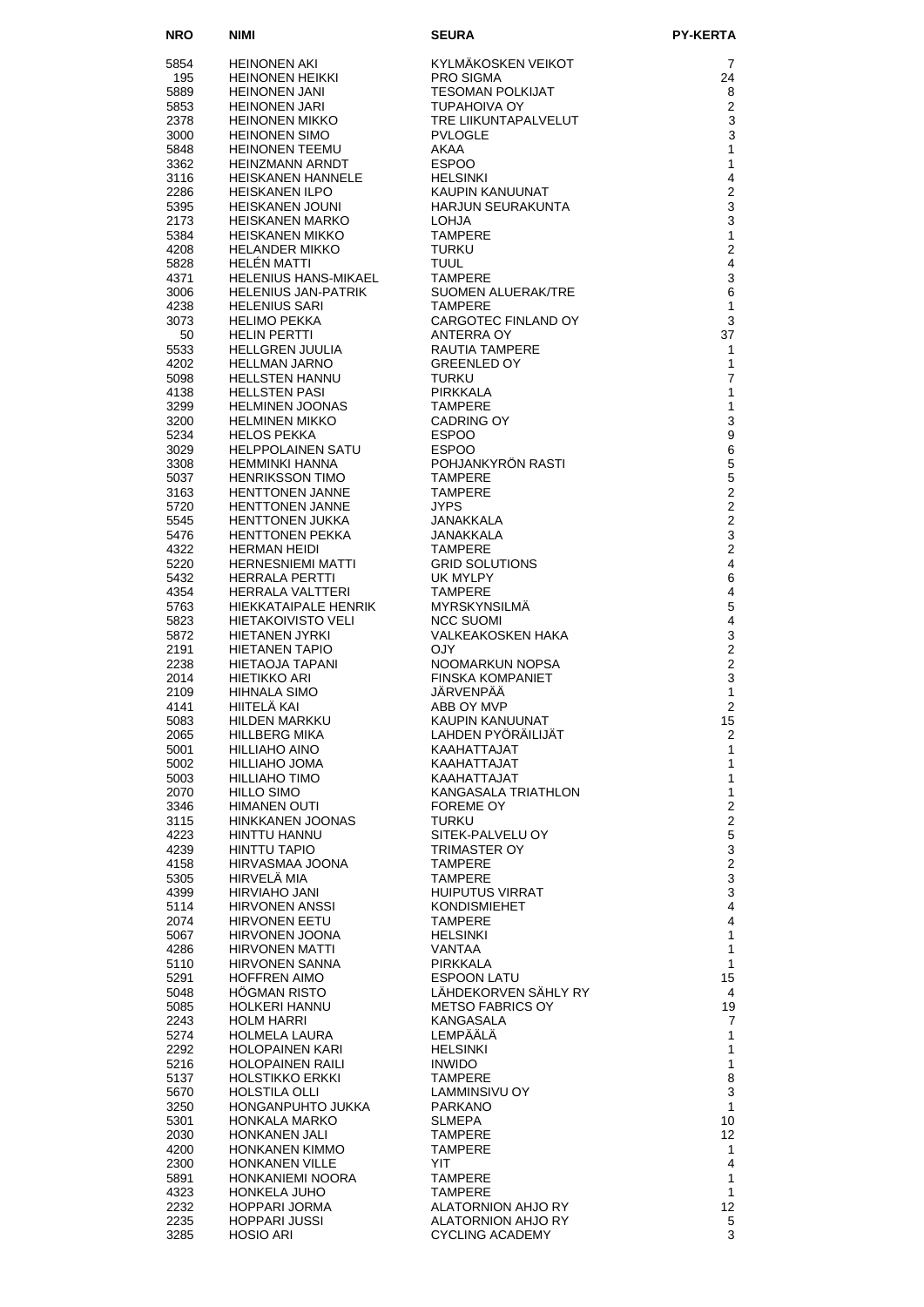| <b>NRO</b>   | NIMI                                              |                                                                                   | <b>PY-KERTA</b>                    |
|--------------|---------------------------------------------------|-----------------------------------------------------------------------------------|------------------------------------|
| 2149         | HOTTI OIVI                                        | <b>SEURA<br/>TREEN MARATONKLUBI<br/>TAMPEREEN MARATONKL.<br/>ÄNGIMÄEN LÄÄNSSI</b> | 6                                  |
| 2148         | HOTTI PEKKA                                       |                                                                                   | $\overline{7}$                     |
| 5091         | HOTTINEN TOMMI                                    |                                                                                   | $\overline{2}$                     |
| 3014<br>5921 | HOURUNRANTA MARJUKKA<br><b>HOUTTU MARJA</b>       | <b>VISUVESI</b>                                                                   | $\overline{2}$<br>1                |
| 2270         | <b>HOVILA JUHA</b>                                | <b>SCA HYGIENE PRODUCTS</b>                                                       | $\mathbf{1}$                       |
| 3009         | HUHDANMÄKI JOONAS                                 | KANKAANPÄÄ                                                                        | 1                                  |
| 5951         | HUHTASAARI JAAKKO                                 | KAUHAJOEN KARHU                                                                   | 3                                  |
| 3067         | <b>HUHTELIN PETRI</b>                             | CARGOTEC FINLAND OY                                                               | 5                                  |
| 2252<br>5116 | HUIKKOLA MIIKA<br><b>HUIKURI SAMULI</b>           | <b>SANDVIK</b><br><b>TAMPERE</b>                                                  | 3<br>3                             |
| 5663         | <b>HURME ELINA</b>                                | <b>TAMPERE</b>                                                                    | $\overline{2}$                     |
| 3226         | HURMERINTA KATJA                                  | <b>NOKIAN TYRES</b>                                                               | $\mathbf{1}$                       |
| 5185         | <b>HURSKAINEN VILLE</b>                           | <b>ECONOCAP</b>                                                                   | $\mathbf{1}$                       |
| 5300         | <b>HURSTI ANSSI</b>                               | <b>TAMPERE</b>                                                                    | $\boldsymbol{9}$<br>$\overline{4}$ |
| 5303<br>4273 | <b>HURSTI ANTTE</b><br>HUSARI JAAKKO              | <b>TAMPERE</b><br>ESAN LEVYKALUSTE OY                                             | $\overline{2}$                     |
| 231          | HUSGAFVEL PEKKA                                   | <b>CCH</b>                                                                        | 22                                 |
| 5212         | <b>HUUKI MIKKO</b>                                | <b>TEAM ESKOPUU</b>                                                               | 2                                  |
| 5213         | <b>HUUKI TIINA</b>                                | <b>TEAM ESKOPUU</b>                                                               | 2                                  |
| 3034<br>4077 | <b>HUURROS JARI</b><br>HYÖTYLÄ TOMMI              | POWERHOUSE GYM<br>RAUMAN PALOMIESURH.                                             | 10<br>$\mathbf{1}$                 |
| 5025         | HYPPÖNEN KATJA MARIANNE                           | KESTÄV.PINTAKAASULLA                                                              | 1                                  |
| 4366         | HYRKÄS JAAKKO                                     | LEMPÄÄLÄN KISA                                                                    | $\mathbf{1}$                       |
| 5762         | HYTÖNEN VESA                                      | KANGASALA                                                                         | $\overline{2}$                     |
| 5483<br>5477 | <b>HYTTINEN HARRI</b><br><b>HYTTINEN HENRI</b>    | <b>TAMPERE</b><br><b>TAMPERE</b>                                                  | 1<br>1                             |
| 4023         | HYVÄRINEN JUSSI                                   | <b>TAMPERE</b>                                                                    | $\overline{2}$                     |
| 4355         | <b>HYVÖNEN ANTTI</b>                              | PAXI CYCLING TEAM                                                                 | 1                                  |
| 5445         | <b>HYYHÖNEN MIKKO</b>                             | <b>PYSTYTUKAT</b>                                                                 | $\mathbf{1}$                       |
| 4042         | <b>HYYRYNEN MIKKO</b>                             | RAMBOLL FINLAND OY                                                                | 4                                  |
| 2172<br>4398 | <b>HYYTIÄINEN VESA</b><br><b>IHAINEN MARKO</b>    | KAUPIN KANUUNAT<br><b>HUIPUTUS VIRRAT</b>                                         | 6<br>3                             |
| 5426         | IHANAJÄRVI MIIKA                                  | <b>TAMPERE</b>                                                                    | $\overline{2}$                     |
| 5327         | <b>IIVONEN ANNE</b>                               | <b>TAMPERE</b>                                                                    | 1                                  |
| 5398         | <b>IIVONEN NIKLAS</b>                             | <b>TAMPERE</b>                                                                    | $\mathbf{1}$                       |
| 4012         | IKÄHEIMO JORMA                                    | <b>HELSINKI TRIATHLON</b><br><b>TAMPERE</b>                                       | 3<br>$\mathbf{1}$                  |
| 3251<br>5367 | IKOLA ANSSI<br><b>IKONEN ELINA</b>                | <b>TAMPERE</b>                                                                    | 6                                  |
| 3391         | <b>IKONEN ERKKI</b>                               | NIEMIKYLÄ SUVEN SOUT                                                              | 3                                  |
| 5769         | <b>IKONEN HANNU</b>                               | NIEMIKYLÄ SUVEN SOUT                                                              | 10                                 |
| 3328         | <b>IKONEN JAAKKO</b>                              | NIEMIKYLÄ SUVEN SOUT                                                              | 4                                  |
| 4262<br>2266 | <b>IKONEN MARTTI</b><br><b>IKONEN OSSI</b>        | <b>KPS</b><br>NIEMIKYLÄ SUVEN SOUT                                                | 6<br>6                             |
| 3132         | <b>ILOLA MIKKO</b>                                | <b>TAMPERE</b>                                                                    | $\overline{2}$                     |
| 4109         | ILOMÄKI MARJUKKA                                  | <b>PIRKKALA</b>                                                                   | $\mathbf{1}$                       |
| 134          | <b>ILONEN TIMO</b>                                | KANGASALA                                                                         | 32                                 |
| 5800<br>5675 | <b>ILVESMÄKI RIKU</b><br><b>IMMONEN ILKKA</b>     | <b>RRDC</b><br>KAUPIN KANUUNAT                                                    | $\overline{2}$<br>$\overline{4}$   |
| 2055         | <b>IMMONEN TONI</b>                               | ASEMAN KONTTAAJAT                                                                 | $\overline{7}$                     |
| 5822         | <b>INNA JUSSI</b>                                 | <b>HIMOSKI</b>                                                                    | $\mathbf{1}$                       |
| 5018         | <b>ISOAHO JUKKA</b>                               | JÄPY                                                                              | $\overline{2}$                     |
| 2279<br>2103 | <b>ISOKANGAS PIA</b><br><b>ISOKANGAS SINIKKA</b>  | KAUPIN KANUUNAT<br>KAUPIN KANUUNAT                                                | $\mathbf{1}$<br>$\overline{c}$     |
| 5895         | <b>ISOKOSKI POIKA</b>                             | KANGASALA                                                                         | $\mathsf 3$                        |
| 2161         | <b>ISOKOSKI-L JUSSI</b>                           | <b>ESKOPUU</b>                                                                    | $\overline{2}$                     |
| 5345         | <b>ISO-KUNGAS IRA</b>                             | VAASA                                                                             | $\overline{2}$                     |
| 5356<br>4331 | <b>ISO-KUNGAS MARKO</b><br><b>ISO-KUNGAS TOMI</b> | <b>CYKLOMANIA RY</b><br><b>KP TRI RY</b>                                          | 12<br>4                            |
| 4177         | <b>ISONIEMI MIKKO</b>                             | <b>TAMPERE</b>                                                                    | $\mathbf{1}$                       |
| 3118         | <b>ISOPOUSSU ISMO</b>                             | TYÖVÄEN AMPUJAT                                                                   | 6                                  |
| 2302         | <b>ISOSOMPPI RISTO</b>                            | <b>TAMPERE</b>                                                                    | $\mathbf{1}$                       |
| 5621<br>5622 | ITÄPÄÄ MILANA<br>ITÄPÄÄ MILJA                     | PYÖRÄ-POJAT<br>PYÖRÄ-POJAT                                                        | $\mathbf{1}$<br>$\mathbf{1}$       |
| 5620         | ITÄPÄÄ MINNA                                      | TP-P                                                                              | $\overline{2}$                     |
| 5246         | IVORI KIMMO                                       | <b>TAMPERE</b>                                                                    | 15                                 |
| 5538         | <b>JAAKKOLA ANETTE</b>                            | <b>NOKIA</b>                                                                      | $\mathbf{1}$                       |
| 1978         | <b>JAAKKOLA ANTTI</b>                             | VTT                                                                               | $\mathbf{2}$                       |
| 1738<br>5787 | <b>JAAKKOLA MATTI</b><br>JAAKKOLA SEPPO           | <b>NOSTE</b><br>MUROLEEN VPK                                                      | 8<br>$\mathbf{1}$                  |
| 2202         | <b>JAAKKOLA TIMO</b>                              | KAUPIN KANUUNAT                                                                   | 6                                  |
| 5920         | <b>JAAKKOLA TOMI</b>                              | VASTAMÄKELÄISET                                                                   | 10                                 |
| 4173         | JAAKKOLA VELI-PEKKA                               | <b>SANDVIK</b>                                                                    | 9                                  |
| 5160<br>5846 | <b>JAAKKONEN TAPIO</b><br>JÄÄSKELÄINEN HARRI      | <b>HARJULAN HALLA</b><br>LEMPÄÄLÄ                                                 | $\overline{7}$<br>$\mathbf{1}$     |
| 3044         | JÄÄSKELÄINEN ILKKA                                | KAUPIN KANUUNAT                                                                   | $\mathbf 2$                        |
| 3179         | JÄÄSKELÄINEN OLLI                                 | ERÄNAALI                                                                          | $\overline{7}$                     |
| 2354         | JÄÄSKÖ MATTI                                      | <b>CYCLOS KUUSAMO</b>                                                             | $\mathbf{1}$                       |
| 3091         | JAHI MARKUS                                       | <b>TAMPERE</b><br>YLÖJÄRVI                                                        | 5                                  |
| 145<br>5034  | JALASKOSKI TAPIO<br><b>JALAVA JUSSI</b>           | <b>TURKU</b>                                                                      | 32<br>$\overline{2}$               |
| 3333         | <b>JALKANEN EERO</b>                              | RAUTALAMPI                                                                        | 4                                  |
| 4039         | JALKANEN RIKU                                     | RAMBOLL FINLAND OY                                                                | $\overline{2}$                     |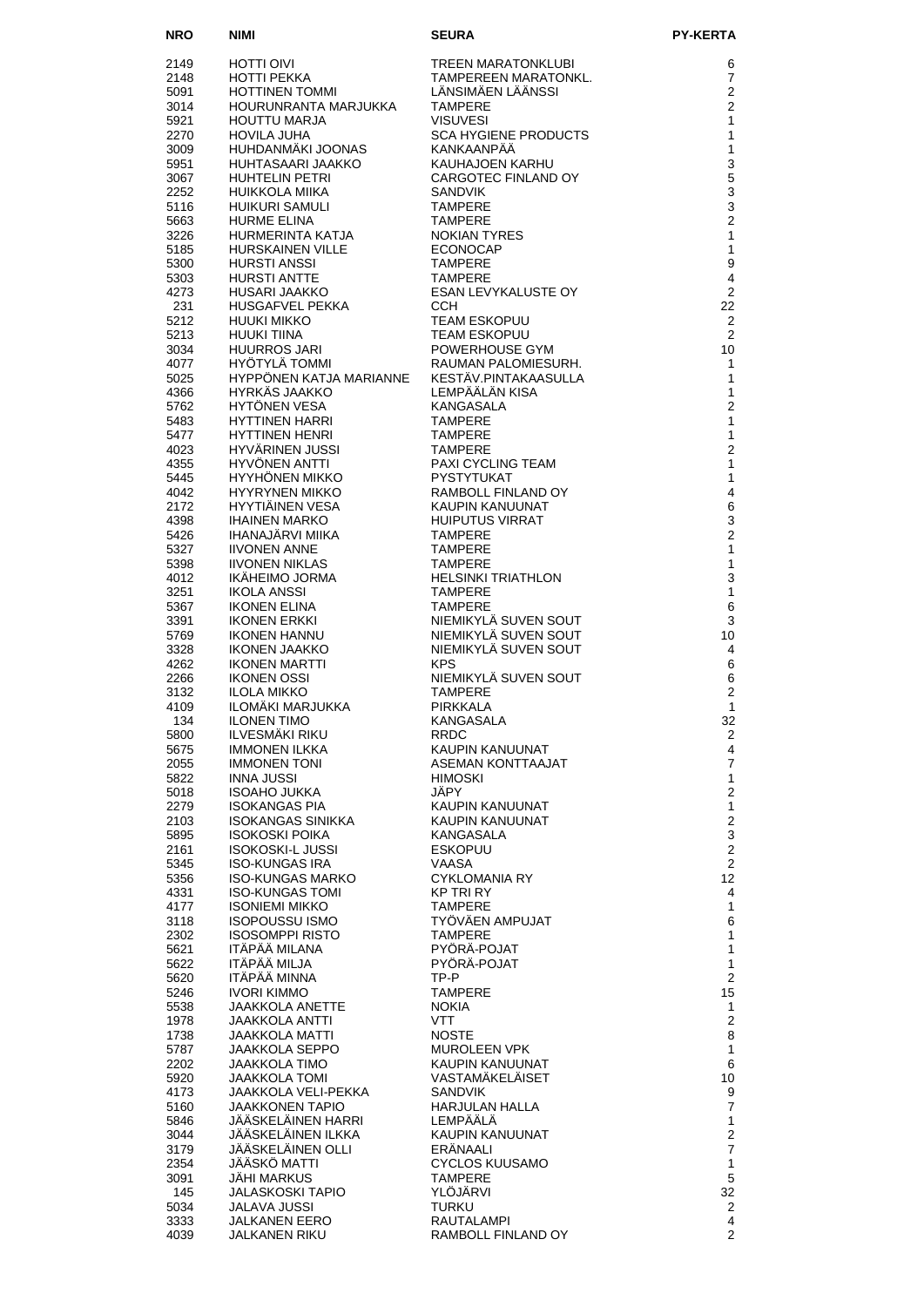| <b>NRO</b>   | NIMI                                              | <b>SEURA</b>                                     | <b>PY-KERTA</b>                  |
|--------------|---------------------------------------------------|--------------------------------------------------|----------------------------------|
|              | 4192 JALONEN HANNU                                | <b>PARKANO</b>                                   | 1                                |
| 169          | JALONEN TAISTO                                    | <b>TAMPERE</b>                                   | 28                               |
| 5170         | JAMIOLKOWSKI MAREK                                | ECONOCAP POLAND                                  | 1                                |
| 2283<br>3384 | <b>JANKAMA JUUSO</b><br><b>JANSSON-SIREN EIJA</b> | N/A<br>AKAA                                      | 1<br>$\mathbf{1}$                |
| 2150         | <b>JÄNTTI TONI</b>                                | KAUPIN KANUUNAT                                  | 5                                |
| 3281         | <b>JANTUNEN HEIKKI</b>                            | <b>TAMPERE</b>                                   | 6                                |
| 3129<br>5876 | <b>JANTUNEN KERTTU</b><br><b>JANTUNEN TOMI</b>    | <b>TAMPERE</b><br><b>TOMNOOR</b>                 | $\overline{2}$<br>4              |
| 2069         | <b>JARONEN MARJA</b>                              | <b>TAMPERE</b>                                   | 1                                |
| 4259         | <b>JARTTI PETTERI</b>                             | PIRKKALA                                         | $\mathbf{1}$                     |
| 3146<br>40   | JÄRVELÄ AKI<br>JÄRVELÄ EINO                       | <b>IMU</b><br><b>IMU</b>                         | 5<br>37                          |
| 45           | JÄRVELÄ KAUKO                                     | <b>IMU</b>                                       | 37                               |
| 5582         | JÄRVELÄ TOMMI                                     | <b>YLIVIESKA</b>                                 | 2                                |
| 5189         | JÄRVENPÄÄ JUSSI                                   | <b>TAMPERE</b>                                   | $\overline{2}$                   |
| 4168<br>4229 | JÄRVENPÄÄ PASI<br>JÄRVENPÄÄ SARI                  | <b>SANDVIK</b><br><b>TAMPERE</b>                 | 1<br>$\mathbf{1}$                |
| 2338         | JÄRVENPÄÄ TARJA                                   | <b>TAMPERE</b>                                   | $\overline{2}$                   |
| 2274         | JÄRVENPÄÄ TEEMU                                   | RAUTIA PÄLKÄNE                                   | 5                                |
| 5874<br>2062 | JÄRVENPÄÄ TIIA<br><b>JÄRVI TAPIO</b>              | <b>TAMPERE</b><br>KAUPIN KANUUNAT                | $\mathbf{1}$<br>$\overline{2}$   |
| 2061         | JÄRVI TUIJA                                       | KAUPIN KANUUNAT                                  | $\mathbf{1}$                     |
| 5117         | JÄRVILAHTI HARRI                                  | <b>VESILAHTI</b>                                 | 6                                |
| 2323<br>2022 | <b>JARVINEN ARI</b><br>JÄRVINEN ATTE              | <b>NOKIAN TYRES</b><br><b>FINSKA KOMPANIET</b>   | 10<br>$\mathbf{1}$               |
| 3183         | JÄRVINEN KARI-MATTI                               | HUIKKALAN MÄEN KIUKK                             | 9                                |
| 5148         | JÄRVINEN KIMMO                                    | <b>METSO MINERALS OY</b>                         | 4                                |
| 3174<br>5105 | JÄRVINEN MINNA<br>JÄRVINEN OLLI                   | <b>SASTAMALA</b><br><b>TAMPERE</b>               | $\mathsf 3$<br>5                 |
| 2246         | <b>JÄRVINEN TUOMAS</b>                            | KAUPIN KANUUNAT                                  | $\overline{2}$                   |
| 5256         | JÄRVINEN TUULIA                                   | OULU                                             | $\overline{2}$                   |
| 5287         | JÄRVINEN WALTTER                                  | <b>TAMPERE</b>                                   | $\mathbf{1}$                     |
| 4152<br>2372 | <b>JASKARI HARRI</b><br>JOENSUU ANJA              | SOLF IK<br>AUTOCENTER.FI                         | 1<br>$\mathbf{1}$                |
| 4381         | <b>JOENSUU RAISA</b>                              | VANTAA                                           | $\overline{2}$                   |
| 4113         | <b>JOKELA JARKKO</b>                              | <b>TEAM RAHOLA</b>                               | 3                                |
| 5795<br>5242 | <b>JOKELA KIRSI</b><br><b>JOKELA MERJA</b>        | <b>TAMPERE</b><br>PIRKKALA                       | $\mathbf{1}$<br>3                |
| 5469         | JOKELA PEKKA                                      | <b>TAMPERE</b>                                   | $\mathbf{1}$                     |
| 2242         | <b>JOKELA PIRKKA</b>                              | <b>HAPPYORNOT</b>                                | $\mathbf{1}$                     |
| 39<br>4017   | <b>JOKI HANNU</b><br>JOKIHAARA MIKA               | <b>IKURIN VIRE</b><br><b>INSTA GROUP OY</b>      | 37<br>3                          |
| 5887         | <b>JOKINEN AAPO</b>                               | NIIHAMAN MAJA                                    | 1                                |
| 3356         | <b>JOKINEN ARTTU</b>                              | PÄLKÄNE                                          | $\overline{2}$                   |
| 5753<br>5605 | <b>JOKINEN ELINA</b><br><b>JOKINEN JAANIKA</b>    | <b>VALKEAKOSKI</b><br><b>INTERSPORT LIELAHTI</b> | 1<br>$\overline{2}$              |
| 4236         | <b>JOKINEN JUSSI</b>                              | <b>TEAM TANHARI</b>                              | 15                               |
| 4054         | JOKINEN JYRKI                                     | HÄMEENKYRÖ                                       | 6                                |
| 3094         | <b>JOKINEN KIRSI</b>                              | <b>YLINEN</b>                                    | $\overline{2}$<br>$\overline{2}$ |
| 4237<br>5272 | JOKINEN LAURA<br>JOKINEN MARKKU                   | <b>TEAM TANHARI</b><br><b>NOKIA</b>              | 8                                |
| 4391         | <b>JOKINEN MIKA</b>                               | ALVETTULA                                        | $\mathbf{1}$                     |
| 5767         | <b>JOKINEN MIKKO</b>                              | KAUPIN KANUUNAT                                  | $\overline{7}$                   |
| 5088<br>3074 | <b>JOKINEN PIIA</b><br><b>JOKINEN REETTA</b>      | URH.HIER. P. JOKINEN<br>CARGOTEC FINLAND OY      | 2<br>3                           |
| 4015         | <b>JOKIRANTA NINA</b>                             | <b>PORI</b>                                      | 1                                |
| 5692         | <b>JORDAN RUTH</b>                                | TNT                                              | $\mathbf{1}$                     |
| 3018<br>5849 | <b>JOSEFSSON ALTTI</b><br><b>JOSEFSSON JUSSI</b>  | KAUPIN KANUUNAT<br><b>HELSINKI</b>               | $\boldsymbol{7}$<br>3            |
| 3016         | <b>JOSEFSSON TANJA</b>                            | KAUPIN KANUUNAT                                  | 5                                |
| 5448         | JOUKAS JUUSO                                      | PYSTYTUKAT                                       | 1                                |
| 5090<br>5089 | JULKU ANTTI<br>JULKU HANNA                        | <b>TAMPERE</b><br><b>TAMPERE</b>                 | $\overline{2}$<br>$\overline{2}$ |
| 4324         | JULKUNEN ARTO                                     | <b>TAMPERE</b>                                   | $\mathbf{1}$                     |
| 4325         | JULKUNEN TARJA                                    | TAMPERE                                          | 1                                |
| 2303<br>3219 | JUNTTILA PIETARI<br><b>JURMU JOUNI</b>            | KAUPIN KANUUNAT<br>TAMPERE                       | 5<br>10                          |
| 3011         | JURVANEN VESA                                     | YLOJARVI                                         | 2                                |
| 2331         | <b>JURVANSUU TEEMU</b>                            | <b>TAMPERE</b>                                   | 1                                |
| 3104<br>4365 | JYLHA TIINA<br>JYRKINEN MICKE                     | <b>TAMPERE</b><br><b>VIIALAN VIRI</b>            | $\mathbf{2}$<br>1                |
| 5150         | <b>KAAKINEN PETRI</b>                             | ASPA                                             | 14                               |
| 4074         | KAAPPOLA HEINI                                    | <b>TALLITIIMI RY</b>                             | $\overline{4}$                   |
| 5423         | KAARTINEN SAMPPA                                  | INTOPALO OY                                      | $\mathbf{2}$                     |
| 3269<br>5868 | KAASALAINEN JUHA<br><b>KAASINEN ANTTI</b>         | EXERIUM<br>YLOJARVI                              | 1<br>1                           |
| 3341         | <b>KAASINEN TOMMI</b>                             | <b>ESPOO</b>                                     | $\mathbf{1}$                     |
| 4372         | KAHILA HEMMO                                      | CCH.                                             | 2                                |
| 4040<br>3353 | KAHILANIEMI SINI<br>KAHRA MATTI                   | RAMBOLL FINLAND OY<br>KÄPYLÄN KISA               | $\overline{2}$<br>1              |
| 2318         | KAIKKONEN RAIMO                                   | <b>RSP</b>                                       | $\overline{c}$                   |
| 4214         | KAILA MARKKU                                      | <b>TAMPERE</b>                                   | $\mathbf{1}$                     |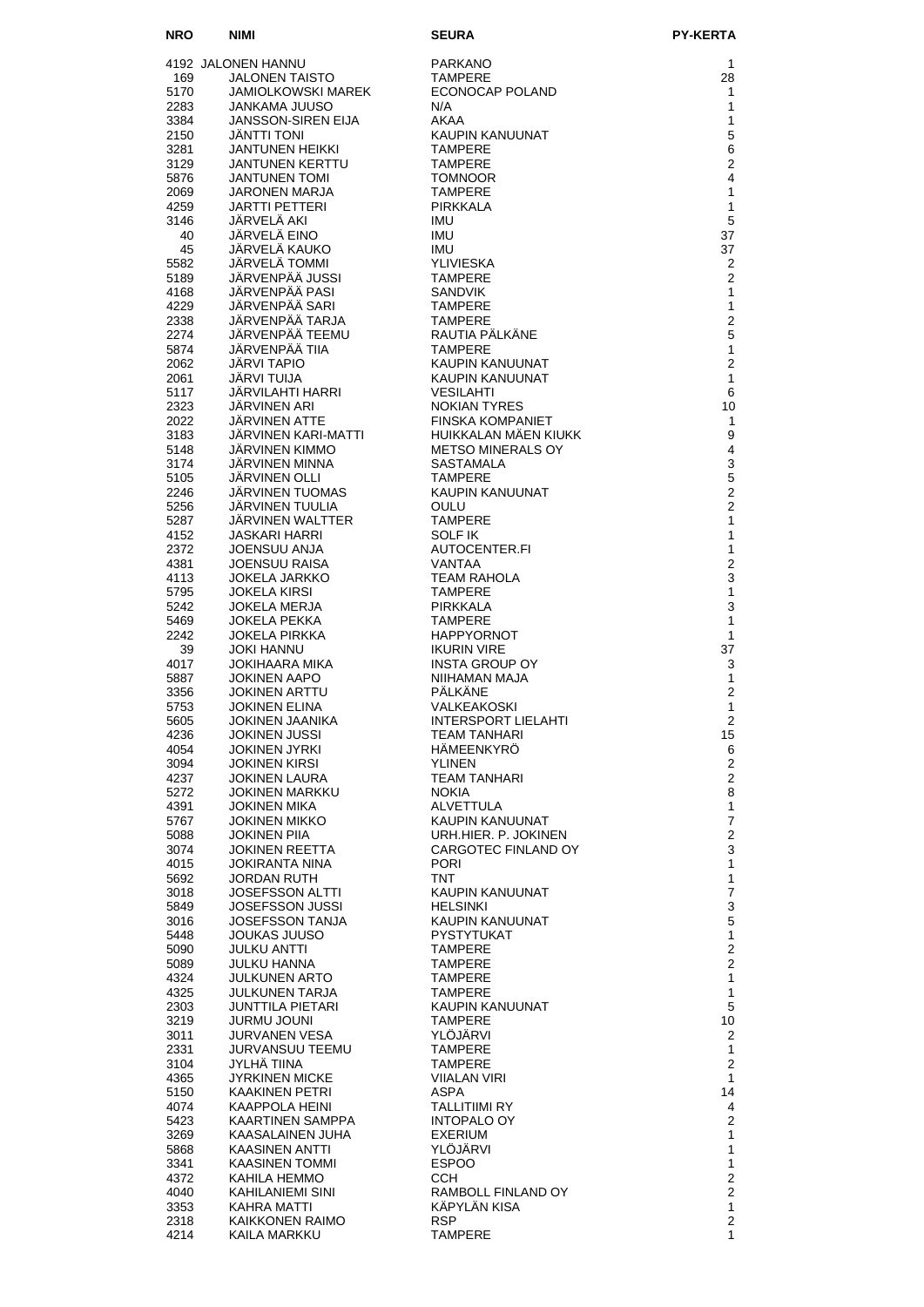| <b>NRO</b>   | <b>NIMI</b>                                   | <b>SEURA</b>                                | <b>PY-KERTA</b>                  |
|--------------|-----------------------------------------------|---------------------------------------------|----------------------------------|
|              | 5936 KAIPAINEN KALLE                          | <b>HAUHO</b>                                | 3                                |
| 2255         | KAIPOLA SAMI                                  | <b>SANDVIK</b>                              | 3                                |
| 3139         | KAISTO LAURI                                  | <b>MUURAME</b>                              | 1                                |
| 5214<br>2362 | <b>KAISTO OUTI</b><br>KAIVANTO JUSSI          | <b>INWIDO</b><br>KYLMÄRINKI                 | $\mathbf{1}$<br>4                |
| 2363         | KAIVANTO MARI                                 | KANGASALA                                   | 4                                |
| 5971         | KAIVOLA ASMO                                  | <b>TAMPERE</b>                              | 5                                |
| 3106         | KAIVOSOJA JYRI                                | <b>TAMPERE</b>                              | $\overline{2}$                   |
| 4309         | KAIVOSOJA VISA<br>KÄKELÄ VESA                 | <b>TAMPERE</b>                              | 1<br>1                           |
| 2350<br>5939 | <b>KALELA TERO</b>                            | <b>CYCLOS KUUSAMO</b><br><b>KOOVEE</b>      | 5                                |
| 3064         | KALINEN SAMPSA                                | CARGOTEC FINLAND OY                         | $\overline{2}$                   |
| 2128         | <b>KALISTE TOMMI</b>                          | KANGASALA                                   | 3                                |
| 3156         | KALLIALA JARKKO                               | <b>TAMPERE</b>                              | 3<br>5                           |
| 2054<br>5500 | <b>KALLINKI JONI</b><br>KALLIO EVELIINA       | <b>METSO MINERALS</b><br>ELENIA OY          | 1                                |
| 5964         | KALLIO MARIKA                                 | <b>IKAALISTEN KYLPYLÄ</b>                   | 3                                |
| 2201         | <b>KALLIO TUIJA</b>                           | LEMPÄÄLÄ                                    | $\overline{2}$                   |
| 3141         | KALLIOKOSKI JARI                              | <b>VANTAA</b>                               | $\mathbf{1}$                     |
| 3312<br>2090 | KALLIOKOSKI JUHA<br>KALLIOLINNA ARTO          | <b>RAUMA</b><br><b>TAMPERE</b>              | $\overline{2}$<br>$\overline{2}$ |
| 4327         | KALLIOMÄKI SAILA                              | <b>TAMPERE</b>                              | 5                                |
| 4193         | KALLIONSIVU MATTI                             | RAKENNE-TIKKA TEAM                          | 1                                |
| 3393         | KALLIORANTA EVA                               | <b>KAUPIN KANUUNAT</b>                      | 1                                |
| 5740<br>3190 | KALLIOSALO ELISA<br><b>KALTTI MARKUS</b>      | <b>TAMPERE</b><br><b>SANDVIK</b>            | 4<br>$\overline{2}$              |
| 5915         | KALUGIN EVGENI                                | <b>NOKIA</b>                                | 1                                |
| 5637         | KALVI BIRGITTA                                | <b>TURKU</b>                                | 1                                |
| 5248         | <b>KANDELL JARI</b>                           | <b>MYRSKYN SILMA</b>                        | 8                                |
| 5209<br>5225 | KANERVO MIKA<br><b>KANGAS JANNE</b>           | <b>ESKOPUU</b><br><b>GRID SOLUTIONS OY</b>  | 2<br>1                           |
| 5156         | KANGASMÄKI MARKO                              | <b>TEAM RAHOLA</b>                          | 6                                |
| 2119         | KANGASMUUKKO REETTA                           | LAPPEENRANTA                                | 1                                |
| 3203         | KANGASNIEMI KATRIINA                          | <b>TAMPERE</b>                              | 4                                |
| 3344<br>4227 | <b>KANGASNIEMI VILLE</b><br>KANKAANPÄÄ HEIKKI | YLÖJÄRVI<br><b>TAMPERE</b>                  | 1<br>$\overline{2}$              |
| 5928         | KANKAANPÄÄ JANI                               | <b>PORI</b>                                 | $\overline{2}$                   |
| 5927         | KANKAANPÄÄ OLAVI                              | <b>ULVILA</b>                               | 7                                |
| 5142         | <b>KANKKUNEN ANU</b>                          | <b>VIHTI TRIATHLON</b>                      | 1                                |
| 5024         | <b>KANNIAINEN TATU</b>                        | <b>HELSINKI</b>                             | $\overline{2}$                   |
| 5360<br>4201 | KANSANAHO JUKKA<br><b>KANTANEN KAISA</b>      | JÄMSÄ<br><b>KONE</b>                        | 5<br>5                           |
| 5128         | KANTOLA MERVI                                 | <b>PARKANO</b>                              | $\overline{\mathbf{4}}$          |
| 3031         | KAPANEN JOHANNA                               | <b>HELSINKI</b>                             | 1                                |
| 3042         | <b>KAPANEN LASSE</b><br><b>KÄPPI MAARIT</b>   | <b>ABB MARINE</b>                           | 2                                |
| 3227<br>5178 | KARAHARJU ERKKI                               | <b>TRIATHLONTEAM 226</b><br><b>ECONOCAP</b> | 1<br>2                           |
| 5549         | KARHU ARJA                                    | KAJAANI                                     | $\mathbf{1}$                     |
| 5801         | KARHU JOUNI                                   | <b>HÄRSKITKARHUT</b>                        | $\overline{7}$                   |
| 5657         | KARHU JUHO                                    | <b>TAMPERE</b><br>RUNNING GANG OLARI        | $\overline{2}$<br>4              |
| 4369<br>4302 | KARHU PEKKA<br>KARHU RIKU                     | SEINÄJOKI                                   | 1                                |
| 5576         | KARHUNEN-ENCKELL ULLA                         | <b>TAMPERE</b>                              | 1                                |
| 5645         | <b>KARI VEIJO</b>                             | KAUPIN KANUUNAT                             | 19                               |
| 5565         | KARINSALO TAPIO<br>KARJALAINEN JOUKO          | SEURATTOMAT<br>SOSIAALIPYÖRÄILIJÄT          | 5<br>12                          |
| 2067<br>117  | KARJALAINEN KIRSTI                            | NOKIAN NAISSOUTAJAT                         | 34                               |
| 4070         | KARJALAINEN MARKO                             | METSO                                       | $\overline{2}$                   |
| 2110         | KARKINEN JARI                                 | <b>CYCLING ACADEMY</b>                      | $\mathsf 3$                      |
| 5493<br>5077 | KÄRKKÄINEN KALLE<br>KÄRKKÄINEN MARKO          | HÄMEENKYRÖ<br><b>KAUHAVA</b>                | 3<br>1                           |
| 5886         | KÄRKKÄINEN MARKUS                             | JYVÄSKYLÄ                                   | $\mathbf{1}$                     |
| 5127         | KÄRKKÄINEN MIKA                               | <b>TAMPERE</b>                              | 6                                |
| 3233         | KARKKAINEN TOMMI                              | JYVASKYLA                                   | 1                                |
| 5462<br>5919 | <b>KARLSON STEN</b><br>KARNARANTA ANNI        | <b>VINCIT</b><br><b>SIURO</b>               | 1<br>$\mathbf{1}$                |
| 5790         | KÄRPÄNNIEMI RIITTA                            | HÄMEENKYRÖ                                  | $\mathbf{1}$                     |
| 2208         | KARPPI TAPIO                                  | LAIHIA                                      | 1                                |
| 5383         | <b>KARPPI TIMO</b>                            | <b>SASTAMALA</b>                            | $\overline{c}$                   |
| 4473<br>4251 | KARSIKAS MIKA<br>KARTTUNEN JUHO               | <b>LOHJA</b><br><b>TAMPERE</b>              | $\mathbf{1}$<br>8                |
| 5910         | KARTTUNEN JUSSI                               | LA PRIMAVERA                                | $\overline{2}$                   |
| 5949         | KARTTUNEN MARKO                               | <b>KORPIMIEHET</b>                          | 1                                |
| 2044         | <b>KARVONEN ISMO</b>                          | <b>SPP 56</b>                               | 4                                |
| 5672         | KARVONEN MAURI                                | <b>KEMPELE</b>                              | $\overline{7}$                   |
| 5611<br>5292 | KASKI PETTERI<br>KATAJA RISTO                 | <b>PVLOGLE</b><br>TAMPEREEN PYRINTÖ         | $\overline{c}$<br>4              |
| 5686         | KATAJA-AHO SIMO                               | TEAM RAHOLA                                 | $\overline{a}$                   |
| 4357         | KATAJISTO KRISTA-MARI                         | LEMPAALA                                    | $\overline{c}$                   |
| 5911<br>2226 | <b>KATAJISTO PENTTI</b><br>KATTILAKOSKI MIKKO | <b>TAMPERE</b><br>LEANWARE                  | $\overline{7}$<br>3              |
| 3316         | KATVALA JERE                                  | <b>TEAM RAHOLA</b>                          | 4                                |
| 4049         | KATVALA JONI                                  | PIRKAN SUUNNITTELU                          | 1                                |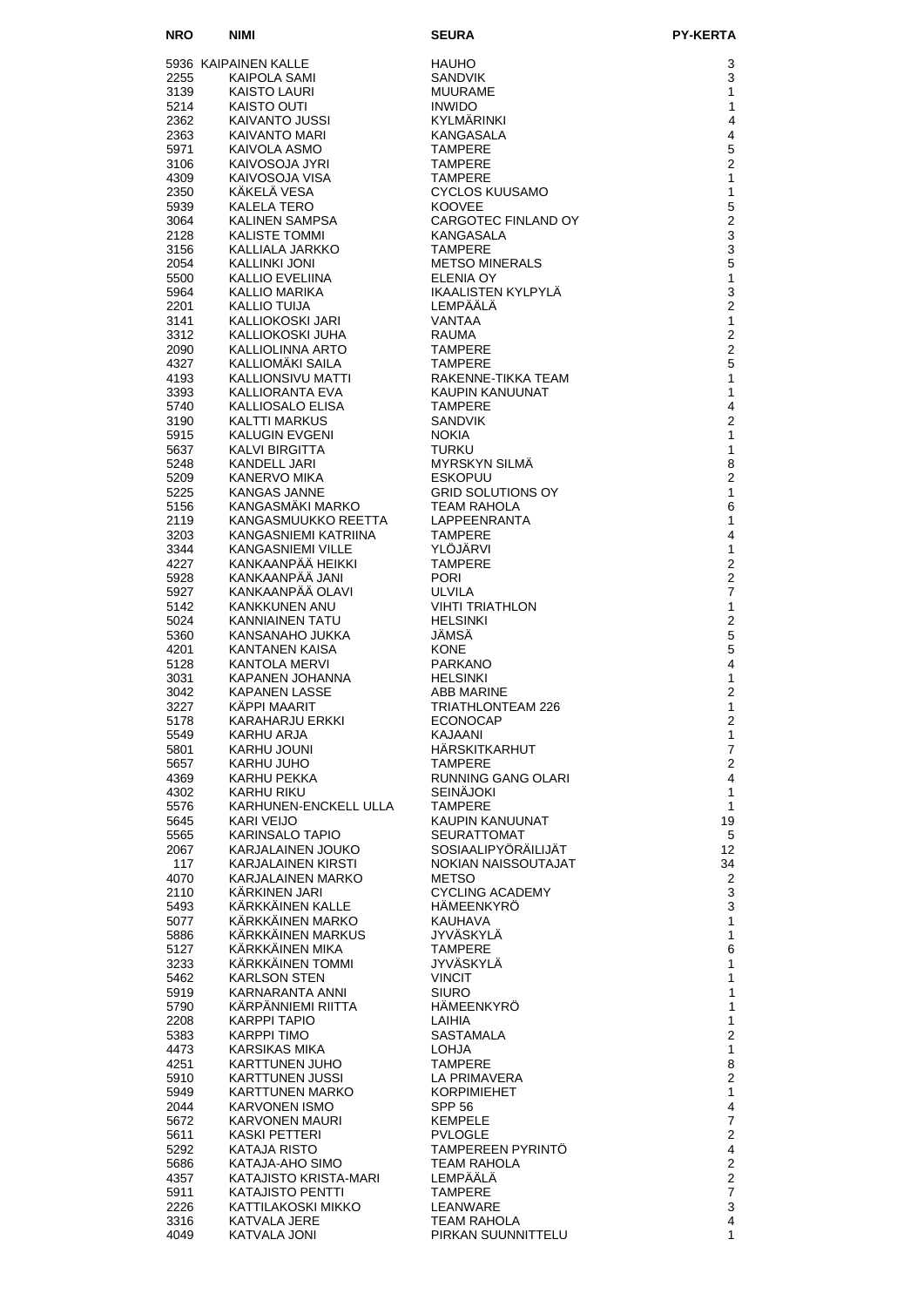| <b>NRO</b>   | <b>NIMI</b>                              | <b>SEURA</b>                            | <b>PY-KERTA</b>                 |
|--------------|------------------------------------------|-----------------------------------------|---------------------------------|
|              | 5284 KAUHANIEMI TUOMO                    | <b>VILPPULAN VEIKOT</b>                 | 18                              |
| 2071         | KAUKOLINNA SAMI                          | <b>TAMPERE</b>                          | $\mathbf{1}$                    |
| 5946         | KAUKONEN KIMMO                           | HULIVILI                                | 3                               |
| 4370<br>5265 | KAUKONEN TIMO<br>KAUKORANTA ANNIKA       | <b>FINGRID</b><br><b>TARPIAN SUUNTA</b> | 1<br>1                          |
| 5917         | KAUKORANTA ARI                           | SOHO CYKLING SOCIETY                    | $\mathbf{1}$                    |
| 5882         | KAUNISMÄKI OLLI                          | <b>HIOSTUKSEN KIROUS</b>                | $\mathbf{2}$                    |
| 5074         | KAUNISTO JUSSI                           | <b>FORSSA</b>                           | $\overline{2}$<br>1             |
| 3085<br>3230 | KAUNISTO KALLE<br>KAUNISTO PEKKA         | <b>PORI</b><br><b>PORI</b>              | 1                               |
| 2210         | KAUPPI AKSELI                            | TAMPEREEN PYRINTÖ                       | 3                               |
| 5223         | KAUPPI MATTI                             | <b>GRID SOLUTIONS</b>                   | $\overline{2}$                  |
| 5068<br>3334 | KAUPPILA JUHA<br>KAUPPILA VILLE          | <b>ORIVESI</b><br><b>HELSINKI</b>       | 5<br>$\mathbf{1}$               |
| 4086         | KAUPPINEN PETTERI                        | LAPPEEN PINKOMIEHET                     | 2                               |
| 5343         | KAUPPINEN VELI-MATTI                     | <b>TURKU</b>                            | 3                               |
| 167<br>2126  | KAURAMÄKI ARI<br>KAURANEN ISMO           | JÄMIJÄRVI<br><b>TAMPERE</b>             | 30<br>4                         |
| 5238         | KAUTTO MARKO                             | KAUPIN KANUUNAT                         | 2                               |
| 5171         | KAZUBSKI TOMASZ                          | ECONOCAP POLAND                         | $\mathbf{1}$                    |
| 2015         | KEITURI JOHAN                            | <b>FINSKA KOMPANIET</b><br><b>ESPOO</b> | $\mathbf 2$<br>5                |
| 2032<br>3320 | KEJONEN SAMI-PETTERI<br>KEKKI KAISA      | <b>TAMPERE</b>                          | 3                               |
| 5324         | KELA SANNA-MAIJA                         | <b>TREEN TAIVALTAJAT</b>                | $\overline{4}$                  |
| 5335         | KELTTO- HONKELA ANNA                     | <b>TAMPERE</b>                          | $\overline{2}$                  |
| 2361<br>3045 | <b>KEMI MARKUS</b><br>KENTTÄMIES HEIKKI  | KANGASALA<br>KAUPIN KANUUNAT            | $\mathbf{1}$<br>12 <sup>2</sup> |
| 5748         | KEPPO JAAKKO                             |                                         | 8                               |
| 5504         | <b>KERÄNEN TOMMI</b>                     | <b>ELENIA OY</b>                        | 3                               |
| 5736<br>5036 | KEROLA SANNA<br>KERONEN PIHLA            | YIT RAKENNUS OY<br>PIRKANMAAN PYÖRÄIL.  | 4<br>6                          |
| 5326         | KERTTULA HEIKKI                          | KAUPIN KANUUNAT                         | 5                               |
| 5816         | KESKINEN JANNE                           | <b>TAMPERE</b>                          | $\mathbf{1}$                    |
| 5681         | <b>KESKINEN JARI</b>                     | VAKUUTUSYHTIÖ TURVA                     | 8                               |
| 3283<br>3318 | KESKINEN PETRI<br><b>KESKINEN TUOMO</b>  | NOUSEVA KUU<br><b>NORDEA</b>            | 10<br>3                         |
| 2334         | <b>KESKITALO ARI</b>                     | <b>SIPO</b>                             | $\mathbf{1}$                    |
| 2333         | <b>KESKITALO MINNA</b>                   | <b>SIPO</b>                             | 2                               |
| 5064<br>2081 | KESO KAROLIINA<br>KETKO JARMO            | <b>HELSINKI</b><br>LIITINAIJAT          | $\mathbf{1}$<br>19              |
| 4169         | KETOMÄKI JUHA                            | SANDVIK                                 | $\mathbf{1}$                    |
| 5893         | KETTUNEN ERKKA                           | PIRKKALA                                | $\mathbf{1}$                    |
| 2196<br>3178 | <b>KETTUNEN JOONAS</b><br>KIERIKKA KIMMO | ROYAL CYCLING TEAM<br><b>TAMPERE</b>    | $\overline{2}$<br>$\mathbf{1}$  |
| 5042         | KIIKERI HARRI                            | HÄMEENKYRÖ                              | $\overline{7}$                  |
| 4172         | KIISKI ILKKA                             | <b>PIRKKALA</b>                         | $\mathbf{1}$                    |
| 2220         | KIISKI TARU                              | KAUPIN KANUUNAT                         | $\mathsf 3$                     |
| 5165<br>5721 | KILP JANAR<br>KILPONEN MARICA            | <b>RAISIO</b><br>TAMPERE                | $\mathbf{1}$<br>3               |
| 5333         | KILPONEN MIKKO                           | TAMPERE                                 | 3                               |
| 209          | KIMINKI TERTTU                           | LINNAVUOREN URH.KALA                    | 25                              |
| 2108<br>4207 | KIMMO PEKKA<br>KINNUNEN ALEKSI           | <b>TAMPERE</b><br>PIRKKALA              | 6<br>1                          |
| 2121         | KINNUNEN JANI                            | PIRKKALA                                | $\overline{c}$                  |
| 5961         | KINNUNEN JANNE                           | <b>TAMPERE</b>                          | $\mathbf{1}$                    |
| 3307<br>2321 | KIRJONEN TUOMO<br>KIRVESNIEMI ESA        | <b>ESPOO</b>                            | 1<br>$\mathbf{1}$               |
| 5418         | KITUNEN JUKKA                            | KAUPIN KANUUNAT                         | 10                              |
| 5679         | KIUKKONEN JENNA                          | <b>HELSINKI</b>                         | 2                               |
| 3147         | KIURU HANNA<br>KIVELÄ AULIS              | MASKU<br>HÄMEENKYRÖ                     | $\mathbf{1}$<br>12              |
| 5717<br>5615 | KIVELÄ SARI                              | <b>TAMPERE</b>                          | $\mathbf{1}$                    |
| 5877         | KIVELÄ SARI                              | ULVILA                                  | $\overline{2}$                  |
| 5878         | KIVELÄ-VAAHTERA RIIKKA                   | KANKAANPÄÄ                              | $\mathbf{1}$                    |
| 5671<br>5394 | KIVI HANNES<br>KIVI ILKKA                | LAMMINSIVU OY<br>KUNTO-PIRKAT           | $\mathbf{1}$<br>5               |
| 2116         | KIVI JYRKI                               | ELISA OYJ                               | 19                              |
| 3149         | KIVIHARJU KRISTIINA                      | TUUSULA                                 | $\mathbf{1}$                    |
| 5344<br>5419 | KIVIJARVI TAPANI<br>KIVILUOMA MIKA       | <b>NOKIA</b><br><b>HARJUN VEIKOT</b>    | $\mathbf{1}$<br>$\mathbf 5$     |
| 4219         | KIVILUOTO HELJÄ KATRIINA                 | <b>TAMPERE</b>                          | $\mathbf{1}$                    |
| 4388         | KIVILUOTO MIKA                           | <b>RUUTANA</b>                          | $\overline{c}$                  |
| 5424         | KIVIMÄKI JARI<br>KIVIMÄKI PAULA          | JK SÄHKÄRI<br>PÖLLÖMÄEN PULLISTUS       | $\overline{\mathbf{c}}$<br>5    |
| 1687<br>106  | KIVIMÄKI REINO                           | <b>TAMPERE</b>                          | 35                              |
| 5755         | KIVINEN JAAKKO                           | YLÖJÄRVI                                | 8                               |
| 3187         | KIVINIEMI TOMMI                          | SANDVIK                                 | $\mathbf{1}$                    |
| 5244<br>5475 | KIVINIEMI VILLE<br>KIVINUMMI ILKKA       | <b>KUOPIO</b><br><b>HELSINKI</b>        | $\mathbf{1}$<br>3               |
| 3263         | KIVIPURO JESSE                           | TAPA                                    | $\mathbf{1}$                    |
| 3262         | KIVIPURO JUKKA                           | <b>TAMPERE</b>                          | 8                               |
| 3060<br>4000 | KIVISTO MARJA<br>KIVISTÖ MARJORIITTA     | PIRKKALA<br><b>TOIJALA</b>              | 5<br>15                         |
|              |                                          |                                         |                                 |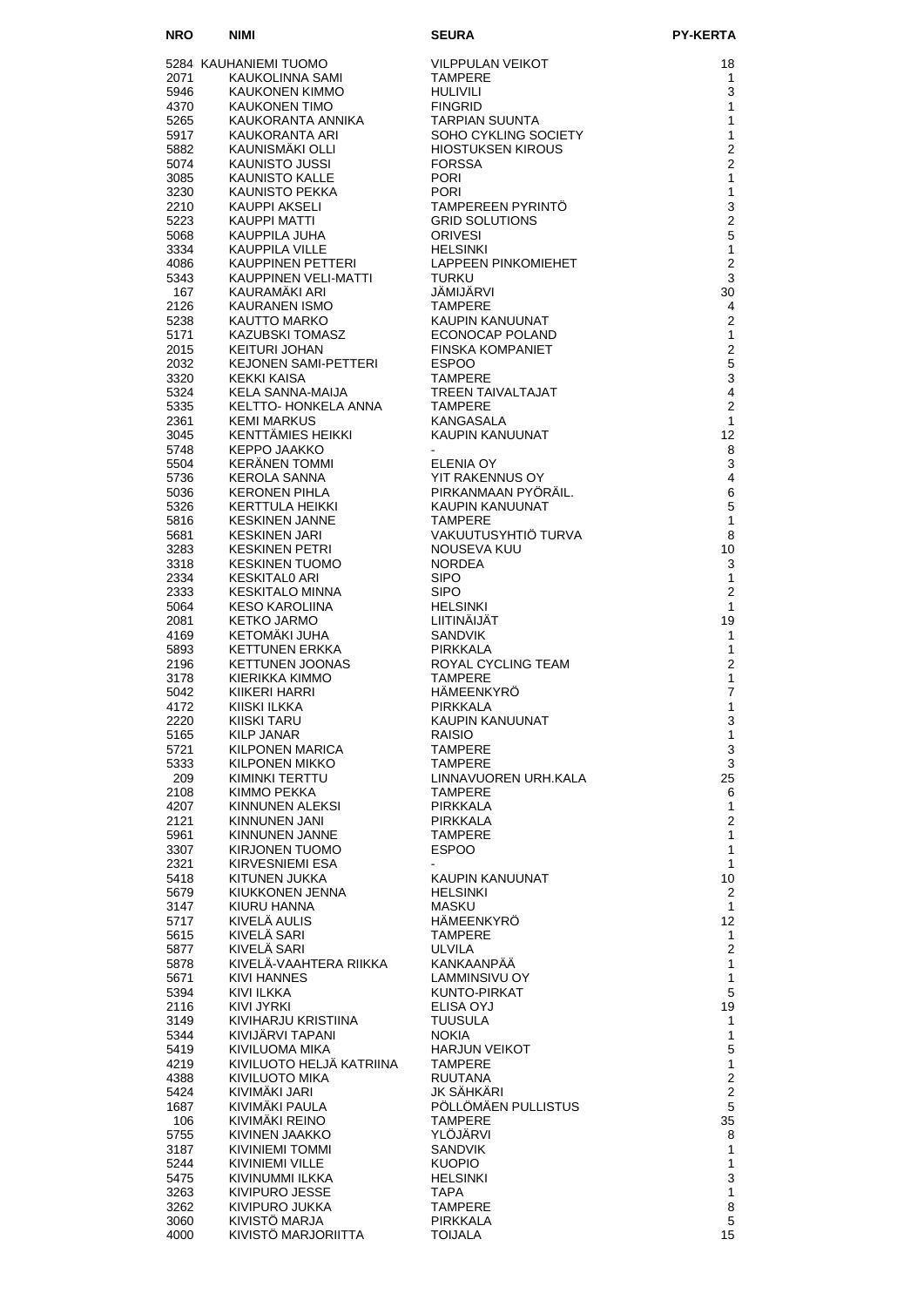| <b>NRO</b>   | <b>NIMI</b>                             | <b>SEURA</b>                                 | <b>PY-KERTA</b>                    |
|--------------|-----------------------------------------|----------------------------------------------|------------------------------------|
|              | 5135 KIVISTÖ MIKKO                      | <b>POSTI</b>                                 | 8                                  |
| 4001         | KIVISTÖ PEKKA                           | <b>TOIJALA</b>                               | 13                                 |
| 4149         | KLEMOLA AINO                            | VANTAA                                       | 1                                  |
| 4225<br>2399 | KLEMOLA ILKKA<br>KLEMOLA JYRKI          | VANTAA<br>KARKKILA                           | 3<br>1                             |
| 3055         | <b>KLIMOFF OLLI</b>                     | <b>TAMPERE</b>                               | 1                                  |
| 3382         | KNIHTI ANTTI-JUSSI                      | <b>TAMPERE</b>                               | 1                                  |
| 2045<br>5738 | KNUUTTILA JAAKKO<br>KNUUTTILA KAISA     | <b>TAMPERE</b><br><b>TAMPERE</b>             | 11<br>$\mathbf{1}$                 |
| 2046         | KNUUTTILA PETRI                         | <b>LCC TAMPERE</b>                           | 19                                 |
| 5199         | KOHVAKKA MARKO                          | <b>ESKOPUU</b>                               | 2                                  |
| 3360         | KOIRANEN KARI                           | <b>TAMPERE</b>                               | 2                                  |
| 4315<br>3077 | KOISTINEN MARKO<br>KOIVISTO ELISA       | KANGASALAN VETO<br>CARGOTEC FINLAND OY       | 6<br>3                             |
| 5411         | KOIVISTO JESSE                          | KORIMEKAANIKOT                               | $\overline{2}$                     |
| 2269         | KOIVISTO JUSSI                          | <b>SCA HYGIENE PRODUCTS</b>                  | 3                                  |
| 2221<br>75   | KOIVISTO KARRI                          | YLEN PYÖRÄILYKERHO<br><b>TAMPERE</b>         | 11<br>36                           |
| 3211         | KOIVISTO KAUKO<br>KOIVU JARNO           | <b>PARKETTITYO</b>                           | 1                                  |
| 4155         | KOIVULA SANNA                           | <b>TAMPERE</b>                               | $\overline{7}$                     |
| 1012         | KOIVULA VESA                            | KOIVISTON ISKU                               | 6                                  |
| 5485<br>3189 | KOIVULA VILI-JESPER<br>KOIVUMÄKI PERTTU | TAMPEREEN PUTKIASENN<br><b>SANDVIK</b>       | 2<br>$\mathbf{1}$                  |
| 4253         | KOIVUMÄKI PETRI                         | PEPEKIA OY                                   | $\overline{2}$                     |
| 5956         | KOIVUMÄKI TERO                          | VANTAA                                       | 12                                 |
| 4328<br>5830 | KOIVUNIEMI JYRKI<br>KOIVUNIEMI MARKKU   | VANTAA<br>JALASJARVI                         | 2<br>4                             |
| 4340         | KOIVURANTA KAISA                        | <b>HELSINKI TRIATHLON</b>                    | 3                                  |
| 2400         | KOJO TIMO                               | <b>TAMPERE</b>                               | $\mathbf{1}$                       |
| 196          | KOKKO JUHA                              | KAUPIN KANUUNAT                              | 26                                 |
| 3284<br>5316 | KOKKO KATJA<br>KOKKO PETTERI            | <b>ORIVESI</b><br><b>KANGASALA</b>           | 4<br>5                             |
| 2168         | KOKKO SOILI                             | KAUPIN KANUUNAT                              | 3                                  |
| 3028         | KOKKONEN KAI                            | <b>KARKKILA</b>                              | $\overline{2}$                     |
| 2060<br>3128 | KOLEHMAINEN SAKARI<br>KOLLI ANNI        | <b>KANGASALA</b><br><b>SEINÄJOKI</b>         | 6<br>$\overline{2}$                |
| 2282         | KOMI MIKKO                              | <b>ESPOO</b>                                 | 3                                  |
| 5168         | KOMOROWSKA KRYSTYNA                     | ECONOCAP POLAND                              | $\mathbf{1}$                       |
| 5184         | KOMULAINEN ARTO                         | <b>ECONOCAP</b>                              | $\overline{2}$                     |
| 5181<br>4134 | KOMULAINEN PASI<br>KONTINEN JARKKO      | <b>ECONOCAP</b><br><b>JYPS</b>               | $\mathbf 2$<br>$\overline{2}$      |
| 1691         | KONTONIEMI ARI                          | <b>JYVÄSKYLÄ</b>                             | 3                                  |
| 5892         | KONTTINEN VILMA                         | AARNI JA MAKE                                | $\overline{2}$                     |
| 3348<br>4363 | <b>KOPONEN JERI</b><br>KOPPANEN JUSSI   | <b>TAMPEREEN YRITYS</b><br><b>SIEGWERK</b>   | $\mathbf{1}$<br>13                 |
| 5060         | <b>KOPPANEN KARI</b>                    | LEMPÄÄLÄ                                     | $\mathbf{2}$                       |
| 5061         | KOPPANEN MINNA                          | LEMPÄÄLÄ                                     | 3                                  |
| 221          | KOPPONEN SEPPO                          | KUMERA MACHINERY OY                          | 23                                 |
| 5331<br>5778 | KOPRA ESA<br>KÖRESAAR SAIJA             | <b>TAMPERE</b><br>LIIKELÄMPÖ                 | 8<br>$\mathbf{1}$                  |
| 5194         | KORHOLA OTTO                            | <b>TAMPERE</b>                               | $\mathbf 2$                        |
| 2185         | KORHONEN EERO                           | <b>SIPOO</b>                                 | 3                                  |
| 5614<br>5574 | KORHONEN HARRI<br>KORHONEN ILKKA        | <b>PVLOGLE</b><br><b>METSÄHALLITUS</b>       | 5<br>13                            |
| 3212         | KORHONEN KRISTIINA                      | OTC.                                         | $\mathbf{1}$                       |
| 5698         | KORHONEN MIKA                           | JOHN DEERE FORESTRY                          | 11                                 |
| 5346         | KORHONEN SARI                           | TREEN MARATONKLUBI                           | 4                                  |
| 5861<br>5523 | <b>KORIN TONI</b><br>KORJONEN TERHI     | KAUPIN KANUUNAT<br>YLOJARVI                  | $\boldsymbol{7}$<br>$\overline{2}$ |
| 5627         | KORKATTI MIKA                           | LEMPÄÄLÄ                                     | $\mathbf{1}$                       |
| 4071         | KORKKA HENRI                            | HINNERJOEN YRITYS                            | 3                                  |
| 3314<br>3127 | KORO MANU<br>KOROLAINEN-KUJALA KATI     | <b>TAMPERE</b><br><b>WAPICE OY</b>           | 1<br>3                             |
| 2356         | KORPELA KATI                            | KANGASALA                                    | $\mathbf{1}$                       |
| 4140         | KORPELA TIMO                            | TREEN PALOKUNNAN URH                         | 11                                 |
| 4082<br>4083 | KORPIHALLA JANI<br>KORPIHALLA JANNE     | <b>JAMINMOKIT.FI</b><br><b>JAMINMOKIT.FI</b> | 7<br>$\mathbf{1}$                  |
| 5180         | KORPISAARI PIRKKA                       | <b>ECONOCAP</b>                              | $\overline{2}$                     |
| 4132         | KORTE ANNE                              | <b>TAMPERE</b>                               | $\mathbf{1}$                       |
| 5057         | KORTELAHTI JOHANNA                      | LEMPÄÄLÄ                                     | 3                                  |
| 4319<br>3387 | KORTESUO PETRI<br>KOSKENNIEMI SATU      | <b>TAMPERE</b><br><b>TREMK</b>               | $\mathbf{1}$<br>$\overline{c}$     |
| 5590         | KOSKI KAI                               | RUOSNIEMEN LUUPÄÄT                           | $\mathbf{1}$                       |
| 5783         | KOSKI OLLI                              | <b>TAMPERE</b>                               | $\mathbf{1}$                       |
| 5932         | KOSKIHAKA MARKKU                        | SÄKYLÄN YRITYS                               | $\mathbf 2$                        |
| 5534<br>5245 | KOSKIMÄKI ANTTI<br><b>KOSKINEN ESA</b>  | JOINEX OY<br><b>TAMPERE</b>                  | 5<br>$\overline{\mathbf{c}}$       |
| 2299         | KOSKINEN HEIKKI                         | VILLILÄN VAUHTI                              | $\overline{\mathbf{4}}$            |
| 3366         | KOSKINEN JUKKA                          | PVLOGLE                                      | $\overline{2}$                     |
| 3300<br>5392 | KOSKINEN MIA<br>KOSKINEN OLLI           | <b>TCC</b><br>HÄMEENKYRÖ                     | $\mathbf{1}$<br>8                  |
| 2008         | KOSKINEN TAPANI                         | FINSKA KOMPANIET                             | 8                                  |
| 4021         | <b>KOSKINEN VESA</b>                    | <b>TAMPERE</b>                               | 1                                  |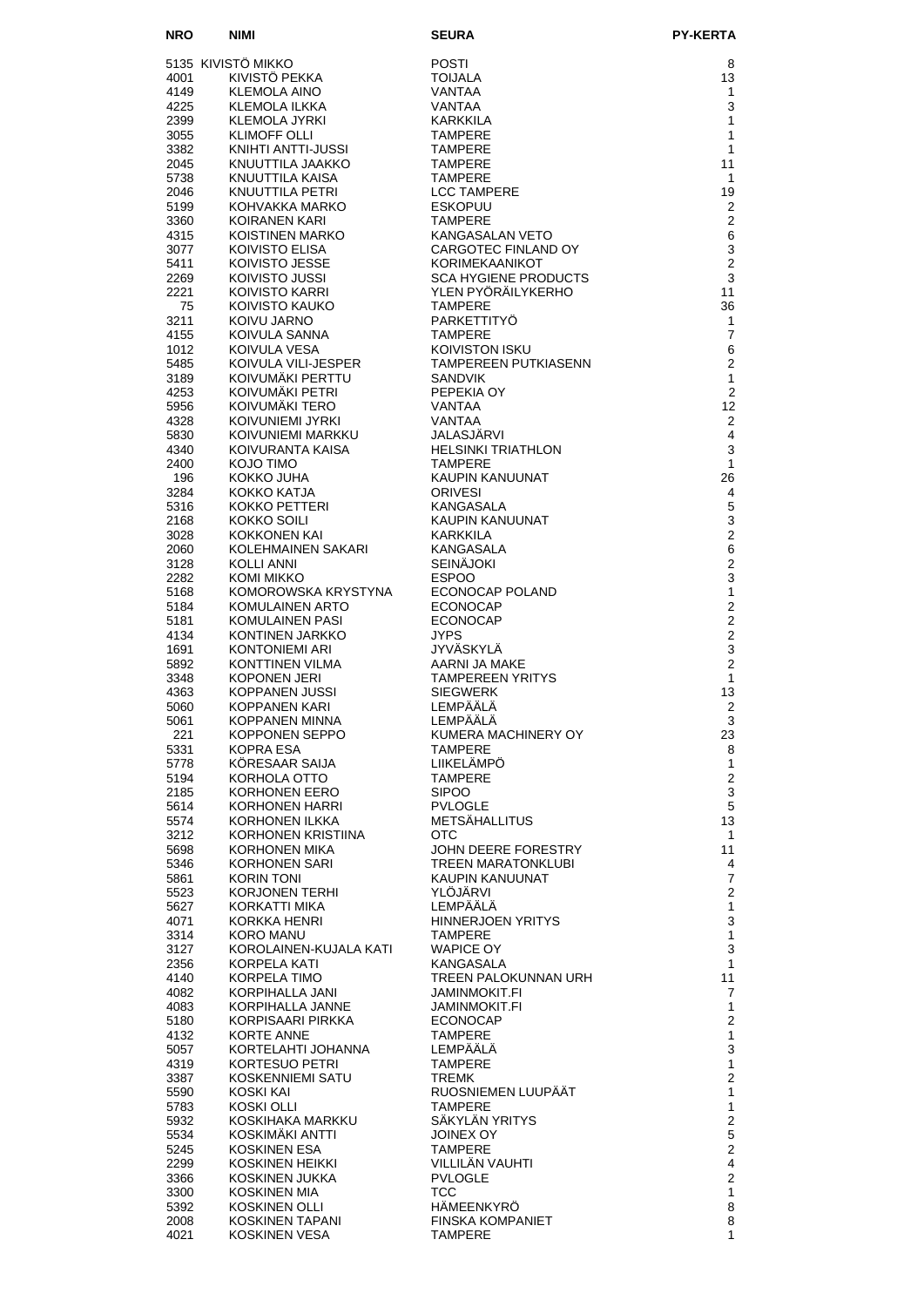| NRO          | <b>NIMI</b>                          | <b>SEURA</b>                               | <b>PY-KERTA</b>              |
|--------------|--------------------------------------|--------------------------------------------|------------------------------|
|              | 5924 KOSOLA JUSSI                    | KYRÖSKOSKI                                 | 1                            |
| 4069         | KOSOLA MATTI                         | <b>PIRKKALA</b>                            | 10                           |
| 5923         | KOSOLA PIIA                          | HÄMEENKYRÖ                                 | 4                            |
| 2186         | KOSONEN PETTERI                      | <b>TAMPERE</b>                             | 3                            |
| 4320<br>3363 | KOSSI TERO<br><b>KOSTAL MATUS</b>    | TAMPERE<br><b>TAMPERE</b>                  | 1<br>1                       |
| 5373         | KOTAJARVI SAMULI                     | <b>TAMPERE</b>                             | 4                            |
| 142          | KOUHIA MARKKU                        | HÄMEENLINNAN HITAAT                        | 33                           |
| 5334         | KOUHIA MIKA                          | <b>TAMPERE</b>                             | $\overline{2}$               |
| 5503         | KOURI PEKKA                          | AMC                                        | 3                            |
| 5491<br>3024 | KOUTONEN TIMO<br>KÖYSTE HEIDI        | <b>SANDVIK</b><br><b>ESPOO</b>             | $\mathbf{1}$<br>3            |
| 5172         | KREZEL MAREK                         | ECONOCAP POLAND                            | 1                            |
| 5584         | KRUUNARI ANNA                        | KANGASALA                                  | 3                            |
| 2329         | KSHETRI SABITH                       | <b>JEPPO</b>                               | 1                            |
| 131          | KUHA ISMO                            | <b>TREEN MARATONKLUBI</b>                  | 29                           |
| 4121<br>4007 | KUISLA JANNE<br>KUISMA JUHA          | LEMPÄÄLÄ SPORT<br>HYVINKÄÄ                 | $\mathbf{1}$<br>$\mathbf{1}$ |
| 3051         | KUISMA JUSSI                         | <b>INSTA GROUP OY</b>                      | 12                           |
| 4006         | KUISMA MARKO                         | HYVINKÄÄ                                   | $\mathbf{1}$                 |
| 2178         | KUISMA SAMI                          | RIIHIMAKI                                  | 10                           |
| 4339         | KUITTINEN HENNA                      | <b>HELSINKI TRIATHLON</b>                  | 3                            |
| 5464<br>2211 | KUITUNEN MIKKO<br>KUIVASAARI SAMI    | <b>VINCIT OY</b><br><b>TAMPERE</b>         | 1<br>$\overline{2}$          |
| 5959         | KUJANSUU ERKKI                       | <b>IKI-PIRKAT</b>                          | 9                            |
| 5960         | KUJANSUU LEENA                       | <b>TAMPERE</b>                             | $\mathbf{1}$                 |
| 3007         | KUJANSUU SANNA                       | SUOMEN ALUERAK/TRE                         | $\overline{2}$               |
| 4277         | KUJARI MONA-LISA                     | OTC, TDA                                   | $\mathbf{1}$                 |
| 3134<br>4013 | KUKKALA ELINA<br>KUKKANEN KRISTA     | TAMPEREENTAIVALTAJAT<br>NURMIJÄRVI         | 5<br>3                       |
| 5439         | KUKKOLA JUKKA                        | <b>TAMPERE</b>                             | 4                            |
| 2107         | KUKKONEN JUHA                        | <b>INSTA GROUP OY</b>                      | 9                            |
| 3164         | KUKKONEN JUHA                        | <b>SWECO</b>                               | 6                            |
| 5271         | <b>KUKKONEN VILLE</b>                | <b>TAMPERE</b>                             | $\overline{2}$               |
| 5653<br>3052 | KUKKULA SUSANNA<br>KULKULA SEBASTIAN | <b>NOKIA</b><br><b>INSTA GROUP OY</b>      | 1<br>3                       |
| 4139         | KULMALA JUHA                         | <b>PORI</b>                                | 1                            |
| 5468         | KULMALA JUHA                         | LOVIISA                                    | 4                            |
| 5591         | KULMALA PETRI                        | KANKAANPÄÄ                                 | $\overline{7}$               |
| 5710         | KULMALA RAMI                         | VANTAA                                     | 5                            |
| 1683<br>5230 | KULTARANTA RAIJA<br>KUMPU JUHA       | TANSSISEURA MARIMBA<br><b>TAMPERE</b>      | 8<br>$\overline{7}$          |
| 5288         | KUMPULAINEN MIIKA                    | <b>PORI</b>                                | 1                            |
| 4112         | KUMPULAINEN TERO                     | YLOJARVI                                   | 6                            |
| 5461         | KUNNARI SALLI                        | <b>VINCIT</b>                              | 1                            |
| 4292<br>5660 | KUNRANTA JANI<br>KUOPPAMÄKI MIKKO    | <b>TERVO</b><br><b>TURKU</b>               | 1<br>1                       |
| 3138         | <b>KUPARI JARI</b>                   | <b>MUURAME</b>                             | 1                            |
| 5501         | KUPILA TUOMAS                        | ELENIA OY                                  | $\overline{2}$               |
| 5827         | KURKI JUHO                           | ALA-HONKAJOKI                              | 1                            |
| 5826         | <b>KURKI KLAUS</b>                   | ALA-HONKAJOKI                              | 1                            |
| 2175<br>3311 | KURKIOJA KARI<br>KURUNMAKI KIMMO     | LEMPÄÄLÄ<br><b>TAMPERE</b>                 | 3<br>$\mathbf{2}$            |
| 3090         | KUULUVAINEN ARI                      | kangasala                                  | 6                            |
| 2115         | KUURNE PEKKA                         | <b>HEINOLA</b>                             | 7                            |
| 4233         | KUUSELA MATTI                        | TAMPERE                                    | $\overline{4}$               |
| 5639         | KUUSIKOSKI JUHA                      | JAMIJARVI                                  | $\overline{2}$               |
| 5873<br>2098 | KUUSINEN HEIKKI<br>KUUSINEN MIISA    | <b>VIINIKAN SINISET</b><br><b>HELSINKI</b> | 6<br>$\mathbf{2}$            |
| 4275         | KUUSINIEMI KIMMO                     | <b>SASTAMALA</b>                           | 1                            |
| 2368         | KUUSISTO MARKO                       | AUTOCENTER.FI                              | $\overline{7}$               |
| 2263         | KUUSISTO MIKA                        | CYBERCOM FINLAND OY                        | $\mathbf{2}$                 |
| 5669         | KUUSISTO MIKKO                       | LAMMINSIVU OY                              | 3                            |
| 4068<br>3289 | KUUSISTO OLLI<br>KUUSISTO PASI       | <b>INSTA GROUP OY</b><br>YLÖJÄRVI          | 1<br>1                       |
| 3176         | KUUSISTO PETTERI                     | <b>TAMPERE</b>                             | 8                            |
| 5078         | KUUSISTO SARI                        | MUURAME                                    | 1                            |
| 15           | KUUSNIEMI LAURI                      | PIRKKALA                                   | 38                           |
| 4250         | <b>KYCKLING TERO</b>                 | <b>PIRKKALA</b>                            | 1                            |
| 5741<br>5975 | KYLÄNPÄÄ ESA<br>KYLKILAHTI ASKO      | DOCUTECH LTD<br>SIIVIKKALA                 | 1<br>15                      |
| 5969         | KYLLÖNEN LAURI                       | KANGASALA                                  | 5                            |
| 2271         | KYLMÄMETSÄ KIMMO                     | <b>SCA HYGIENE PRODUCTS</b>                | 1                            |
| 5059         | KYMÄLÄINEN JUHA                      | <b>TAMPERE</b>                             | 1                            |
| 2344         | KYÖSTI KIMMO                         | <b>TAMPERE</b>                             | 6                            |
| 5103<br>4337 | KYRÖNVIITA MIKKO<br>KYTÖLÄ KIMMO     | PARKANO<br>LEMPÄÄLÄ                        | $\mathbf{2}$<br>3            |
| 5466         | <b>LAAKKONEN VESA-MATTI</b>          | KYLMÄLAITE LAAKKONEN                       | $\mathbf{1}$                 |
| 3372         | LAAKSO AKI                           | PIRKKALA                                   | $\boldsymbol{9}$             |
| 4247         | LAAKSO JOUNI                         | <b>SSU-TRIATHLON</b>                       | 3                            |
| 5019         | LAAKSO KIMMO                         | <b>FORSSA</b>                              | 3                            |
| 5021<br>5781 | LAAKSO KIRSI<br>LAAKSO NIINA         | <b>FORSSA</b><br><b>TAMPERE</b>            | 1<br>6                       |
|              |                                      |                                            |                              |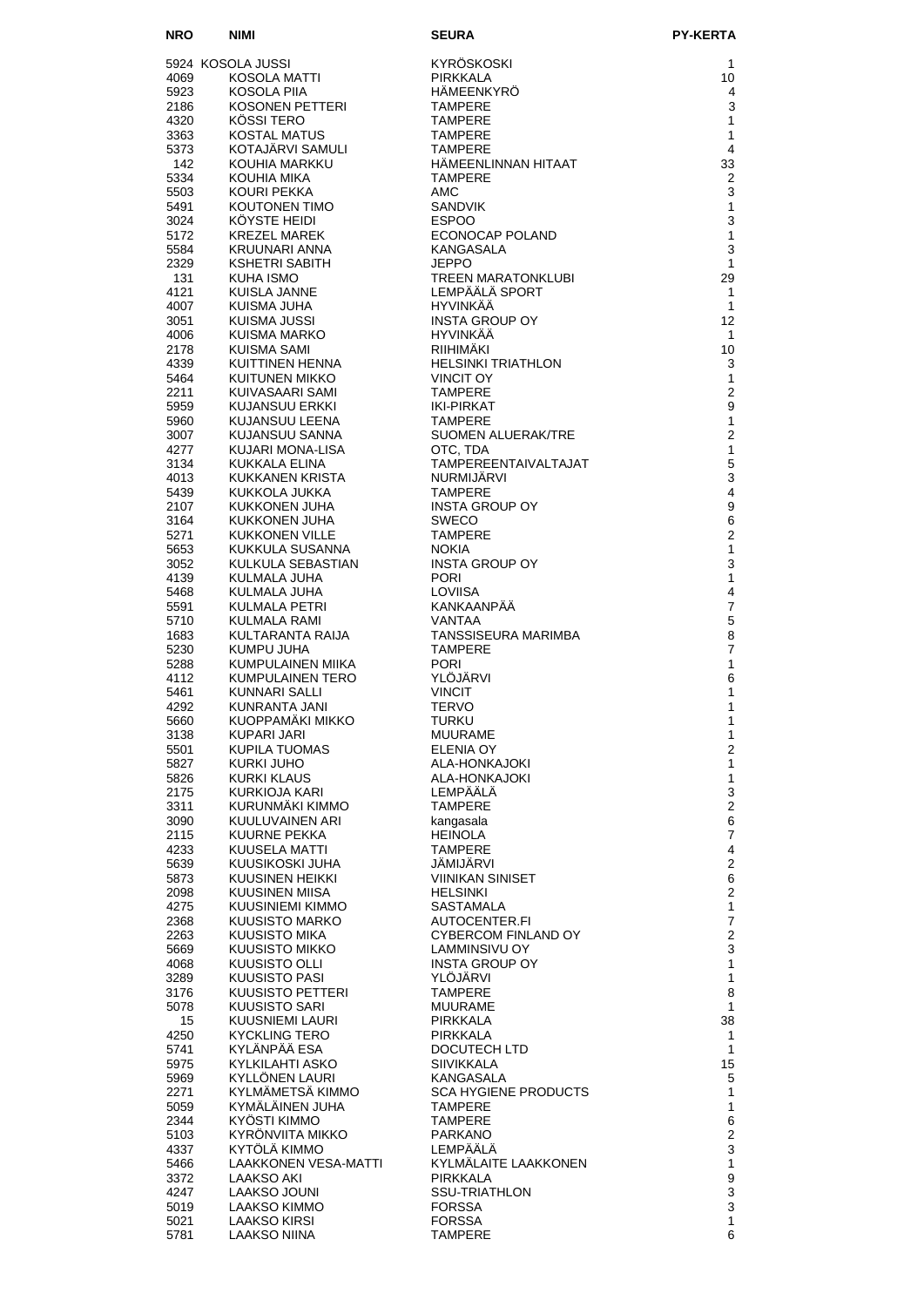| <b>NRO</b>   | <b>NIMI</b>                                                                                                                                                                                                                                                                                                                                                                                                                                                            | <b>SEURA</b>                                                                                                | <b>PY-KERTA</b>                  |
|--------------|------------------------------------------------------------------------------------------------------------------------------------------------------------------------------------------------------------------------------------------------------------------------------------------------------------------------------------------------------------------------------------------------------------------------------------------------------------------------|-------------------------------------------------------------------------------------------------------------|----------------------------------|
| 5573         | LAAKSO PERTTI                                                                                                                                                                                                                                                                                                                                                                                                                                                          | <b>TAMPERE</b>                                                                                              | 17                               |
| 3373         | LAAKSO SUVI<br>LAAKSO TAISTO<br>LAAKSS                                                                                                                                                                                                                                                                                                                                                                                                                                 | <b>TAMPERE</b>                                                                                              | 2                                |
| 5510         |                                                                                                                                                                                                                                                                                                                                                                                                                                                                        | URJALAN KUNTA                                                                                               | 9                                |
| 4374         | <b>LAAKSONEN KARI</b>                                                                                                                                                                                                                                                                                                                                                                                                                                                  | <b>TAMPERE</b>                                                                                              | $\overline{2}$                   |
| 4188<br>3160 | LAAKSONEN MIKA                                                                                                                                                                                                                                                                                                                                                                                                                                                         | <b>PORI</b><br><b>NOKIA</b>                                                                                 | $\overline{2}$<br>$\mathbf{1}$   |
| 5712         | L'AAKSONEN MINNALIISA<br>LAAKSONEN VESA<br>LAATIKAINEN LEO<br>I AATIKAINEN MATTI                                                                                                                                                                                                                                                                                                                                                                                       | HÄMEENLINNA                                                                                                 | $\overline{7}$                   |
| 2258         |                                                                                                                                                                                                                                                                                                                                                                                                                                                                        | <b>TREEN MARATONKLUBI</b>                                                                                   | 18                               |
| 2257         |                                                                                                                                                                                                                                                                                                                                                                                                                                                                        | HYVINKÄÄN PYÖRÄILIJÄ                                                                                        | 7                                |
| 2195         |                                                                                                                                                                                                                                                                                                                                                                                                                                                                        | <b>MARIOFF CORPORATION</b>                                                                                  | $\mathbf{1}$                     |
| 5552<br>3192 |                                                                                                                                                                                                                                                                                                                                                                                                                                                                        |                                                                                                             | $\overline{7}$<br>3              |
| 5387         |                                                                                                                                                                                                                                                                                                                                                                                                                                                                        |                                                                                                             | 5                                |
| 5414         |                                                                                                                                                                                                                                                                                                                                                                                                                                                                        |                                                                                                             | 1                                |
| 3135         |                                                                                                                                                                                                                                                                                                                                                                                                                                                                        |                                                                                                             | 1                                |
| 3240         |                                                                                                                                                                                                                                                                                                                                                                                                                                                                        |                                                                                                             | 1                                |
| 2166<br>3191 |                                                                                                                                                                                                                                                                                                                                                                                                                                                                        |                                                                                                             | 1<br>1                           |
| 5433         |                                                                                                                                                                                                                                                                                                                                                                                                                                                                        |                                                                                                             | 1                                |
| 5948         |                                                                                                                                                                                                                                                                                                                                                                                                                                                                        |                                                                                                             | $\overline{2}$                   |
| 5581         | MARIOF CORPORATION AND MARIOF CORPORATION AND ANNOUNCE CORPORATION AND MANUSCRIPT AND MANUSCRIPT AND MANUSCRIPT AND CONTROLL AND CONTROLL AND SANDWIKE AND CONTROLL AND CONTROLL AND SANDWIKE AND MANUSCRIPT AND MANUSCRIPT AN<br>AHTEENMART AHTEENMART AHTEENMART AHTEENMART AHTEENMART AHTEENMART AHTEENMART AHTEENMART AHTEENMART AHTEENMART A<br>LÄHTEENMÄKI VELI-PEKKA SAKU / SASKY VAHANEN OY<br>LÄHTEINEN VUOKKO NURMART VAHANEN OY<br>LÄHTI ANTTI SAKU / SASKY |                                                                                                             | 6                                |
| 5353<br>5403 |                                                                                                                                                                                                                                                                                                                                                                                                                                                                        |                                                                                                             | 10<br>17                         |
| 5524         |                                                                                                                                                                                                                                                                                                                                                                                                                                                                        |                                                                                                             | 6                                |
| 4284         |                                                                                                                                                                                                                                                                                                                                                                                                                                                                        |                                                                                                             | 1                                |
| 5109         |                                                                                                                                                                                                                                                                                                                                                                                                                                                                        |                                                                                                             | 15                               |
| 3120         |                                                                                                                                                                                                                                                                                                                                                                                                                                                                        |                                                                                                             | $\overline{2}$                   |
| 3151<br>5511 | LAHTINEN EERO<br>LAHTINEN ELLA                                                                                                                                                                                                                                                                                                                                                                                                                                         |                                                                                                             | 4<br>$\overline{2}$              |
| 2241         | LAHTINEN JIMI                                                                                                                                                                                                                                                                                                                                                                                                                                                          |                                                                                                             | 1                                |
| 2382         | LAHTINEN JUHANI                                                                                                                                                                                                                                                                                                                                                                                                                                                        | MALKEAKOSKI<br>TAMPERE<br>MAASTOONPOLJE.FI<br>MYLLYOJAN MASTERS<br>AVANT TECNO OY<br>EURA,PANELIA<br>KANC^^ | $\overline{2}$                   |
| 5388         | <b>LAHTINEN LEO</b>                                                                                                                                                                                                                                                                                                                                                                                                                                                    | TAMPERE                                                                                                     | 10                               |
| 3119         | <b>LAHTINEN OSSI</b>                                                                                                                                                                                                                                                                                                                                                                                                                                                   | MAASTOONPOLJE.FI                                                                                            | 3                                |
| 3278<br>2139 | LAHTINEN PETRI<br>LAHTINEN SAMI                                                                                                                                                                                                                                                                                                                                                                                                                                        | <b>TAMPERE</b><br><b>NOKIA</b>                                                                              | $\overline{2}$<br>$\overline{5}$ |
| 5561         | <b>LAHTINEN TOMI</b>                                                                                                                                                                                                                                                                                                                                                                                                                                                   | <b>PIRKKALA</b>                                                                                             | 3                                |
| 4114         | LAIHIAINEN MARI                                                                                                                                                                                                                                                                                                                                                                                                                                                        | JÄRVENPÄÄ                                                                                                   | 3                                |
| 5363         | LAINE ARTO                                                                                                                                                                                                                                                                                                                                                                                                                                                             | <b>RENKO</b>                                                                                                | $\overline{7}$                   |
| 5153<br>3198 | LAINE JANNE<br>LAINE JARI                                                                                                                                                                                                                                                                                                                                                                                                                                              | KAUPIN KANUUNAT<br><b>SANDVIK</b>                                                                           | 11<br>1                          |
| 2207         | LAINE JUSSI                                                                                                                                                                                                                                                                                                                                                                                                                                                            | VANTAA                                                                                                      | 1                                |
| 3398         | LAINE JYRKI                                                                                                                                                                                                                                                                                                                                                                                                                                                            | <b>TAMPERE</b>                                                                                              | 1                                |
| 4115         | LAINE OLLI                                                                                                                                                                                                                                                                                                                                                                                                                                                             | <b>TURKU</b>                                                                                                | 11                               |
| 4266<br>171  | LAITANEN RIIKKA<br>LAITILA HARRI                                                                                                                                                                                                                                                                                                                                                                                                                                       | <b>TAMPERE</b><br>K-RAUTA LAHDESJÄRVI                                                                       | 2                                |
| 5211         | LAITILA OSMO                                                                                                                                                                                                                                                                                                                                                                                                                                                           | <b>INWIDO</b>                                                                                               | 25<br>$\mathbf{1}$               |
| 4298         | <b>LAITINEN MIKA</b>                                                                                                                                                                                                                                                                                                                                                                                                                                                   | <b>TAMPERE</b>                                                                                              | 2                                |
| 2267         | LAITINEN MIKKO                                                                                                                                                                                                                                                                                                                                                                                                                                                         | <b>SCA HYGIENE PRODUCTS</b>                                                                                 | 10                               |
| 4297         | <b>LAITINEN PENTTI</b>                                                                                                                                                                                                                                                                                                                                                                                                                                                 | TAMPERE                                                                                                     | 5                                |
| 5677<br>3213 | <b>LAMMI PETRI</b><br>LAMMINEN JAANA                                                                                                                                                                                                                                                                                                                                                                                                                                   | <b>KEIOT</b><br>YLOJARVI                                                                                    | 4<br>1                           |
| 4210         | LAMMINEN MARI                                                                                                                                                                                                                                                                                                                                                                                                                                                          | <b>TAMPERE</b>                                                                                              | $\mathbf{1}$                     |
| 5696         | <b>LAMMINEN MATTI</b>                                                                                                                                                                                                                                                                                                                                                                                                                                                  | <b>JOHN DEERE FORESTRY</b>                                                                                  | $\mathbf{2}$                     |
| 2048         | LAMMINMÄKI SEPPO                                                                                                                                                                                                                                                                                                                                                                                                                                                       | <b>ESPOO</b>                                                                                                | 8                                |
| 5665<br>5664 | LAMMINSIVU AARO<br><b>LAMMINSIVU KARI</b>                                                                                                                                                                                                                                                                                                                                                                                                                              | <b>LAMMINSIVU OY</b><br>LAMMINSIVU OY                                                                       | $\overline{2}$<br>19             |
| 5317         | <b>LAMPINEN JOUNI</b>                                                                                                                                                                                                                                                                                                                                                                                                                                                  | HÄMEENKYRÖ                                                                                                  | 3                                |
| 5888         | <b>LAMPINEN MIIKA</b>                                                                                                                                                                                                                                                                                                                                                                                                                                                  | <b>VIITASAAREN VIESTI</b>                                                                                   | $\overline{2}$                   |
| 4125         | LÅNGSTRÖM VEIKKO                                                                                                                                                                                                                                                                                                                                                                                                                                                       | <b>HAMEENLINNA</b>                                                                                          | 4                                |
| 5486<br>5309 | LANNE JUSTIINA<br>LANTELA SEPPO                                                                                                                                                                                                                                                                                                                                                                                                                                        | <b>TAMPERE</b><br><b>ALAVUS</b>                                                                             | $\overline{2}$<br>$\mathbf{1}$   |
| 5040         | LANTTO SARI                                                                                                                                                                                                                                                                                                                                                                                                                                                            | <b>TAMPERE</b>                                                                                              | 13                               |
| 3287         | LAPPALAINEN JUUSO                                                                                                                                                                                                                                                                                                                                                                                                                                                      | NOKIAN TYRES                                                                                                | $\overline{2}$                   |
| 4110         | <b>LAPPALAINEN KATI</b>                                                                                                                                                                                                                                                                                                                                                                                                                                                | KILVAKKALA                                                                                                  | $\overline{2}$                   |
| 5258         | LAPPALAINEN LEO                                                                                                                                                                                                                                                                                                                                                                                                                                                        | KILVAKKALA                                                                                                  | 12                               |
| 4204<br>5155 | LAPPALAINEN PIA<br>LAPPETELÄINEN HARRI                                                                                                                                                                                                                                                                                                                                                                                                                                 | KILVAKKALA<br>TEAM RAHOLA                                                                                   | 9<br>5                           |
| 5857         | <b>LAPPI JESSE</b>                                                                                                                                                                                                                                                                                                                                                                                                                                                     | LAHTI                                                                                                       | 1                                |
| 2004         | <b>LARSEN TROND</b>                                                                                                                                                                                                                                                                                                                                                                                                                                                    | <b>FINSKA KOMPANIET</b>                                                                                     | $\mathbf{1}$                     |
| 5813         | LASSILA PEKKA                                                                                                                                                                                                                                                                                                                                                                                                                                                          | LAHELA                                                                                                      | $\overline{2}$                   |
| 3206<br>3222 | LATVA-HIRVELÄ ANTTI<br>LATVA-HIRVELÄ HANNU                                                                                                                                                                                                                                                                                                                                                                                                                             | KURIKKA<br><b>KURIKKA</b>                                                                                   | $\mathbf{1}$<br>1                |
| 2027         | LATVALA HEIKKI                                                                                                                                                                                                                                                                                                                                                                                                                                                         | KAUPIN KANUUNAT                                                                                             | 3                                |
| 2005         | LATVALA JUHA                                                                                                                                                                                                                                                                                                                                                                                                                                                           | <b>FINSKA KOMPANIET</b>                                                                                     | $\overline{2}$                   |
| 4037         | LAUKKALA ELLI                                                                                                                                                                                                                                                                                                                                                                                                                                                          | <b>SEINAJOKI</b>                                                                                            | $\overline{2}$                   |
| 5107<br>2251 | LAUKKANEN EIJA<br>LAUKKANEN ESA                                                                                                                                                                                                                                                                                                                                                                                                                                        | <b>NOKIA</b><br>KARJAA                                                                                      | 3<br>$\mathbf{1}$                |
| 2365         | LAUKKANEN JUHA                                                                                                                                                                                                                                                                                                                                                                                                                                                         | KAUPIN KANUUNAT                                                                                             | $\overline{\mathbf{4}}$          |
| 5364         | LAUKKANEN TOMMI                                                                                                                                                                                                                                                                                                                                                                                                                                                        | LEMPAALA                                                                                                    | $\overline{7}$                   |
| 5015         | LAUKKARINEN JONI                                                                                                                                                                                                                                                                                                                                                                                                                                                       | <b>HELSINKI</b>                                                                                             | 1                                |
| 5277         | LAURIKAINEN KARI                                                                                                                                                                                                                                                                                                                                                                                                                                                       | <b>TAMPERE</b><br><b>TAMPERE</b>                                                                            | 5                                |
| 4304<br>188  | LAURIKKALA JORMA<br>LAURILA ERKKI                                                                                                                                                                                                                                                                                                                                                                                                                                      | LÄNSI-TEISKON SOUTAJ                                                                                        | 10<br>28                         |
|              |                                                                                                                                                                                                                                                                                                                                                                                                                                                                        |                                                                                                             |                                  |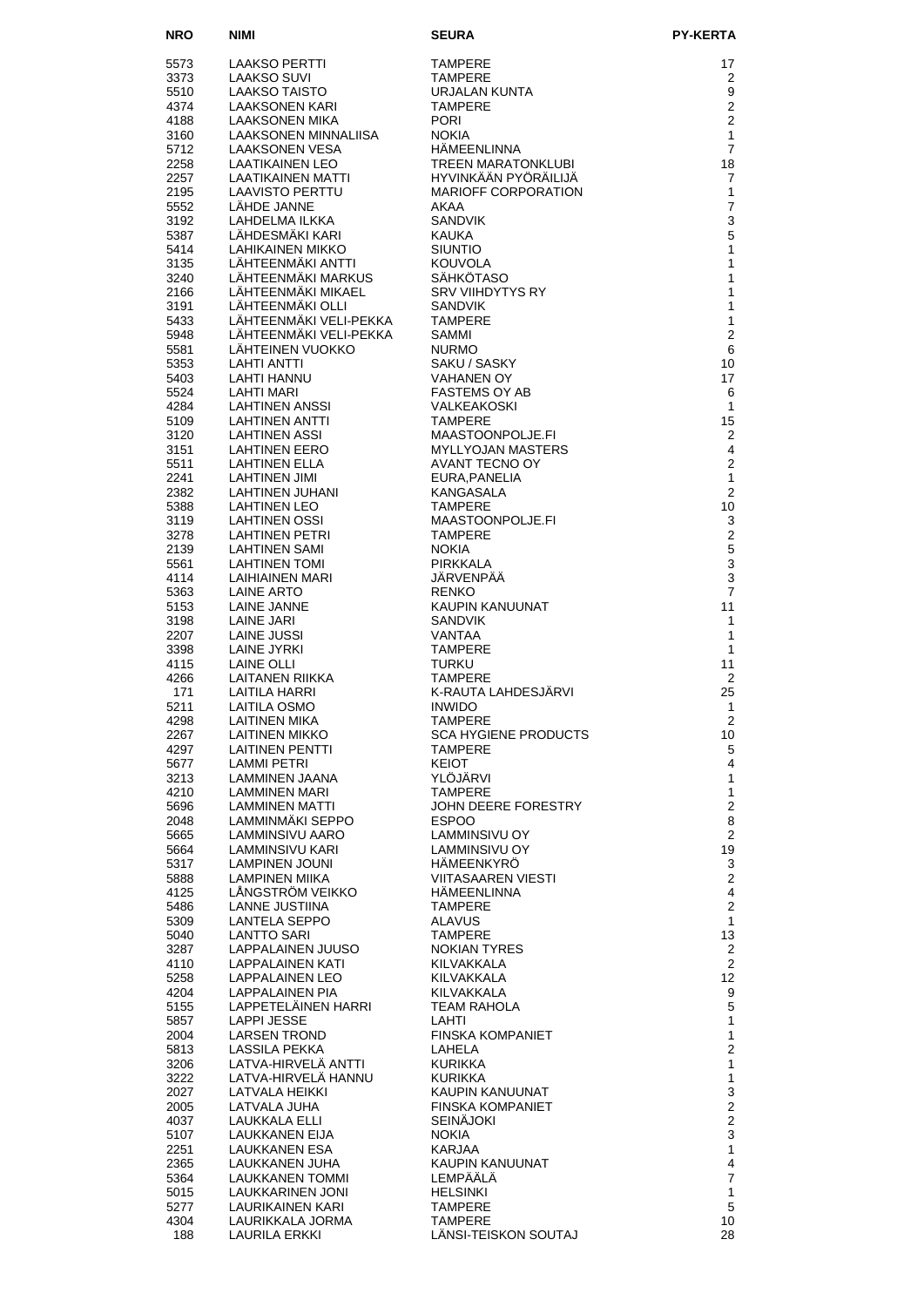| <b>NRO</b>   | NIMI                                          | SEURA                                                                                                            | <b>PY-KERTA</b>                    |
|--------------|-----------------------------------------------|------------------------------------------------------------------------------------------------------------------|------------------------------------|
| 5850         | LAURILA LIISA                                 | <b>TAMPERE</b>                                                                                                   | 1                                  |
| 5543         | LAURILA MARTTI                                | <b>SWECO</b>                                                                                                     | $\overline{7}$                     |
| 4052         | LAURILA MIIKA                                 | PIRKAN SUUNNITTELU                                                                                               | 1                                  |
| 4296         | LAURILA PASI                                  | <b>VIINIKAN SINISET</b>                                                                                          | $\overline{7}$                     |
| 5028         | LAURINMÄKI TIMO<br><b>LAVIKAINEN JUSSI</b>    | <b>MUURAME</b>                                                                                                   | $\mathbf{1}$<br>$\overline{7}$     |
| 5845<br>4230 | <b>LEHIKOINEN PETRI</b>                       | <b>KOOVEE</b><br>KAUHAJOKI                                                                                       | 3                                  |
| 3221         | LEHTIKANGAS KAISA                             | KAUPIN KANUUNAT                                                                                                  | $\overline{\mathbf{4}}$            |
| 5881         | LEHTIKANGAS KEIJO                             |                                                                                                                  | $\overline{c}$                     |
| 3396         | LEHTIMÄKI JOUNI                               |                                                                                                                  | 8                                  |
| 5399         | <b>LEHTINEN ALLIE</b>                         |                                                                                                                  | $\mathbf{1}$                       |
| 5870<br>5798 | LEHTINEN JARKKO<br><b>LEHTINEN JENNI</b>      |                                                                                                                  | $\mathbf{1}$<br>$\overline{c}$     |
| 4076         | <b>LEHTINEN JUHA</b>                          |                                                                                                                  | 3                                  |
| 3204         | LEHTINEN JUKKA                                |                                                                                                                  | $\overline{\mathbf{4}}$            |
| 3184         | LEHTINEN KAISA                                | HIOSTUKSEN NINGG<br>RAISIO<br>KANGASALA<br>PÄLKÄNE<br>PAKSUT POJAT<br>RAUMAN PALOMIESURH<br>*** * TA MUN KAVERIT | 3                                  |
| 5210         | LEHTINEN MATTI                                | <b>PIHLA</b><br>VILUSEN VIKKELÄT                                                                                 | $\overline{c}$<br>$\boldsymbol{9}$ |
| 3083<br>5158 | LEHTINEN RIKU<br><b>LEHTINEN RIKU</b>         | <b>TAMPERE</b>                                                                                                   | $\overline{2}$                     |
| 5302         | LEHTINEN TUOMAS                               | <b>NOKIA</b>                                                                                                     | 3                                  |
| 5644         | <b>LEHTINEN VESAMATTI</b>                     | <b>NORDPAP</b>                                                                                                   | 1                                  |
| 2187         | <b>LEHTINIEMI RAIMO</b>                       | AS-TEAM                                                                                                          | $\overline{c}$                     |
| 2288<br>2042 | LEHTOLA ARI<br>LEHTONEN JARI                  | KOUKKU TEAM-92<br><b>SCA HYGIENE PRODUCTS</b>                                                                    | 12<br>18                           |
| 2256         | LEHTONEN JARI                                 | TALONRAK.TEOLL, RY                                                                                               | 11                                 |
| 5635         | <b>LEHTONEN MATTI</b>                         | <b>TAMPERE</b>                                                                                                   | 1                                  |
| 3053         | LEHTONEN MIKA                                 | <b>KONE</b>                                                                                                      | 2                                  |
| 2272         | <b>LEHTONEN PASI</b>                          | <b>NOKIA</b>                                                                                                     | $\mathbf{1}$                       |
| 3243<br>5729 | <b>LEHTONEN SIRKKA</b><br>LEHTONEN VELI-PEKKA | YLÖJÄRVI<br>LAIVASÄHKÖTYÖ OY                                                                                     | $\overline{4}$<br>3                |
| 5612         | <b>LEHTONEN VILLE</b>                         | <b>SLAPRABBIT</b>                                                                                                | $\overline{4}$                     |
| 5714         | <b>LEHTONEN VILLE</b>                         | <b>KANGASALA</b>                                                                                                 | $\mathbf{1}$                       |
| 5430         | LEHTOVAARA OLLI                               | RAMBOLL FINLAND OY                                                                                               | $\overline{c}$                     |
| 4094         | LEIKAS PEKKA                                  | PIRKAN KIERROS                                                                                                   | $\boldsymbol{9}$                   |
| 5775<br>3050 | LEIMOLA JANNE<br>LEINO ERJA                   | <b>TURKU</b>                                                                                                     | 3<br>$\mathbf{1}$                  |
| 2394         | LEINONEN SAKARI                               | <b>TAMPERE</b>                                                                                                   | 9                                  |
| 2395         | LEINONEN UNNA                                 | <b>PYRINTO</b>                                                                                                   | $\mathbf{1}$                       |
| 2084         | LEMBERG MARKUS                                | TAMPEREEN PYRINTÖ                                                                                                | $\overline{4}$                     |
| 5789         | LEMETTI ARI                                   | HÄMEENKYRÖ                                                                                                       | $\,6$                              |
| 5267<br>4326 | <b>LEMETTI SARI</b><br>LEMMETTY ANTTI-VILLE   | TERKKARIN TERÄVÄT<br><b>VARIKKO TEAM</b>                                                                         | 1<br>3                             |
| 5742         | <b>LENNON CONOR</b>                           | <b>TAMPERE</b>                                                                                                   | $\overline{2}$                     |
| 3370         | <b>LENSU TUOMAS</b>                           | <b>CYCLOVISION</b>                                                                                               | 1                                  |
| 5905         | LEPISTÖ MARKUS                                | <b>KIHNIÖ</b>                                                                                                    | $\overline{2}$                     |
| 5918         | LEPISTÖ OLLI                                  | KÄMMENNIEMEN ERÄ<br>REKAJÄRVEN KIERTÄJÄT                                                                         | 14                                 |
| 4261<br>5831 | LEPOLA ANNIKKA<br>LEPOLA JARMO                | <b>METSÄKESKUS</b>                                                                                               | 2<br>17                            |
| 5467         | <b>LEPONIEMI KIRSI</b>                        | TRIVATEAM                                                                                                        | 1                                  |
| 5012         | <b>LEPONIEMI VILLE</b>                        | JULKUJÄRVI                                                                                                       | 2                                  |
| 3236         | LEPPÄLÄ TOMMI                                 | <b>KONECRANES</b>                                                                                                | $\,6$                              |
| 5306<br>5328 | LEPPÄLAHTI MARKKU<br>LEPPÄMÄKI MATTI          | MÄNTTÄ<br>KAUPIN KANUUNAT                                                                                        | 5<br>14                            |
| 2159         | LEPPÄMÄKI MIKA                                | <b>VIRTAIN URHEILIJAT</b>                                                                                        | 17                                 |
| 4065         | LEPPÂNEN ANTTI                                | <b>INSTA GROUP OY</b>                                                                                            | 4                                  |
| 5198         | LEPPÂNEN ESA                                  | TIIVI TUOTE OY                                                                                                   | $\mathbf{1}$                       |
| 4185         | LEPPÂNEN JARI                                 | DOVENTUS OY                                                                                                      | $\mathbf{1}$                       |
| 3340<br>2359 | LEPPÄNEN KAI<br>LEPPÄNEN PÄIVI                | <b>TAMPERE</b>                                                                                                   | $\overline{7}$<br>$\mathbf{1}$     |
| 4215         | LEPPÄNEN SINI                                 | <b>VESILAHTI</b>                                                                                                 | $\overline{c}$                     |
| 4027         | LEPPÄNIEMI OLLI                               | <b>KANGASALA</b>                                                                                                 | $\boldsymbol{2}$                   |
| 4224         | LEPPÄNIEMI PEKKA                              | RMÄEN KIISTA-VEIKOT                                                                                              | $\overline{2}$                     |
| 5756         | <b>LEPPIHALME HARRI</b>                       | <b>IKAALINEN</b>                                                                                                 | 13                                 |
| 5899<br>5643 | LESKINEN JOONAS<br><b>LESKINEN JOUNI</b>      | KAUPIN KANUUNAT<br><b>TAMPERE</b>                                                                                | $\overline{2}$<br>4                |
| 5492         | LEVÄNEN VESA                                  | SANDVIK                                                                                                          | $\mathbf{1}$                       |
| 5481         | LEVÂNEN VILLE                                 | <b>TAMPERE</b>                                                                                                   | 6                                  |
| 2311         | LEVASLUOTO JUHANI                             | <b>TAMPERE</b>                                                                                                   | 3                                  |
| 5569         | LEVOLA AKU                                    | <b>TAMPERE</b>                                                                                                   | 8                                  |
| 5641<br>4004 | LIETORANTA REIJO<br>LIFFLANDER MARI           | NURMIJÄRVI<br><b>ORIVESI</b>                                                                                     | $\boldsymbol{9}$<br>$\overline{3}$ |
| 4003         | LIFTANDER MIKA                                | <b>ORIVESI</b>                                                                                                   | $\mathbf{1}$                       |
| 5183         | LILJEMARK JORMA                               | <b>ECONOCAP</b>                                                                                                  | $\boldsymbol{2}$                   |
| 5718         | LILLIA JARNO                                  | MAASTOONPOLJE.FI                                                                                                 | $\overline{c}$                     |
| 3195         | LINDBERG KARI                                 | <b>SANDVIK</b>                                                                                                   | 14                                 |
| 3043<br>5154 | LINDEBERG TUOMAS<br>LINDELL LASSI             | <b>ESPPOO</b><br><b>TAMPERE</b>                                                                                  | $\mathbf{1}$<br>3                  |
| 4316         | LINDÊN AKI                                    | LAMMI                                                                                                            | $\mathbf{1}$                       |
| 4033         | LINDEN JUKKA                                  | LEMPÄÄLÄ                                                                                                         | 1                                  |
| 4317         | LINDFORS ANNE                                 | <b>TAMPERE</b>                                                                                                   | 1                                  |
| 2206<br>2377 | LINDFORS ARTO<br>LINDFORS JONI                | <b>HYPY</b><br>TRE LIIKUNTAPALVELUT                                                                              | $\mathbf{1}$<br>2                  |
| 4245         | LINDHOLM JARI                                 | LEMPÄÄLÄ                                                                                                         | 3                                  |
|              |                                               |                                                                                                                  |                                    |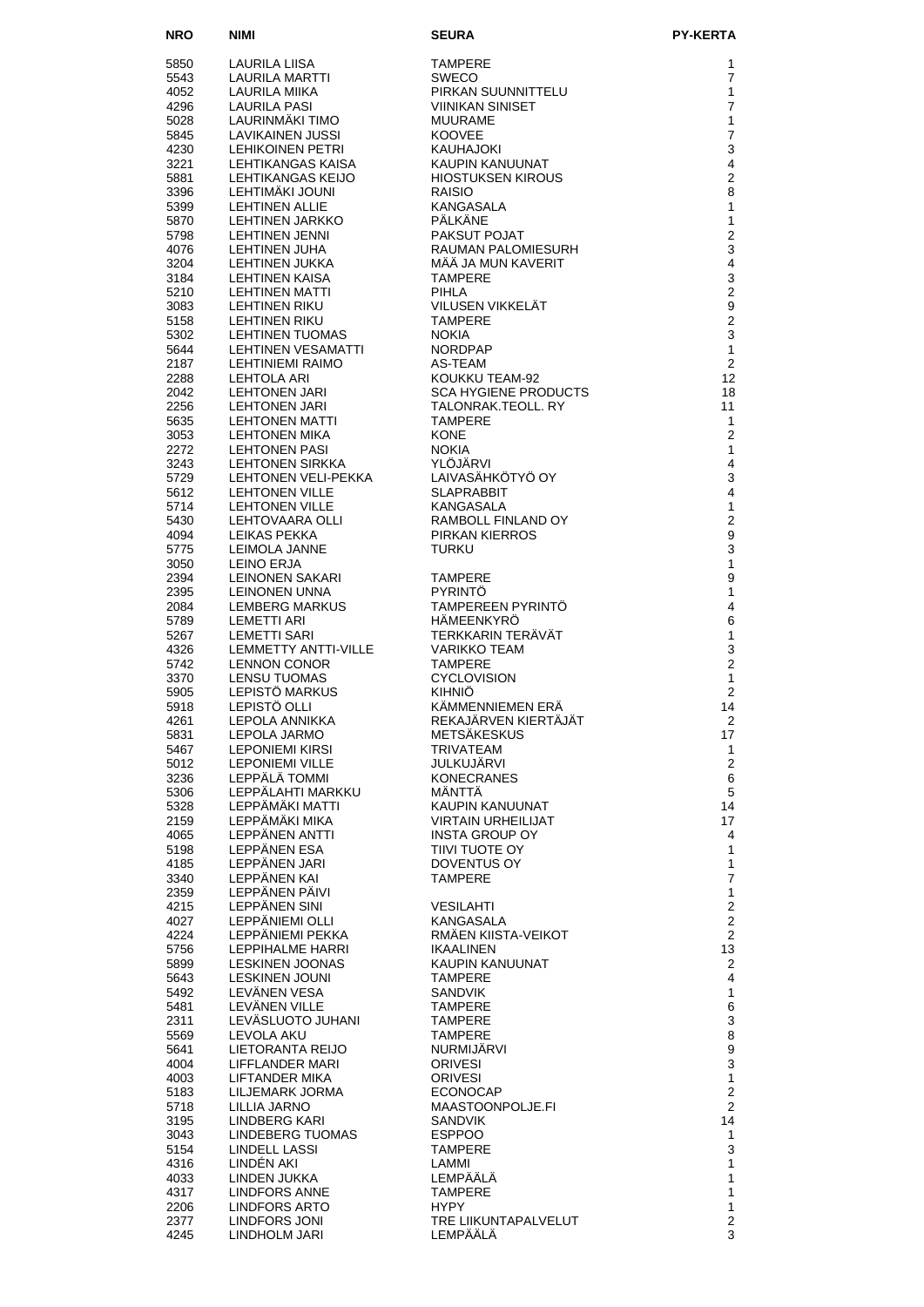| <b>NRO</b>   | NIMI                                             | <b>SEURA</b>                            | PY-KERTA                         |
|--------------|--------------------------------------------------|-----------------------------------------|----------------------------------|
| 2087         | LINDHOLM PAULI                                   | KAUPIN KANUUNAT                         | 3                                |
| 5340         | LINDVALL PEKKA                                   | <b>OTC</b>                              | 15                               |
| 5201         | LINNA RISTO                                      | <b>INWIDO</b>                           | $\mathbf{1}$                     |
| 5880         | LINNA-AHO KATI                                   | <b>PORI</b>                             | $\mathbf{1}$                     |
| 164<br>5341  | LINNAINMAA VEIKKO<br>LINNERO PÄIVI               | <b>VVA</b><br><b>TEAM RAHOLA</b>        | 31<br>1                          |
| 4045         | LINTALA HANNU                                    | <b>SEINÄJOKI</b>                        | $\overline{2}$                   |
| 3145         | LIPPONEN ANTTI                                   | PIRKKALA                                | 4                                |
| 5922         | LIPSANEN JANI                                    | <b>VESILAHTI</b>                        | $\mathsf 3$                      |
| 3186         | LIPSONEN HEIDI                                   | <b>SANDVIK</b>                          | $\mathbf 5$                      |
| 2024<br>4059 | LITMANEN PETRI<br>LIUHA ELINA                    | <b>IBD CYCLING</b><br>KARKKU            | $\sqrt{5}$<br>$\overline{2}$     |
| 5602         | LIUHTONEN VELI-PEKKA                             | <b>PILKINGTON</b>                       | 5                                |
| 4105         | LIUKKO-SIPI MARKO                                | JYVÄSKYLÄ                               | 11                               |
| 5006         | LOHI SINI                                        | KAAHOTTAJAT                             | $\mathbf{1}$                     |
| 3293<br>5794 | LOHTAJA VILLE<br>LÖNNQVIST EMMI                  | <b>SAHKOTASO</b><br><b>TAMPERE</b>      | 1<br>$\mathbf{1}$                |
| 5191         | LONNQVIST JUKKA                                  | <b>TAMPERE</b>                          | 5                                |
| 4356         | LOPONEN PERTTI                                   | <b>TAMPERE</b>                          | 3                                |
| 223          | LOPPUKAARRE PASI                                 | <b>CLOY</b>                             | 22                               |
| 5509<br>5704 | LOUHESTO JUHA<br>LÖYTÖKORPI JANNE                | <b>TAMPERE</b><br>AATSTO LÖYTÖKORPI OY  | 5<br>9                           |
| 4030         | LOYTYNOJA ANTTI                                  | <b>HELSINKI</b>                         | 1                                |
| 4104         | LUHTALO KAUKO                                    | <b>TAMPERE</b>                          | 3                                |
| 5548         | LUKENGU OLIVIER                                  | <b>PORVOO</b>                           | $\mathbf{1}$                     |
| 5041<br>5520 | LUKICHEV ALEXANDER<br>LUKKARI PERTTI             | <b>HERVANTA</b><br><b>FASTEMS OY AB</b> | 3<br>3                           |
| 4163         | LUNDBERG ANNE                                    | <b>CAVERION</b>                         | $\mathbf{1}$                     |
| 5157         | LUNDGREN-LAINE HELJA                             | <b>VSSHP/TYKS</b>                       | 3                                |
| 4234         | <b>LUOJUS ANTON</b>                              | <b>TAMPERE</b>                          | $\mathbf{1}$                     |
| 5296         | LUOMA JUHANI                                     | <b>HAMEENLINNA</b>                      | 20<br>$\mathbf{1}$               |
| 4364<br>3105 | <b>LUOMA MARI<br/>LUOMA MAURI<br/>LUOTO LUOT</b> | <b>HELSINKI</b><br>TAMPEREEN MARATONKLU | 5                                |
| 5541         | LUOTO JUSSI                                      | <b>HELSINKI</b>                         | $\overline{2}$                   |
| 4240         | LUUKKANEN JUHA                                   | <b>INSTA GROUP OY</b>                   | 9                                |
| 5747         | LUUKKONEN JOUNI                                  | <b>TAMPERE</b>                          | $\overline{4}$                   |
| 4321<br>2383 | LUUKKONEN PAULI<br>LUUKKONEN PERTTU              | <b>ESPOO</b><br><b>KONE</b>             | $\overline{7}$<br>$\overline{7}$ |
| 3354         | LUUME JUHA                                       | NOKIAN RENKAAT                          | $\mathbf{1}$                     |
| 4005         | LUURI PAULA                                      | <b>JUUPAJOKI</b>                        | $\overline{2}$                   |
| 2304         | MAANOJA JARI                                     | <b>TAMPERE</b>                          | 12                               |
| 2317<br>2141 | <b>MÄÄTTÄ HENRI</b><br>MÄÄTTÄ JANNE              | <b>TVIK</b><br><b>VAASA</b>             | 1<br>$\overline{2}$              |
| 5381         | MÄÄTTÄ JENNA                                     | <b>PIRKKALA</b>                         | $\overline{2}$                   |
| 5777         | MÄÄTTÄ LAZLO F.                                  | LIIKELÄMPÖ                              | 1                                |
| 2315<br>3023 | MÄÄTTÄ PETRI<br>MÄÄTTÄ TONI                      | YLÖJÄRVI<br><b>ESPOO</b>                | 5<br>16                          |
| 2376         | MÄENPÄÄ ERKKO                                    | FOREME OY                               | $\mathbf{1}$                     |
| 3071         | MÄENPÄÄ HENRI                                    | CARGOTEC FINLAND OY                     | $\overline{2}$                   |
| 5208         | MÄENPÄÄ LEILA                                    | PIHLA                                   | 1                                |
| 5907         | MÄENPÄÄ MARKKU<br>MÄENPÄÄ TARA                   | <b>IKAALINEN</b><br>TNT                 | 12<br>4                          |
| 5690<br>5298 | MÄENPÄÄ TEUVO                                    | KONEPAJA WINGMET                        | 15                               |
| 5691         | MÄENPÄÄ ZAC                                      | <b>TNT</b>                              | 1                                |
| 5577         | <b>MAGNUS ENCKELL</b>                            | <b>TAMPERE</b>                          | 1                                |
| 4358<br>5902 | <b>MAHILAINEN TONI</b><br>MÄHÖNEN TOMMI          | <b>FORSSA</b><br>KOO-VEE PYÖRÄILY       | $\mathbf{1}$<br>10               |
| 5479         | MÄIHÄNIEMI HEIKKI                                | YLÖJÄRVI                                | $\mathbf{1}$                     |
| 4051         | MAIJALA MIKA                                     | PIRKAN SUUNNITTELU                      | $\mathbf{1}$                     |
| 200          | MAJA OLLI                                        | LAVIA                                   | 26                               |
| 203<br>4265  | MAJAMÄKI KARI<br>MAJANIEMI TEEMU                 | YLÖJÄRVI<br><b>TAMPERE</b>              | 24<br>3                          |
| 5452         | <b>MAJURI TOMI</b>                               | <b>VINCIT</b>                           | $\overline{2}$                   |
| 3081         | MÄKÄRÄINEN JUHA                                  | <b>HEPORY</b>                           | 1                                |
| 4162         | MÄKELÄ ANNE                                      | <b>TAMPERE</b>                          | 3                                |
| 5372         | MÄKELÄ HANNELE<br>MÄKELÄ HARRI                   | <b>YLOJARVI</b><br>TAMP.PYÖRÄ-UNION     | 3<br>$\overline{2}$              |
| 3099<br>4063 | MÄKELÄ JANI                                      | <b>INSTA GROUP OY</b>                   | 1                                |
| 3040         | MÄKELÄ JOHANNES                                  | <b>ALAVUS</b>                           | $\overline{4}$                   |
| 5788         | MÄKELÄ MARI                                      | <b>TAMPERE</b>                          | $\mathbf 5$                      |
| 2305         | MÄKELÄ MARKO                                     | <b>NOKIAN TYRES</b>                     | $\overline{5}$                   |
| 2180<br>2216 | MÄKELÄ TIINA<br>MÄKELÄ TOMI                      | <b>RSP</b><br><b>HELSINKI</b>           | 3<br>1                           |
| 5508         | MÄKI JUSSI                                       | PUHDISTUS.FI                            | 1                                |
| 4213         | MÄKI TIMO                                        | VÄHÄKYRÖ                                | 1                                |
| 5965         | MÄKI TUULA                                       | <b>HELSINKI</b>                         | $\overline{2}$                   |
| 5417<br>4361 | MÄKIAHO ANTTI<br>MAKI-HAKOLA MARKO               | L-SVU<br>YLÖJÄRVI                       | 3<br>$\mathbf{1}$                |
| 4116         | MAKI-KORPELA HANNU                               | MIETAAN NS.                             | 5                                |
| 3277         | MAKI-MANTILA OIVA                                | IMU                                     | 12                               |
| 4300         | <b>MÄKINEN EERO</b>                              | <b>TAMPERE</b>                          | 1                                |
| 5859<br>5547 | <b>MÄKINEN EERO</b><br><b>MÄKINEN JONI</b>       | <b>RCT</b><br>KUORTANEEN KUNTO          | 7<br>3                           |
|              |                                                  |                                         |                                  |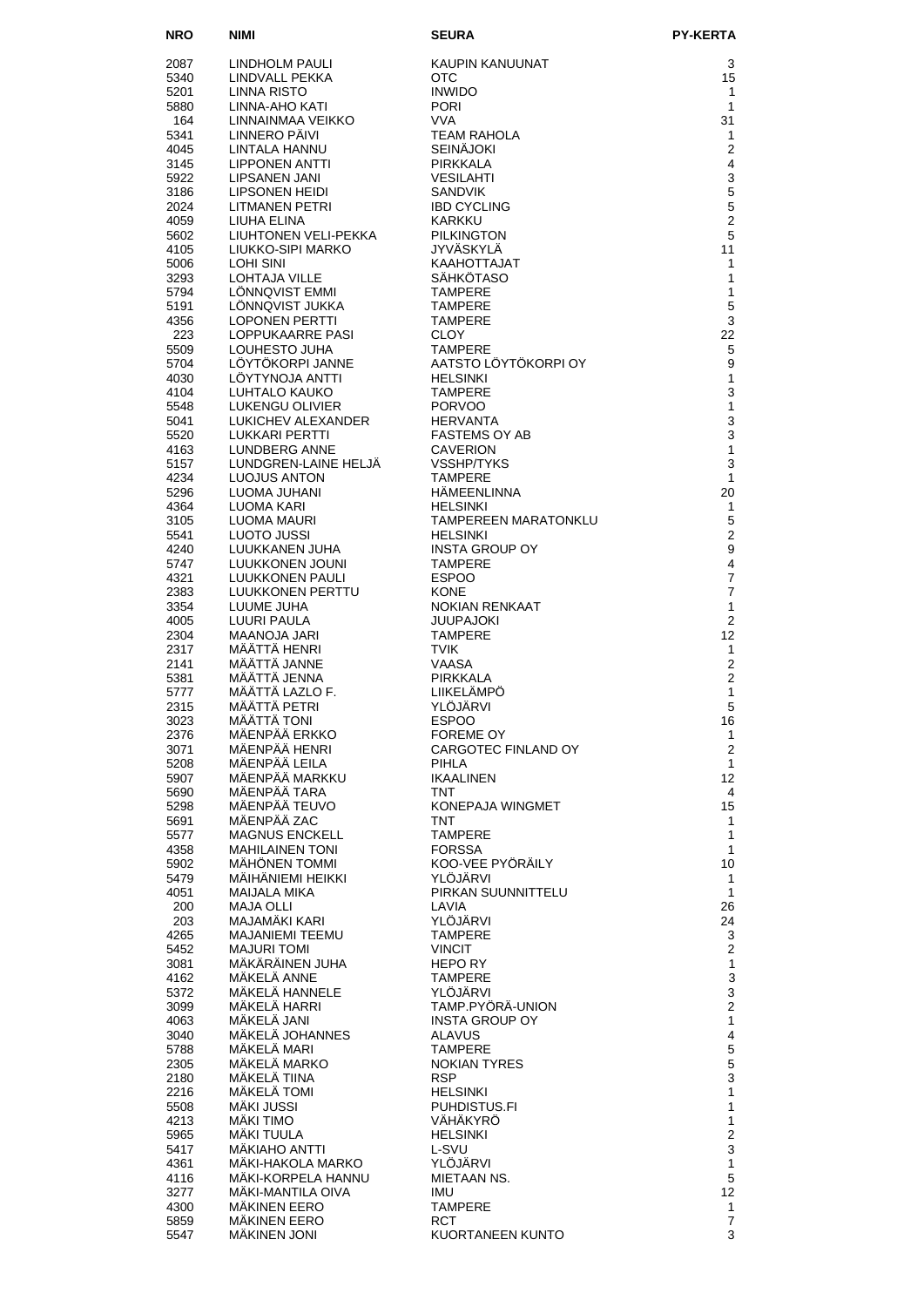| <b>NRO</b>   | NIMI                                                | <b>SEURA</b>                               | <b>PY-KERTA</b>                         |
|--------------|-----------------------------------------------------|--------------------------------------------|-----------------------------------------|
| 2099         | MÄKINEN JUHA                                        | <b>TT TALLI</b>                            | 10                                      |
| 3368         | MÄKINEN JUKKA                                       | <b>TAMPERE</b>                             | 8                                       |
| 5864         | MÄKINEN JUUSO                                       | <b>KERAVA</b>                              | $\overline{2}$                          |
| 5898         | MÄKINEN KARI                                        | <b>MTBCF</b>                               | 3                                       |
| 2064<br>2100 | MÄKINEN KIMMO<br>MÄKINEN LIISA                      | LAPY<br><b>EURA</b>                        | $\overline{2}$<br>8                     |
| 4299         | MÄKINEN MARKKU                                      | <b>TAMPERE</b>                             | 15                                      |
| 5858         | MÄKINEN MIKA                                        | LAHTI                                      | 5                                       |
| 5937         | <b>MAKINEN MIKA</b>                                 | <b>SAPPEE</b>                              | $\overline{4}$                          |
| 5197<br>5263 | <b>MÄKINEN PASI</b><br>MÄKINEN PENTTI               | YIT.<br>PERUSPUMPPU                        | 3<br>$\overline{2}$                     |
| 4031         | MÄKINEN PETRI                                       | <b>RUOVESI</b>                             | 1                                       |
| 5446         | MÄKINEN SAARA                                       | <b>PYSTYTUKAT</b>                          | $\mathbf{1}$                            |
| 5894         | MÄKINEN TAUNO                                       | <b>KOKEMÄKI</b>                            | $\overline{2}$                          |
| 5449         | <b>MÄKINEN TERO</b>                                 | <b>CAVERION</b>                            | 6                                       |
| 5705<br>4095 | MÄKINEN WELLU<br>MÄKIPÄÄ KARI                       | KANGASALA<br><b>TREEN KAUPUNKI</b>         | 6<br>9                                  |
| 4111         | MÄKIPÄÄ PETRI                                       | KANKAANTAAN KISA                           | 1                                       |
| 4382         | MÄKIRANTA VILLE                                     | <b>MAASTOONPOLJE</b>                       | 6                                       |
| 5925         | MÄKITALO JUSSI<br>MÄKI-TUURI MIKKO                  | <b>TAMPERE</b>                             | 1                                       |
| 5678<br>4378 | <b>MAKKONEN TIMO</b>                                | <b>TAMPERE</b><br><b>TCC</b>               | 9<br>$\overline{c}$                     |
| 5952         | MÄKKYLÄ IIDA                                        | YLÖJÄRVI                                   | 1                                       |
| 5724         | <b>MAKSIMAINEN TOMI</b>                             | <b>LCC TAMPERE</b>                         | 1                                       |
| 4122         | MÄKYNEN PETRI                                       | LEMPÄÄLÄ SPORT                             | 1                                       |
| 2018<br>4209 | MÄKYNEN SAMI<br><b>MALAVA ANTTI</b>                 | <b>FINSKA KOMPANIET</b><br><b>HELSINKI</b> | 4<br>1                                  |
| 4196         | <b>MALAVA ARTTU</b>                                 | BRYSSELINPYÖRITTÄJÄT                       | 1                                       |
| 2029         | <b>MALIN KALLE</b>                                  | <b>TAMPEREEN SISU</b>                      | 10                                      |
| 3207         | MALKAMÄKI HEIKKI                                    | <b>KAUPIN KANUUNAT</b>                     | 4                                       |
| 5760<br>5564 | <b>MALMI LAURI</b><br>MALMSTRÖM MIKKO               | <b>TAMPERE</b><br><b>VANTAA</b>            | 3<br>$\mathbf{1}$                       |
| 2033         | <b>MALO ESA</b>                                     | LIUKKAAT & CO                              | 3                                       |
| 5604         | MÂNNIKKÔ ARI                                        | <b>PILKINGTON</b>                          | $\overline{7}$                          |
| 2120         | MANNILA MARKKU                                      | ETELÄINEN                                  | $\overline{2}$                          |
| 3279<br>3359 | <b>MANNILA OLLI</b><br><b>MANNILA TEEMU</b>         | <b>TAMPERE</b><br><b>TAMPERE</b>           | $\overline{2}$<br>$\mathbf{1}$          |
| 3066         | MANNINEN MIIKKA                                     | CARGOTEC FINLAND OY                        | $\overline{2}$                          |
| 2293         | <b>MANNINEN RITVA</b>                               | YLÖJÄRVI                                   | 5                                       |
| 5856<br>5646 | <b>MANNINEN SAIJA</b><br>MANSIKKAMÄKI AKI           | <b>KAUPIN KANUUNAT</b><br>YLÖJÄRVI         | 3<br>6                                  |
| 2203         | MANSIKKAMÄKI HANNU                                  | HÄMEENKYRÖ                                 | 4                                       |
| 5347         | MANSIKKAMÄKI MARKO                                  | <b>HÄMUA</b>                               | 6                                       |
| 2112<br>2204 | MANSIKKAMÄKI SAKARI<br>MANSIKKAMÄKI SEPPO           | <b>TAMPERE</b><br><b>TAMPERE</b>           | 19                                      |
| 5542         | MÄNTTÄRI JYRKI                                      | <b>TAMPERE</b>                             | 1<br>$\overline{2}$                     |
| 5368         | MÄNTYNEN JUSSI                                      | YLÖJÄRVI                                   | 3                                       |
| 5941         | MÄNTYNIEMI SAMI                                     | AC/HC                                      | 4                                       |
| 4129<br>2134 | MANU MARKO<br><b>MARENK MARKO</b>                   | TT UTRAN UHO<br><b>TAMPERE</b>             | $\mathbf{1}$<br>3                       |
| 4118         | MÄRIJÄRVI ANTTI                                     | EATECH OY                                  | 3                                       |
| 2142         | <b>MARILA ERKKI</b>                                 | <b>KIUKAINEN</b>                           | $\mathbf{1}$                            |
| 5745<br>5735 | MARKKANEN JUKKA<br>MARKKANEN MARITA                 | YLOJARVI<br>YLÖJÄRVI                       | 5<br>5                                  |
| 3255         | <b>MARKKINEN JARI</b>                               | ROAD RUNNERS TEAM                          | 3                                       |
| 5120         | <b>MARKKOLA ANTTI</b>                               | <b>TAMPERE</b>                             | $\mathbf{1}$                            |
| 5628         | MARTENS HÄKAN                                       | VIS.                                       | $\overline{7}$                          |
| 2225<br>5606 | <b>MARTIKAINEN TIMO</b><br><b>MARTISKAINEN JUHA</b> | LEANWARE<br><b>INTERSPORT LIELAHTI</b>     | $\mathbf{1}$<br>$\overline{\mathbf{c}}$ |
| 5811         | <b>MATIKAINEN MINNA</b>                             | IMATRA                                     | $\mathbf{1}$                            |
| 3365         | <b>MATILA ELINA</b>                                 | KAUPIN KANUUNAT                            | 3                                       |
| 3294<br>3058 | <b>MATILAINEN JARI</b><br>MATILAINEN PÄIVI          | <b>SUONENJOKI</b><br>KAJAANI               | $\overline{c}$<br>$\mathbf{1}$          |
| 5701         | <b>MATTANEN JOEL</b>                                | <b>TAMPERE</b>                             | $\overline{c}$                          |
| 2158         | MATTILA KALLE                                       | <b>PIRKKALA</b>                            | 9                                       |
| 5585         | MATTILA MIKA                                        | KANGASALA                                  | $\overline{c}$                          |
| 4256<br>2342 | MATTILA MIKKO<br>MATTILA PIRJO                      | PROAGRIA LÄNSI-SUOMI<br>KJV                | $\overline{\mathbf{7}}$<br>3            |
| 4272         | MATTILA TEEMU                                       | <b>PIRKKALA</b>                            | $\mathbf{1}$                            |
| 5192         | <b>MATTSSON ROOPE</b>                               | <b>GNUU SKITEAM</b>                        | $\mathbf{1}$                            |
| 2037<br>1719 | MEHTOMAA MARKO<br><b>MEHTONEN ERKKI</b>             | LIUKKAAT & CO<br><b>VIHTI</b>              | $\overline{c}$<br>$\overline{c}$        |
| 5453         | <b>MEHTONEN MIKKO</b>                               | <b>VINCIT</b>                              | 4                                       |
| 3288         | <b>MENEZES RICARDO</b>                              | <b>HELSINKI</b>                            | $\mathbf{1}$                            |
| 5179         | MERIMAE MELVIN                                      | <b>ECONOCAP</b>                            | 4                                       |
| 5338<br>5728 | MERTANIEMI JUKKA<br><b>MESKANEN HARRI</b>           | TAKK<br><b>TAMPERE</b>                     | $\overline{\mathbf{c}}$<br>5            |
| 54           | METSÄLÄ AULIS                                       | <b>PIRKKALA</b>                            | 37                                      |
| 4232         | METSÄPURO PASI                                      | <b>TAMPERE</b>                             | 2                                       |
| 5102         | METSÄRANTA KAARLO<br><b>METSO PETRI</b>             | <b>TAMPERE</b><br><b>NOKIA</b>             | 3<br>$\mathbf{1}$                       |
| 3025<br>2135 | <b>METSO TAPIO</b>                                  | KUUSAKOSKI OY                              | 10                                      |
| 1998         | <b>METSO TOMMI</b>                                  | <b>STADIHC</b>                             | 9                                       |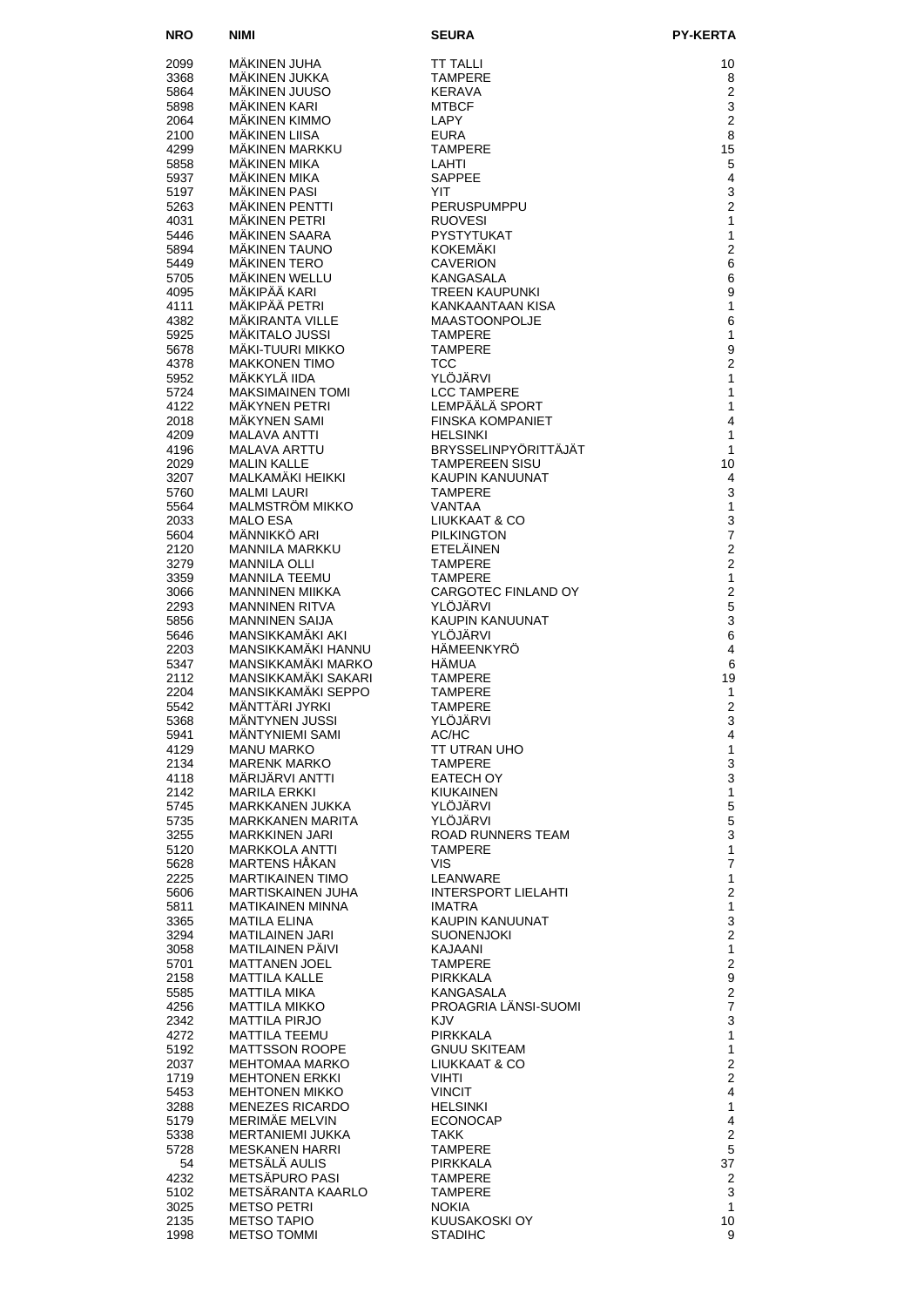| <b>NRO</b>   | NIMI                                               | <b>SEURA</b>                                 | <b>PY-KERTA</b>                        |
|--------------|----------------------------------------------------|----------------------------------------------|----------------------------------------|
| 5087         | METSO TOMMI                                        | <b>STADIHC</b>                               | 9                                      |
| 3086         | METSOLA PÄIVI                                      | <b>HÄMEENLINNA</b>                           | $\mathbf{1}$                           |
| 2114         | <b>METSOVUORI LAURI</b>                            | <b>KORPO</b>                                 | 3                                      |
| 5454         | <b>MICKOS ROY</b>                                  | <b>VINCIT</b>                                | 3                                      |
| 5314<br>2086 | MIELONEN JORMA<br><b>MIETTUNEN ARI</b>             | FEDERALS 84<br><b>JYVÄSKYLÄ</b>              | 16<br>$\overline{2}$                   |
| 1400         | MIKKOLA ANTTI                                      | <b>ECONOCAP</b>                              | 3                                      |
| 5280         | MIKKOLA ESA                                        | <b>HELSINKI</b>                              | 13                                     |
| 4243         | MIKKOLA MIIKA                                      | <b>TAMPERE</b>                               | $\mathbf{1}$                           |
| 5279         | MIKKOLA VISA                                       | LEMMINKÄINEN OYJ                             | 11                                     |
| 3245<br>4281 | <b>MIKKONEN PENTTI</b><br><b>MIKKONEN VILLE</b>    | RIIHIMÄEN KIISTA-VEI<br><b>TAMPERE</b>       | $\mathbf{1}$<br>$\overline{2}$         |
| 4380         | <b>MITRUNEN PASI</b>                               | <b>TAMPERE</b>                               | 3                                      |
| 5539         | <b>MOISIO PENTTI</b>                               | KYRÖSKOSKI                                   | 10                                     |
| 5568         | <b>MOLL KIM</b>                                    | <b>KM CONSULTING</b>                         | $\mathbf{1}$                           |
| 5193<br>179  | <b>MONONEN PETRI</b><br>MÖRÖ PERTTI                | <b>TEAM RAHOLA</b><br>HALLIN VARUSK, URH.    | 2<br>29                                |
| 5929         | MUILU MATTI                                        | <b>YLOJARVI</b>                              | 11                                     |
| 5968         | <b>MUILU MIKKO</b>                                 | <b>TAMPERE</b>                               | 6                                      |
| 5281         | <b>MULROONEY MIKE</b>                              | <b>PORI</b>                                  | 3                                      |
| 3171         | MULTISILTA TERO                                    | <b>TAMPERE</b>                               | 3                                      |
| 2097<br>2326 | <b>MUNNE TERO</b><br>MURANEN JUKKA                 | KANGASALA<br><b>TAMHATTAN RY</b>             | $\overline{4}$<br>18                   |
| 3252         | <b>MURTO AKI</b>                                   | KÄPYTERÄS                                    | 1                                      |
| 4342         | MUSTALAHTI JARNO                                   | <b>PALOKKA</b>                               | $\mathbf{1}$                           |
| 2353         | <b>MUSTONEN ESA</b>                                | <b>CYCLOS KUUSAMO</b>                        | $\mathbf{1}$                           |
| 5579<br>5804 | MUSTONEN JUHANI<br>MUSTONEN JUUSO                  | <b>HELSINKI</b><br><b>OSCAR SOFTWARE</b>     | 3<br>$\overline{4}$                    |
| 4280         | <b>MUSTONEN KARRI</b>                              | <b>TAMPERE</b>                               | $\mathbf{1}$                           |
| 2219         | MUTILA MIIKA                                       | <b>HARJUN VEIKOT</b>                         | $\overline{2}$                         |
| 4038         | MUTTILAINEN JOONAS                                 | RAMBOLL FINLAND OY                           | $\mathbf{1}$                           |
| 5071         | <b>MYLLYKORPI JUHA</b>                             | <b>SEINÄJOKI</b>                             | $\mathbf{1}$                           |
| 3367<br>4362 | <b>MYLLYKOSKI MIKKO</b><br><b>MYLLYKOSKI PAULA</b> | <b>INSTA GROUP OY</b><br>PARATEC OY          | $\overline{2}$<br>$\mathbf{1}$         |
| 2253         | MYLLYMÄKI KARI                                     | <b>SANDVIK</b>                               | 4                                      |
| 5294         | MYLLYNPÄÄ ALISA                                    | <b>TAMPERE RUGBY CLUB</b>                    | $\overline{2}$                         |
| 103          | MYLLYNPÄÄ ARTO                                     | KANKAANTAAN KISA                             | 35                                     |
| 104          | MYLLYNPÄÄ ARTTU                                    | <b>TAMPERE</b>                               | 34                                     |
| 4387<br>3253 | NAALISVAARA MIKKO<br>NARVA TARMO                   | CCH.<br><b>VIHTI</b>                         | $\mathbf{1}$<br>3                      |
| 5115         | NÄSIAHO JENNI                                      | HÄMEENKYRÖ                                   | 2                                      |
| 239          | NASKALI ANTTI                                      | <b>VESILAHTI</b>                             | 21                                     |
| 2189         | NASKALI ESA                                        | <b>POSTI</b>                                 | 11                                     |
| 2190<br>5722 | NASKALI HELI<br><b>NATRI TOMMI</b>                 | <b>TAMPERE</b><br>KAUPIN KANUUNAT            | 10<br>8                                |
| 4064         | NÄTTILÄ TOMMI                                      | <b>INSTA GROUP OY</b>                        | 3                                      |
| 5354         | <b>NAUHA MARKO</b>                                 | <b>TAMPERE</b>                               | 5                                      |
| 5231         | NAUHA PIRITTA                                      | <b>TAMPERE</b>                               | 4                                      |
| 2096<br>5391 | NAUKKARINEN JARI<br>NELIMARKKA MARTTI              | VANTAA<br>LEMP. RESERVILÄISET                | $\mathbf{1}$<br>10                     |
| 4117         | <b>NENONEN AKI</b>                                 | AVANT TECNO OY                               | 2                                      |
| 132          | NEVALA JOUKO                                       | VIIALA                                       | 33                                     |
| 3376         | NEVARANTA SAMI                                     | <b>TAMPERE</b>                               | 3                                      |
| 1266<br>2364 | NIEMELÄ ESA<br>NIEMELÄ JAAKKO                      | KLAUKKALA<br>TERMORAK MURTSIKKAT             | 1<br>1                                 |
| 3039         | NIEMELÄ JARI                                       | KANGASALA                                    | 4                                      |
| 4392         | NIEMELÄ JARI                                       | <b>ESPOO</b>                                 | 3                                      |
| 4305         | NIEMELÄ PASI                                       | <b>GLADIUS KIRKKONUMMI</b>                   | $\mathbf{1}$                           |
| 5427         | NIEMELÄ TIMO<br>NIEMI BERTEL                       | <b>TAMPERE</b><br>FINSKA KOMPANIET           | $\mathbf{2}$<br>$\overline{2}$         |
| 2011<br>5554 | NIEMI ERKKI                                        | PARKANON RAKENNUSPAL                         | 14                                     |
| 5947         | NIEMI HANNU                                        | EE.                                          | 2                                      |
| 5726         | NIEMI JARMO                                        | <b>TAMPERE</b>                               | 1                                      |
| 5146         | NIEMI JESSE                                        | <b>TAMPERE</b>                               | $\mathbf{1}$                           |
| 5232<br>5147 | NIEMI KATJA<br>NIEMI KIMMO                         | KYRÖSKOSKI<br>RAMBOLL FINLAND OY             | 3<br>6                                 |
| 135          | NIEMI PÄIVI                                        | TAMPEREEN PYÖRÄPOJAT                         | 33                                     |
| 5694         | NIEMI RIKU                                         | MMM PYORAILIJAT                              | 4                                      |
| 5313         | NIEMINEN ANTTI                                     | <b>TAMPERE</b>                               | 1                                      |
| 4142<br>5528 | NIEMINEN ARI<br>NIEMINEN JARI                      | <b>MANSEN MUIKUT</b><br>RAUTIA HUITTINEN     | $\overline{c}$<br>$\overline{2}$       |
| 5167         | NIEMINEN JUHA                                      | <b>ECONOCAP</b>                              | $\mathbf{1}$                           |
| 5906         | NIEMINEN KARI                                      | LIIKUTTAVAT                                  | $\mathbf{1}$                           |
| 16           | NIEMINEN MARKKU                                    | <b>VNK</b>                                   | 38                                     |
| 2183         | <b>NIEMINEN PASI</b>                               | <b>TAMPERE</b>                               | 7                                      |
| 5400<br>5322 | NIEMINEN PENTTI<br>NIEMINEN RAIMO                  | VENLANKUJAN VIESTI<br>KAUPIN KANUUNAT        | 18<br>10                               |
| 3265         | NIEMINEN TOMMI                                     | <b>TARTTILAN TEMPO</b>                       | 1                                      |
| 5610         | NIEMINEN TOMMI                                     | <b>PVLOGLE</b>                               | $\mathbf{1}$                           |
| 5833         | NIEMISTÖ ANNA                                      | <b>IRON SOUTAJAT</b>                         | $\boldsymbol{2}$                       |
| 5834<br>2254 | NIEMISTO ARI<br>NIEMISTO PETRI                     | <b>IRON SOUTAJAT</b><br>SEISOKKI-AJONEUVOSAI | $\mathsf 3$<br>$\overline{\mathbf{4}}$ |
| 4397         | NIHTI TIMO                                         | VIRRAT                                       | 3                                      |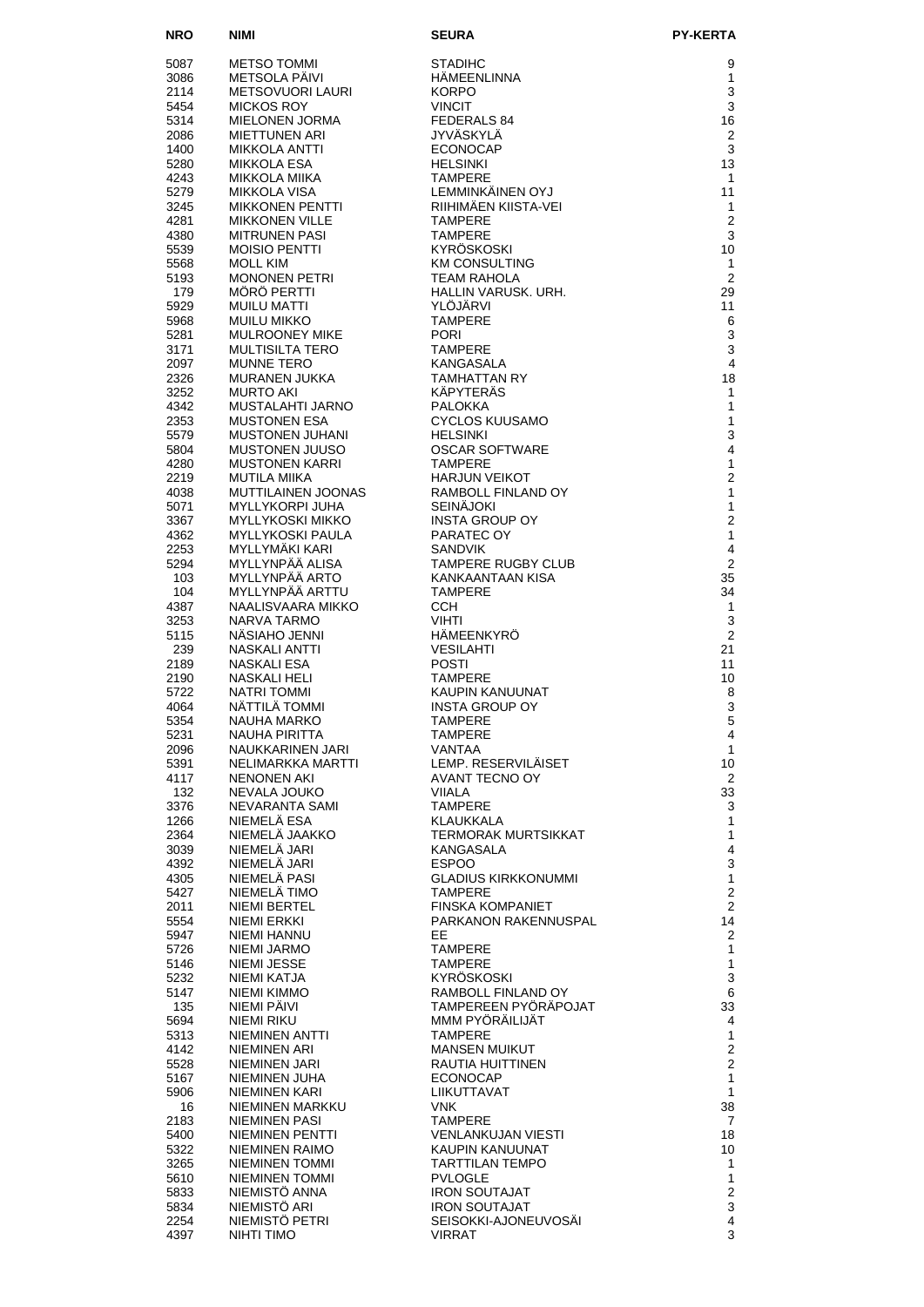| NRO          | <b>NIMI</b>                                  | <b>SEURA</b>                                                                | PY-KERTA                       |
|--------------|----------------------------------------------|-----------------------------------------------------------------------------|--------------------------------|
| 3057         | NIINIMÄKI JUKKA                              | PIRKKALA                                                                    | 16                             |
| 3056         | NIINIMÄKI RAUNI                              | PIRKKALA                                                                    | 2                              |
| 197          | NIINIMAKI TIMO                               | FIRNNALA<br>LAPINNEVAN YRITYS                                               | 26                             |
| 2245         | NIIRANEN HARRI                               | <b>VALKEAKOSKI<br/>INSTA GROUP OY</b>                                       | 3                              |
| 4067         | NIIRANEN JANNE<br>NIITTYNEN ARI              | <b>ESPOO</b>                                                                | $\mathbf{1}$<br>11             |
| 5096<br>4048 | NIKKANEN TAUNO                               | PIRKAN SUUNNITTELU                                                          | $\mathbf{1}$                   |
| 5779         | NIKKI MARKKU                                 | SYSMÄN SISU                                                                 | $\mathbf{1}$                   |
| 4085         | NIKOLA MIKA                                  | <b>HELSINKI</b>                                                             | 11                             |
| 3254         | NIKULA VILLE                                 | KAUPIN KANUUNAT                                                             | 5                              |
| 3296<br>2039 | NISKAKANGAS VELI-MATTI<br>NISKANEN ILKKA     | AG-PORT OY<br>LIUKKAAT & CO                                                 | $\mathbf{1}$<br>$\mathbf{1}$   |
| 5572         | NISKANEN JUHANI                              | YLÖJÄRVI                                                                    | $\mathbf{1}$                   |
| 5743         | NISKANEN JUKKA                               | HAAPAJÄRVEN KIILAT                                                          | $\mathbf{1}$                   |
| 5428         | NISSINEN OLLI                                | <b>SITO</b>                                                                 | $\mathbf{1}$                   |
| 3144<br>5819 | NIUKKANEN HANNU<br>NOKELAINEN ANNA-LEENA     | KAUPIN KANUUNAT<br>KANGASALA                                                | 2<br>$\mathbf{1}$              |
| 5744         | NOSA MARKO                                   | <b>TAMPERE</b>                                                              | 3                              |
| 3100         | NOUSIAINEN JUSSI                             |                                                                             | $\mathbf{1}$                   |
| 3158         | NUMMINEN MATTI                               |                                                                             | 17                             |
| 3017<br>5507 | NUORA ANTON<br>NURMELA JARI                  |                                                                             | 4<br>5                         |
| 5342         | NURMELA SAARA                                | TAMr. <u>-</u> . .<br>TAMPERE<br>KAUPIN KANUUNAT<br>PUHDISTUS.FI<br>TAMPERE | 2                              |
| 3273         | NURMI JERE                                   | INSTA GROUP OY                                                              | $\mathbf{1}$                   |
| 5860         | NURMI KIMMO                                  | VIIALA                                                                      | 8                              |
| 3098<br>3005 | NURMI TERO<br>NURMI TINO<br>NURMI TINO       | <b>FENIX MARIN</b><br>SUOMEN ALUERAK/TRE                                    | $\overline{2}$<br>$\mathsf 3$  |
| 4157         | NURMINEN HENRI                               | KANGASALA                                                                   | $\overline{2}$                 |
| 3143         | NURMINEN KARI                                | <b>NOKIA</b>                                                                | 3                              |
| 2397         | NURMINEN TEEMU                               | <b>SUOMEN ALUERAK/ TRE</b>                                                  | $\mathbf{1}$                   |
| 3068         | NURTTILA LAURI                               | CARGOTEC FINLAND OY                                                         | $\overline{2}$                 |
| 3199<br>105  | NUUTINEN TAISTO<br>NUUTTILA HARRI            | <b>PAIMIO</b><br>KANGASALA                                                  | 2<br>35                        |
| 2380         | NYKOPP ISMO                                  | KAUPIN KANUUNAT                                                             | 13                             |
| 3175         | NYKULLA JANI                                 | LOHJA                                                                       | 3                              |
| 4137         | NYLUND SAKARI                                | <b>PORI</b>                                                                 | $\mathbf{1}$                   |
| 5776<br>5841 | NYMAN ANTTI<br>NYMAN KATI                    | KANGASALA<br>KAUPIN KANUUNAT                                                | $\mathbf{1}$<br>3              |
| 5526         | NYMAN MIKKO                                  | <b>TAMPERE</b>                                                              | $\mathbf{1}$                   |
| 5195         | NYMAN TOMI                                   | <b>TAMPERE</b>                                                              | 1                              |
| 5707         | NYNÄS KATI                                   | <b>NOKIA</b>                                                                | $\mathbf{1}$                   |
| 5752<br>5734 | NYQVIST ANU<br>NYQVIST KARI                  | <b>PORI</b><br><b>PORI</b>                                                  | 1<br>$\overline{2}$            |
| 5733         | NYQVIST RUUSU                                | TURKU                                                                       | 1                              |
| 5268         | <b>NYSTROM RAIJA</b>                         | TERKKARIN TERÄVÄT                                                           | $\mathbf{1}$                   |
| 4244         | NYYSSÖNEN WILLE                              | <b>TAMPERE</b>                                                              | $\mathbf{1}$                   |
| 5173<br>5818 | OIKARAINEN JUSSI<br>OIKEMUS JAAKKO           | <b>ECONOCAP</b><br>THE SONS OF PENTTILÄ                                     | 3<br>$\overline{c}$            |
| 3286         | <b>OINAS ANTTI</b>                           | <b>PMK ALLSTARS</b>                                                         | $\mathbf{1}$                   |
| 5943         | <b>OINAS TUUKKA</b>                          | <b>KH-BIKERS</b>                                                            | $\mathbf{1}$                   |
| 3059         | OITTINEN PIA                                 | PINSIÖ                                                                      | 15                             |
| 3378<br>4146 | <b>OJAKANGAS VIRPI</b><br><b>OJALA AARRE</b> | <b>CYCLING ACADEMY</b><br><b>MANSEN MUIKUT</b>                              | 1<br>4                         |
| 4220         | OJALA ALEKSI                                 | L2 PALOTURVALLISUUS                                                         | $\mathbf{1}$                   |
| 5945         | OJALA JOUNI                                  | <b>KH-BIKERS</b>                                                            | $\overline{2}$                 |
| 4073         | OJALA JUHA                                   | <b>TAMPERE</b>                                                              | $\mathbf{1}$                   |
| 2217<br>4145 | OJALA JUSSI<br>OJALA RIITTA                  | ILMAJOKI<br><b>MANSEN MUIKUT</b>                                            | $\mathbf{1}$<br>10             |
| 3193         | OJALA RISTO                                  | PIRKKALA                                                                    | 6                              |
| 5914         | OJALA TERO                                   | TAMPERE                                                                     | 3                              |
| 4255         | OJANPERÄ MIKKO                               | YLÖJÄRVI                                                                    | $\mathbf{1}$                   |
| 3047<br>3046 | OJANTAUSTA HEIKKI<br>OJANTAUSTA MIKKO        | HÄMEENLINNA<br><b>HELSINKI</b>                                              | $\overline{4}$<br>$\mathbf{1}$ |
| 5976         | OJEN JORMA                                   | NOKIA OYJ                                                                   | $\overline{c}$                 |
| 3339         | OKSALA JARKKO                                | YLÖJÄRVI                                                                    | 6                              |
| 3374         | OLANDER HENRIK                               | <b>TAMPERE</b>                                                              | $\mathbf{1}$                   |
| 2240<br>3276 | OLKKONEN OLAVI<br>OLLANKETO TAPIO            | NURMIJÄRVI<br><b>TAMPERE</b>                                                | 10<br>2                        |
| 24           | OLLIKKA HANNU                                | UPM-KYMMENE/BEMIS                                                           | 38                             |
| 2387         | OLLONEN ERKKI                                | <b>TAMPERE</b>                                                              | $\overline{7}$                 |
| 2388         | ONNELA KIRSI                                 | ORIVESI AS                                                                  | 2                              |
| 2389<br>5409 | ONNELA MIKA<br>OSAMO ESA                     | ORIVESI AS<br>SUOMINEN JOUSTOPAKK.                                          | 2<br>15                        |
| 5275         | OSSBERG ANU                                  | TEAM RAHOLA                                                                 | 10                             |
| 5706         | OSTRING VILLE                                | TAMPERE                                                                     | 1                              |
| 3037         | <b>OURI HARRI</b>                            | <b>MTBCF</b>                                                                | 8                              |
| 3331<br>2101 | PÄÄKKÖNEN ILKKA<br>PÄÄLLYSAHO JUHA           | <b>TUKILLV</b><br><b>HELSINKI</b>                                           | $\mathbf{1}$<br>$\mathbf{1}$   |
| 5977         | PAANANEN ARTO                                | VIITASAARI                                                                  | $\mathsf 3$                    |
| 4360         | PAASIKIVI HARRI                              | RAUMA                                                                       | $\mathbf{1}$                   |
| 5495         | PAASIKOSKI JUSSI                             | <b>SANDVIK</b>                                                              | $\mathbf{1}$                   |
| 5196<br>4228 | PÄÄSKY JARI<br>PAASOLAINEN JUKKA-PEKKA       | A-KATSASTUS<br><b>NOKIA</b>                                                 | 12<br>20                       |
|              |                                              |                                                                             |                                |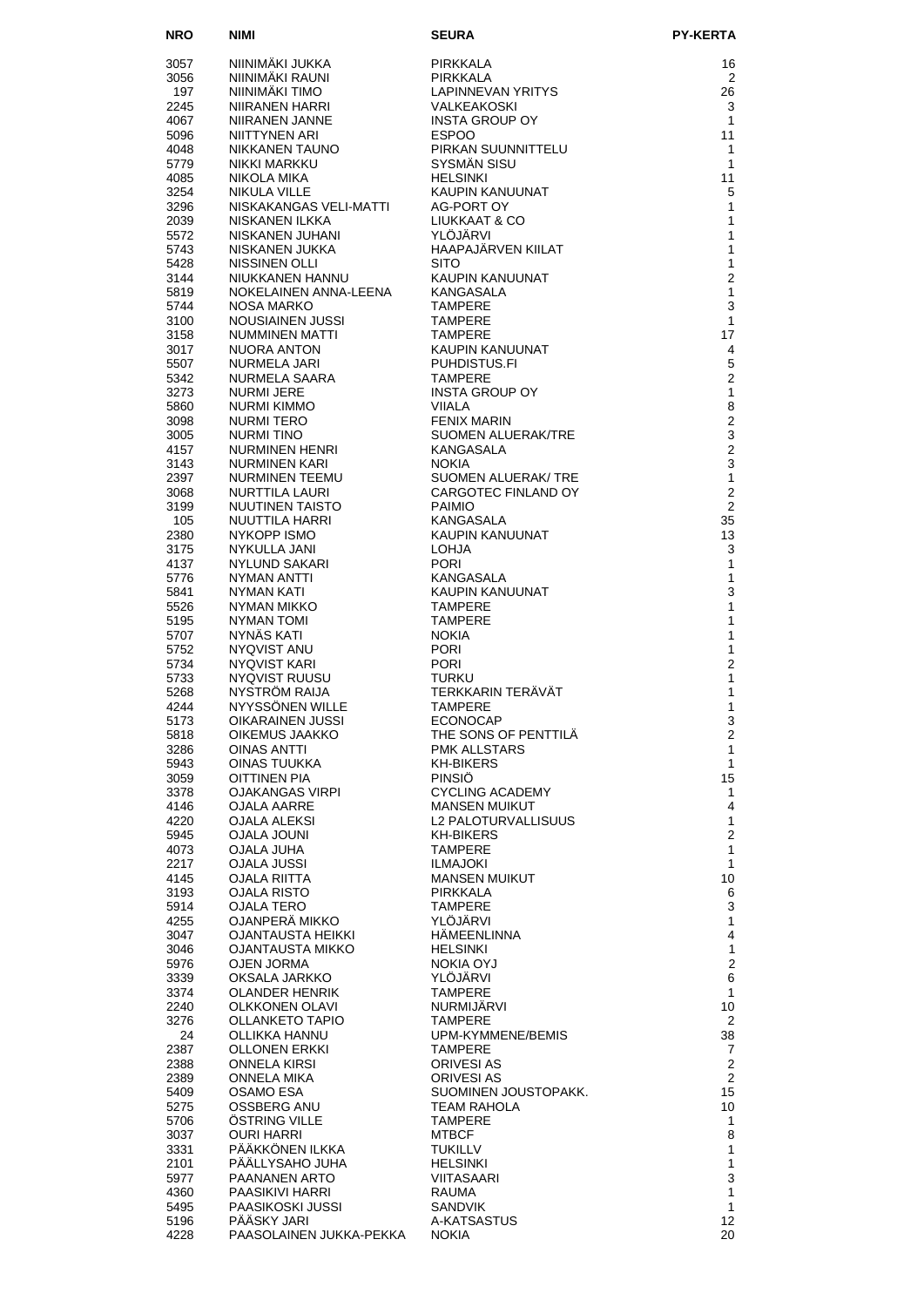| <b>NRO</b>   | NIMI                                        | <b>SEURA</b>                           | <b>PY-KERTA</b>                                 |
|--------------|---------------------------------------------|----------------------------------------|-------------------------------------------------|
| 2352         | PAASOVAARA OLLI                             | <b>CYCLOS KUUSAMO</b>                  | 1                                               |
| 4295         | PAAVOLA SEPPO                               | <b>SATURNUS</b>                        | 1                                               |
| 5529         | PAAVOLAINEN SIRPA                           | RAUTIA PÄLKÄNE                         | 1                                               |
| 5319<br>5320 | PAHLAMA JONI<br>PAHLAMA SINI                | <b>TAMPERE</b><br><b>TAMPERE</b>       | 6<br>4                                          |
| 2152         | <b>PAIMEN LAURI</b>                         | <b>TAMPERE</b>                         | $\overline{2}$                                  |
| 3076         | PAIVARINTA JUSSI                            | CARGOTEC FINLAND OY                    | 1                                               |
| 5136         | <b>PAJARI TIMO</b>                          | <b>RAISIO</b>                          | 11                                              |
| 5689<br>5101 | PAJULA HANNU<br><b>PAJUNEN MIKA</b>         | <b>MAKRUM OY</b><br><b>TAMPERE</b>     | 2<br>18                                         |
| 5397         | PAJURANTA HANNU                             | <b>SEINÄJOKI</b>                       | 13                                              |
| 5497         | PAKARINEN MIIKA                             | <b>SANDVIK</b>                         | 5                                               |
| 3231<br>3388 | <b>PAKARINEN SAMI</b><br>PALOKOSKI MIKA     | <b>NOKIA</b><br><b>ULVILA</b>          | 4<br>1                                          |
| 5358         | PALOLA VILI                                 | <b>TAMPERE</b>                         | 1                                               |
| 2298         | PALOMÄKI VESA                               | <b>TAMPERE</b>                         | 4                                               |
| 5847         | PALOSAARI PASI                              | <b>NOKIA</b>                           | $\overline{2}$                                  |
| 5339<br>2194 | PALSI-IKONEN ANNAMARIA<br>PALSINAJÄRVI SAMI | NIEMIKYLÄ SUVEN SOUT<br><b>ORIVESI</b> | $\mathbf{1}$<br>5                               |
| 5047         | PALTOMO HARRI                               | LÄHDEKORVEN SÄHLY RY                   | $\,6$                                           |
| 5266         | PALTTA KATJA                                | TERKKARIN TERÄVÄT                      | 1                                               |
| 3123<br>5938 | PÄLVIMAA LAURI<br>PARIKKA JAAKKO            | <b>TIIVI</b><br>LAHTI                  | 3<br>8                                          |
| 2049         | PÄRNÄNEN EERO                               | <b>HYLLYKALLIO</b>                     | 4                                               |
| 5598         | PARSIALA JARKKO                             | YLÖJÄRVI                               | $\mathbf{1}$                                    |
| 5700         | PÄRSSINEN SARI                              | <b>TAMPERE</b>                         | $\overline{2}$                                  |
| 3371<br>2310 | PARTALA HENRI<br><b>PARVIAINEN TERHI</b>    | <b>PIRKKALA</b><br>SASTAMALA           | $\mathbf{1}$<br>$\overline{2}$                  |
| 5836         | <b>PASANEN HENRI</b>                        | <b>LAUKAA</b>                          | $\mathbf{1}$                                    |
| 3297         | PATAMAA HANNU                               | <b>KARSTULA</b>                        | $\overline{2}$                                  |
| 38<br>37     | PATOMÄKI ESKO<br>PATOMÄKI MARIA-LIISA       | PYÖRÄ-POJAT<br>PYÖRÄ-POJAT             | 37<br>37                                        |
| 4206         | PÄTSI MARKKU                                | KAIRAN KIERTÄJÄT                       | 4                                               |
| 2125         | PÄTTINIEMI MARKKU                           | <b>TAMPERE</b>                         | $\overline{2}$                                  |
| 4019         | PAVIALA KALEVI                              | <b>TAMPERE</b>                         | 11                                              |
| 5609<br>5290 | PEKKANEN JAAKKO<br>PEKKARINEN MIKKO         | <b>PVLOGLE</b><br>DATACTICA OY         | $\mathbf{1}$<br>12                              |
| 5031         | PELANTERI SIMO                              | SOSIAALIPYÖRÄILIJÄT                    | 12                                              |
| 2398         | PELKONEN JURI                               | SUOMEN ALUERAK/ TRE                    | 1                                               |
| 4303         | PELLINEN JUUSO                              | <b>TAMPERE</b>                         | $\mathbf{1}$                                    |
| 3259<br>2136 | PELLINEN MARTINA<br>PELTOMAA NIKO           | <b>TAMPERE</b><br>KUUSAKOSKI OY        | $\overline{c}$<br>6                             |
| 3188         | PELTOMAA TONI                               | <b>TAMPERE</b>                         | $\overline{c}$                                  |
| 3392         | PELTOMÄKI HENRY                             | <b>TAMPERE</b>                         | $\overline{2}$                                  |
| 116<br>5058  | PELTONEN JUHA<br>PELTONEN JUSSI             | POLKU RY<br>KONEPYÖRÄ RACINGTEAM       | 35<br>2                                         |
| 3342         | PELTONEN JUUSO                              | JYVÄSKYLÄ                              | $\mathcal{P}$                                   |
| 5521         | PELTONEN KALLE                              | <b>FASTEMS OY AB</b>                   | $\boldsymbol{2}$                                |
| 3035<br>4301 | PELTONEN PASI<br>PELTONIEMI JUHA            | <b>ENDURANCE</b>                       | $\overline{7}$<br>$\overline{4}$                |
| 2295         | PELTONIEMI MIKKO                            | MJR<br><b>HELSINKI</b>                 | $\mathbf{1}$                                    |
| 4368         | PENNANEN MIIKA                              | <b>PORI</b>                            | $\mathbf{1}$                                    |
| 5617         | PENSASMAA LEENA                             | PYÖRÄ-POJAT                            | $\mathbf{1}$                                    |
| 4347<br>5257 | PENTIKÄINEN TEIJA<br>PENTINMÄKI RITVA       | <b>KUOPIO</b><br>KYRÖSKOSKI            | $\overline{c}$<br>14                            |
| 4046         | PENTTI JANNE                                | PIRKAN SUUNNITTELU                     | 6                                               |
| 4235         | PENTTI MERITA                               | YLÖJÄRVI                               | $\mathbf{1}$                                    |
| 5086<br>3181 | PENTTILÄ ANITA<br>PENTTILÄ JANNE            | TutkU/PVTT<br>HIMANKA                  | 14<br>3                                         |
| 4043         | PENTTILÄ JUHANI                             | RAMBOLL FINLAND OY                     | 1                                               |
| 2095         | PENTTILÄ MAARIT                             | JYVÄSKYLÄ                              | $\mathbf 5$                                     |
| 3026         | PENTTILÄ-METSO TIINA                        | <b>NOKIA</b>                           | 4                                               |
| 2028<br>5053 | PERÄLÄ MARKO<br>PERKIOMAKI TAPIO            | <b>PORI</b><br><b>TAMPERE</b>          | $\begin{array}{c} 2 \\ 3 \\ 3 \\ 5 \end{array}$ |
| 5808         | PERKONOJA HEIKKI                            | SAUVO                                  |                                                 |
| 3173         | PERTOLA ANNA                                | TAMPERE                                |                                                 |
| 5236<br>3332 | PERTTU NIKO<br>PESONEN LIISA-MARIA          | <b>TAMPERE</b><br><b>OULAINEN</b>      | $\boldsymbol{9}$<br>$\mathbf{1}$                |
| 1961         | PETÄJÄNIEMI PEKKA                           | <b>IMU</b>                             | 8                                               |
| 2371         | PETRILÄINEN PASI                            | AUTOCENTER.FI                          | $\mathsf 3$                                     |
| 5716         | PEURA VELI-PEKKA                            | VITBET OY                              | $\mathbf{1}$                                    |
| 4108<br>3070 | PEURALA SAMI<br>PIETIKÄINEN JUSSI           | JULKUJÄRVI<br>CARGOTEC FINLAND OY      | $\overline{2}$<br>10                            |
| 4343         | PIETILÄ HANNU                               | <b>UUTELAISET</b>                      | 15                                              |
| 4344         | PIETILÄ TIMO                                | <b>UUTELAISET</b>                      | 15                                              |
| 5406<br>3020 | PIETILÄ TOMI<br>PIETILÄINEN VILLE           | YLÖJÄRVI<br><b>ESPOO</b>               | 3<br>$\mathbf{1}$                               |
| 5896         | PIHLAJAMÄKI ARI                             | YLÖJÄRVI                               | $\overline{\mathbf{4}}$                         |
| 4058         | PIHLAJAMÄKI JARI                            | <b>FINNMAP INFRA</b>                   | $\mathbf 5$                                     |
| 4334         | PIHLAJAMÄKI TUOMAS                          | PIRKKALA                               | $\overline{3}$                                  |
| 5649<br>5599 | PIIKKILA HARRI<br>PIIKKILA PIIA             | TAMPERE<br><b>TAMPERE</b>              | $\mathbf{1}$<br>$\mathbf{1}$                    |
| 5844         | PIILONEN JUHA                               | ÄÄNEKOSKI                              | $\overline{2}$                                  |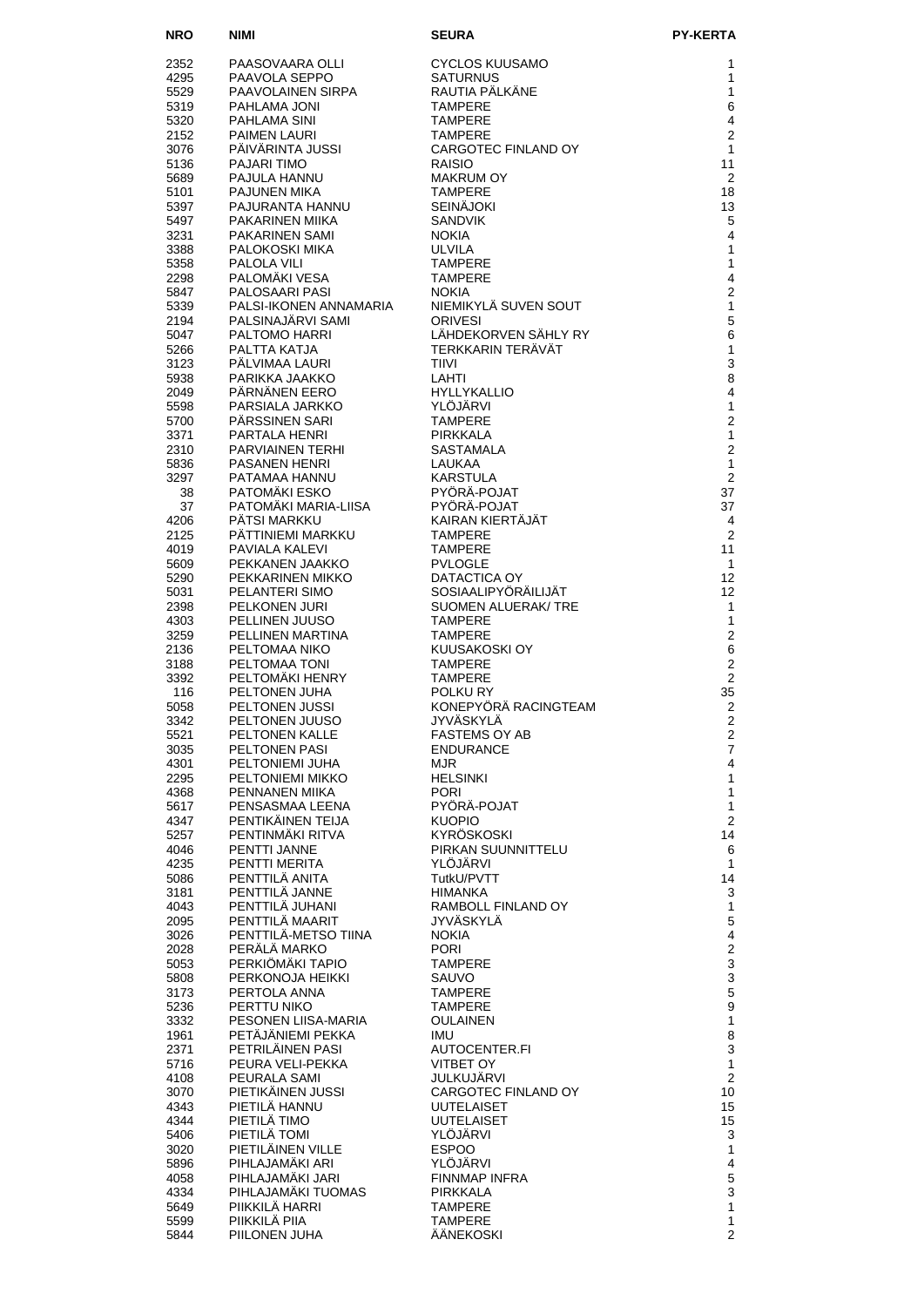| <b>NRO</b>   | NIMI                                                                    | <b>SEURA</b>                                                                                                                                                                                                                                         | <b>PY-KERTA</b>    |
|--------------|-------------------------------------------------------------------------|------------------------------------------------------------------------------------------------------------------------------------------------------------------------------------------------------------------------------------------------------|--------------------|
| 88           | NIMI<br>PIIPPO PEKKA                                                    | PAKKAUS PIIPPO OY                                                                                                                                                                                                                                    | 36                 |
| 4386         | PIIRONEN AINO                                                           | <b>OTL</b>                                                                                                                                                                                                                                           | 2                  |
| 1493         | PIIRONEN AINO<br>PIRSKANEN MARJAANA                                     | TAIVALTAJAT                                                                                                                                                                                                                                          | 10                 |
| 2144<br>5386 |                                                                         | YLÖJÄRVEN RYHTI<br>VÄHÄKYRÖ                                                                                                                                                                                                                          | 6<br>10            |
| 5852         | ………∪∩ı KAIJA<br>PITKÄNEN JORMA ANTERO<br>PITKÄNEN JUHANA                | <b>HONKATARHAT</b>                                                                                                                                                                                                                                   | $\mathbf{1}$       |
| 3244         | PITKÄNEN MIKKO                                                          | <b>ESPOO</b>                                                                                                                                                                                                                                         | 6                  |
| 5269         | PITKÄNEN PIA                                                            | <b>PIATEEKKI</b><br>TUSL.<br>THE TRIM THE TRIM THE TRIM THE TRIM THE TRIM THE TRIM THE TRIM THE TRIM THE TRIM THE TRIM THE TRIM THAT OUT OF THE TRIM THE TRIM THE TRIM THE TRIM THE TRIM THE TRIM THE TRIM THE TRIM THE TRIM THE TRIM THE TRIM THE T | $\mathbf{1}$       |
| 4081<br>4282 | PITKÄNEN RIIKKA<br>PLOMP JOHAN                                          |                                                                                                                                                                                                                                                      |                    |
| 5630         | POHJOLA HANNELE                                                         |                                                                                                                                                                                                                                                      |                    |
| 5336         | POHJOLA PEKKA                                                           |                                                                                                                                                                                                                                                      |                    |
| 5260<br>3210 | POHJOLA PETRI<br>POHJOLAINEN OLLI                                       |                                                                                                                                                                                                                                                      |                    |
| 3061         | POIKKIMÄKI TAISTO                                                       |                                                                                                                                                                                                                                                      |                    |
| 5489         | POKKINEN HANNU                                                          |                                                                                                                                                                                                                                                      |                    |
| 5235         | PÖLLÄNEN MIKKO                                                          |                                                                                                                                                                                                                                                      |                    |
| 4389<br>4211 | PÖLÖNEN VELI-MATTI<br>POUSSU ANSSI                                      |                                                                                                                                                                                                                                                      |                    |
| 5950         | POUTA KAISA                                                             |                                                                                                                                                                                                                                                      |                    |
| 5544         | POUTALA ARI<br>POUTALA ARTO                                             |                                                                                                                                                                                                                                                      |                    |
| 5683         |                                                                         |                                                                                                                                                                                                                                                      |                    |
| 3327<br>2170 | POUTANEN JANNE<br>PÖYHÖLÄ MARKKU                                        |                                                                                                                                                                                                                                                      |                    |
| 2222         | PÖYHÖNEN HEIKKI                                                         |                                                                                                                                                                                                                                                      |                    |
| 2176         | PÖYTÄLAAKSO AKSELI                                                      |                                                                                                                                                                                                                                                      |                    |
| 2003         | PRIHA MATTI                                                             |                                                                                                                                                                                                                                                      |                    |
| 3218<br>2373 | PUHAKKA ANTTI<br>PUISTOLA MARJUT                                        |                                                                                                                                                                                                                                                      |                    |
| 2370         | PUISTOLA PASI                                                           |                                                                                                                                                                                                                                                      |                    |
| 4350         | PULKKI JOHANNES                                                         |                                                                                                                                                                                                                                                      |                    |
| 3326         | PURA ARI-PEKKA                                                          |                                                                                                                                                                                                                                                      |                    |
| 5768<br>4029 | PURANEN JUKKA<br>PUROSOLA LASSE                                         |                                                                                                                                                                                                                                                      |                    |
| 5051         | PUTAJA PINJA-MARIA                                                      |                                                                                                                                                                                                                                                      |                    |
| 5205         | PUTKIVAARA SIRKKA                                                       |                                                                                                                                                                                                                                                      |                    |
| 2089         | PUTNIVAARA SIRNNA<br>PUURTINEN HANNA-GRETA                              |                                                                                                                                                                                                                                                      |                    |
| 2088<br>5176 | PUURTINEN REINO<br>PUURUNEN PEKKA                                       |                                                                                                                                                                                                                                                      |                    |
| 2058         | PUUSKARI MIKKO                                                          |                                                                                                                                                                                                                                                      |                    |
| 3152         | PUUSTINEN TUOMAS                                                        | <b>TAMPERE</b>                                                                                                                                                                                                                                       | 1                  |
| 5802         | PUUTTUU TIEDOT                                                          | OTA YHTEYTTÄ                                                                                                                                                                                                                                         | $\mathbf{1}$       |
| 3266<br>3117 | PYKÄLÄINEN ANTTI<br>PYKÄLÄINEN MARIA                                    | HYVINKÄÄ<br><b>HYVINKÄÄ</b>                                                                                                                                                                                                                          | 3<br>3             |
| 5940         |                                                                         | AC/HC                                                                                                                                                                                                                                                | $\overline{4}$     |
| 1490         | <b>PYLVÄNÄINEN JOUNI<br/>PYLVÄNÄINEN JOUNI<br/>PYLVÄNÄINEN MARLUTTA</b> | <b>ELENIA OY</b>                                                                                                                                                                                                                                     | $\overline{2}$     |
| 3291         | PYLVÄNÄINEN TATU                                                        | TREEN MARATONKLUBI                                                                                                                                                                                                                                   | 1                  |
| 3264<br>2092 | PYNDYK ALEXANDRE                                                        | <b>TAMPERE</b><br><b>TAMPERE</b>                                                                                                                                                                                                                     | 1<br>$\mathbf{1}$  |
| 4270         | PYYKKÖNEN JARI                                                          | TIETO OY                                                                                                                                                                                                                                             | $\overline{2}$     |
| 5484         | PYYKKONEN PEKKA                                                         | <b>TAMPERE</b>                                                                                                                                                                                                                                       | $\mathbf{1}$       |
| 2000<br>2197 | PYYKONEN KIMMO<br>PYYMAKI SANTTU                                        | FINSKA KOMPANIET<br>YLOJARVI                                                                                                                                                                                                                         | 10<br>2            |
| 3089         | QVIST ANDREAS                                                           | <b>HAMEENLINNA</b>                                                                                                                                                                                                                                   | $\mathbf{1}$       |
| 236          | QVIST OLAVI                                                             | SIK.                                                                                                                                                                                                                                                 | 21                 |
| 3257         | RAAMI NIKO                                                              | <b>TAKON SOUTAJAT</b>                                                                                                                                                                                                                                | 8                  |
| 5407<br>44   | RAATIKAINEN VILLE<br>RAEVAARA RAIMO                                     | <b>TEISKO TRIATHLON</b><br>TAIVALTAJAT                                                                                                                                                                                                               | $\mathbf{1}$<br>37 |
| 4288         | RAINIO EMMI                                                             | <b>TAMPERE</b>                                                                                                                                                                                                                                       | $\mathbf{1}$       |
| 238          | RAIPALA ARVO                                                            | IKAALISTENKUNTOILIJA                                                                                                                                                                                                                                 | 21                 |
| 4093         | RAIPALA JANI                                                            | PIRKAN HIIHTO                                                                                                                                                                                                                                        | 16                 |
| 233<br>5017  | RÄISÄNEN ERKKI<br>RÄISÄNEN JONNA                                        | NOKIAN MIESSOUTAJAT<br>JÄPY                                                                                                                                                                                                                          | 21<br>2            |
| 4276         | RAISKI TIMO                                                             | YLÖJÄRVI                                                                                                                                                                                                                                             | $\overline{2}$     |
| 4379         | RAISKIO JOHANNA                                                         | <b>TAMPERE</b>                                                                                                                                                                                                                                       | 1                  |
| 5774         | RAISKIO MIRKKA<br>RAITANIEMI HEIKKI                                     | <b>TAMPERE</b>                                                                                                                                                                                                                                       | $\mathbf{1}$<br>3  |
| 5973<br>5138 | RAITMAA MIKKO                                                           | JYLLIN RAUHA RY<br>LEMPAALA                                                                                                                                                                                                                          | $\overline{2}$     |
| 5444         | RAITTILA PÄIVI                                                          | <b>PYSTYTUKAT</b>                                                                                                                                                                                                                                    | 1                  |
| 5525         | <b>RAITTINEN OLLI</b>                                                   | <b>FASTEMS OY AB</b>                                                                                                                                                                                                                                 | 1                  |
| 2358<br>5456 | RAIVIO MIIKKA<br>RAIVOLA OLLI                                           | PELASTUSLAITOS/VIRTU<br><b>VINCIT</b>                                                                                                                                                                                                                | 6<br>3             |
| 5251         | RAJAKALLIO MIIKA                                                        | <b>TAMPERE</b>                                                                                                                                                                                                                                       | $\mathbf{1}$       |
| 5237         | RAJAKALLIO NOORA                                                        | <b>KUOPIO</b>                                                                                                                                                                                                                                        | $\overline{2}$     |
| 5262         | RAJAKALLIO SAANA                                                        | <b>KUOPIO</b>                                                                                                                                                                                                                                        | 1                  |
| 5139<br>4351 | RAJAKALLIO TIMO<br>RAJALA TOMI                                          | SASTAMALA<br><b>TEAM BKR</b>                                                                                                                                                                                                                         | 3<br>1             |
| 3383         | RAJALIN HANNU                                                           | <b>INTEL</b>                                                                                                                                                                                                                                         | 5                  |
| 3167         | RAJAMÄKI ANTTI                                                          | <b>VAMMALAN KUNTOURHEIL</b>                                                                                                                                                                                                                          | 3                  |
| 3399         | RAJAMÄKI JULIUS                                                         | PERÄ-JÄNKHÄN PULLIST                                                                                                                                                                                                                                 | 1                  |
| 5890<br>5931 | RAJARANTA ROOPE<br>RAKKOLAINEN PEKKA                                    | <b>KUOPIO</b><br><b>PEIPOHJA</b>                                                                                                                                                                                                                     | 1<br>3             |
| 3103         | RÄMÄNEN JUHA                                                            | <b>ESPOO</b>                                                                                                                                                                                                                                         | 4                  |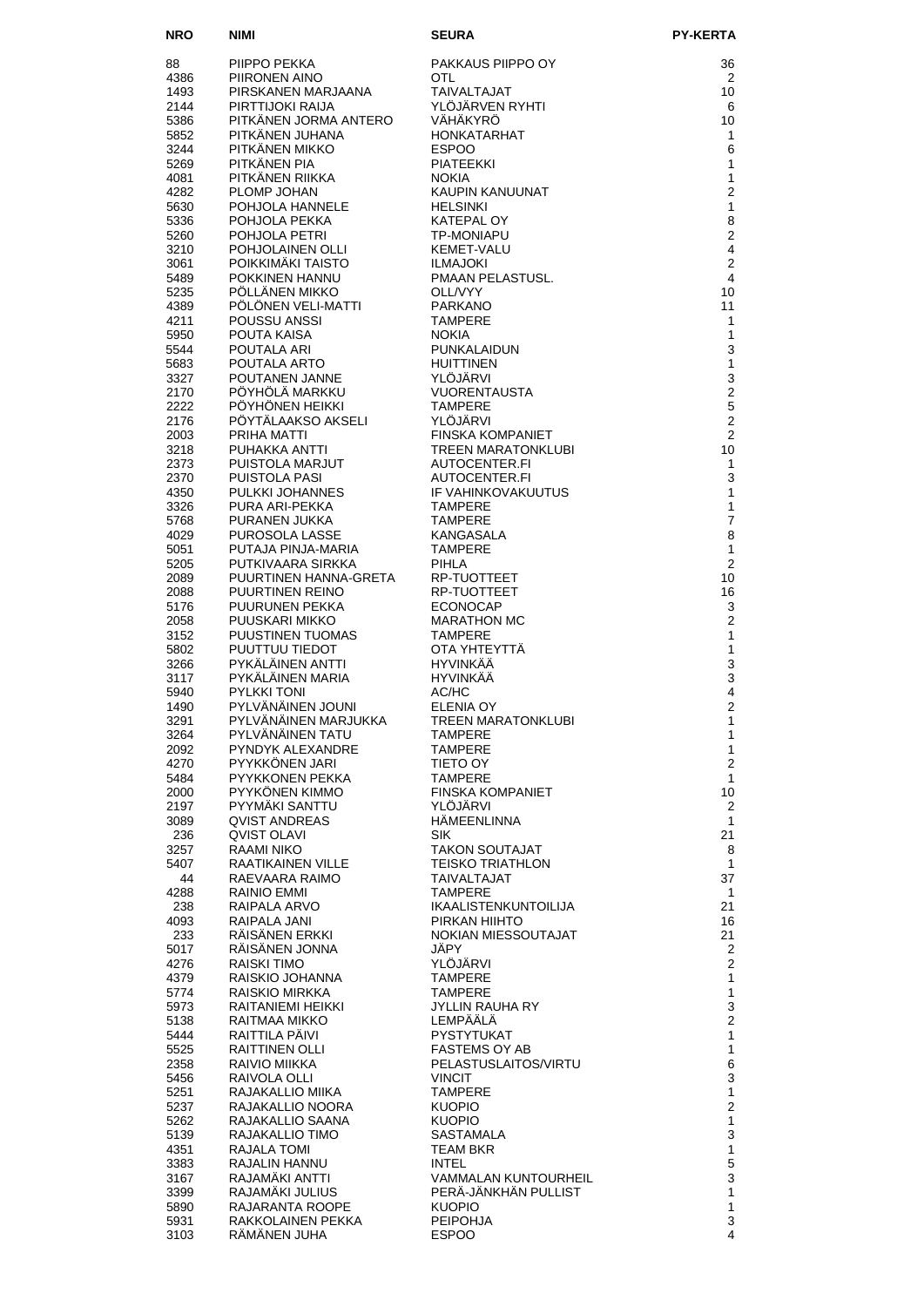| <b>NRO</b>   | NIMI                                   | <b>SEURA</b>                                | <b>PY-KERTA</b>                |
|--------------|----------------------------------------|---------------------------------------------|--------------------------------|
| 3082         | RÄMÄNEN PIRITA                         | <b>ESPOO</b>                                | 2                              |
| 5228         | RÂMÖ EDUARD                            | <b>HELSINKI</b>                             | 1                              |
| 5229         | RÂMÔ VIKTORIA                          | <b>TAMPERE</b>                              | $\overline{2}$                 |
| 3041<br>5824 | RANNIKKO MIKKO<br>RANTA ARTO           | <b>VANTAA</b><br>KAUPIN KANUUNAT            | 4<br>3                         |
| 5283         | RANTA RIKU                             | <b>TAMPERE</b>                              | 1                              |
| 3338         | RANTALA JANNE                          | <b>RAUMA</b>                                | $\overline{2}$                 |
| 3154         | RANTALA JARI-PEKKA                     | JULKUJÄRVI                                  | $\mathbf{1}$                   |
| 3137         | RANTALA JOUNI                          | JYVÄSKYLÄ                                   | $\mathbf{1}$                   |
| 4306<br>2320 | RANTALA MIKKO<br>RANTANEN ANU          | <b>TAMPERE</b><br><b>SEINÄJOKI</b>          | 3<br>$\mathbf{1}$              |
| 5162         | RANTANEN JARKKO                        | JÄMSÄNKOSKI                                 | $\overline{7}$                 |
| 172          | RANTANEN JORMA                         | <b>HELSINKI</b>                             | 29                             |
| 5161         | RANTANEN KATI                          | JÄMSÄNKOSKI                                 | 3                              |
| 5963         | RANTANEN KATI                          | <b>TAMPERE</b>                              | 1                              |
| 3229<br>5930 | RANTANEN MARI<br>RANTANEN MARKKU       | <b>TRIATHLONTEAM 226</b><br>KAUPIN KANUUNAT | 8<br>8                         |
| 2164         | RANTANEN MARKO                         | <b>NOKIA</b>                                | $\mathbf{1}$                   |
| 3075         | <b>RANTANEN PASI</b>                   | CARGOTEC FINLAND OY                         | 8                              |
| 3088         | RANTANEN PEKKA                         | <b>TAMPERE</b>                              | $\overline{2}$                 |
| 2396<br>2319 | <b>RANTANEN TONI</b><br>RANTANEN TUOMO | KAUPIN KANUUNAT<br><b>SEINÄJOKI</b>         | 6<br>1                         |
| 5084         | RANTASALO AIMO                         | KANKAANPÄÄ                                  | 8                              |
| 5933         | RASI PERTTU                            | <b>TAMPERE</b>                              | $\overline{2}$                 |
| 5583         | RASIMUS HELI                           | VÄHÄKYRÖ                                    | $\overline{4}$                 |
| 4098         | RASKI JYRKI                            | VAKUUTUSYHTIÖ TURVA                         | 9                              |
| 5595<br>5732 | RATINEN HEIKKI<br>RAUHALA ANTTI        | <b>TAMFELT OYJ</b><br>TELEMARK TEAM ÖRN RY  | $\overline{2}$<br>$\mathbf{1}$ |
| 4153         | RAUHAMAKI PAULIINA                     | VALKEAKOSKEN HAKA                           | 1                              |
| 5473         | RAUTAVUORI JANNE                       | KORIMEKAANIKOT                              | $\overline{2}$                 |
| 4024         | RAUTIAINEN JUHA                        | <b>SATSHP</b>                               | $\overline{2}$                 |
| 4335         | RAUTIAINEN RISTO                       | <b>TAMPERE</b>                              | $\overline{2}$                 |
| 5499<br>5737 | <b>RAUTIO KIRSI</b><br>RAVANTTI TIMO   | <b>ELENIA OY</b><br>YLÖJÄRVI                | $\mathbf{1}$<br>$\mathbf{1}$   |
| 5014         | RAVASKA TERHI                          | <b>HELSINKI</b>                             | $\overline{2}$                 |
| 2079         | REINIKAINEN TOMMI                      | <b>TAMPERE</b>                              | $\overline{2}$                 |
| 5222         | REKOLA JAAKKO                          | <b>GRID SOLUTIONS</b>                       | $\mathbf{1}$                   |
| 4359<br>5478 | REKOLA JENNI<br>REKOLA TUIJA           | <b>TAMPERE</b><br>KAUPIN KANUUNAT           | $\mathbf{1}$<br>3              |
| 3261         | REKOLAINEN OLLI                        | <b>HAUHO</b>                                | 5                              |
| 5092         | REKOMAA MATTI                          | VALKEAKOSKI                                 | $\overline{2}$                 |
| 2375         | REPO AAPO                              | AUTOCENTER.FI                               | 1<br>$\overline{2}$            |
| 5555<br>2301 | REPO IRMA<br>REPO MARI                 | KAUPIN KANUUNAT<br>VILLILÄN VAUHTI          | 4                              |
| 3102         | REPO TUOMAS                            | <b>TAMPERE</b>                              | 10                             |
| 4400         | RETKIN PETTERI                         | <b>TRIATHLON TEAM 226</b>                   | 7                              |
| 5875         | REUTER EWALD<br>RIBELUS KALLE          | TAMPEREEN YLIOPISTO<br><b>DÜNAMO</b>        | 8<br>1                         |
| 2327<br>4144 | RIEKKI JAANA                           | <b>MANSEN MUIKUT</b>                        | 4                              |
| 4020         | RIIHINIITTY JUHANI                     | LEMPÄÄLÄ                                    | 4                              |
| 2294         | RIIHIVUORI HILKKA                      | TRE LIIKUNTAPALVELUT                        | 9                              |
| 5050<br>4390 | <b>RIIHONEN ESA</b><br>RIIKOLA EIJA    | <b>TAMPERE</b><br>HÄMEENKYRÖ                | $\mathbf{1}$<br>$\sqrt{2}$     |
| 5202         | RIIKOLA HEIKKI                         | PIHLA                                       | $\overline{c}$                 |
| 5203         | RIIKOLA JUHA                           | <b>PIHLA</b>                                | $\sqrt{2}$                     |
| 4353         | RIIKONEN JUHA                          | <b>TAMPERE</b>                              | 8                              |
| 5451<br>3049 | RIIPPI JUHA<br>RIKALA JARKKO           | <b>VINCIT</b><br><b>TAMPERE</b>             | $\mathbf{1}$<br>$\mathsf 3$    |
| 5450         | RIMMI REINO                            | <b>CAVERION</b>                             | $\mathbf{1}$                   |
| 5020         | RIMPINEN HEIKKI-JUHANI                 | URJALA                                      | 5                              |
| 5357         | <b>RINNE ORVOKKI</b>                   | MELLILÄN HUOVIT RY                          | 12                             |
| 4395<br>3111 | <b>RINNE TOMI</b><br>RINTALA JUHA      | AVANT TECNO OY<br><b>TAMPERE</b>            | 6<br>9                         |
| 5821         | RINTALA MIKKO                          | KAUPIN KANUUNAT                             | $\overline{4}$                 |
| 4147         | RINTALA TAPIO                          | <b>MANSEN MUIKUT</b>                        | 14                             |
| 3249         | RIPATTI OSSI SANTERI                   | <b>TAMPERE</b>                              | 1                              |
| 4150<br>2244 | RISSANEN MARJA<br>RISSANEN RIKU        | VALKEAKOSKI<br><b>ELIXIA</b>                | $\mathbf{1}$<br>$\overline{4}$ |
| 4291         | RISSANEN SAMI                          | <b>TAMPERE</b>                              | $\mathbf{1}$                   |
| 5247         | RISTILA AAPO                           | <b>TAMPERE</b>                              | 9                              |
| 3292         | RISTIMÄKI ESA                          | EKSYNEET YÖN RITARIT                        | $\mathbf{1}$                   |
| 2280         | RISTINIEMI JANNE                       | KAUPIN KANUUNAT                             | $\overline{7}$                 |
| 5562<br>3002 | RITONIEMI SANNA<br>RIUTTA HARRI        | KAUPIN KANUUNAT<br>TRIATHLONTEAM 226        | $\mathbf{1}$<br>8              |
| 5008         | RIUTTASKORPI MARKUS                    | <b>TAMPERE</b>                              | 3                              |
| 5401         | ROGERS JOHN                            | NOORMARKKU PORI                             | $\boldsymbol{7}$               |
| 5420         | ROIKONEN SIMO                          | MUURAME                                     | $\overline{2}$                 |
| 4217<br>5514 | ROIVANEN TEEMU<br>ROMAN MARJATTA       | KURUN RYHTI<br>JÄMSÄ                        | 1<br>$\mathbf{1}$              |
| 5273         | ROMPPANEN RAMI                         | <b>TAMPERE</b>                              | 3                              |
| 5601         | RONKAINEN MIKA                         | <b>KIILTO</b>                               | 1                              |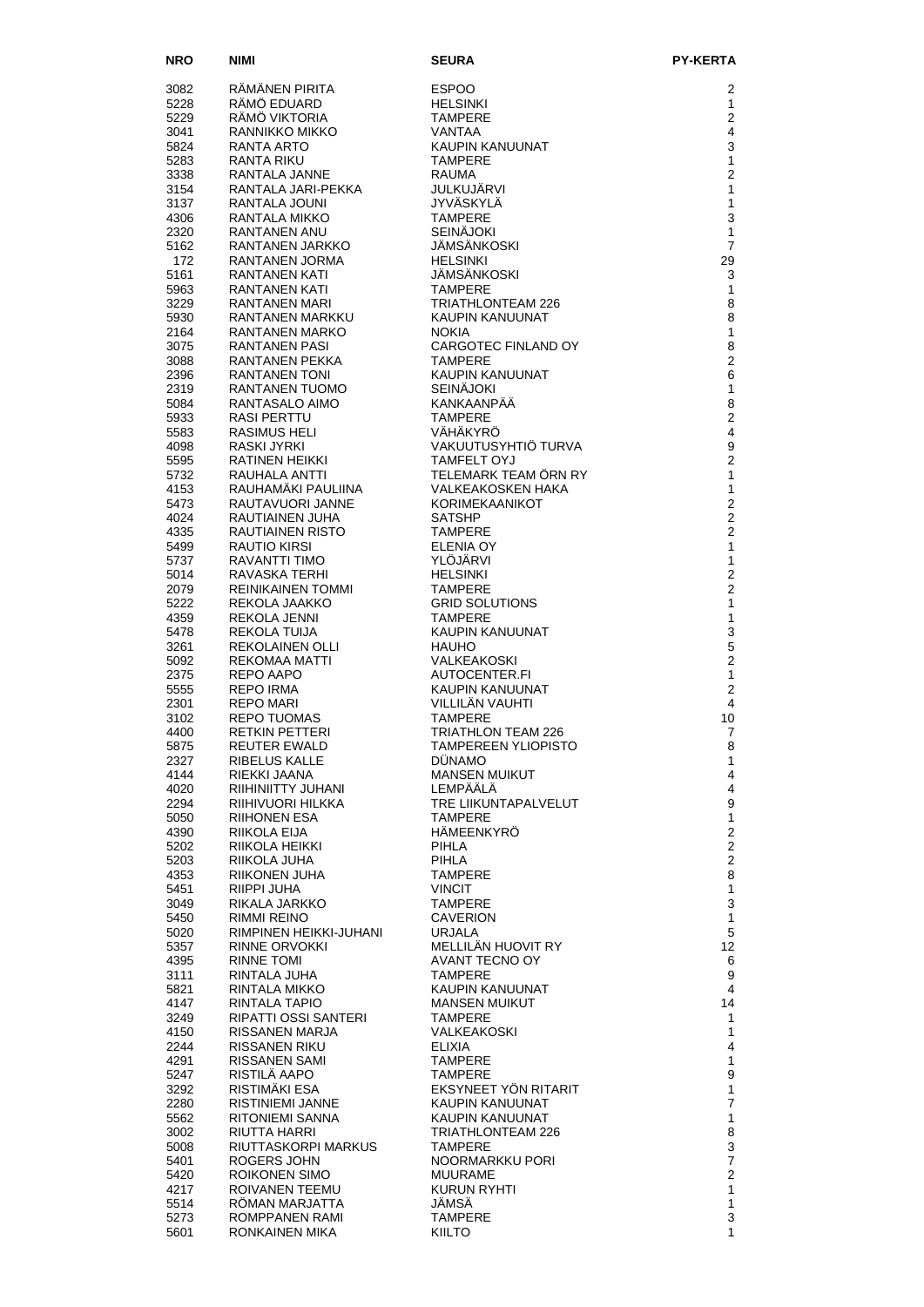| <b>NRO</b>   |                                                         |                                                                                                                                                                                          | <b>PY-KERTA</b>                         |
|--------------|---------------------------------------------------------|------------------------------------------------------------------------------------------------------------------------------------------------------------------------------------------|-----------------------------------------|
| 4212         | <b>NIMI</b><br>RÖNN JUHA<br>RÖNÖ KAISU<br>RONTTI ILMARI | :URA<br>AIRAN KEIRTÄJÄT<br>.EMPÄÄLÄ<br>KUNTO-PIRKAT<br>MALAX IF<br>CARGOTEC FINLAND OY<br>IYVÄSKYLÄ                                                                                      | 1                                       |
| 4198         |                                                         |                                                                                                                                                                                          | $\mathbf{1}$                            |
| 5348         |                                                         |                                                                                                                                                                                          | 14                                      |
| 3295         | ROOS DAN                                                |                                                                                                                                                                                          | 3                                       |
| 1666<br>3223 | ROSENSTRÖM JUSSI<br>ROSSI PEKKA                         |                                                                                                                                                                                          | 11<br>$\mathbf{1}$                      |
| 5810         | ROSTI JAAKKO                                            |                                                                                                                                                                                          | $\overline{2}$                          |
| 5465         | ROUHIAINEN ANSSI                                        |                                                                                                                                                                                          | $\mathbf{1}$                            |
| 3400         | ROUHIAINEN JOHANNA                                      |                                                                                                                                                                                          | $\mathbf{1}$                            |
| 3019<br>5261 | RÖYSKÖ KARI<br>RÖYSKÖ TIMO                              | PIRKKALA                                                                                                                                                                                 | $\overline{4}$<br>$\overline{c}$        |
| 5522         | RUMMAKKO TIMO                                           |                                                                                                                                                                                          | $\overline{7}$                          |
| 5796         | RUOHOMAA TARJA                                          |                                                                                                                                                                                          | $\mathbf{1}$                            |
| 5640         | RUOKANEN MARKKU                                         |                                                                                                                                                                                          | 3                                       |
| 5122         | RUOKONEN JORMA                                          |                                                                                                                                                                                          | $\overline{4}$                          |
| 3238<br>2012 | RUTANEN SAKARI<br>RUUSKA ANTTI                          |                                                                                                                                                                                          | 1<br>1                                  |
| 4184         | RUUSKANEN JANNE                                         |                                                                                                                                                                                          | 1                                       |
| 2094         | RYYPPÖ VESA                                             |                                                                                                                                                                                          | 16                                      |
| 5624         | <b>SAAJOS HARRI</b>                                     |                                                                                                                                                                                          | $\mathbf{2}$                            |
| 5837<br>4156 | SAARELA ESA<br>SAARELAINEN JONI                         |                                                                                                                                                                                          | $\mathbf{1}$<br>$\overline{2}$          |
| 4183         | SAARENMAA HEIDI                                         |                                                                                                                                                                                          | $\mathbf{1}$                            |
| 4075         | SAARENOJA PIIA                                          |                                                                                                                                                                                          | 11                                      |
| 2181         | <b>SAARI ANSSI</b>                                      |                                                                                                                                                                                          | 5                                       |
| 2118<br>4383 | SAARI JOONAS<br>SAARI MATTI                             |                                                                                                                                                                                          | $\mathbf{1}$<br>1                       |
| 5307         | SAARI NIINA                                             |                                                                                                                                                                                          | $\overline{7}$                          |
| 2162         | SAARIKOSKI MARKO                                        | NUPIN KANUUNAT<br>SÄHKÖTASO<br>FINSKA KOMPANIET<br>TAMPERE<br>SALES QUESTOR OY<br>"AKUUTUSYHTIÖ TURVA SPOO<br>"MPERE"<br>MPERE"<br>"JÄRVI"<br>OPERE"<br>AA.FI<br>"ERE"<br>"ERE"<br>"ERE" | $\overline{c}$                          |
| 2349         | SAARIKOSKI SAMI                                         | <b>ROTOR</b>                                                                                                                                                                             | $\mathbf{1}$                            |
| 3185<br>5190 | SAARINEN HENNA<br>SAARINEN JARNO                        | PIRKKALA<br>RUUTANA                                                                                                                                                                      | 1<br>$\mathbf{1}$                       |
| 3274         | SAARINEN JUSSI                                          | <b>TARTTILAN TEMPO</b>                                                                                                                                                                   | $\mathbf{1}$                            |
| 4106         | SAARINEN MIIKKA                                         | RENKAJÄRVEN KIERTÄJÄ                                                                                                                                                                     | $\overline{2}$                          |
| 3345         | SAARINEN SAULI                                          | <b>HELSINKI</b>                                                                                                                                                                          | 1                                       |
| 5926<br>5144 | SAARINEN TEEMU<br>SAARIO ARI                            | SÄKYLÄ<br><b>TAMPERE</b>                                                                                                                                                                 | $\mathbf{1}$<br>$\overline{2}$          |
| 1334         | SAARISTENPERÄ JONI                                      | LIIKOLANLOIVATLIIKK.                                                                                                                                                                     | 4                                       |
| 2261         | SAARNI TEEMU                                            | <b>LOHJA</b>                                                                                                                                                                             | $\mathbf{1}$                            |
| 5149         | SADEHARJU PETRI                                         | <b>TAMPERE</b>                                                                                                                                                                           | $\overline{c}$                          |
| 3209<br>2239 | SAHINOJA VESA<br>SAHRAMÄKI JANI                         | KANGASALA<br><b>TAMPERE</b>                                                                                                                                                              | 6<br>$\overline{2}$                     |
| 5638         | SAINIO PIRJO                                            | TEAM RYNKEBY                                                                                                                                                                             | $\boldsymbol{9}$                        |
| 3072         | SAINIO TIMO                                             | CARGOTEC FINLAND OY                                                                                                                                                                      | $\overline{c}$                          |
| 5413         | SALMELA PEKKA                                           | PSYCON OY                                                                                                                                                                                | 8                                       |
| 5594<br>4376 | SALMENKANGAS TOMI<br>SALMI JOONAS                       | <b>YLIVIESKA</b><br>VILJAKKALAN URH -45                                                                                                                                                  | 1<br>1                                  |
| 5104         | <b>SALMI TERHI</b>                                      | <b>TAMPERE</b>                                                                                                                                                                           | 1                                       |
| 5607         | <b>SALMI VEIKKO</b>                                     | <b>PVLOGLE</b>                                                                                                                                                                           | $\overline{7}$                          |
| 2104<br>3021 | SALMINEN HANNA<br>SALMINEN JUKKA                        | <b>NOKIA</b><br><b>TAMPERE</b>                                                                                                                                                           | $\overline{\mathbf{c}}$<br>$\mathbf{1}$ |
| 5793         | SALMINEN JUSSI                                          | SUOMIEHEN SISU                                                                                                                                                                           | 3                                       |
| 4072         | SALMINEN MARJA                                          | VALKEAKOSKI                                                                                                                                                                              | 5                                       |
| 5974         | SALO ANNIKA                                             | <b>TAMPERE</b>                                                                                                                                                                           | 1                                       |
| 4287<br>2093 | <b>SALO ARVI</b><br><b>SALO HEIKKI</b>                  | <b>TAMPERE</b><br>KANGASALA                                                                                                                                                              | $\mathbf{1}$<br>$\overline{2}$          |
| 4016         | SALO JARMO                                              | NOORMARKKU                                                                                                                                                                               | 4                                       |
| 3386         | SALO KAISA                                              | <b>TAMPERE</b>                                                                                                                                                                           | $\mathbf{1}$                            |
| 5814         | SALO SAKU                                               | <b>TAMPERE</b>                                                                                                                                                                           | $\mathbf{1}$                            |
| 5613<br>3003 | <b>SALOKANTO KARI</b><br>SALOKANTO MARKO                | <b>PVLOGLE</b><br>TRIATHLONTEAM 226                                                                                                                                                      | 3<br>$\overline{c}$                     |
| 3079         | SALOMAA OLLI                                            | CARGOTEC FINLAND OY                                                                                                                                                                      | $\mathbf{1}$                            |
| 3063         | SALONEN HEIKKI                                          | CARGOTEC FINLAND OY                                                                                                                                                                      | 4                                       |
| 3310         | <b>SALONEN IRMELI</b>                                   | VAHTO                                                                                                                                                                                    | $\mathbf{2}$                            |
| 3216<br>5410 | <b>SALONEN JANNE</b><br>SALONEN JANNE                   | HYVINKÄÄN PYÖR<br><b>TAMPERE</b>                                                                                                                                                         | $\mathbf{1}$<br>5                       |
| 5361         | SALONEN JARI                                            | SAHALAHDEN VPK                                                                                                                                                                           | 8                                       |
| 5490         | SALONEN JOUKO                                           | SANDVIK                                                                                                                                                                                  | 3                                       |
| 2182         | SALONEN JUSSI                                           | KASINIEMEN KANUUNAT                                                                                                                                                                      | 3                                       |
| 4341<br>2157 | SALONEN MIKA<br>SALONEN PETRI                           | <b>TAKON SOUTAJAT</b><br>LEMPÄÄLÄ                                                                                                                                                        | 11<br>14                                |
| 5434         | SALONEN TAUNO                                           | RAUMAN MLK/TVK OY                                                                                                                                                                        | $\mathbf{1}$                            |
| 2249         | SALOVAARA KALLE                                         | ATAGEARS                                                                                                                                                                                 | 12                                      |
| 1963<br>1991 | SAMMALLAHTI JUHA<br>SAMMALLAHTI KIRSTI                  | <b>TAMPERE</b><br><b>TAMPERE</b>                                                                                                                                                         | $\overline{4}$<br>$\overline{2}$        |
| 3335         | SAMPPALA AATU                                           | KAUHAJOEN KARHU                                                                                                                                                                          | $\overline{c}$                          |
| 4053         | SANDBERG TUOMAS                                         | MANTSALA                                                                                                                                                                                 | $\overline{2}$                          |
| 4100         | SANGI PEKKO                                             | <b>TAMPERE</b>                                                                                                                                                                           | $\mathbf{1}$                            |
| 5365         | SANTA-AHO VESA                                          | <b>TAMPERE</b><br><b>NARVIN NAPAUS</b>                                                                                                                                                   | $\mathbf 5$<br>$\mathbf 5$              |
| 2322<br>3256 | SANTIKKO TERO<br>SÄPYSKÄ SANJA                          | <b>PÄLKÄNE</b>                                                                                                                                                                           | $\mathbf{1}$                            |
| 5215         | SARJA SATU                                              | <b>INWIDO</b>                                                                                                                                                                            | $\mathbf{1}$                            |
| 5832         | SARKA TIMO                                              | <b>OILON</b>                                                                                                                                                                             | $\overline{2}$                          |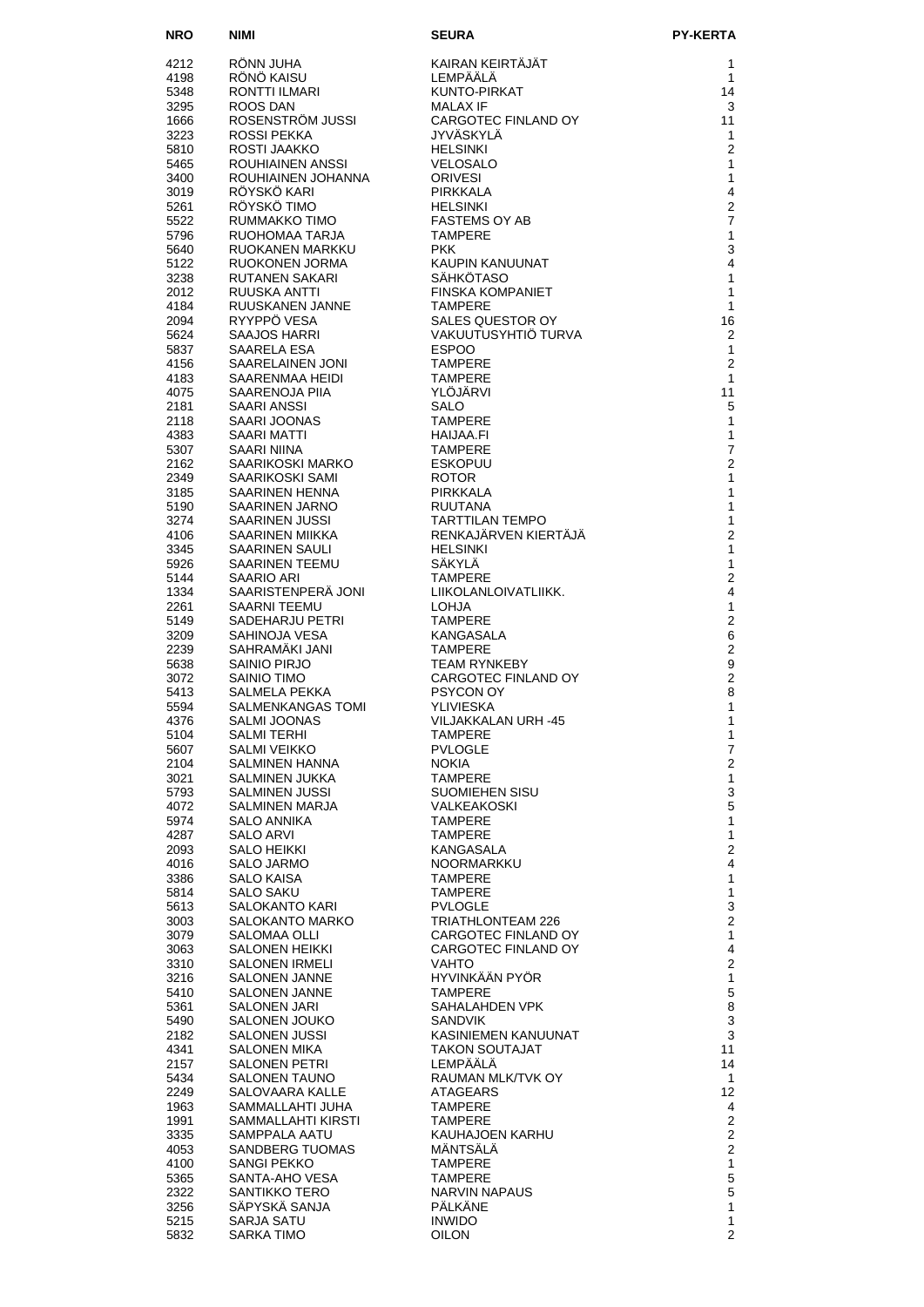| <b>NRO</b>   | NIMI                                    | <b>SEURA</b>                                        | <b>PY-KERTA</b>                |
|--------------|-----------------------------------------|-----------------------------------------------------|--------------------------------|
| 5252         | SÄRKINEN SARI                           | <b>KONTIOLAHTI</b>                                  | 1                              |
| 2025         | SARSAMA JUHA                            | <b>IBD CYCLING</b>                                  | 9                              |
| 4126         | SARVILINNA ANTTI                        | <b>TAMPERE</b>                                      | 3                              |
| 4182         | SÄTERI NIINA                            | <b>TAMPERE</b>                                      | $\overline{2}$                 |
| 5656<br>4160 | SAVELA PAULI<br>SAVOLAINEN ANTTI        | <b>RARY</b><br><b>DESPRO ENGINEERING</b>            | 1<br>$\mathbf{1}$              |
| 2198         | <b>SAVOLAINEN EERIK</b>                 | <b>TUUSULA</b>                                      | 6                              |
| 4179         | SAVOLAINEN JOONAS                       | <b>TURKU</b>                                        | 1                              |
| 4025         | SAVOLAINEN JOUNI                        | <b>ESPOO</b>                                        | $\overline{c}$                 |
| 2199         | SAVOLAINEN NOORA                        | <b>TUUSULA</b>                                      | $\mathbf{3}$<br>2              |
| 2169<br>5312 | SEILO JAAKKO<br>SEIMELÄ TIMO            | S BÖRSTA T<br><b>PIRKKALA</b>                       | $\mathbf{3}$                   |
| 5957         | <b>SELIN TONI</b>                       | <b>TAMPERE</b>                                      | $\overline{2}$                 |
| 5708         | <b>SELKEE AKI</b>                       | <b>NOKIA</b>                                        | $\mathbf{1}$                   |
| 5531         | SEPPÄ EERO                              | RAUTIA TAMPERE                                      | $\mathbf{1}$                   |
| 2341<br>5093 | SEPPÄLÄ EERO<br>SEPPÄLÄ EERO            | TAKK<br>LAPPEENRANTA                                | 14<br>16                       |
| 5459         | SEPPÄLÄ ERKKI                           | <b>VINCIT</b>                                       | 2                              |
| 4263         | SEPPÄLÄ MIIKKA                          | YLÖJÄRVI                                            | 3                              |
| 4264         | SEPPÄLÄ VEETI                           | YLÖJÄRVEN RYHTI                                     | $\mathbf{1}$                   |
| 3377<br>3110 | SEPPÄNEN JUSSI<br>SEPPÄNEN MARKO        | <b>METSÄHALLITUS</b><br><b>TAMPERE</b>              | 12<br>16                       |
| 5027         | <b>SERIOLA SANNI</b>                    | <b>JYPS</b>                                         | 1                              |
| 5629         | SHEVCHENKO KONSTANTIN                   | <b>TAMPERE</b>                                      | 1                              |
| 2001         | SIEGFRIDS TOM                           | <b>FINSKA KOMPANIET</b>                             | $\overline{7}$                 |
| 4268<br>3369 | SIEVÄNEN JOHANNA<br>SIEVI HANNU         | <b>TAMPERE</b><br><b>TAMPERE</b>                    | 3<br>10                        |
| 2231         | SIEVI TERHI                             | <b>FUJITSU</b>                                      | 6                              |
| 4151         | SIHVO HANNU                             | <b>KANGASALA</b>                                    | $\mathbf{1}$                   |
| 2102         | <b>SIIK TAPIO</b>                       | PERÄKYLÄN PONNISTUS                                 | 12                             |
| 4170<br>5094 | SIIKANEN ILMARI<br><b>SIITONEN MIKA</b> | <b>SANDVIK</b><br><b>TAMPERE</b>                    | 2<br>10                        |
| 3162         | SIIVOLA HANNU                           | ERÄNAALI                                            | 6                              |
| 3170         | SIKIÖ MINNA                             | <b>BVT</b>                                          | 5                              |
| 5119         | SILFVERBERG KARI                        | <b>NSN</b>                                          | 8                              |
| 4352<br>3177 | SILFVERHUTH SAMI<br>SILJANTO SIMO       | <b>TEAM BKR</b><br><b>APV</b>                       | $\overline{2}$<br>$\mathbf{1}$ |
| 5046         | SILLANMÄKI PIRJO                        | <b>IRONSOUTAJAT</b>                                 | $\mathbf{1}$                   |
| 5045         | SILLANMÄKI RAIMO                        | <b>IRONSOUTAJAT</b>                                 | 5                              |
| 4080<br>225  | <b>SILLGREN TIINA</b><br>SILVASTI TIMO  | TREEN MARATONKLUBI<br>TRE LIIKUNTAPALVELUT<br>LAMMI | $\mathbf{1}$<br>22             |
| 2275         | SILVONEN PETRI                          | LAMMI                                               | 6                              |
| 5494         | SIMONEN VILLE                           | <b>SANDVIK</b>                                      | 1                              |
| 5537<br>3290 | SINISALO VILJAMI<br>SINKKONEN JUHANI    | <b>TAMPERE</b><br>LAHTI                             | 1<br>1                         |
| 5405         | <b>SINKKONEN JYRKI</b>                  | <b>RENKO</b>                                        | 5                              |
| 4164         | SINKKONEN MARIANNE                      | <b>CAVERION</b>                                     | 1                              |
| 4120         | SINTONEN JUKKA-PEKKA                    | <b>PIRKKALA</b>                                     | 4                              |
| 5066<br>5026 | SIPILÄ ATTE<br>SIPILÄ TUOMAS            | KANGASALA<br><b>HELSINKI</b>                        | 1<br>8                         |
| 1717         | SIPPONEN JANI                           | <b>CYCLOHOLIC</b>                                   | 17                             |
| 5871         | SIREN MIKA                              | VAHA                                                | $\overline{7}$                 |
| 4271<br>5580 | SIREN RAMI<br>SIRÉN TAPIO               | INSTA GROUP OY<br>WÄRTSILÄ                          | $\mathbf{2}$<br>1              |
| 5739         | SIREN TUOMO                             | <b>TUUSULA</b>                                      | 1                              |
| 4056         | SIRNIÖ TEIJO                            | <b>UUSIKAUPUNKI</b>                                 | 6                              |
| 5674         | SIURO JOHANNA                           | <b>TAMPERE</b>                                      | 4                              |
| 2265<br>4293 | SIURO JUSSI<br>SJÖBLOM JUHA             | <b>ESPOO</b><br>TT226                               | 3<br>3                         |
| 2009         | SJÖLUND OSKAR                           | <b>FINSKA KOMPANIET</b>                             | 1                              |
| 5482         | SODEN-GILES ROLAND                      | <b>KIRKKONUMMI</b>                                  | 1                              |
| 5954<br>5909 | SODER KARI<br>SOINI ILKKA               | <b>TAMPERE</b><br><b>ORIVESI</b>                    | 9<br>$\mathbf{1}$              |
| 42           | SOININEN ANTTI                          | TAIVALTAJAT                                         | 37                             |
| 2123         | SOININEN JUKKA                          | RETULAHDEN KIERTÄJÄT                                | 14                             |
| 3301         | SOININEN JUKKA                          | VAASA                                               | $\overline{2}$                 |
| 5759<br>3241 | SOININEN LASSE<br>SOININEN MARKKU       | KPÄÄN SULKAPALLOJAOS<br>VANTAA                      | $\overline{7}$<br>1            |
| 3302         | SOININEN TEPPO                          | <b>HELSINKI</b>                                     | 1                              |
| 3313         | SOINTU NIILO                            | <b>TAMPERE</b>                                      | 1                              |
| 5530<br>5958 | SOKKA HANNI<br>SOLMIO JUSSI-PETTERI     | RAUTIA PÄLKÄNE<br><b>ECONOCAP</b>                   | 1<br>1                         |
| 5402         | SOMERO JUSSI                            | KAUPIN KANUUNAT                                     | $\overline{\mathbf{4}}$        |
| 5152         | SORRI MIKKO                             | <b>METSO MINERALS</b>                               | $\overline{7}$                 |
| 3153         | SOTEJEFF MARKKU                         | TAMPERE                                             | 9                              |
| 5253<br>5187 | SOUKKA SANNA<br>STÅHLBERG TAPIO         | <b>PIATEEKKI</b><br><b>ECONOCAP</b>                 | 1<br>$\mathbf{1}$              |
| 1994         | STENBERG PÄIVI                          | <b>EURA</b>                                         | 5                              |
| 5362         | <b>STENIUS HARRI</b>                    | <b>TAMPERE</b>                                      | 5                              |
| 4176         | <b>STENMAN ILARI</b><br>STENROTH EERO   | <b>TAMPERE</b><br>PYÖRÄRINKI                        | 1<br>14                        |
| 5673<br>4194 | STENVALL JARKKO                         | <b>ESPOO</b>                                        | 1                              |
| 4221         | <b>STUMPF ERIK</b>                      | <b>HELSINKI</b>                                     | 1                              |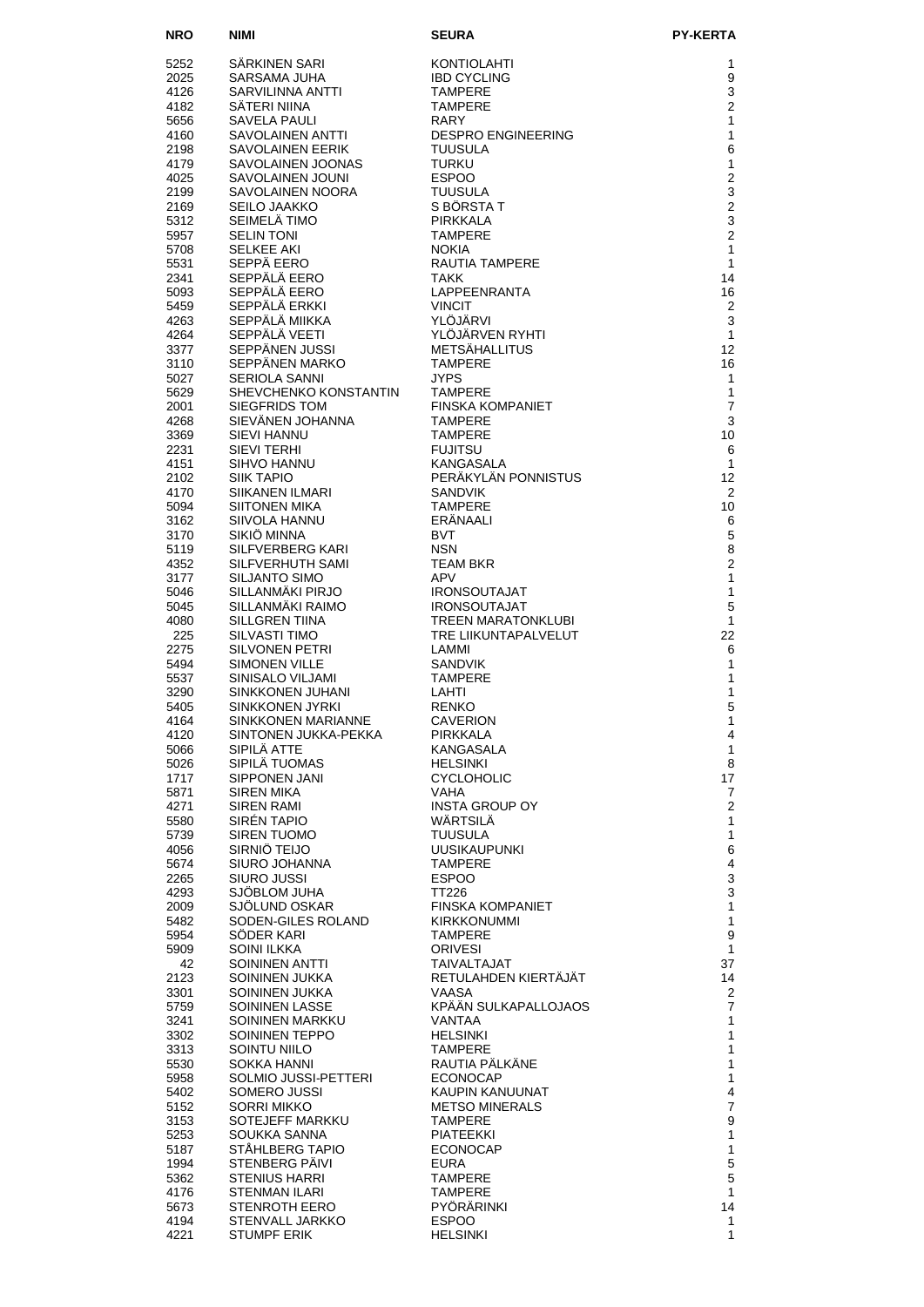| <b>NRO</b>   | NIMI                                            | <b>SEURA</b>                              | <b>PY-KERTA</b>                |
|--------------|-------------------------------------------------|-------------------------------------------|--------------------------------|
| 4222         | STUMPF KATARIINA                                | <b>HELSINKI</b>                           | 1                              |
| 5463         | <b>SUHONEN PETRI</b>                            | <b>VINCIT OY</b>                          | $\overline{2}$                 |
| 4186         | <b>SUI CALLE</b>                                | <b>VAASA</b>                              | 1                              |
| 5226         | <b>SUJAMO SAMULI</b>                            | <b>GRID SOLUTIONS OY</b>                  | $\overline{2}$                 |
| 5575<br>5140 | SULANTO LEENA<br>SULKAKOSKI JUSSI               | YLÖJÄRVI<br>VAASA                         | 3<br>3                         |
| 4102         | SULONEN LEENA                                   | <b>TREMK</b>                              | $\overline{2}$                 |
| 4143         | SUNDELIN PIRJO                                  | <b>MANSEN MUIKUT</b>                      | 8                              |
| 4097         | SUNDMAN MERJA                                   | RAUMA                                     | $\overline{2}$                 |
| 5631         | <b>SUNI ANTTI</b>                               | <b>VANTAA</b>                             | 5                              |
| 5799<br>2268 | SUNNARI JARMO<br><b>SUOKAS KARI</b>             | <b>SLAPRABBIT</b><br>SCA HYGIENE PRODUCTS | $\mathbf{1}$<br>10             |
| 5592         | SUOMELA MIKKO                                   | <b>TAMPERE</b>                            | 4                              |
| 3319         | SUOMINEN JOHANNA                                | PÄLKÄNE                                   | 3                              |
| 3224         | <b>SUOMINEN MARKO</b>                           | <b>KIILTO</b>                             | 4                              |
| 2287<br>3013 | SUOMINEN NIILO<br>SUONPÄÄ JOUNI                 | PANELIA<br>YLÖJÄRVI                       | $\mathbf{1}$<br>$\overline{4}$ |
| 47           | SUONSIVU MAUNO                                  | <b>VESILAHDEN VISA</b>                    | 37                             |
| 4274         | <b>SUONTAUS MIHAIL</b>                          | <b>TAMPERE</b>                            | $\mathbf{1}$                   |
| 5159         | SUSI OLLI                                       | <b>TAMPERE</b>                            | 17                             |
| 18<br>3194   | <b>SUSI PAAVO</b><br>SUTINEN ANTTI              | LIELAHDEN KIPINÄ<br><b>SANDVIK</b>        | 38<br>$\mathbf{1}$             |
| 5600         | SUURSALMI TEEMU                                 | <b>HÄMEENLINNA</b>                        | $\mathbf{1}$                   |
| 5786         | SVARTSTRÖM VILLE                                | <b>PORI</b>                               | 12                             |
| 5962         | SYRJÄ KARI                                      | <b>TAMPERE</b>                            | $\overline{2}$                 |
| 5422<br>1371 | SYRJÄLÄ SAMI<br>SYRJÄLÄ TIMO                    | <b>RAISIO</b><br>PERÄSEINÄJOKI            | $\overline{2}$<br>5            |
| 73           | TAHKOKORPI JARMO                                | <b>TAMPERE</b>                            | 36                             |
| 2077         | TAHVANAINEN ESKO                                | <b>TEAM ENERSOFT</b>                      | 6                              |
| 2076         | TAHVANAINEN JORMA                               | <b>TEAM ENERSOFT</b>                      | 6                              |
| 2306         | TAHVANAINEN MIKA                                | <b>KIILTO</b><br>HÄMEENKYRÖ               | 16                             |
| 5370<br>5636 | <b>TAIMI ILONA</b><br>TAIMINEN RIIKKA           | <b>TAMPERE</b>                            | 4<br>$\overline{7}$            |
| 5955         | TAIVASSALO KATJA                                | <b>TAMPERE</b>                            | 3                              |
| 2035         | TAKALA JARMO                                    | LIUKKAAT & CO                             | 3                              |
| 3394         | TAKALA MATTI                                    |                                           | $\mathbf{1}$                   |
| 5099<br>5472 | TAKALO ANNI-MARI<br>TAKALO JUHO                 | <b>TAMPERE</b><br><b>TAMPERE</b>          | 3<br>6                         |
| 4336         | TAKALUOMA JARI                                  | KANGASALA                                 | 1                              |
| 3182         | TAKAMÄKI MIKKO                                  | KAUPIN KANUUNAT                           | 1                              |
| 2127         | TAKANEVA JUSSI                                  | KAUPIN KANUUNAT                           | 9<br>$\overline{2}$            |
| 5412<br>5282 | <b>TAKKINEN JOUNI</b><br><b>TAKKUNEN MARKKU</b> | <b>TAMPERE</b><br><b>HELSINKI</b>         | $\overline{2}$                 |
| 5839         | TALJA IRMELI                                    | <b>RAISIO</b>                             | 1                              |
| 5840         | TALJA JORMA                                     | <b>RAISIO</b>                             | $\mathbf{1}$                   |
| 5560<br>5558 | <b>TALLGREN JUKKA</b><br><b>TALLGREN MIKA</b>   | <b>TAMPERE</b><br><b>GRIPS</b>            | $\overline{2}$<br>1            |
| 2146         | <b>TALLINEN KIMMO</b>                           | <b>TEAM PATA</b>                          | 11                             |
| 4285         | <b>TAMMI ROOPE</b>                              | <b>TAMPERE</b>                            | 1                              |
| 4205         | TAMMINEN HEIKKI                                 | PIRKANMAAN PELASTUSL                      | 4                              |
| 3282<br>5315 | <b>TAMMINEN JANNE</b><br>TAMMINEN JANNE         | SIDOSTE OY<br>NOKIA OYJ                   | $\mathbf{1}$<br>15             |
| 5035         | TANHUANPAA MIKA                                 | <b>POYTYA</b>                             | $\overline{2}$                 |
| 4180         | <b>TANNER ELISA</b>                             | <b>TAMPERE</b>                            | 3                              |
| 4181         | <b>TANNER PETTERI</b>                           | <b>TAMPERE</b>                            | $\overline{\mathbf{c}}$        |
| 4252<br>3202 | TANNI KATRI<br><b>TAPIO LAURI</b>               | AQUA PLUS TRIATHLON<br><b>ESPOO</b>       | 3<br>1                         |
| 3375         | <b>TARHONEN TONI</b>                            | LEMPÄÄLÄ                                  | $\mathbf{1}$                   |
| 2247         | TARIKKA KASPERI                                 | TAMPERE                                   | $\mathbf{2}$                   |
| 2248         | TARIKKA MIKKO                                   | <b>TEISKON VPK</b>                        | 3                              |
| 218<br>5589  | <b>TARVAINEN LEA</b><br>TASANEN MARIKA          | NOKIAN NAISSOUTAJAT<br>TAMPERE            | 23<br>1                        |
| 5425         | TAUPILA MIKKO                                   | S BORSTA T                                | $\overline{2}$                 |
| 5835         | <b>TAURIAINEN JESSE</b>                         | <b>VIHTAVUORI</b>                         | $\mathbf{1}$                   |
| 5792         | TEIVAALA EERO                                   | <b>TEIVAALA</b>                           | 5                              |
| 5791<br>2050 | TEIVAALA LAURI<br><b>TEIVONEN JANNE</b>         | TEIVAALA<br>REJLERS OY                    | 7<br>4                         |
| 4278         | <b>TEMONEN PERTTI</b>                           | PIRKKALA                                  | $\mathbf{1}$                   |
| 2056         | <b>TENHONEN MIKA</b>                            | AKAA                                      | $\overline{\mathbf{c}}$        |
| 3268         | <b>TENKANEN VILLE</b>                           | EXERIUM                                   | 3                              |
| 2233<br>5174 | <b>TENNO OLAVI</b><br><b>TERTSUNEN ARI</b>      | ALATORNION AHJO RY<br><b>ECONOCAP</b>     | 14<br>6                        |
| 2160         | TERVOLA MARKO                                   | <b>ESKOPUU</b>                            | $\overline{2}$                 |
| 3124         | <b>TERVOLA MIKA</b>                             | <b>ESKOPUU</b>                            | $\overline{2}$                 |
| 3329         | <b>TERVONEN PERTTU</b>                          | TUKILLV                                   | $\mathbf{1}$                   |
| 2273<br>5693 | TEUHO EEVA<br>THOMAS ALAN                       | KAUPIN KANUUNAT<br>TNT                    | 4<br>$\overline{c}$            |
| 3054         | TIENARI PAAVO                                   | <b>TAMPERE</b>                            | $\overline{2}$                 |
| 3330         | TIIHONEN JYRI                                   | TUKILLV                                   | $\mathbf{1}$                   |
| 3357         | TIILIKKA JARMO                                  | KANGASALA                                 | 3                              |
| 3358<br>2052 | TIILIKKA JUHA<br><b>TIKKA ANTTI</b>             | <b>METSO</b><br>ASEMAN KONTTAAJAT         | $\overline{c}$<br>9            |
| 3062         | <b>TIKKINEN SEPPO</b>                           | KAUPIN KANUUNAT                           | 5                              |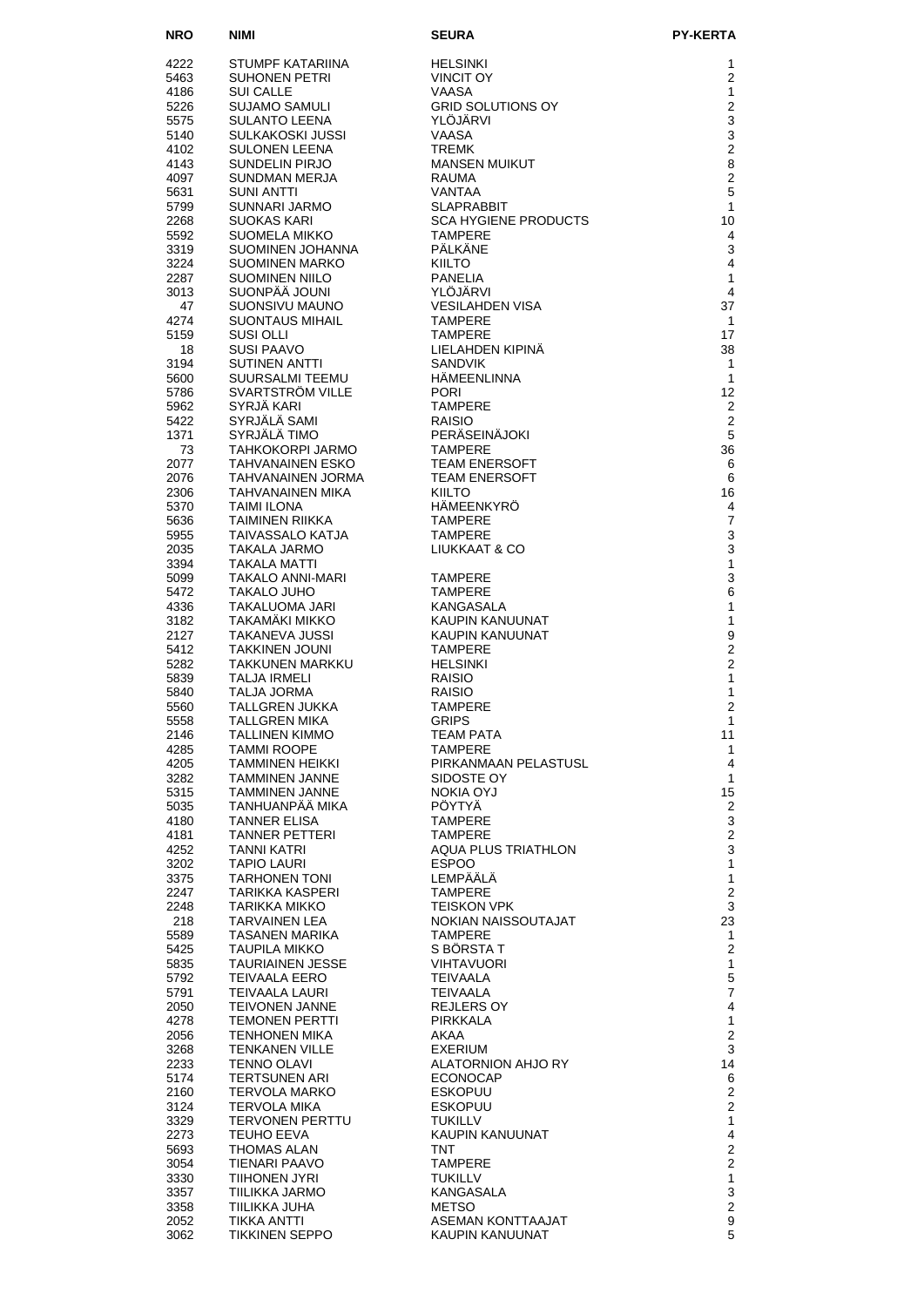| <b>NRO</b>   | NIMI                                            | SEURA                                                | <b>PY-KERTA</b>                  |
|--------------|-------------------------------------------------|------------------------------------------------------|----------------------------------|
| 2072         | TIMONEN JARI                                    | PIRKKALA                                             | $\overline{2}$                   |
| 5390         | TIMONEN JARI                                    | TAMMISAARI                                           | 6                                |
| 4096         | TIMONEN PETTERI                                 | LEMPÄÄLÄ                                             | 12                               |
| 3317         | TIRI ANTTI                                      | TRIATHLONTEAM 226                                    | 5                                |
| 2291         | TIRRONIEMI ILKKA                                | <b>ESPOO</b>                                         | 1                                |
| 5200<br>3159 | TISSARI ILKKA<br>TISSARI KATRI                  | <b>INWIDO</b><br>TAMPERE                             | 1<br>3                           |
| 4269         | TOIVANEN SIRPA                                  | <b>UUSIKAUPUNKI</b>                                  | $\overline{2}$                   |
| 5285         | TOIVANEN TIINA                                  | NOKIA OYJ                                            | 19                               |
| 5536         | TOIVIAINEN SAMI                                 | <b>TAMPERE</b>                                       | 1                                |
| 5897         | <b>TOIVO LEEVI</b>                              | YLÖJÄRVI                                             | $\overline{2}$                   |
| 5900<br>3114 | TOIVO TUOMAS<br>TOIVONEN ARTO                   | PARKANON URHEILIJAT<br>IF VAHINKOVAKUUTUS            | 1<br>3                           |
| 4089         | TOIVONEN HANNU                                  | SASTAMALA                                            | 18                               |
| 5757         | TOIVONEN MATTI                                  | SSU                                                  | $\overline{2}$                   |
| 4248         | TOIVONEN MIKKO                                  | EURA                                                 | 1                                |
| 5867         | TOIVONEN PETTERI                                | MATTORAUMA                                           | $\mathbf{1}$<br>1                |
| 2236<br>2379 | TOIVONEN TUOMO<br>TOKEE JUHA                    | <b>CAVERION</b><br>TAMPERE                           | $\mathbf{1}$                     |
| 5866         | TÖLLI EETU                                      | <b>TAMPERE</b>                                       | $\overline{2}$                   |
| 3234         | TOLLI JANI                                      | KAUPIN KANUUNAT                                      | 5                                |
| 4062         | TOLONEN JAAKKO                                  | INSTA GROUP OY                                       | $\overline{2}$                   |
| 1750<br>5330 | TOLVANEN PIRJO<br>TOMULA ANNA                   | <b>HAMEENLINNA</b><br><b>PORI</b>                    | 4<br>4                           |
| 5916         | <b>TONTTI ESA</b>                               | SOHO CYKLING SOCIETY                                 | $\mathbf{1}$                     |
| 2337         | TOOTS VALDIS                                    | <b>DÜNAMO</b>                                        | $\mathbf{1}$                     |
| 5250         | TÖRNROOS MIKAEL                                 | <b>VIS</b>                                           | 4                                |
| 4231         | <b>TORVINEN ERKKI</b>                           | <b>TREEN MARATONKLUBI</b>                            | 3                                |
| 5374<br>5608 | TOSSAVAINEN JANI<br><b>TOSSAVAINEN JUHA</b>     | <b>TEAM MEDILASER</b><br><b>PVLOGLE</b>              | 4<br>8                           |
| 5532         | <b>TOUKONEN TEEMU</b>                           | <b>RAUTIA TAMPERE</b>                                | 1                                |
| 3108         | TUISKULA TERO                                   | HÄMEENKYRÖ                                           | 3                                |
| 2296         | TUKIAINEN MIKKO                                 | <b>NOKIA</b>                                         | 1                                |
| 2339         | TULONEN MIKKO                                   | <b>TAMPERE</b>                                       | 4                                |
| 64<br>2184   | TUNTURI TAPIO<br>TUOKKOLA JOUNI                 | JÄMIN JÄNNE<br><b>NOKIA</b>                          | 37<br>18                         |
| 5004         | TUOMAALA SOILA                                  | KAAHATTAJAT                                          | $\mathbf{1}$                     |
| 2386         | TUOMIKANGAS JYRI                                | <b>SUUNTO</b>                                        | 4                                |
| 5471         | TUOMINEN ANNIKKI                                | TAMPEREEN PYRINTÖ                                    | 5                                |
| 2073         | <b>TUOMINEN PASI</b>                            | <b>TURENKI</b>                                       | 1                                |
| 5033<br>4258 | TUOMINEN PATRIK<br>TUOMINEN PIPSA               | <b>KERAVA</b><br>KANGASALA                           | 3<br>1                           |
| 5553         | <b>TUOMINEN TAISTO</b>                          | <b>TAMPEREEN PYRINTO</b>                             | 14                               |
| 5134         | <b>TUOMINEN TIMO</b>                            | <b>FUN-WAARIT</b>                                    | 13                               |
| 5559         | <b>TUOMISTO ELINA</b>                           | <b>RAUMA</b>                                         | 2                                |
| 5286<br>5869 | TUOMISTO JARMO<br>TUOMISTO TUOMO                | <b>KANGASALA</b><br>METSÄTYÖT TUOMISTO               | 4<br>5                           |
| 5685         | TUOMISTO-KATAJA-AHO KIRSI                       | <b>TEAM RAHOLA</b>                                   | $\overline{2}$                   |
| 1646         | <b>TUOMOLA OLLI</b>                             | <b>TURKU</b>                                         | $\mathbf{1}$                     |
| 5970         | TUPAMÄKI JUKKA                                  | <b>LEMANSE</b>                                       | 5                                |
| 5366         | TURPEINEN SAMPO                                 | <b>HELSINKI TRIATHLON</b>                            | 5                                |
| 2143<br>3225 | <b>TURUNEN MIKKO</b><br>TUUPANEN HANNA-LEENA    | <b>VIHATTULAN PUDOTUS</b><br>KIILTO                  | 18<br>1                          |
| 2163         | TUURE SIMO-PEKKA                                | <b>WAPICE</b>                                        | 4                                |
| 5904         | <b>TYNKKY JOUNI</b>                             | <b>TAMPERE</b>                                       | 13                               |
| 3309         | <b>TYNKKYNEN MARKKU</b>                         | LAHDEN PYÖRÄILIJÄT                                   | $\mathbf{1}$                     |
| 232          | TYRY ANJA-LEENA                                 | KOLBMA                                               | 22                               |
| 1378<br>4159 | TYYNELÄ PETRI<br>TYYSKÄ JANI                    | KAUPIN KANUUNAT<br><b>TAMPERE</b>                    | 3<br>$\overline{2}$              |
| 2133         | UITTOLUOTO MARKO                                | DYNAMO TAMPERE                                       | 6                                |
| 4044         | <b>UKKONEN AKI</b>                              | <b>EURA</b>                                          | 3                                |
| 5557         | UKKONEN KARI                                    | PÄLKÄNE                                              | 8                                |
| 3101         | UOTILA MIKKO<br>USKALI PERTTI                   | <b>TAMPERE</b><br>KAUPIN KANUUNAT                    | 5<br>14                          |
| 2290<br>2289 | USKALI SATU                                     | KAUPIN KANUUNAT                                      | 8                                |
| 3214         | UURTO ILKKA                                     | PIHLAJALINNA                                         | $\overline{2}$                   |
| 4187         | UUSI-ILLIKAINEN JAAKKO                          | <b>TAMPEREEN KANKEAT</b>                             | $\overline{2}$                   |
| 3092         | UUSI-ILLIKAINEN JUSSI                           | <b>TAMPERE</b>                                       | 4                                |
| 4035<br>4034 | UUSI-ILLIKAINEN MIIKA<br>UUSI-ILLIKAINEN MIKAEL | <b>TAMPEREEN KANKEAT</b><br><b>TAMPEREEN KANKEAT</b> | 3<br>$\overline{2}$              |
| 2113         | UUSIMAA RISTO                                   | KANGKI                                               | 12                               |
| 5563         | UUSIPAIKKA LOTTA-EMILIA                         | <b>VESILAHTI</b>                                     | 1                                |
| 4190         | UUSITALO HANNA                                  | <b>VUORENTAUSTA</b>                                  | $\mathbf{1}$                     |
| 213          | VAAHTERA JUHA                                   | KAUPIN KANUUNAT                                      | 23                               |
| 5318<br>237  | VAAHTERA KARI<br>VAAHTERA PÄIVI                 | KANKAANPAA<br>KAUPIN KANUUNAT                        | 3<br>21                          |
| 5239         | VÄÄNÄNEN ESKO                                   | MIKKELIN RISTIINA                                    | 5                                |
| 5241         | VÄÄNÄNEN JANNE                                  | <b>TAMPERE</b>                                       | 4                                |
| 5240         | VÄÄNÄNEN SAIJA                                  | <b>TAMPERE</b>                                       | 4                                |
| 5540         | VÄÄRÄLÄ HANNA                                   | KANGASALA                                            | $\overline{2}$<br>$\overline{2}$ |
| 5567<br>5797 | VAARANIEMI JUHA<br>VÄHÄ-PIETILÄ PERTTU          | <b>TAMPERE</b><br>PAKSUT POJAT                       | 3                                |
| 5206         | <b>VAHATIITTO REIJO</b>                         | <b>INWIDO</b>                                        | 1                                |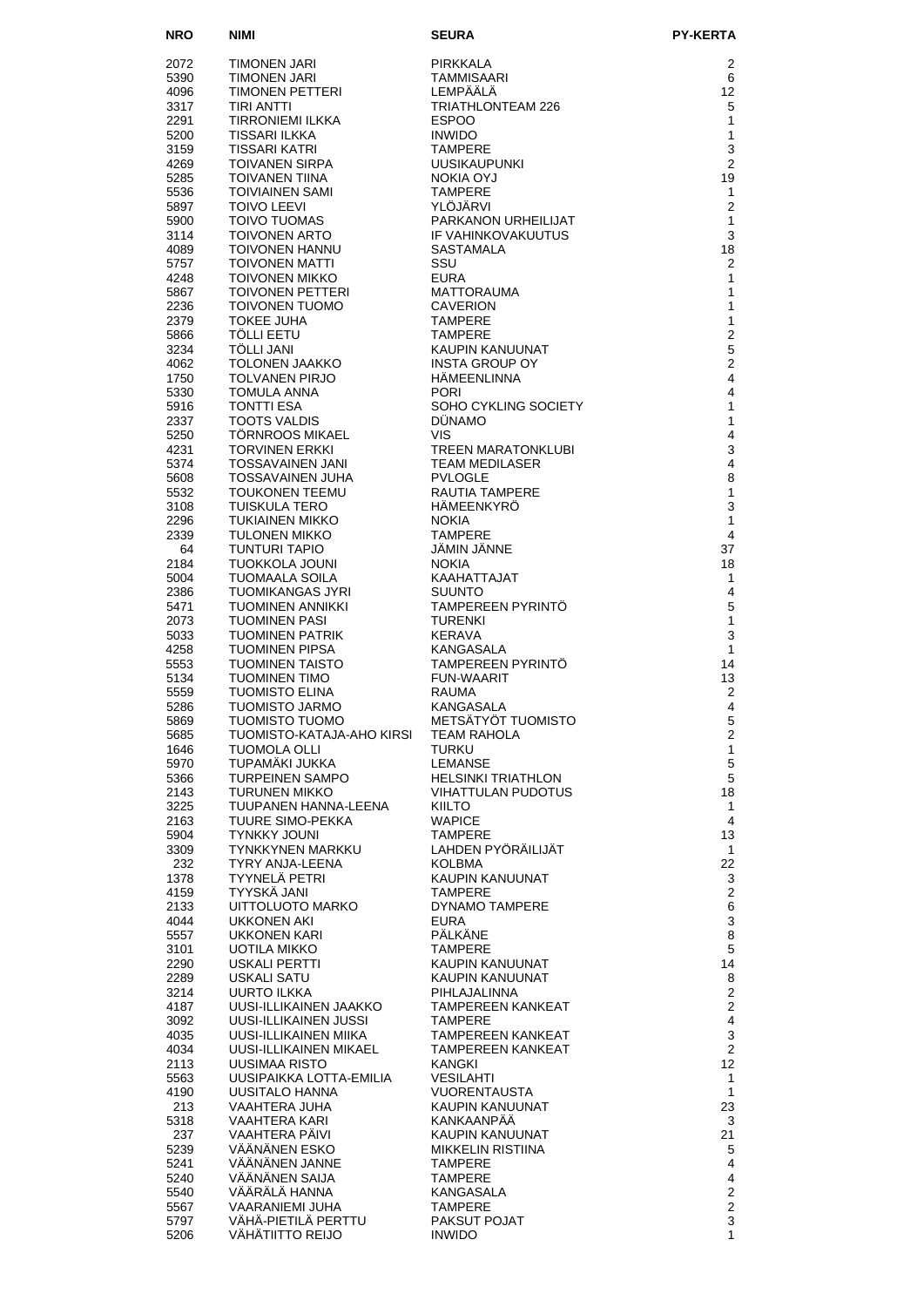| <b>NRO</b>   | <b>NIMI</b>                                      | <b>SEURA</b>                                  | <b>PY-KERTA</b>                  |
|--------------|--------------------------------------------------|-----------------------------------------------|----------------------------------|
| 1394         | VÄHÄVIHU ANTTI                                   | JÄMIJÄRVI                                     | 6                                |
| 5488         | VÄHÄVIHU MARI                                    | JÄMIJÄRVI                                     | 3                                |
| 2132         | VAHTOLAMMI MIKA                                  | <b>TEAM RAHOLA</b>                            | $\overline{7}$                   |
| 4226         | VAINIONPÄÄ MIKKO                                 | <b>TAMPERE</b>                                | 11                               |
| 5416<br>3030 | VAINIONPÄÄ-SEILO TUIJA<br>VÄISÄNEN JANI          | <b>PARKANO</b><br><b>PORVOO</b>               | 3<br>5                           |
| 3215         | VÄISÄNEN JONNE                                   | PIHLAJALINNA                                  | 3                                |
| 3197         | VÄISÄNEN MIKA                                    | <b>SANDVIK</b>                                | $\overline{2}$                   |
| 5883         | VAISSALO HANNU                                   | <b>TVC</b>                                    | $\overline{7}$                   |
| 5903         | <b>VAITTINEN ANTTI</b>                           | LEMPÄÄLÄ                                      | $\mathbf{1}$                     |
| 5106<br>3208 | VÄKIPARTA PETTERI<br><b>VAKKALA MARKKU</b>       | PIRKKALA<br><b>ELEMATIC OYJ</b>               | $\mathbf{1}$<br>14               |
| 4396         | VALAMAA TIINA                                    | <b>KOKEMÄKI</b>                               | 2                                |
| 3217         | VÄLIAHO JOUNI                                    | HÄMEENKYRÖ                                    | 3                                |
| 4385         | VÄLIMÄKI HANNU                                   | HYVIEN JÄTKIEN KERHO                          | 2                                |
| 30           | VÄLIMÄKI HEIKKI                                  | MILLOG OY                                     | 37                               |
| 5350<br>3324 | VÄLIMÄKI PÄIVI<br>VÄLIMÄKI SAMI                  | <b>PORI</b><br>AKAA                           | 15<br>2                          |
| 4294         | VALKAMA JARNO                                    | HÄMEENKYRÖN RES AU                            | $\overline{4}$                   |
| 5079         | <b>VALKAMA TONI</b>                              | <b>HELSINKI</b>                               | 6                                |
| 4375         | VALKEAMÄKI PETRI                                 | <b>CC ILVES</b>                               | $\mathsf 3$                      |
| 4289         | VÄLKKI TIMO                                      | KODIKAS-TALOT<br><b>LEANWARE OY</b>           | 12                               |
| 2227<br>5966 | <b>VALKONEN MIKA</b><br>VALONEN JUHA             | NUMMEN JÄÄHAUKAT                              | 4<br>6                           |
| 2314         | VALORINTA MIKA                                   | PIRKKALAN HIIHTÄJÄT                           | $\overline{4}$                   |
| 2313         | <b>VALORINTA SARI</b>                            | PIRKKALAN HIIHTÄJÄT                           | $\overline{4}$                   |
| 5648         | <b>VALVE TEUVO</b>                               | LOIMAAN VOIMA                                 | 15                               |
| 5075         | VAN NUNEN FRANK<br><b>VANHA-AHO PENTTI</b>       | PIRKKALA                                      | $\mathbf{1}$<br>10               |
| 2154<br>3112 | VANHAKYLÄ KAISA                                  | <b>TAMPERE</b><br><b>TAMPERE</b>              | 4                                |
| 2205         | <b>VANHATUPA ALEKSI</b>                          | <b>NOKIA</b>                                  | $\mathbf{1}$                     |
| 4377         | VARALAHTI MARKO                                  | <b>VELOSALO</b>                               | 1                                |
| 5751         | VARHEENMAA MAIJA                                 | <b>PRO-RAKENNUS</b>                           | 1                                |
| 5750<br>3352 | <b>VARHEENMAA TEEMU</b><br><b>VARIS RIKU</b>     | <b>PRO-RAKENNUS</b><br>PIRKKALA               | $\mathbf{1}$<br>3                |
| 5593         | <b>VARIS SAMULI</b>                              | <b>TAMPERE</b>                                | 4                                |
| 5030         | VARTIAINEN MIKA                                  | <b>VANTAA</b>                                 | $\overline{4}$                   |
| 2259         | VARTOLA LAURI                                    | <b>TAMPERE</b>                                | 8                                |
| 5121         | <b>VASAMA JONI</b>                               | <b>HELSINKI</b>                               | $\mathbf{1}$                     |
| 3239<br>5118 | VASAMA JOUNI<br>VASAMA JUKKA                     | <b>SÄHKÖTASO</b><br><b>RAUMA</b>              | 1<br>5                           |
| 5512         | <b>VASKELAINEN MILLA</b>                         | <b>AVANT TECNO OY</b>                         | 1                                |
| 4032         | VASTAMÄKI PETRI                                  | YLÖJÄRVI                                      | 1                                |
| 3389         | VÄSTILÄ MARKUS                                   | <b>TAMPERE</b>                                | 1                                |
| 5885         | <b>VATAJA AARNI</b>                              | <b>PARKANO</b>                                | $\overline{2}$                   |
| 5164<br>2153 | <b>VEHKALAHTI MIKA</b><br><b>VEHKO PEKKA</b>     | ILKONMÄEN URHEILIJAT<br><b>HELSINKI</b>       | 5<br>4                           |
| 4124         | <b>VEHMAA ANNE</b>                               | <b>TAMPERE</b>                                | 1                                |
| 5731         | VEHMAS MARKO                                     | <b>TAMPERE</b>                                | 4                                |
| 5623         | <b>VELLONEN JARKKO</b>                           | PATRIA AVIATION                               | 5                                |
| 3161<br>4131 | VENÄLÄINEN JARNO<br>VENEJÄRVI PASI               | <b>NOKIA</b><br>TT UTRAN UHO                  | 1<br>$\mathbf{1}$                |
| 5143         | <b>VENESKOSKI OUTI</b>                           | LEMPÄÄLÄ                                      | 7                                |
| 4079         | <b>VENHO JANNE</b>                               | YLÖJÄRVI                                      | 3                                |
| 5650         | VENHO LEENA                                      | YLÖJÄRVI                                      | 1                                |
| 2021         | <b>VENTIN JAKOB</b>                              | <b>FINSKA KOMPANIET</b>                       | $\mathbf{1}$                     |
| 3336<br>4130 | <b>VEPSALAINEN TERO</b><br><b>VERTAINEN MIKA</b> | <b>TAMPERE</b><br><b>HELSINKI</b>             | $\overline{c}$<br>1              |
| 2130         | <b>VESA MATTI</b>                                | LÄNSI-TEISKON SOUTAJ                          | 1                                |
| 4218         | <b>VESALAINEN LASSI</b>                          | <b>LOPPI</b>                                  | $\mathbf{1}$                     |
| 5264         | VESAMÄKI KIMMO                                   | METSO MINERALS/ KAME                          | 9                                |
| 5255<br>3988 | VESAMÄKI PÄIVIKKI<br><b>VESTERINEN TEEMU</b>     | KANGASALAN MELOJAT<br><b>TAMPERE</b>          | $\overline{4}$<br>1              |
| 5773         | <b>VETELAINEN TIINA</b>                          | <b>PALKANE</b>                                | 1                                |
| 5711         | <b>VETTANEN HELENE</b>                           | KANGASALAN MELOJAT R                          | $\overline{c}$                   |
| 5133         | <b>VETTANEN INKERI</b>                           | KANGASALAN MELOJAT                            | 4                                |
| 5141         | VIDQVIST KRISTA-LIISA                            | <b>NOKIA</b>                                  | $\overline{c}$<br>8              |
| 5470<br>2374 | VIENOLA LEILA<br>VIERIMAA MILLA                  | <b>IKAALINEN</b><br>AUTOCENTER.FI             | $\mathbf{1}$                     |
| 3205         | <b>VIERUAHO JARI</b>                             | YLÖJÄRVI                                      | 6                                |
| 5855         | <b>VIHAVAINEN TUOMAS</b>                         | <b>TAMPERE</b>                                | 1                                |
| 4087         | <b>VIHEROJA TUULA</b>                            | <b>RAUMA</b>                                  | $\overline{7}$                   |
| 4338<br>5972 | VIHERSAARI JARI<br>VIHERVÄ TOMI                  | <b>TAMPERE</b><br><b>TAMPERE</b>              | $\mathbf{1}$<br>19               |
| 2348         | VIIKARI HEIKKI                                   | SAMMALJOEN SAMPO                              | 8                                |
| 2347         | VIIKARI OUTI                                     | SAMMALJOEN SAMPO                              | 3                                |
| 5447         | VIINANEN MIKKO                                   | PYSTYTUKAT                                    | $\overline{c}$                   |
| 3298         | <b>VIIRI KEIJO</b>                               | <b>TAMPERE</b>                                | 3                                |
| 2082<br>2200 | VIITA JUHA<br><b>VIITAKANGAS ARTO</b>            | <b>SSU TRIATHLON</b><br><b>METSO MINERALS</b> | $\overline{c}$<br>$\overline{c}$ |
| 5684         | VIITAMAKI HEIDI                                  | HÄMEENKYRÖ                                    | $\overline{2}$                   |
| 5912         | <b>VIITANEN AARNE</b>                            | <b>PORI</b>                                   | 3                                |
| 4241         | <b>VIITANEN ARTTU</b>                            | <b>TAMPERE</b>                                | $\mathbf{1}$                     |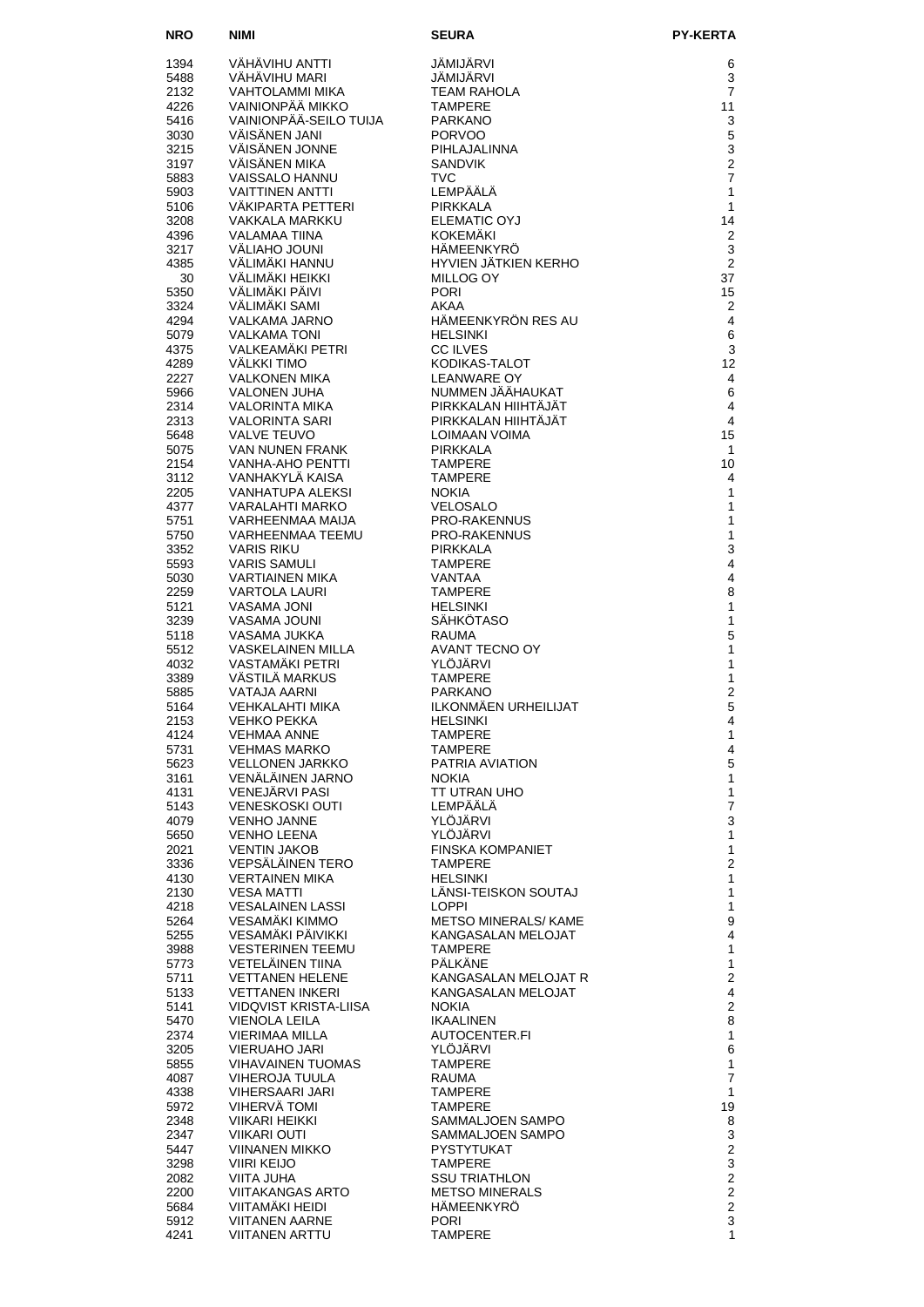| <b>NRO</b>   | NIMI                                            | SEURA                                           | <b>PY-KERTA</b>                  |
|--------------|-------------------------------------------------|-------------------------------------------------|----------------------------------|
| 5944         | VIITANEN JARI                                   | KH-BIKERS                                       | 1                                |
| 4101         | VIITANEN JARNO                                  | DYNASET OY                                      | 1                                |
| 5820         | <b>VIITANEN LIISA</b>                           | TREEN SEUDUN KOIRAK.                            | 1                                |
| 5851         | VIITANEN PETRUS                                 | <b>TAMPERE</b>                                  | 4                                |
| 2063<br>2297 | <b>VIITANEN RISTO</b><br><b>VIITANEN SAMI</b>   | PYÖRÖNMAAN PYRY<br>KOLMELAN HINKU               | 18<br>9                          |
| 5727         | <b>VIITANEN SIMO</b>                            | AS-TEAM                                         | $\mathbf{2}$                     |
| 4242         | <b>VIITANEN TONI</b>                            | <b>TAMPERE</b>                                  | $\mathbf{1}$                     |
| 5276         | VIITANIEMI JUHA                                 | VILJAKKALAN KVENEYHD                            | 18                               |
| 5655         | VIITANIEMI JUSSI                                | <b>TAMPERE</b>                                  | $\mathbf{1}$                     |
| 90<br>4348   | VIITANIEMI PEKKA<br>VIITANIEMI RAMI             | <b>NOKIA</b><br>KAUPIN KANUUNAT                 | 32<br>6                          |
| 5431         | VIKMAN MARKKU                                   | <b>MYLPY</b>                                    | 6                                |
| 4195         | VILJANEN HENRY                                  | BRYSSELIN PYÖRITTÄJ                             | $\overline{2}$                   |
| 5460         | VILLIKKA JANNE                                  | <b>VINCIT</b>                                   | 1                                |
| 3380<br>3379 | VILPAS SAARA<br>VILPAS SAIJA                    | VALKEAKOSKI<br>VALKEAKOSKI                      | $\mathbf{1}$<br>1                |
| 2026         | <b>VILPPOLA JIRI</b>                            | <b>IBD CYCLING</b>                              | $\overline{2}$                   |
| 2124         | VIRKKILÄ SEPPO                                  | RETULAHDEN KIERTELIJ                            | 18                               |
| 2385         | <b>VIRKORINNE RAUNO</b>                         | NOMET OY                                        | $12 \overline{ }$                |
| 4128         | VIROLA JESSE                                    | KAUPIN KANUUNAT                                 | $\mathbf{1}$                     |
| 3004<br>3142 | <b>VIROLAINEN TOMI</b><br>VIRTALA JYRKI         | SARA<br><b>TAMPERE</b>                          | $\mathbf{2}$<br>3                |
| 5626         | <b>VIRTANEN AINO</b>                            | KAUPIN KANUUNAT                                 | $\mathbf{1}$                     |
| 189          | VIRTANEN JUKKA                                  | <b>TELESTE</b>                                  | 22                               |
| 2047         | VIRTANEN PETRI                                  | <b>LOHJA</b>                                    | 1                                |
| 5652         | <b>VIRTANEN TEIJA</b>                           | <b>TEAM RAHOLA</b>                              | 4                                |
| 5304<br>4333 | <b>VIRTANEN VIRPI</b><br><b>VITIKKA HARRI</b>   | TEAM RAHOLA<br><b>TAMPERE</b>                   | $\mathbf{1}$<br>$\overline{7}$   |
| 5884         | <b>VOIMA JUSSI</b>                              | <b>TVC</b>                                      | 3                                |
| 5311         | <b>VOIMANEN EERIK</b>                           | YLÖJÄRVI                                        | 3                                |
| 5310         | VOIMANEN JANNE                                  | <b>SANDVIK</b>                                  | 6                                |
| 2043<br>2284 | VON BAGH ALEXEJ<br><b>VON BAGH PATRIK</b>       | <b>NOKIAN TYRES</b><br><b>LCC TAMPERE</b>       | 3<br>$\overline{2}$              |
| 4203         | <b>VORNANEN INKERI</b>                          | <b>TAMPERE</b>                                  | $\overline{2}$                   |
| 5967         | <b>VOUTILAINEN MIKKO</b>                        | <b>HELSINKI</b>                                 | $\mathbf{1}$                     |
| 3048         | <b>VOUTILAINEN PASI</b>                         | KAUPIN KANUUNAT                                 | 3                                |
| 4135         | <b>VULLI KATRI</b>                              | <b>HAMEENKYRO</b>                               | 1                                |
| 4136<br>4127 | <b>VULLI MARKO</b><br><b>VUOLANTO ANTTI</b>     | <b>TAKON KOTELOTEHDAS</b><br><b>KIRKKONUMMI</b> | 4<br>1                           |
| 2357         | <b>VUOLLE JUKKA</b>                             | KUNTO-PIRKAT                                    | 16                               |
| 5676         | <b>VUOLLE KARI</b>                              | TGL.                                            | 2                                |
| 3397         | <b>VUORELA TIMO</b>                             | <b>VARIKKO</b>                                  | $\overline{2}$                   |
| 170<br>3347  | <b>VUORENMAA RITVA</b><br>VUORENPÄÄ ARI         | TAIVALTAJAT<br><b>RUSKO</b>                     | 30<br>1                          |
| 3065         | VUORENPÄÄ PETRI                                 | CARGOTEC FINLAND OY                             | 1                                |
| 5953         | Vuori riku                                      | <b>TAMPERE</b>                                  | 1                                |
| 3172         | <b>VUORI SEPPO</b>                              | HAMEENKYRO                                      | 16                               |
| 8502         | <b>VUORINEN EERO</b>                            | <b>TAMPERE</b>                                  | $\overline{c}$                   |
| 3157<br>5803 | <b>VUORINEN JARMO</b><br><b>VUORINEN JOONAS</b> | JYVÄSKYLÄ<br><b>TAMPERE</b>                     | $\overline{c}$<br>$\overline{a}$ |
| 2345         | <b>VUORINEN VEIKKO</b>                          | FORSSAN INVALIDIT                               | $\mathbf{1}$                     |
| 3325         | <b>VUORINEN VESA</b>                            | <b>PORI</b>                                     | 3                                |
| 4249         | <b>VUORIO PETRI</b>                             | KAUPIN KANUUNAT                                 | $\overline{c}$                   |
| 2215         | <b>WALLANDER JOUNI</b>                          | TAMPERE                                         | $\overline{2}$                   |
| 5005<br>5010 | <b>WALLIN HILLA</b><br>WALLIN JUHA              | KAAHOTTAJAT<br>KAAHOTTAJAT                      | 1<br>1                           |
| 4393         | <b>WALTER ELLI</b>                              | <b>ESPOO</b>                                    | $\overline{c}$                   |
| 2006         | <b>WECKSTROM KJELL</b>                          | FINSKA KOMPANIET                                | 5                                |
| 5784         | <b>WEGELIUS MATIAS</b>                          | VANTAA                                          | $\mathbf{1}$                     |
| 5785<br>2330 | <b>WEGELIUS PETRI</b><br>WESTERHOLM KENT        | VANTAA<br>PARGAS IF SKI TEAM                    | 1<br>16                          |
| 2328         | <b>WESTERHOLM VIOLA</b>                         | VASA                                            | 1                                |
| 4308         | WIDGREN JUHO-MIKKO                              | <b>KANNUS</b>                                   | $\mathbf{2}$                     |
| 4307         | <b>WIDGREN PETRI</b>                            | <b>TAMPERE</b>                                  | $\overline{2}$                   |
| 2020<br>2325 | WIKHOLM MADSEN<br><b>WILCOX DAVID</b>           | FINSKA KOMPANIET<br>TAMPERE                     | $\mathbf{1}$<br>$\mathbf{1}$     |
| 5766         | WILENIUS SATU                                   | TAMPERE                                         | $\overline{2}$                   |
| 4050         | <b>WUORIO JOONAS</b>                            | PIRKAN SUUNNITTELU                              | 1                                |
| 4178         | YLÄKANGAS TIMO                                  | <b>TAMPERE</b>                                  | 1                                |
| 5123         | YLÄKOSKI JARI                                   | <b>TAMPERE</b>                                  | 20                               |
| 5375<br>5379 | YLÄNEN KALLE<br>YLÄNEN TIMO                     | <b>TAMPERE</b><br>JOHN DEERE FORESTRY           | 3<br>3                           |
| 5578         | YLÄ-OUTINEN VILLE                               | <b>HARJUN POJAT</b>                             | 1                                |
| 2212         | YLÄ-VITELI JARI                                 | ORIVESI                                         | $\mathbf{1}$                     |
| 4279         | YLHÄINEN MIKKO                                  | MPK.                                            | $\overline{c}$                   |
| 3304<br>3015 | YLIHARJU JUHA<br>YLI-HELLÄ LIISA                | KAUHAJOKI<br><b>SASTAMALA</b>                   | $\overline{c}$<br>3              |
| 2140         | YLIKAHRI JUHA                                   | SIIKAISTEN SISU                                 | $\overline{\mathbf{4}}$          |
| 5112         | YLI-KARRO ARMI                                  | RAUMA                                           | 5                                |
| 5111         | YLI-KARRO TAPIO                                 | RAUMAN KALEVANKIERT                             | $\overline{7}$                   |
| 4197         | YLILUOMA MIKKO                                  | YLISTARO                                        | 1                                |
| 5457         | YLIMAKI RAMI                                    | <b>VINCIT</b>                                   | 7                                |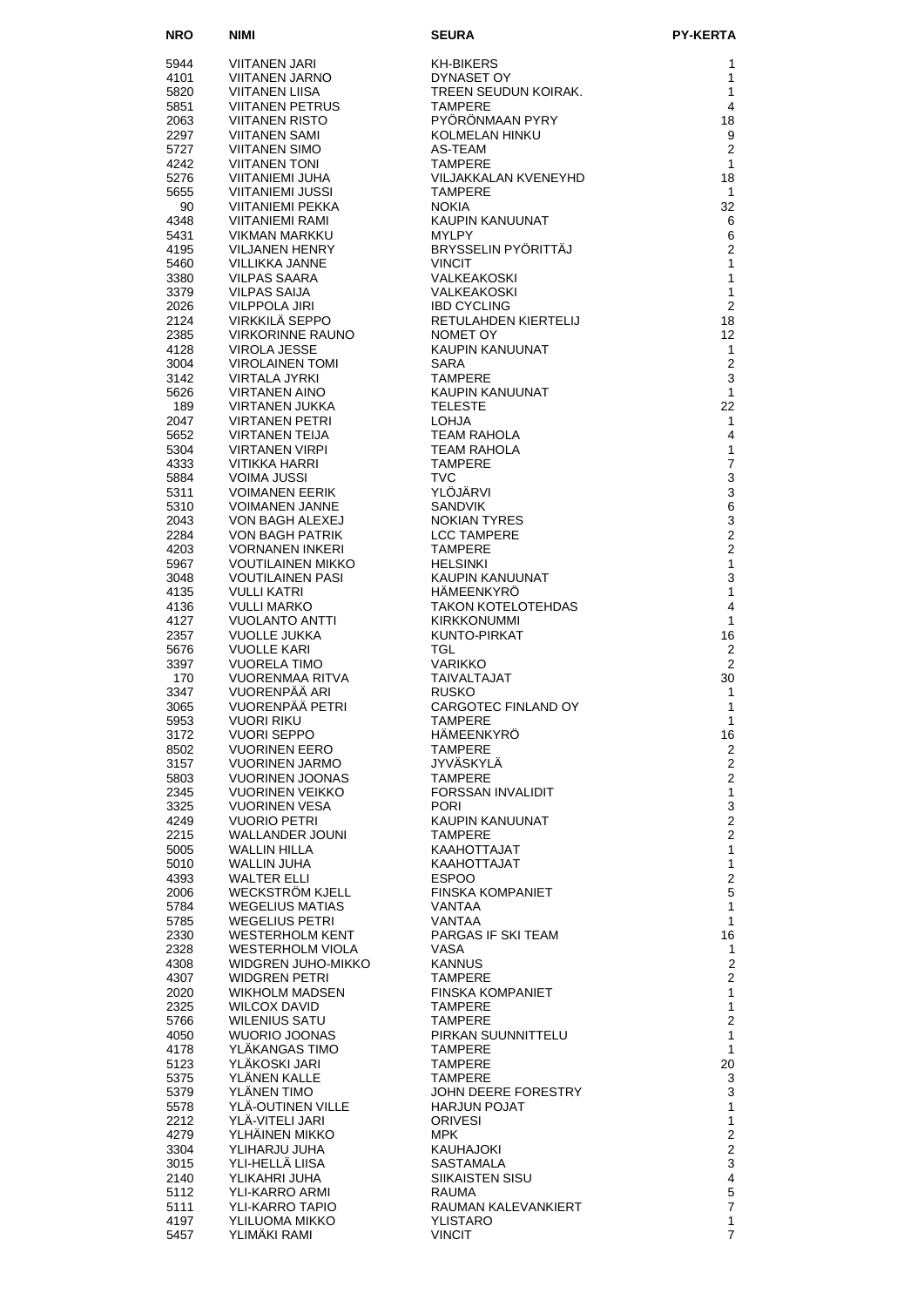| 5754<br><b>NRO</b> | YLIPAASTO JONNA<br><b>NIMI</b> | KANKAANPÄÄ<br><b>SEURA</b>  | <b>PY-KERTA</b> |
|--------------------|--------------------------------|-----------------------------|-----------------|
| 4090               | YLI-PIETILÄ ARTTU              | TAMPFRF                     |                 |
| 4057               | <b>YLITALO TONI</b>            | <b>BLACKDONUTS ENGINEER</b> |                 |
| 3364               | YLITOLVA FIIA                  | TAMPFRF                     |                 |
| 4161               | YRJÖLÄ KATARIINA               | TAMPERE                     |                 |
| 5393               | YRJÖLÄ MARTTI                  | TAMPERE                     |                 |
| 5169               | ZAREMBA IWONA                  | ECONOCAP POLAND             |                 |
|                    |                                |                             |                 |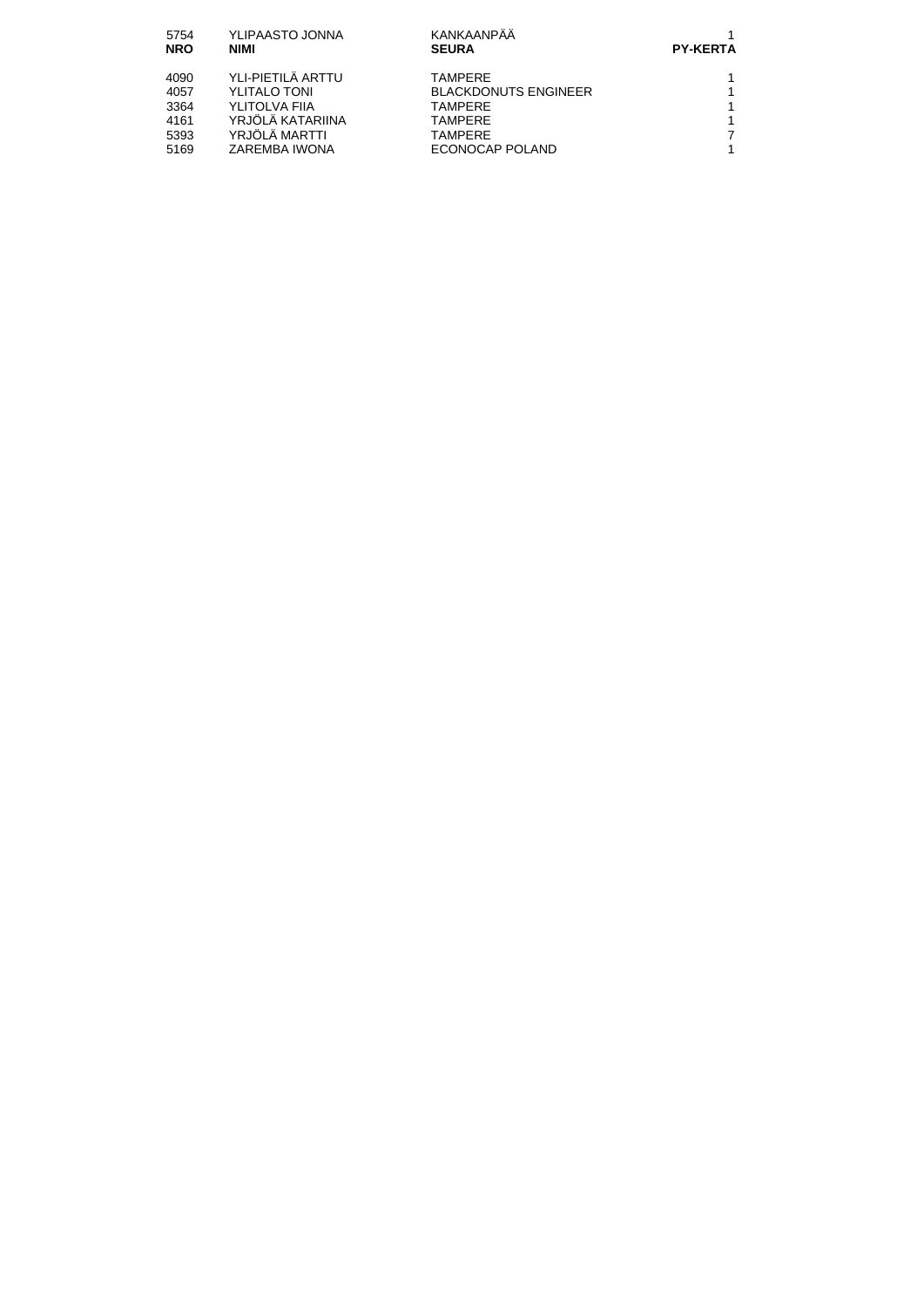# **PIRKAN PYÖRÄILY – PIRKAN PYHÄ 40 KM**

| NRO          | NIMI                                            | <b>SEURA</b>                                  |
|--------------|-------------------------------------------------|-----------------------------------------------|
| 4544         | AALTO JENNA                                     | <b>JYVÄSKYLÄ</b>                              |
| 6072         | <b>AALTO JONI</b>                               | <b>TAMPERE</b>                                |
| 4754         | AALTONEN LEENA                                  | YLÖJÄRVI                                      |
| 4469         | AARNIKKO TENHO                                  | <b>SITO</b>                                   |
| 4436         | AHONEN JOHANNA                                  | PAUKKUVAT PAKARAT                             |
| 4446         | AHTOLA SANNI                                    | KANGASALA                                     |
| 4452         | <b>AITTONIEMI ANNE</b><br>AITTONIEMI JANNE      | <b>NOKIAN TYRES</b><br><b>PIRKKALA</b>        |
| 4453<br>4523 | ALAHUHTALA ELLA                                 | YLÖJÄRVI                                      |
| 6172         | <b>ALANEN PIRKKO</b>                            | <b>PINSIÖ</b>                                 |
| 6180         | ALA-TALA AADA                                   | <b>TAMPERE</b>                                |
| 6182         | <b>ALA-TALA IINA</b>                            | <b>TAMPERE</b>                                |
| 4709         | ALENIUS MARJA                                   | <b>HÄMEENLINNA</b>                            |
| 4466         | ALVASTO JOHANNES                                | <b>ESPOO</b>                                  |
| 4596<br>4724 | <b>ALVASTO TEIJO</b><br>ANTIKAINEN JUHA         | <b>HELSINKI TRIATHLON</b><br><b>TAMPERE</b>   |
| 6011         | ANTILA MERJA                                    | KANGASALA                                     |
| 80           | <b>ANTILA TIMO</b>                              | PIRKAN HIIHTO                                 |
| 4746         | ANTTILA JOUNI                                   | KUNTO-PIRKAT                                  |
| 4406         | ANTTILA MINNA                                   | <b>TAMPERE</b>                                |
| 4565         | ARO AXEL                                        | <b>TAMPERE</b>                                |
| 4564<br>4403 | ARO MIKKO<br>ARO SIMO                           | <b>TAMPERE</b><br><b>GNOMES</b>               |
| 6120         | AROLA ELINA                                     | <b>TAMPERE</b>                                |
| 6118         | AROLA HEIKKI                                    | NESTORI S. VAELTAJAT                          |
| 4604         | ASADA HIDEKO                                    | JAPAN                                         |
| 4603         | ASADA KATSUMI                                   | <b>JAPAN</b>                                  |
| 4442         | <b>AUTIO MIA</b>                                | PAUKKUVAT PAKARAT                             |
| 4583         | AZIMIRAD ARASH                                  | <b>TAMPERE</b>                                |
| 4510<br>4509 | ELO NIKO<br><b>ELO PASI</b>                     | P.A.K.MELO OY<br>P.A.K.MELO OY                |
| 4629         | FAGERSTRÖM ANJA                                 | LAMMINSIVU OY                                 |
| 4507         | <b>GUIGNET ERIK</b>                             | <b>FASTEMS OY AB</b>                          |
| 4736         | <b>GUIGNET MENNI</b>                            | LEMPÄÄLÄ                                      |
| 4783         | HAANPÄÄ ANNE                                    | TRE LIIKUNTAPALVELUT                          |
| 4756         | HAANPÄÄ MARKO                                   | NOKIAN JUDO                                   |
| 4638<br>4752 | <b>HAAPALA JOUKO</b><br>HAATAJA HANNU           | KANKAANPAA<br><b>TAMPERE</b>                  |
| 4734         | HAHTALA VEERA                                   | <b>TAMPERE</b>                                |
| 6019         | <b>HAKALA SANNA</b>                             | <b>HC NOKIA</b>                               |
| 4411         | <b>HAKKARAINEN ESKO</b>                         | <b>TAMPERE</b>                                |
| 4410         | <b>HAKKARAINEN SATU</b>                         | <b>TAMPERE</b>                                |
| 4781<br>4780 | HAKOLA JARMO<br><b>HAKOLA TOMI</b>              | <b>TAMPERE</b><br><b>TAMPERE</b>              |
| 6087         | HÄMÄLÄINEN LIISA                                | <b>TAPO</b>                                   |
| 6137         | <b>HANKIOLA ELINA</b>                           | <b>WHEEL ENERGY</b>                           |
| 6138         | <b>HANKIOLA PETRI</b>                           | <b>WHEEL ENERGY</b>                           |
| 4493         | HARJULA ARI                                     | <b>SANDVIK</b>                                |
| 6192         | HÄRKKI AARO                                     | <b>TAPA</b>                                   |
| 6191<br>4621 | HÄRKKI PETRI<br>HASSAN MUHAMMAD ZOHAIB          | <b>TAMPERE</b><br><b>TAMPERE</b>              |
| 4610         | HAUKIPÄÄ HANNA                                  | HÄMEENKYRÖ                                    |
| 4404         | <b>HAUTALA NELLA</b>                            | <b>SEINÄJOKI</b>                              |
| 122          | HAVERI JUHANI                                   | <b>IKKU</b>                                   |
| 6074         | <b>HAVIA TAPANI</b>                             | <b>AKS</b>                                    |
| 6050         | <b>HELENIUS MILLA</b><br><b>HELIN JUKKA</b>     | <b>TAMPERE</b>                                |
| 6198<br>62   | <b>HENTTONEN KEIJO</b>                          | <b>TAMPERE</b><br>PUUSEPÄNL. HENTTONEN        |
| 3956         | HILDÉN MATTI                                    | P-KARHUT                                      |
| 4646         | HIRVIMÄKI HEIDI                                 | VAKUUTUSYHTIÖ TURVA                           |
| 6056         | HIRVIMÄKI MAARIT                                | <b>HOLLOLA</b>                                |
| 4647         | HISHIDA KATSUMI                                 | JAPAN                                         |
| 6106         | HONKALA HANNU<br>HONKALA MIKAEL                 | <b>TAMPERE</b><br><b>SCA HYGIENE PRODUCTS</b> |
| 4506<br>4659 | HOSSAINI RAHMAN                                 | KORJA-KUMI                                    |
| 4441         | HUHTALA LEENA                                   | PAUKKUVAT PAKARAT                             |
| 6157         | HUOVILA ILARI                                   | <b>TAMPERE</b>                                |
| 6158         | <b>HUOVILA TEPPO</b>                            | <b>NOKIAN RENKAAT OYJ</b>                     |
| 6187         | HUUHKA JOUKO                                    | KANSU                                         |
| 6173         | <b>HUUSKO PETTERI</b><br><b>HUUSKONEN FELIX</b> | <b>NOKIA</b><br><b>TAMPERE</b>                |
| 4539<br>4536 | HUUSKONEN HANNU                                 | <b>TAMPERE</b>                                |
| 6149         | <b>HUUSKONEN LAURI</b>                          | PP.                                           |
| 4402         | <b>HYNNINEN KRISTEL</b>                         | <b>NOKIAN TYRES</b>                           |
| 4688         | <b>HYTTINEN ISMO</b>                            | <b>MAKRUM OY</b>                              |
| 4497         | HYVÄRINEN TIMO                                  | <b>SANDVIK</b>                                |
| 4521<br>4522 | HYYRYLÄINEN AINO<br>HYYRYLÄINEN ANNI            | YLÖJÄRVI<br>YLÖJÄRVI                          |
| 4520         | HYYRYLÄINEN JOONAS                              | YLÖJÄRVI                                      |
|              |                                                 |                                               |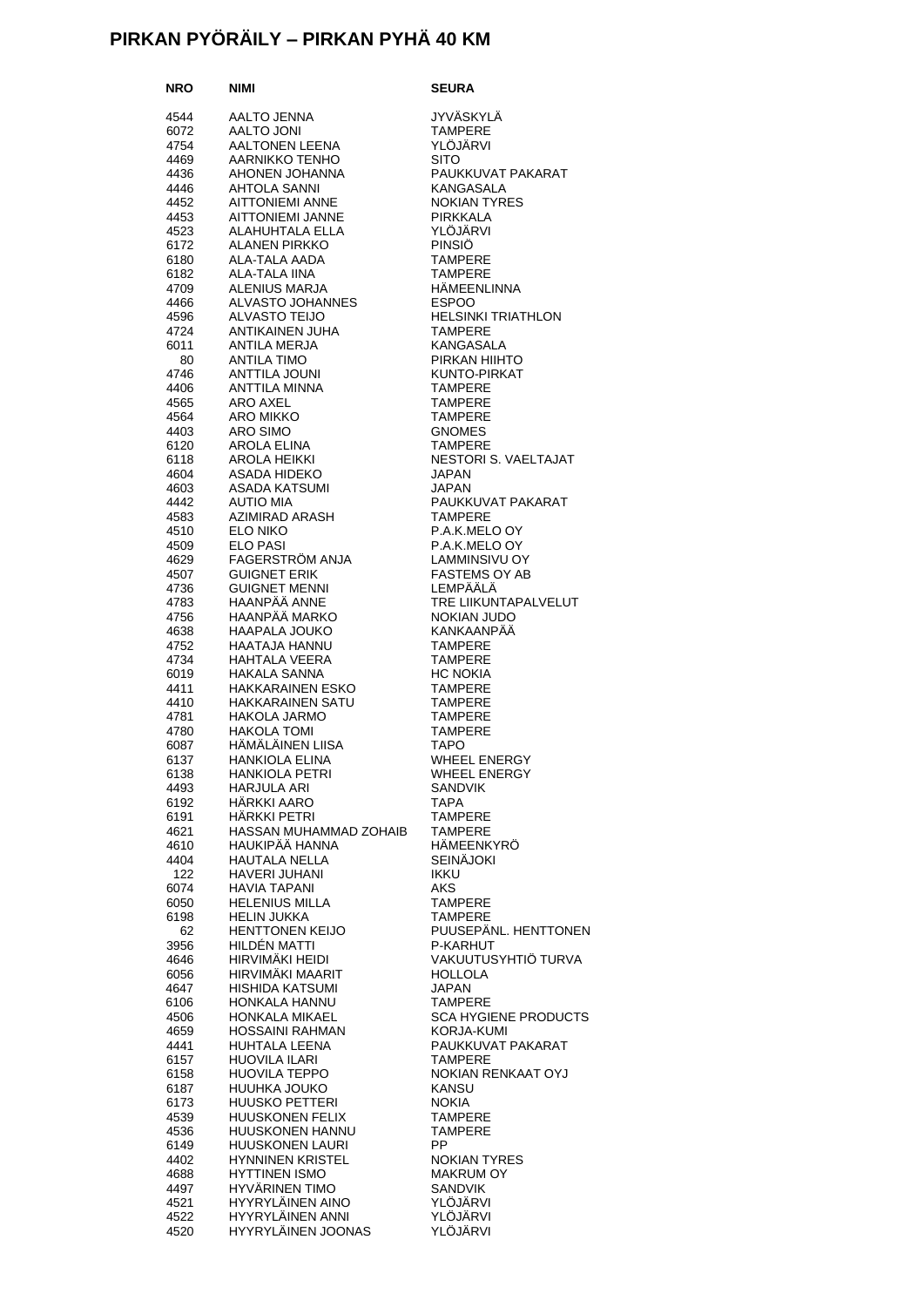| NRO          | <b>NIMI</b>                                  | <b>SEURA</b>                                |
|--------------|----------------------------------------------|---------------------------------------------|
| 4519         | HYYRYLÄINEN TEEMU                            | YLÖJÄRVI                                    |
| 6125         | HYYTIÄINEN JUHO                              | <b>TAMPERE</b>                              |
| 6124         | <b>HYYTIÄINEN PATRIK</b>                     | <b>TAMPERE</b>                              |
| 6123         | <b>HYYTIÄINEN TIINA</b>                      | <b>TAMPERE</b>                              |
| 6185<br>4455 | <b>IAROVA NATALIA</b><br>ILVESMÄKI AADA      | SAINT-PETERSBURG<br>HÄMEENLINNA             |
| 4454         | ILVESMÄKI MIKA                               | <b>IITTALA</b>                              |
| 4601         | IMAMURA SADAKO                               | <b>JAPAN</b>                                |
| 4611         | INKILÄ JARI                                  | <b>TAMPERE</b>                              |
| 4615         | INKILÄ PEETU                                 | <b>TAMPERE</b>                              |
| 6135         | ISOKANGAS SAANA<br>ISOKANGAS SAANA           |                                             |
| 6153<br>4637 | ISOLAMMI EEVA-MAIJA                          | JULKIJÄRVI<br><b>TAMPERE</b>                |
| 4634         | <b>ISOSALO ANTTI</b>                         | <b>TAMPERE</b>                              |
| 4635         | <b>ISOSALO EERO</b>                          | <b>TAMPERE</b>                              |
| 4759         | ITÄLINNA SINIKKA                             | <b>TEAM HUNNI</b>                           |
| 4758<br>4632 | <b>ITVOLA KIMMO</b><br><b>ITVOLA TERHI</b>   | <b>TEAM ITVOLA</b><br>TEAM SAMMALPESÄ       |
| 4749         | JÄÄSKELÄINEN PERTTI                          | <b>SANDVIK</b>                              |
| 4699         | <b>JAKOVUORI ROOPE</b>                       | <b>TAMPERE</b>                              |
| 6146         | JAKOVUORI TUULA                              | <b>TAMPERE</b>                              |
| 6178         | JALANDER JANNIKA                             | <b>HELSINKI</b>                             |
| 6164<br>6165 | <b>JALKANEN EERO</b><br><b>JALKANEN EETU</b> | <b>TAMPERE</b><br><b>TAMPERE</b>            |
| 6167         | <b>JALKANEN PINJA</b>                        | <b>TAMPERE</b>                              |
| 6133         | <b>JALONEN ULLA</b>                          | LEMPÄÄLÄ                                    |
| 4733         | JÄMSÄ ULLA JOHANNA                           | <b>TAMPERE</b>                              |
| 4460<br>4461 | <b>JARSKE PETRI</b><br><b>JARSKE SATU</b>    | <b>TAMPERE</b><br><b>TAMPERE</b>            |
| 4693         | JARVANSALO ELISA                             | LEMPÄÄLÄ                                    |
| 4694         | <b>JARVANSALO KASPER</b>                     | LEMPÄÄLÄ                                    |
| 4692         | <b>JARVANSALO MIKKO</b>                      | <b>HULAUKSEN HURJAT</b>                     |
| 4472         | JÄRVENPÄÄ AARO                               | <b>TAMPERE</b>                              |
| 4548<br>4165 | JÄRVENPÄÄ HARRI<br>JÄRVENPÄÄ MIKA            | <b>TAMPERE</b><br><b>TAMPERE</b>            |
| 4471         | JÄRVENPÄÄ SAIJA                              | <b>TAMPERE</b>                              |
| 4711         | JÄRVENSIVU MARTTI                            | METALLIK. K. SEPPÄNE                        |
| 6189         | JÄRVENTAUSTA JESPER                          | TREEN SLALOM-SEURA                          |
| 6190         | JÄRVENTAUSTA KATI<br>JÄRVI MAURI             | <b>PIRKKALA</b>                             |
| 4487<br>4710 | JÄRVINEN JOUKO                               | <b>SANDVIK</b><br><b>JOUTSENON KULLERVO</b> |
| 6064         | JÄRVINEN PÄIVI                               | <b>JOUTSENON KULLERVO</b>                   |
| 4729         | JÄRVINEN RAINE                               | <b>KANGASALA</b>                            |
| 4585         | JOENSUU VEETI                                | <b>NOKIA</b>                                |
| 4593<br>6010 | <b>JOKELA ANTTI</b><br><b>JOKINEN MAARET</b> | <b>PILKINGTON</b><br><b>TAMPERE</b>         |
| 4720         | JOUTSENVUORI SARI                            | <b>TAMPERE</b>                              |
| 4462         | <b>JUNNI MIRVA</b>                           | <b>TAMPERE</b>                              |
| 3954         | JUSSILA JUHA                                 | <b>EURAJOKI</b>                             |
| 3955<br>4494 | JUSSILA MINNA<br>JUUSO PIIA                  | <b>EURAJOKI</b><br><b>NOKIA</b>             |
| 6128         | KAIKKONEN SAIJA                              | <b>TAMPERE</b>                              |
| 6058         | KALUGIN VIKTOR                               | <b>NOKIA</b>                                |
| 4743         | KAMPPURI HEIKKI                              | <b>TAMPERE</b>                              |
| 4546<br>4545 | KANERVA TEUVO<br><b>KANERVA TOMI</b>         | TAMPERE<br><b>TAMPERE</b>                   |
| 4670         | KANTOLA PETRI                                | ALLIANSSI                                   |
| 4483         | KARJULA MIIKA                                | <b>SANDVIK</b>                              |
| 4492         | KARJULA TOPI                                 | <b>SANDVIK</b>                              |
| 6035<br>4714 | KÄRKI PAAVO<br>KÄRKKÄINEN HANNES             | TAMPERE<br><b>KANGASALA</b>                 |
| 4574         | KARTTU JUSSI                                 | <b>TAMPERE</b>                              |
| 5177         | KARTTUNEN KIMMO                              | YLÖJÄRVI                                    |
| 4686         | KATAJALA VIRPI                               | <b>TAMPERE</b>                              |
| 6009         | KAUPPI KRISTIINA                             | <b>TAMPERE</b>                              |
| 4476<br>4477 | <b>KEKKONEN KARI</b><br>KEKKONEN SONJA       | <b>NOKIA</b><br><b>NOKIA</b>                |
| 4657         | <b>KERÄNEN PASI</b>                          | KORJA-KUMI OY                               |
| 6008         | <b>KERONEN MINNA</b>                         | <b>TAMPERE</b>                              |
| 4468         | <b>KERVINEN MAARIT</b>                       | <b>TAMPERE</b>                              |
| 4450<br>6105 | KESKINEN JOHANNA<br><b>KESKINEN JUTTA</b>    | HÄMEENKYRÖ<br><b>TAMPERE</b>                |
| 4678         | <b>KESKINEN KIMMO</b>                        | NOUSEVA KUU                                 |
| 4680         | <b>KESKINEN MARKKU</b>                       | <b>NOUSEVA KUU</b>                          |
| 4681         | <b>KESKINEN RASMUS</b>                       | NOUSEVA KUU                                 |
| 4679<br>4788 | <b>KESKINEN VESA</b><br>KIIVERI JUKKA        | <b>NOUSEVA KUU</b><br>PIEKSÄMÄKI            |
| 4789         | KIIVERI KAISA                                | PIEKSAMÄKI                                  |
| 4584         | KILPELÄINEN JUSSI                            | TAMPERE                                     |
| 4667         | KILPI TANJA                                  | <b>TAMPERE</b>                              |
| 4761         | KINNUNEN ARI<br>KIPPOLA JUHANI               | <b>TAMPERE</b><br>HYVA                      |
| 6103<br>4715 | KITUNEN PÄIVI                                | VAKUUTUSYHTIÖ TURVA                         |
|              |                                              |                                             |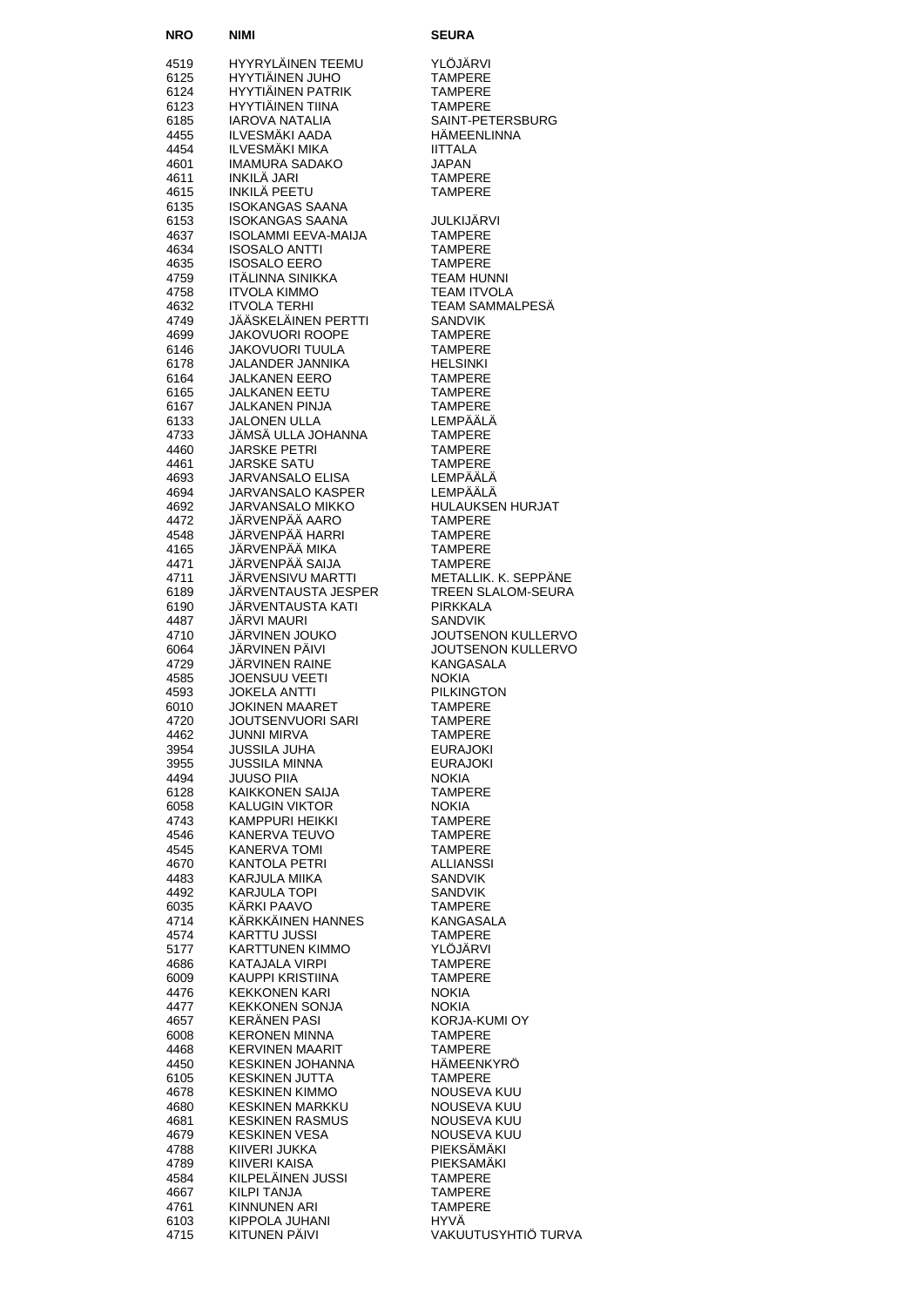| 4416         | KIVI FANNI-LIISA                             | <b>TAMPERE</b>                          |
|--------------|----------------------------------------------|-----------------------------------------|
| 4470         | KIVI MAARIT                                  | KELAN LIIKUNTASEURA                     |
| 6168<br>4408 | KIVIKOSKI ELJA K<br>KIVIMÄKI ANNIKA          | PIRKANMAAN PELASTUSL<br><b>YLOJARVI</b> |
| 4572         | KIVINIEMI ANSELMI                            | TABC                                    |
| 4571         | KIVINIEMI ANTTI                              | <b>TABC</b>                             |
| 4771         | KIVINIEMI JANI                               | <b>NOKIA</b>                            |
| 4570<br>4770 | KIVINIEMI KALLE<br>KIVINIEMI KATRI           | <b>TABC</b><br><b>NOKIA</b>             |
| 4568         | KIVINIEMI LEO                                | <b>TABC</b>                             |
| 4569         | <b>KIVINIEMI OLAVI</b>                       | <b>TABC</b>                             |
| 4567         | KIVINIEMI SARITA                             | TABC                                    |
| 4794         | <b>KLEEMOLA JANNE</b>                        | <b>KANGASALA</b>                        |
| 4793<br>6051 | KLEEMOLA JUHA<br>KNUUTTILA SEPPO             | KANGASALA<br>TAPU                       |
| 4748         | KOHTA LAURA                                  | P.A.K. MELO OY                          |
| 4618         | KOIVULA ISMO                                 | <b>TAMPERE</b>                          |
| 6006         | KOIVULA JARI                                 | <b>TAMPERE</b>                          |
| 4475<br>4474 | KOIVULA NELLI<br>KOIVULA REIJO               | VANTAA<br>VANTAA                        |
| 6062         | KOIVUMÄKI ADA                                | <b>TAMPERE</b>                          |
| 6063         | KOIVUMÄKI LINA                               | <b>TAMPERE</b>                          |
| 6061         | KOIVUMÄKI TARU                               | <b>TAMPERE</b>                          |
| 4731         | KOIVUMÄKI TEEMU                              | <b>TAMPERE</b><br>LEMPÄÄLÄ              |
| 4451<br>6054 | KOIVUNEN RIINA<br>KOIVUNIEMI OLLI            | JALASJÄRVI                              |
| 6055         | KOIVUNIEMI PAIVI                             | <b>JALASJARVI</b>                       |
| 4491         | KOKKO ARI                                    | <b>SANDVIK</b>                          |
| 4439         | KONTTORI HEIDI                               | PAUKKUVAT PAKARAT                       |
| 4427         | KORHONEN ANTERO<br>KOROTKAYA ZHANNA          | <b>INWIDO</b><br><b>TAMPERE</b>         |
| 4527<br>4683 | KORPIKOSKI IIDA                              | <b>TAMPERE</b>                          |
| 4682         | KORPIKOSKI JAAKKO                            | <b>TAMRO</b>                            |
| 4552         | KOSAMO MERJA                                 | YLÖJÄRVI                                |
| 4622         | KOSKELA MIRA                                 | KANGASALA                               |
| 4588<br>4587 | KOSKELA SAMPO<br>KOSKELA VALTTERI            | <b>TAMRO</b><br>LEMPÄÄLA                |
| 4695         | KOUKKU JUSSI                                 | <b>TAMPERE</b>                          |
| 4696         | KOUKKU KIIA                                  | <b>TAMPERE</b>                          |
| 4702         | KOUSA MIKKO                                  | PIRKKALA                                |
| 4528         | KRESTYANNIKOV EVGENY                         | <b>TAMPERE</b>                          |
| 4529<br>4530 | KRESTYANNIKOV JARI<br>KRESTYANNIKOVA OLIVIA  | TAMPERE<br><b>TAMPERE</b>               |
| 6117         | KUISTI SIRPA                                 | <b>TAMPERE</b>                          |
| 1956         | KUIVANEN JARMO                               | <b>ALLIANSSI</b>                        |
| 6012         | KUJALA ATTE                                  | <b>YLINEN</b>                           |
| 6013<br>6065 | KUJALA TEIJO<br>KULMALA KEIJO                | <b>NOKIA/NET</b><br><b>TAMPERE</b>      |
| 1968         | KULMAN MAURI                                 | ALLIANSSI                               |
| 4496         | <b>KUMPULAINEN PENTTI</b>                    | SANDVIK                                 |
| 6040         | KURONEN HEIKKI                               | KAUPIN KANUUNAT RY                      |
| 6039<br>6131 | KURONEN SAARA<br>KUUSELA JUTTA               | KAUPIN KANUUNAT<br><b>TAMPERE</b>       |
| 6046         | KUUSELA MARKO                                | <b>TAMPERE</b>                          |
| 6047         | <b>KUUSELA TANJA</b>                         | <b>TAMPERE</b>                          |
| 4586         | <b>KYLLÖNEN NIINA</b>                        | <b>TAMPERE</b>                          |
| 4616<br>4778 | KYMÄLÄINEN JANI<br>KYRKKÖ TAPANI             | JANAKKALA<br><b>SIIVIKKALA</b>          |
| 4762         | KYTÖLÄ ILPO                                  | SASI                                    |
| 4480         | <b>LAGER TIMO</b>                            | SANDVIKIN PYÖR.KERH                     |
| 6109         | LÄHTEENKORVA JONI                            | KAUPIN KANUUNAT                         |
| 6194         | LÄHTEENMÄKI MARKO                            | JULKUJÄRVI                              |
| 6193<br>6148 | LÄHTEENMÄKI TANJA<br>LÄHTEINEN LAURI         | JULKUJÄRVI<br>PP                        |
| 4578         | <b>LAINE MARKUS</b>                          | LOIMAAN NUOTIOLOIMUT                    |
| 4433         | LAMUSUO SEPPO                                | <b>INWIDO</b>                           |
| 6159         | <b>LAPPALAINEN KARI</b>                      | <b>TAMROCK1</b>                         |
| 4525<br>4526 | LATVA-PIRILÄ KATJA<br>LATVA-PIRILÄ VILLE     | <b>TAMPERE</b><br><b>TAMPERE</b>        |
| 6129         | LAURI MIKKO                                  | <b>TAMPERE</b>                          |
| 4624         | LAX-SANTASALO RIITTA                         | <b>TAMPERE</b>                          |
| 6152         | LEHTIMÄKI MARKKU                             | <b>NOKIA</b>                            |
| 6093<br>6092 | LEHTO PAAVO<br><b>LEHTO TOMMI</b>            | <b>NOKIA</b><br><b>NOKIA</b>            |
| 4422         | LEHTOMÄKI HELI                               | <b>ECONOCAP</b>                         |
| 4666         | <b>LEHTONEN JENNI</b>                        | HÄMEENKYRÖ                              |
| 6066         | LEINONEN ELISA                               | <b>BIG BOYS</b>                         |
| 4776<br>4774 | <b>LEINONEN ENNA</b><br><b>LEINONEN ESSI</b> | PYRINTÖ<br><b>PYRINTO</b>               |
| 4775         | LEINONEN JUUSO VALTTERI                      | <b>TAMPERE</b>                          |
| 6067         | <b>LEINONEN KIMMO</b>                        | <b>BIG BOYS</b>                         |
| 4777         | <b>LEINONEN VESA</b>                         | KOOVEE HOCKEY                           |
| 4663<br>4664 | LEIPONEN HEIDI<br><b>LEIPONEN PETRI</b>      | <b>TAMPERE</b><br><b>TAMPERE</b>        |
| 6142         | LEPPÄLÄ TEEMU                                | <b>TAMPERE</b>                          |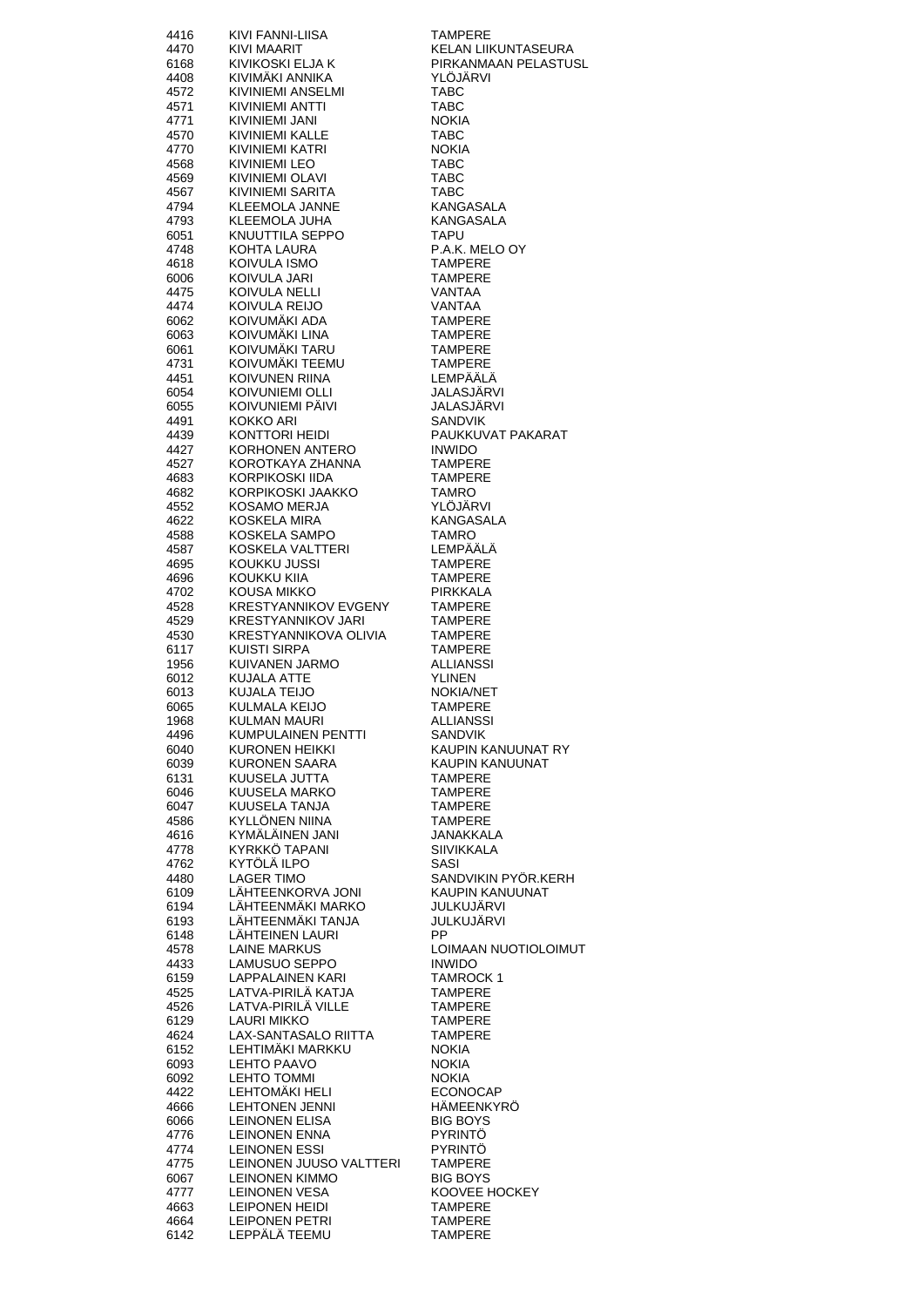| 4418         | <b>LESELL VEERA</b>                                 | YLIVIESKA                                |
|--------------|-----------------------------------------------------|------------------------------------------|
| 4417         | <b>LESELL VELI</b>                                  | YLIVIESKA                                |
| 4432         | LINDROOS HANNA                                      | PIHLA                                    |
| 4708         | LINTUKANGAS JARMO                                   | HÄMEENLINNA                              |
| 6076         | LIPSANEN-ROGERS MAARIT                              | NOORMARKKU                               |
| 4672         | LISKO ALVAR                                         | KAUPIN KANUUNAT                          |
| 4674         | LISKO AURORA                                        | KAUPIN KANUUNAT                          |
| 4675         | LISKO IIRIS                                         | <b>TAMPERE</b>                           |
| 4677         | LISKO KATARIINA                                     | <b>TAMPERE</b>                           |
| 4673         | LISKO OLIVIA                                        | <b>KAUPIN KANUUNAT</b><br><b>TAMPERE</b> |
| 6077<br>6080 | LIJK JENIN<br>LOIKKANEN JANI<br>LUHTA ANNA-MARI     | JULKUJÄRVI                               |
| 4503         | LUOMA ANNA                                          | <b>ELENIA OY</b>                         |
| 4465         | <b>LUOMA ELISA</b>                                  | KAUHAVA                                  |
| 4730         | LUOMA ILKKA                                         | <b>TAMPERE</b>                           |
| 4797         |                                                     | <b>TAMPERE</b>                           |
| 6004         | LUOMA ILKKA<br>LUOMANEN JOHANNA<br>LUUKKONEN ALEKSI | <b>TAMPERE</b>                           |
| 6005         |                                                     | <b>TAMPERE</b>                           |
| 4563         | LUUKKONEN MARKUS<br>LUUKKONEN TIINA                 | <b>TAMPERE</b>                           |
| 6163         | MÄENPÄÄ JOUNI                                       | <b>IKAALINEN</b>                         |
| 4405         | <b>MAIJALA ANU</b>                                  | <b>NOKIAN TYRES</b>                      |
| 4540         | MAJANEN LIISA<br>MAJAVA TARMO                       | <b>TAMPERE</b>                           |
| 4706         |                                                     | <b>TAIVALTAJAT</b>                       |
| 6130         | MÄKELÄ JUHA-MATTI                                   | <b>TAMPERE</b>                           |
| 6154         | MÄKELÄ PEKKA                                        | KANGASALA                                |
| 6186         | MÄKELÄ TEPPO                                        | <b>NOKIAN TYRES</b>                      |
| 4779         | MÄKELÄ TIMO                                         | <b>TAMPERE</b><br><b>TAMPERE</b>         |
| 6155         | MÄKELÄ TOMMI<br>MÄKI-KAHMA ANSSI                    | <b>ECONOCAP</b>                          |
| 4420<br>6083 | <b>MÄKINEN AULIS</b>                                | KUNTOPIRKAT                              |
| 6108         | MÄKINEN NIKO                                        | KAUPIN KANUUNAT                          |
| 4438         | <b>MÄKINEN VILLE</b>                                | PAUKKUVAT PAKARAT                        |
| 47271        | MÄKINEN VILLE<br>MÄKIPÄÄ JOONATAN                   | KANKAANTAAN KISA                         |
| 47270        | MÄKIPÄÄ RASMUS                                      | KANKAANTAAN KISA                         |
| 4727         | MÄKIPÄÄ SARI                                        | <b>NOKIA</b>                             |
| 6068         | MAKKONEN MARKKU                                     | <b>AGCO POWER</b>                        |
| 6071         | <b>MALMI HILMA</b>                                  | <b>NOKIA</b>                             |
| 6073         | <b>MALMI RAIJA</b>                                  | VANTAA                                   |
| 6017         | <b>MANNINEN JENNI</b>                               | VAKUUTUSYHTIÖ TURVA                      |
| 4413         | MÄNTYHARJU RISTO                                    | PIRKKALA                                 |
| 6007         | <b>MARTONEN LEENA</b>                               | <b>TAMPERE</b>                           |
| 4547         | MARTTILA JENNY                                      | <b>TAMPERE</b>                           |
| 4457         | <b>MATIKAINEN KIRSI</b>                             | <b>TAMPERE</b>                           |
| 4784<br>4620 | MATINLAURI ARTTU-MATTI<br><b>MATTILA JOONAS</b>     | <b>FONECTA</b><br><b>NOKIA</b>           |
| 4478         | <b>MELTO LASSE</b>                                  | <b>IBM CLUB SWEDEN</b>                   |
| 4745         | <b>MIETTINEN KARI</b>                               | 41                                       |
| 6091         | <b>MIETTINEN PEKKA</b>                              | A-INSINÖÖRIT                             |
| 6022         |                                                     | <b>TAMPERE</b>                           |
| 4456         | <b>MIKKONEN SIRKKU</b>                              | ELÄKKEELLÄ                               |
| 6100         | MÖLSÄ TAPIO                                         | TREEN PYÖRÄ-UNION                        |
| 4648         | <b>MOON SIJA</b>                                    | JAPAN                                    |
| 4773         | MUSTAKOSKI IIDA                                     | YLÖJÄRVI                                 |
| 4772         | MUSTAKOSKI JUHA                                     | YLÖJÄRVI                                 |
| 4728         | MUSTAKOSKI LEENA                                    | <b>SIIVIKKALA</b>                        |
| 4444         | MUSTIKKAMAA-AALTONEN RAIJA KANGASALA                |                                          |
| 6089         | <b>MUSTONEN EEVA</b>                                | PURSO OY                                 |
| 4625<br>4619 | MUTTILAINEN VALLU<br>MYLLÄRINEN HANNA-LEENA         | TAMPERE<br>HELSINKI                      |
| 4598         | NAKANO SETSUKO                                      | JAPAN                                    |
| 4602         | NAKAYAMA SETSUKO                                    | JAPAN                                    |
| 6175         | <b>NASKALI LEO</b>                                  | TOTTIJÄRVI                               |
| 4740         | NASKALI MIIKKA                                      | TOTTIJÄRVI                               |
| 6174         | NASKALI OLLI                                        | <b>TOTTIJÄRVI</b>                        |
| 6176         | <b>NASKALI TAINA</b>                                | TOTTIJÄRVI                               |
| 4458         | NIEMELÄ HENRI                                       | <b>MAHNALA</b>                           |
| 4459         | NIEMELÄ JOHANNA                                     | <b>MAHNALA</b>                           |
| 6069         | NIEMELÄ SEPPO                                       | <b>TAMPERE</b>                           |
| 4718         | <b>NIEMI OUTI</b>                                   | <b>SEINÄJOKI</b>                         |
| 4753         | NIEMI VILLE                                         | KAUPIN KANUUNAT                          |
| 4661         | <b>NIEMINEN ARI</b>                                 | <b>TAMPERE</b>                           |
| 4713         | NIEMINEN MAIJA                                      | KANGASALA                                |
| 4573         | NIEMISTO MAARIT                                     | TAMPERE                                  |
| 4479<br>4531 | NUUTTILA MARKUS<br><b>NYMAN MATTI</b>               | <b>TAMPERE</b><br>YLANE                  |
| 4600         | <b>OKADA SATOKO</b>                                 | <b>JAPAN</b>                             |
| 4407         | OKSANEN MAARET                                      | YLÖJÄRVI                                 |
| 4599         | ONOUE SEIKO                                         | <b>JAPAN</b>                             |
| 4712         | <b>OUNINKORPI HANNAMARI</b>                         | TAMPERE                                  |
| 6111         | PAANANEN TUOMO                                      | <b>IKAALINEN</b>                         |
| 4662         | PAASIKIVI KAIJA                                     | TAMPERE                                  |
| 4636         | PAASOLAINEN IDA                                     | <b>NOKIA</b>                             |
| 4447         | PAJULAHTI SANNA                                     | KANGASALA                                |
| 4707         | PAJUNEN AIJA                                        | PIRKKALA                                 |
| 6107         | PAKARINEN AAPO                                      | TAMPERE                                  |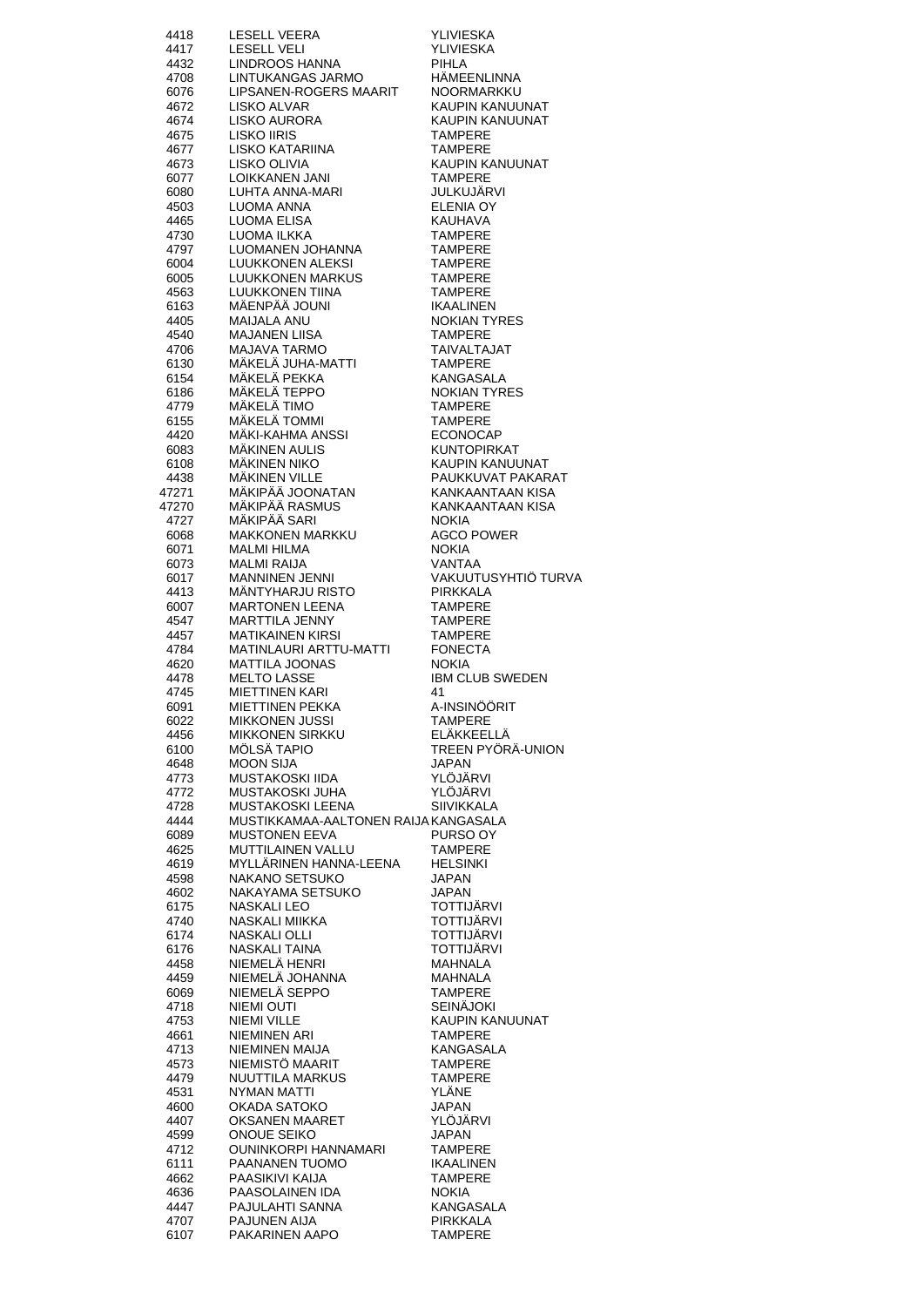| 6136         | PAKOLA IRMA                           | <b>TAMPERE</b>                             |
|--------------|---------------------------------------|--------------------------------------------|
| 4763         | PALENIUS KAJ                          | SEIGOKAN                                   |
| 6000         | PALO JORMA                            | <b>TAMPERE</b>                             |
| 6188         | PALOLA KAIJA-LIISA                    | KANSU                                      |
| 4757         | PALOLA TARJA                          | <b>TAMPERE</b>                             |
| 4741         | PALOMÄKI RUUT                         | <b>SASTAMALA</b>                           |
| 6116         | PARMIO JUHA                           | <b>TAMPERE</b>                             |
| 4690         | PÄRSSINEN LASSE                       | <b>TAMPERE</b>                             |
| 4719         | PARVIAINEN VILLE                      | <b>TAMPERE</b>                             |
| 6049         | PEKKANEN ANTTI                        | <b>TAMPERE</b>                             |
| 4558         | PELTTARI ESA                          | <b>TAMPERE</b>                             |
| 4560         | PELTTARI MIIA                         | <b>TAMPERE</b>                             |
| 4561         | PELTTARI TIINA                        | <b>TAMPERE</b>                             |
| 4626         | PENKKI AINO                           | <b>AKAA</b>                                |
| 6016         | PIETIKÄINEN ARJA                      |                                            |
| 4716         | PIETILÄ ANU                           | YLÖJÄRVI                                   |
| 4787         | PIETILÄ NIILO                         | <b>YLINEN</b>                              |
| 4633         | PIETILÄINEN ELINA                     | LAUKAA                                     |
| 6028         | PIISPA EETU                           | YLÖJÄRVI                                   |
| 4722         | PIISPA MAIJU                          | YLÖJÄRVI                                   |
| 4658         | PIRKKALANIEMI ANSSI                   | KORJA-KUMI OY                              |
| 4655         | PIRKKALANIEMI JOUNI                   | KORJA-KUMI OY                              |
| 4656         | PIRKKALANIEMI SEIJA                   | KORJA-KUMI OY                              |
| 4698         | PITKÄNIITTY ELLI                      | <b>TAMPERE</b>                             |
| 4697         | PITKÄNIITTY PÄIVI                     | <b>TAMPERE</b>                             |
| 4550         | PITKÄRANTA MIKKO                      | YLÖJÄRVI                                   |
| 4551         | PITKÄRANTA TUOMAS                     | YLÖJÄRVI                                   |
| 4769         | POIJÄRVI AINO                         | KAUPIN KANUUNAT                            |
| 4767         | POIJÄRVI HELENA                       | KAUPIN KANUUNAT                            |
| 4768         | POIJÄRVI JUKKA                        | KAUPIN KANUUNAT                            |
| 4738         | POLLARI TUOMO                         | <b>TAMPERE</b>                             |
| 4609         | POTTONEN NINA                         | VANTAA                                     |
| 6151         | POUTANEN OLAVI                        | <b>TESTWELL OY</b>                         |
| 6156         | PUTKONEN EMMI                         | LAHTI                                      |
| 4482         | PYYDYSMÄKI ANTTI                      | <b>SANDVIK</b>                             |
| 6144         | PYYKÖNEN ARI                          | <b>TAMPERE</b>                             |
| 6143         | PYYKÖNEN KIIRA                        | <b>TAMPERE</b>                             |
| 4423         | RABE MIRA                             | <b>ECONOCAP</b>                            |
| 4421         | RÄISÄNEN JARMO                        | <b>ECONOCAP</b>                            |
| 4511         | RÄISÄNEN JUKKA                        | P.A.K.MELO OY                              |
| 6079         | <b>RANTA ANNELI</b>                   | <b>TAMPERE</b>                             |
| 6084         | RANTALA HEIKKI                        |                                            |
| 4742         | RANTALA TERHI                         | <b>TAMPERE</b>                             |
| 6020         | RANTALA TOMMI                         | KANKAANTAAN KISA                           |
| 6088         | RANTANEN ANNIKA                       | KAUPIN KANUUNAT                            |
| 4428         | RAUDASKOSKI ESKO                      | <b>INWIDO</b>                              |
| 4429         | RAUDASKOSKI MAIJA-LIISA               | <b>INWIDO</b>                              |
| 6183         | RAUHALAHTI PIA                        | KUHMALAHDEN KISA                           |
| 4500         | RAUHALAMMI MARJA                      | SANDVIK                                    |
| 4515         | RAUKOLA JYRI                          | <b>JOINEX OY</b>                           |
| 4448         | REKOLA RIIKKA                         | <b>TAMPERE</b>                             |
| 6057         | <b>REMES LAURI</b>                    | <b>SEMEL OY</b>                            |
| 4415         | <b>RENVIK PEKKA</b>                   | <b>TAMPERE</b>                             |
| 6052         | RIIKOLA ALEKSI                        | HÄMEENKYRÖ                                 |
| 6053         | RIIKOLA EELIS                         | HÄMEENKYRÖ                                 |
| 6097         | RINNE TUOMO                           | YLÖJÄRVI                                   |
| 6096         | RINNE VILJA                           | YLÖJÄRVI                                   |
| 6119         | RIO TUOMAS                            | <b>TAMPERE</b>                             |
| 4639         | RISKU ALINA                           | <b>TAMPERE</b>                             |
| 4490         | RISTILUOMA VILLE                      | SANDVIK                                    |
| 6134         | RISTIMÄKI JANI                        | TAMPERE                                    |
| 4486         | RITAKALLIO MIKKO                      | SANDVIK                                    |
| 6075         | ROGERS SAMI                           | <b>TAMPERE</b>                             |
| 4514         | ROINE SANNA                           | JOINEX OY                                  |
| 4499         | ROSENBERG JOHANNA                     | <b>SANDVIK</b>                             |
| 4723         | ROSENBERG JOUNI                       | <b>TAMPERE</b>                             |
| 6060         | <b>ROSSI PERTTI</b>                   | SASTAMALA                                  |
| 4764         | RUOKOJÄRVI MARKO                      | PIRKKALA                                   |
| 4630         | RUOKOLAINEN TERO                      | <b>ULTRA SISU</b>                          |
| 6045         | RUUKALA TARJA                         | <b>TREEN MARATONKLUBI</b>                  |
| 4760         | RUUSUVUORI SATU                       | KANGASALA                                  |
| 6033         | RYHÄNEN EIJA                          | <b>TAMPERE</b>                             |
| 6034         | RYHÄNEN ERKKI                         | <b>TAMPERE</b>                             |
| 4430         | <b>SAARI MARKKU</b>                   | <b>INWIDO</b>                              |
| 4665         | SAARILAHTI PAULA                      | HÄMEENKYRÖ                                 |
| 6041         | SAARILAMPI JUHA                       | KÄMMENNIEMI                                |
| 6042         | SAARILAMPI SEIJA                      | LUUMAKI                                    |
| 6044         | SAARILAMPI TIINA                      | KÄMMENNIEMI                                |
| 6043         | SAARILAMPI VILLE                      | KÄMMENNIEMI                                |
| 4744         | SAARINEN TUOMO<br>SAHIMÄKI SAMI TAPIO | <b>TAMPERE</b><br><b>LAPINNEVAN YRITYS</b> |
| 4798<br>4796 | SAINIO MIEKO                          | KANGASALA                                  |
| 4747         | SAINIO SAMI                           | KANGASALA                                  |
| 6031         | <b>SALLINEN MARKKU</b>                | <b>TAMPERE</b>                             |
| 4617         | SALMELAINEN LAUNO                     | <b>MISATOP</b>                             |
|              |                                       |                                            |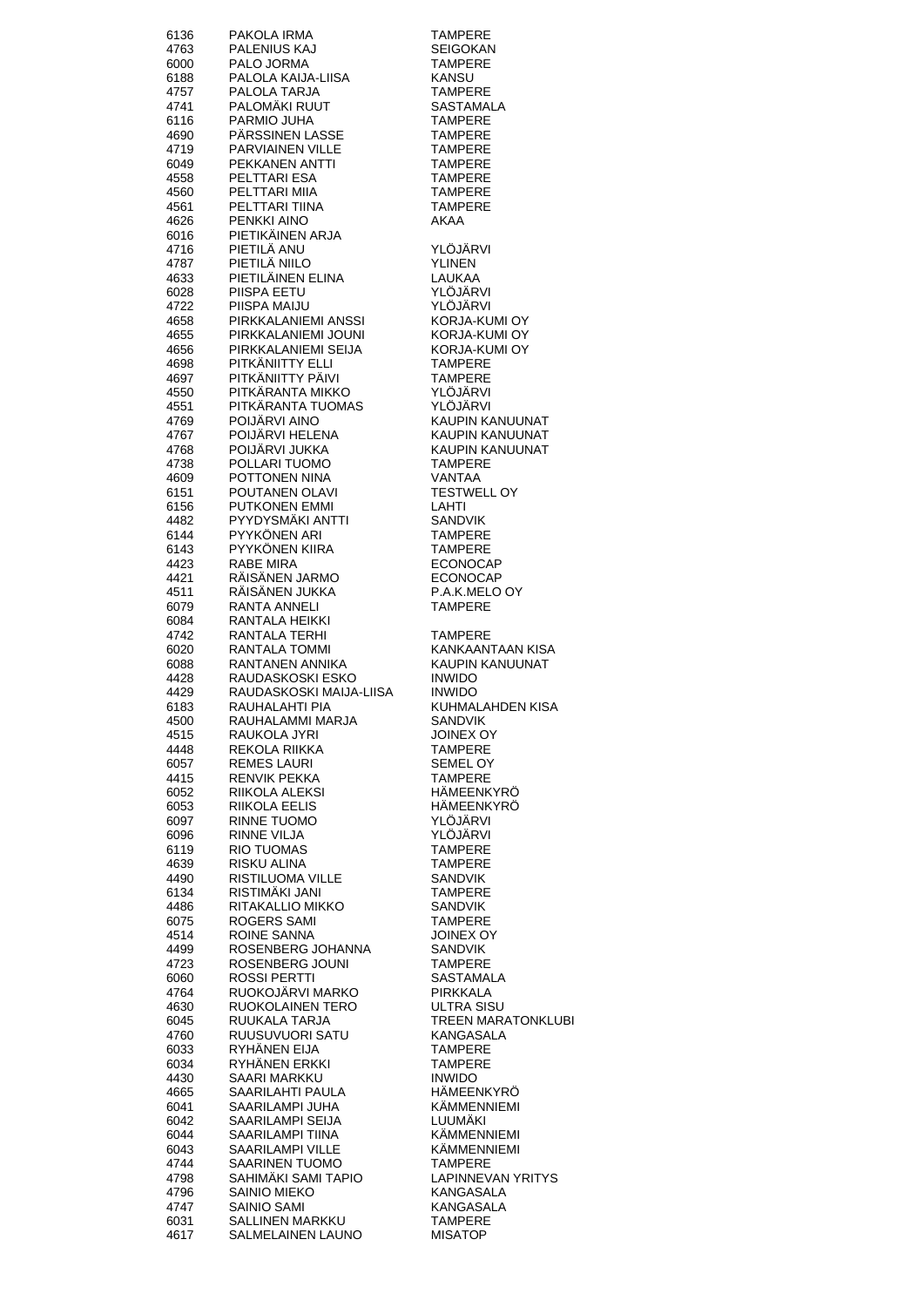| 6179<br>4685 | SALMINEN RUDOLF<br>SALORANTA PEKKA            | TREEN PURSISEURA<br><b>TAMPERE</b>             |
|--------------|-----------------------------------------------|------------------------------------------------|
| 4684         | SALORANTA VENLA                               | <b>TAMPERE</b>                                 |
| 4623         | SANTASALO MARTTI                              | <b>TAMPERE</b>                                 |
| 4425         | SARTA KATRI                                   | ELENIA OY                                      |
| 6015<br>6140 | SAVOLAINEN IIDA<br>SAVOLAINEN MIRO            | <b>TAMPERE</b><br><b>TAMPERE</b>               |
| 6141         | SAVOLAINEN SIPI                               | <b>TAMPERE</b>                                 |
| 6181         | SCHULZ-ALA-TALA GISELA                        | <b>TAMPERE</b>                                 |
| 6112<br>4591 | <b>SEILONEN TERO</b><br><b>SELIN KALLE</b>    | <b>TAIPALEEN POTKIJAT</b><br><b>PILKINGTON</b> |
| 6099         | SETÄLÄ KALEVI                                 | <b>VESILAHDEN VISA</b>                         |
| 4597         | SHIONO KENSHIRO                               | JAPAN                                          |
| 163          | SIHVONEN ERKKI                                | <b>TAIVALTAJAT</b>                             |
| 4576<br>4739 | SIHVONEN SAARA<br>SIILIN TEIJA                | <b>TAMPERE</b><br><b>HYVINKÄÄ</b>              |
| 4791         | <b>SIITONEN AATU</b>                          | <b>TAMPERE</b>                                 |
| 4790         | SIITONEN ANNA                                 | <b>TAMPERE</b>                                 |
| 4792<br>6114 | SIITONEN SIMO<br>SILEKOSKI AKI                | <b>TAMPERE</b><br><b>TAMPERE</b>               |
| 6115         | SILEKOSKI RIINA                               | <b>TAMPERE</b>                                 |
| 4516         | SILIUS-MIETTINEN PIRJO                        | <b>TAMPERE</b>                                 |
| 4613         | SILLANPÄÄ JOHANNA                             | <b>TAMPERE</b>                                 |
| 6078<br>59   | SILLANPÄÄ MARI<br><b>SILTANEN VEIKKO</b>      | KANGASALA<br>LEKI                              |
| 4412         | SINILUHTA MARITA                              | VALKEAKOSKEN HAKA                              |
| 4505         | <b>SIRONEN JENNI</b>                          | <b>SCA HYGIENE PRODUCTS</b>                    |
| 4513<br>6037 | <b>SIVULA TERO</b><br>SJÖBERG KALLE           | PAK MELO OY<br><b>TAMPERE</b>                  |
| 6038         | SJÖBERG SAMULI                                | TAMPEREEN INSINÖÖRIT                           |
| 153          | SOINI PIRKKO                                  | <b>TAMPERE</b>                                 |
| 4649         | SOINI ULLA                                    | <b>TAMPERE</b>                                 |
| 6169<br>4538 | SOININEN ASMO<br>STENMAN KLARA                | YLÖJÄRVI<br><b>TAMPERE</b>                     |
| 4537         | STENMAN-HUUSKONEN KRISTEL TAMPERE             |                                                |
| 4785         | STRANG KAI                                    | KANGASALA                                      |
| 4786         | STRANG TAINA                                  | KANGASALA                                      |
| 4541<br>6196 | <b>SUI ANNE</b><br>SULKO KIIA                 | VAASA<br><b>SIIVIKKALA</b>                     |
| 6197         |                                               | <b>SIIVIKKALA</b>                              |
| 6161         | SULKO VILLE<br>SUNDELIN ANNE                  | <b>PIRKKALA</b>                                |
| 4755<br>4501 | SUOJA KARI<br><b>SUONIEMI ANTTI</b>           | YLÖJÄRVI<br><b>SANDVIK</b>                     |
| 4650         | SYDÄNMAA MATTI                                | <b>TAMPERE</b>                                 |
| 5186         | SYDÄNOJA JUKKA                                | <b>TAMPERE</b>                                 |
| 6094<br>6086 | <b>SYREN TUUKKA</b><br>SYRJÄMÄKI ANNA-MARIA   | <b>PAPU</b><br>KAUPIN KANUUNAT                 |
| 6085         | SYRJÄMÄKI TIMO                                | KAUPIN KANUUNAT                                |
| 49           | TAHVANAINEN LAURI                             | KIILTO                                         |
|              |                                               |                                                |
| 4669         | TAHVANAINEN TIIA                              | TAMPEREEN PYRINTÖ                              |
| 4668         | TAHVANAINEN VEERA                             | TAMPEREEN PYRINTO                              |
| 4553<br>4555 | <b>TAIPALE KAISA</b><br>TAIPALE MINTTU        | <b>TAMPERE</b><br>TAMPERE                      |
| 4554         | <b>TAIPALE SAMI</b>                           | <b>TAMPERE</b>                                 |
| 4556         | <b>TAIPALE TUURE</b>                          | <b>TAMPERE</b>                                 |
| 4766<br>4640 | TAKALA MINNA<br>TAMMINEN ELISA                | <b>PYA</b><br><b>TAMPERE</b>                   |
| 4765         | <b>TANILA NIKLAS</b>                          | <b>PIRKKALA</b>                                |
| 6177         | TANNI MIRKA                                   | TAMPERE                                        |
| 6195         | <b>TANNI TIMO</b>                             | <b>TAMPERE</b>                                 |
| 4737<br>4645 | TANSKANEN HANNAMARI<br><b>TARKIAINEN EINI</b> | TAMPERE<br>VAKUUTUSYHTIÖ TURVA                 |
| 4409         | <b>TARVUS RIITTA</b>                          | PIEKSÂN LATU RY                                |
| 4750         | <b>TIAINEN MATTI</b>                          | TAMPERE                                        |
| 4691<br>6030 | TIETÄVÄINEN MILKO<br>TIIRA MINNA              | ALLIANSSI<br><b>TAMPERE</b>                    |
| 6029         | <b>TIIRA ONNI</b>                             | KAUPIN KANUUNAT                                |
| 6147         | TIIRA TAISTO                                  | KAUPIN KANUUNAT                                |
| 4671         | TOLONEN VILHO                                 | TAMPERE                                        |
| 4414<br>4735 | TORIKKA ONNI<br>TOSSAVAINEN JANNE             | PITKÄNIE.PERINNEYHD.<br><b>TAMPERE</b>         |
| 6166         | <b>TOUKONEN PAULA</b>                         | <b>TAMPERE</b>                                 |
| 4642         | TUHKANEN TUULA                                | TAMPERE                                        |
| 4464<br>4463 | TUNA KATJA<br>TUNA UYGAR                      | KANGASALA<br>KANGASALA                         |
| 4703         | TUOKKOLA KATI                                 | <b>TAMPERE</b>                                 |
| 4704         | TUOKKOLA NOORA                                | TAMPERE                                        |
| 4440<br>6184 | TUOMI TARU<br><b>TUOMINEN ERKKI</b>           | PAUKKUVAT PAKARAT<br>TAMPERE                   |
| 4495         | <b>TUOMINEN OLLI</b>                          | <b>SANDVIK</b>                                 |
| 6113         | TURKKI JORMA                                  |                                                |
| 4589         | <b>TURUNEN MARJO</b>                          | <b>PILKINGTON</b>                              |
| 6095<br>4605 | TUUNA KAIJA<br>UDELIUS MARKETTA               | <b>TAMPERE</b><br><b>TAMPERE</b>               |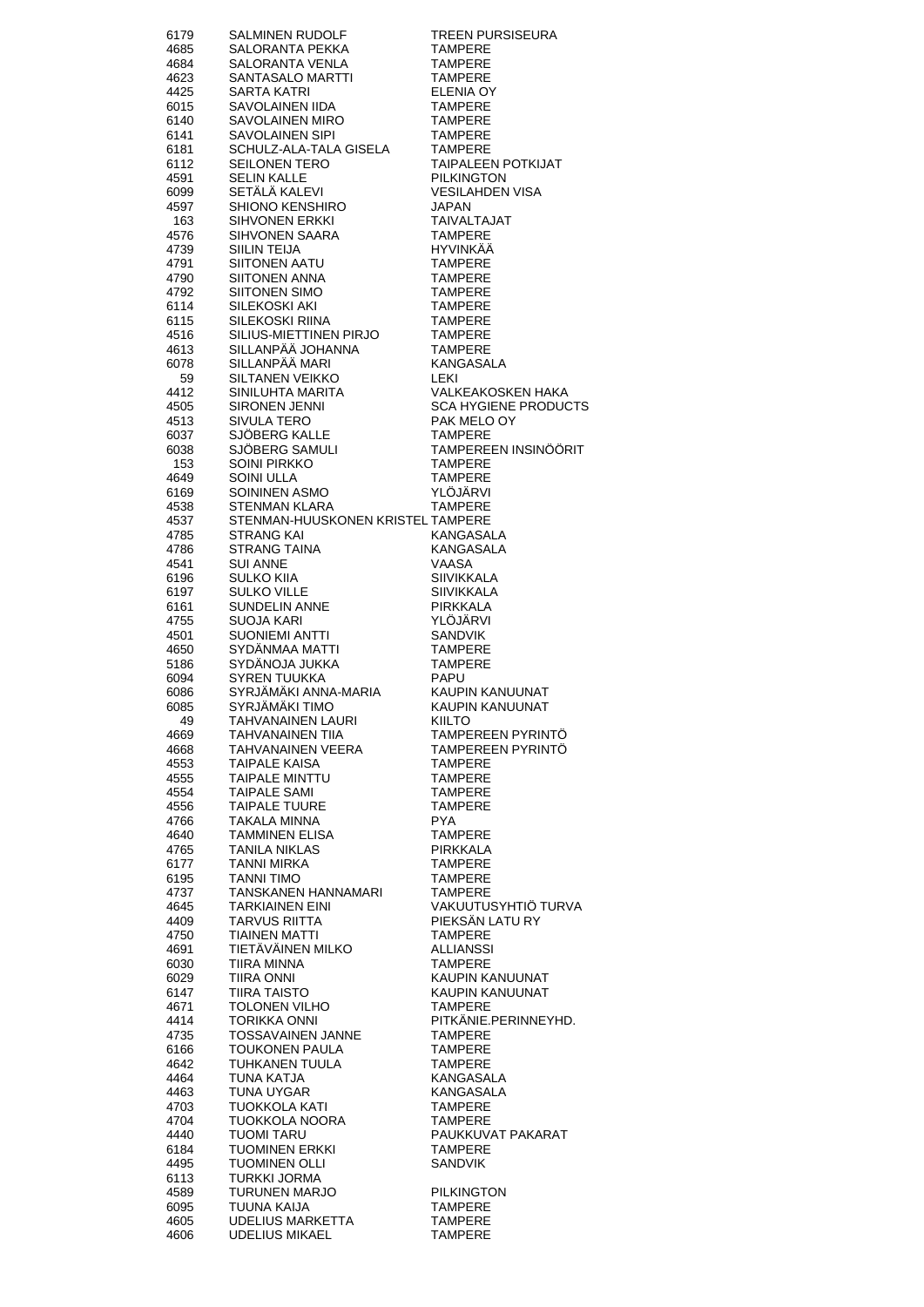| 4608 | <b>UDELIUS NIKLAS</b>                                                                                                                                                                                                                             | <b>TAMPERE</b>                                                  |
|------|---------------------------------------------------------------------------------------------------------------------------------------------------------------------------------------------------------------------------------------------------|-----------------------------------------------------------------|
| 4607 | UDELIUS SARA                                                                                                                                                                                                                                      | <b>TAMPERE</b>                                                  |
|      |                                                                                                                                                                                                                                                   |                                                                 |
| 4435 | UKKONEN LEO                                                                                                                                                                                                                                       | <b>INWIDO</b>                                                   |
| 6070 | UUSI-ERKKILÄ KATARIINA                                                                                                                                                                                                                            | KYRÖSKOSKI                                                      |
| 4467 | VÄHÄSÖYRINKI TERO                                                                                                                                                                                                                                 | KUHMALAHDEN KISA                                                |
| 81   | VAINIKKA EINARI                                                                                                                                                                                                                                   | KUNTO-PIRKAT                                                    |
| 6002 |                                                                                                                                                                                                                                                   | <b>TAMPERE</b>                                                  |
| 6003 |                                                                                                                                                                                                                                                   | <b>TAMPERE</b>                                                  |
| 6001 |                                                                                                                                                                                                                                                   | <b>TAMPERE</b>                                                  |
| 6162 |                                                                                                                                                                                                                                                   | <b>TAMPERE</b>                                                  |
| 4502 |                                                                                                                                                                                                                                                   | SANDVIK                                                         |
| 4594 |                                                                                                                                                                                                                                                   | <b>TRIATHLONTEAM 226</b>                                        |
| 4595 |                                                                                                                                                                                                                                                   | <b>NOKIA</b>                                                    |
| 4627 |                                                                                                                                                                                                                                                   | <b>TAMPERE</b>                                                  |
| 6121 |                                                                                                                                                                                                                                                   | <b>TAMPERE</b>                                                  |
| 6122 |                                                                                                                                                                                                                                                   | MATTERSOFT OY                                                   |
|      |                                                                                                                                                                                                                                                   |                                                                 |
| 4517 | ARI<br>DASI<br>VAINIO VISA<br>VÄLIMÄKI TEEMU<br>VÄLIMÄKI TEEMU<br>VALLINEN PANU<br>VANHALA ERNO<br>VARJOLA LOTTA<br>VARJOLA M <sup>II</sup><br>VARJOLA MII                                                                                        | <b>TAMPERE</b>                                                  |
| 4518 | <b>VARJUS SIMO</b>                                                                                                                                                                                                                                | <b>TAMPERE</b>                                                  |
| 4641 | <b>VARTIAINEN KATRI</b>                                                                                                                                                                                                                           | <b>TAMPERE</b>                                                  |
| 4612 | VARTIAINEN MATTI<br>VASTAMÄKI RAIMO                                                                                                                                                                                                               | TAMPERE<br>JANAKKAI                                             |
| 4401 |                                                                                                                                                                                                                                                   | JANAKKALAN LATU                                                 |
| 4443 | VÄYRYNEN ANNE                                                                                                                                                                                                                                     | <b>TAMPERE</b>                                                  |
| 4445 | VAYRYNEN JANNE                                                                                                                                                                                                                                    |                                                                 |
| 4725 | VEHMAS NOORA                                                                                                                                                                                                                                      | <b>TAMPERE</b>                                                  |
| 6139 | VEHMAS PETJA                                                                                                                                                                                                                                      | <b>TIEDOT PUUTTUU</b>                                           |
| 4581 |                                                                                                                                                                                                                                                   | <b>TABC</b>                                                     |
| 4579 |                                                                                                                                                                                                                                                   | <b>TABC</b>                                                     |
| 4582 |                                                                                                                                                                                                                                                   | <b>TABC</b>                                                     |
| 4580 |                                                                                                                                                                                                                                                   | <b>TABC</b>                                                     |
|      |                                                                                                                                                                                                                                                   |                                                                 |
| 4534 |                                                                                                                                                                                                                                                   | PIRKKALA                                                        |
| 4533 |                                                                                                                                                                                                                                                   | PIRKKALA                                                        |
| 4449 |                                                                                                                                                                                                                                                   | TAIVALTAJAT<br>PILKINGTON<br>KOLMELAN KINGIT<br>KOLMELAN KALPES |
| 4590 |                                                                                                                                                                                                                                                   |                                                                 |
| 4751 |                                                                                                                                                                                                                                                   |                                                                 |
| 4628 |                                                                                                                                                                                                                                                   | <b>TEAM SAMMALPESA</b>                                          |
| 4575 |                                                                                                                                                                                                                                                   | <b>TAMPERE</b>                                                  |
| 4795 |                                                                                                                                                                                                                                                   | <b>NOKIA</b>                                                    |
| 4557 | JUSI<br>JUSI<br>VETIKKO ELLI<br>VETIKKO PETRI<br>VIITANEN ARI<br>VIITANEN ARI<br>VIITANEN MARKO<br>VIITANIEMI MARIAN <sup>NI</sup><br>VIITANIEMI MIK <sup>I</sup><br>VIITANIEMI MIK <sup>I</sup><br>VIITANIEMI MIK <sup>I</sup><br>VILJANEN JONNE | <b>NOKIA</b>                                                    |
| 4504 | <b>VILJANEN TONI</b>                                                                                                                                                                                                                              | <b>SCA HYGIENE PRODUCTS</b>                                     |
| 6126 | VIRKKI KIRSI                                                                                                                                                                                                                                      |                                                                 |
| 6127 | VIRKKI LAURA                                                                                                                                                                                                                                      |                                                                 |
| 4717 |                                                                                                                                                                                                                                                   | TAMPERE                                                         |
| 6145 | VIRKKI MATTI<br>VIRKKI MATTI<br>VIRTANEN ARTO                                                                                                                                                                                                     | <b>TAMPERE</b>                                                  |
| 6110 | <b>VIRTANEN TIMO</b>                                                                                                                                                                                                                              | KAUPIN KANUUNAT                                                 |
|      |                                                                                                                                                                                                                                                   |                                                                 |
| 6101 | VISKARI JARI                                                                                                                                                                                                                                      | TEAM TETTI BEAR                                                 |
| 6102 | VISKARI TETTI                                                                                                                                                                                                                                     | TEAM TETTI BEAR                                                 |
| 6098 | <b>VISKARI TIA</b><br>VISKARI TIA<br>VUORENMAA ANNI                                                                                                                                                                                               | TEAM TETTI BEAR                                                 |
| 4654 |                                                                                                                                                                                                                                                   | KORJA-KUMI OY                                                   |
| 6132 | VUORENMAA KRISTER                                                                                                                                                                                                                                 | <b>TAMPERE</b>                                                  |
| 4660 | <b>VUORENMAA TOMMI</b>                                                                                                                                                                                                                            | TAMPERE                                                         |
| 4687 | VUORI HENNA                                                                                                                                                                                                                                       | MAKRUM OY                                                       |
| 6150 | <b>WAHLROOS PETTERI</b>                                                                                                                                                                                                                           | PP.                                                             |
| 4508 | WANDEN JIMMY                                                                                                                                                                                                                                      | FASTEMS OY AB                                                   |
| 6032 | <b>WESTERHOLM MARIA</b>                                                                                                                                                                                                                           | <b>TAMPERE</b>                                                  |
| 4542 | <b>WIHLMAN TAPIO</b>                                                                                                                                                                                                                              | TAMPERE                                                         |
| 72   | YLAKOSKI RAIMO                                                                                                                                                                                                                                    | <b>TAMPERE</b>                                                  |
| 4732 | YLI-KAUHALUOMA LEENA                                                                                                                                                                                                                              | TAMPERE                                                         |
| 4562 | YLIKULJU NIKO                                                                                                                                                                                                                                     | LEMPÄÄLÄ                                                        |
| 4726 | YLILUOMA TIMO                                                                                                                                                                                                                                     | KANGASALA                                                       |
|      | YLÖNEN JYRKI                                                                                                                                                                                                                                      |                                                                 |
| 4592 |                                                                                                                                                                                                                                                   | <b>PILKINGTON</b>                                               |
| 4549 | YRJOLA ANNA-MARI                                                                                                                                                                                                                                  | <b>TAMPERE</b>                                                  |
| 6059 | ZOLOTAREVA NATALIA                                                                                                                                                                                                                                | <b>NOKIA</b>                                                    |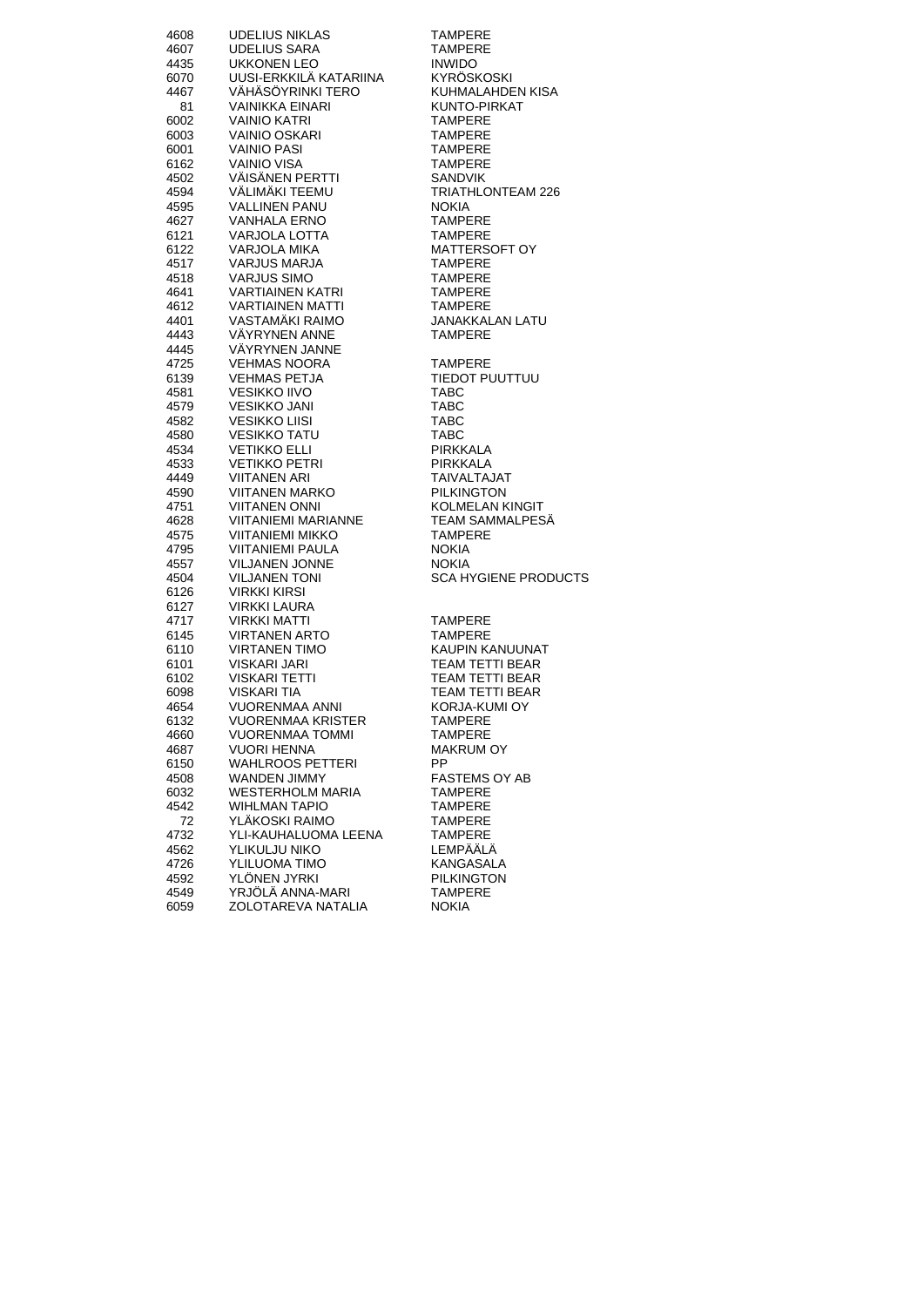| <b>Sija</b>   | <b>Nro</b>   |                                             | Nimi                                         | <b>Seura</b> | <b>Tulos</b>                       |
|---------------|--------------|---------------------------------------------|----------------------------------------------|--------------|------------------------------------|
| <b>Kerrat</b> |              |                                             |                                              |              |                                    |
|               | 7481         | AALI TUIJA                                  | KAUPIN KANUUNAT                              |              | 10                                 |
|               | 7406         | AALTO OLLI                                  | <b>LPRPY</b>                                 |              | 1                                  |
|               | 7654         | AHOLA PANU                                  | MAASTOONPOLJE.FI                             |              | 3                                  |
|               | 7607         | <b>AHONEN AULI</b>                          | NOKIAN NAISSOUTAJAT                          |              | 9                                  |
|               | 7415         | <b>ALANEN RAILI</b>                         | JÄMIJÄRVI                                    |              | $\mathbf 5$                        |
|               | 7529         | ALHO OLLI-PEKKA                             | YLÖJÄRVI                                     |              | $\overline{c}$                     |
|               | 7636         | <b>ALHO TIMO</b>                            | <b>TAMPERE</b>                               |              | $\sqrt{2}$                         |
|               | 7399         | <b>ALKULA LASSE</b>                         | <b>YIT</b>                                   |              | $\boldsymbol{9}$                   |
|               | 5359<br>7412 | <b>ALVASTO TEIJO</b><br>ASIKAINEN JAANA     | <b>HELSINKI TRIATHLON</b><br>KAUPIN KANUUNAT |              | $\boldsymbol{9}$<br>$\overline{7}$ |
|               | 7391         | <b>AUTERO JANNE</b>                         | ARTELLI KEITTIÖT OY                          |              | $\overline{7}$                     |
|               | 7418         | <b>AUTERO MAISE</b>                         | TRIATHLONTEAM226                             |              | $\mathbf 5$                        |
|               | 7521         | <b>BAR VESA</b>                             | KUNTOPIRKAT                                  |              | 10                                 |
|               | 7523         | <b>BERGSTROM TERO</b>                       | KAUPIN KANUUNAT                              |              | 6                                  |
|               | 7385         | <b>BJORN JOHAN</b>                          | KAUPIN KANUUNAT                              |              | 3                                  |
|               | 7404         | <b>BRUSILA MERJA</b>                        | <b>TAMPERE</b>                               |              | $\mathbf{1}$                       |
|               | 3168         | <b>EK ANSSI</b>                             | <b>RAAHE</b>                                 |              | $\ensuremath{\mathsf{3}}$          |
|               | 7572         | EK VELI-MATTI                               | <b>KPK 24/7</b>                              |              | $\,6\,$                            |
|               | 7531         | <b>EKLUND TOM</b>                           | KAUPIN KANUUNAT                              |              | $\ensuremath{\mathsf{3}}$          |
|               | 7403<br>7530 | <b>EKMAN ROOSA</b><br>ERKKILÄ SARI-LEENA    | ORIVEDEN LUKKO<br>KAUPIN KANUUNAT            |              | $\sqrt{2}$<br>$\overline{7}$       |
|               | 7445         | <b>ESALA MARKUS</b>                         | KANKAANPÄÄ                                   |              | $\bf8$                             |
|               | 7674         | ESKOLA ALTTI                                | <b>HELSINKI TRIATHLON</b>                    |              | $\ensuremath{\mathsf{3}}$          |
|               | 7497         | <b>FRILANDER VILLE</b>                      | <b>TAMPERE</b>                               |              | $\mathbf{1}$                       |
|               | 7498         | <b>GRONLUND OSSI</b>                        | <b>SANDVIK</b>                               |              | 4                                  |
|               | 126          | <b>HAAPALA JOUKO</b>                        | KANKAANPÄÄ                                   |              | 34                                 |
|               | 7528         | <b>HAARALA ILKKA</b>                        | <b>VALMET FABRICS OY</b>                     |              | 14                                 |
|               | 7395         | <b>HAKALA MARKUS</b>                        | KAUPIN KANUUNAT                              |              | 3                                  |
|               | 7468         | HAKKARAINEN TUOMO                           | VANTAA                                       |              | $\sqrt{2}$                         |
|               | 7537         | <b>HAKULI TERO</b>                          | KAUPIN KANUUNAT                              |              | $\overline{7}$                     |
|               | 7432         | <b>HAKUNI JUKKA</b>                         | <b>SKSHS</b>                                 |              | $\boldsymbol{2}$                   |
|               | 7514         | <b>HALLSTROM TONI</b>                       | <b>PILKINGTON</b>                            |              | 4                                  |
|               | 7653<br>7394 | <b>HALTTULA MIKKO</b><br>HARJULA ANTTI M    | KAUPIN KANUUNAT<br>HÄMEENKYRÖ                |              | 13<br>20                           |
|               | 7373         | <b>HARJUOJA MATTI</b>                       | KONE                                         |              | $\mathbf{1}$                       |
|               | 7505         | <b>HAUPTNER JAN</b>                         | <b>PURSO</b>                                 |              | 11                                 |
|               | 7610         | <b>HAUTAKOSKI JARMO</b>                     | PIRK.MAAN PEL.LAITOS                         |              | 1                                  |
|               | 7454         | <b>HEIKKINEN SIRPA</b>                      | <b>TAKK</b>                                  |              | 4                                  |
|               | 7496         | <b>HEIKONEN JUHO</b>                        | LRPY                                         |              | 4                                  |
|               | 7613         | HEINÄNEN SARI                               | <b>TAMPERE</b>                               |              | $\mathbf{1}$                       |
|               | 7452         | <b>HEINOJA ATTE</b>                         | <b>RAUTALAMPI</b>                            |              | $\overline{2}$                     |
|               | 7480         | <b>HEINONEN KALLE</b>                       | <b>TAMPERE</b>                               |              | $\mathbf{1}$                       |
|               | 7427         | <b>HEISKANEN HANNELE</b>                    | <b>HELSINKI</b>                              |              | 4                                  |
|               | 216<br>7381  | <b>HELENIUS ARTO</b><br><b>HELIMO PEKKA</b> | KAUPIN KANUUNAT<br>CARGOTEC FINLAND OY       |              | 22<br>3                            |
|               | 7614         | <b>HELIN JARMO</b>                          | YLÖJÄRVI                                     |              | 6                                  |
|               | 7402         | HENTTONEN HANNU                             | ORIVEDEN LUKKO                               |              | 9                                  |
|               | 7622         | <b>HERMIKOSKI JENNI-MARIA</b>               | PÄLKÄNE                                      |              | $\mathbf{1}$                       |
|               | 7588         | HEVONOJA JANI                               | <b>VIIALAN VIRI</b>                          |              | $\overline{c}$                     |
|               | 7638         | <b>HIETAOJA EIJA</b>                        | KANKU                                        |              | $\overline{2}$                     |
|               | 7639         | <b>HIETAOJA VEIKKO</b>                      | <b>KANKU</b>                                 |              | 8                                  |
|               | 75305        | HIRVELÄ MIA                                 | TAMPERE                                      |              | 3                                  |
|               | 7359         | <b>HONKANEN JALI</b>                        | <b>TAMPERE</b>                               |              | 12                                 |
|               | 7515         | HONKANIEMI VESA                             | PILKINGTON                                   |              | 3                                  |
|               | 7581<br>7676 | <b>HONKONEN JARI</b><br><b>HUHTALA PASI</b> | <b>KEURUUN LATU</b><br><b>TT226</b>          |              | 3<br>$\overline{2}$                |
|               | 7670         | <b>HYTÖNEN LASSE</b>                        | TT226                                        |              | 3                                  |
|               | 7659         | <b>HYTTINEN HARRI</b>                       | <b>TAMPERE</b>                               |              | 1                                  |
|               | 7646         | <b>HYYTINEN PAULI</b>                       | KAUPIN KANUUNAT                              |              | $\mathbf{1}$                       |
|               | 7384         | <b>ISOHAKA JANNE</b>                        | KAUPIN KANUUNAT                              |              | $\overline{c}$                     |
|               | 7629         | <b>ISOMÄKI JYRKI</b>                        | TYPY                                         |              | $\overline{7}$                     |
|               | 7430         | <b>ISOPOUSSU ISMO</b>                       | TYÖVÄEN AMPUJAT                              |              | 6                                  |

*15.10.2018 11:58:15 Page 56 of 63*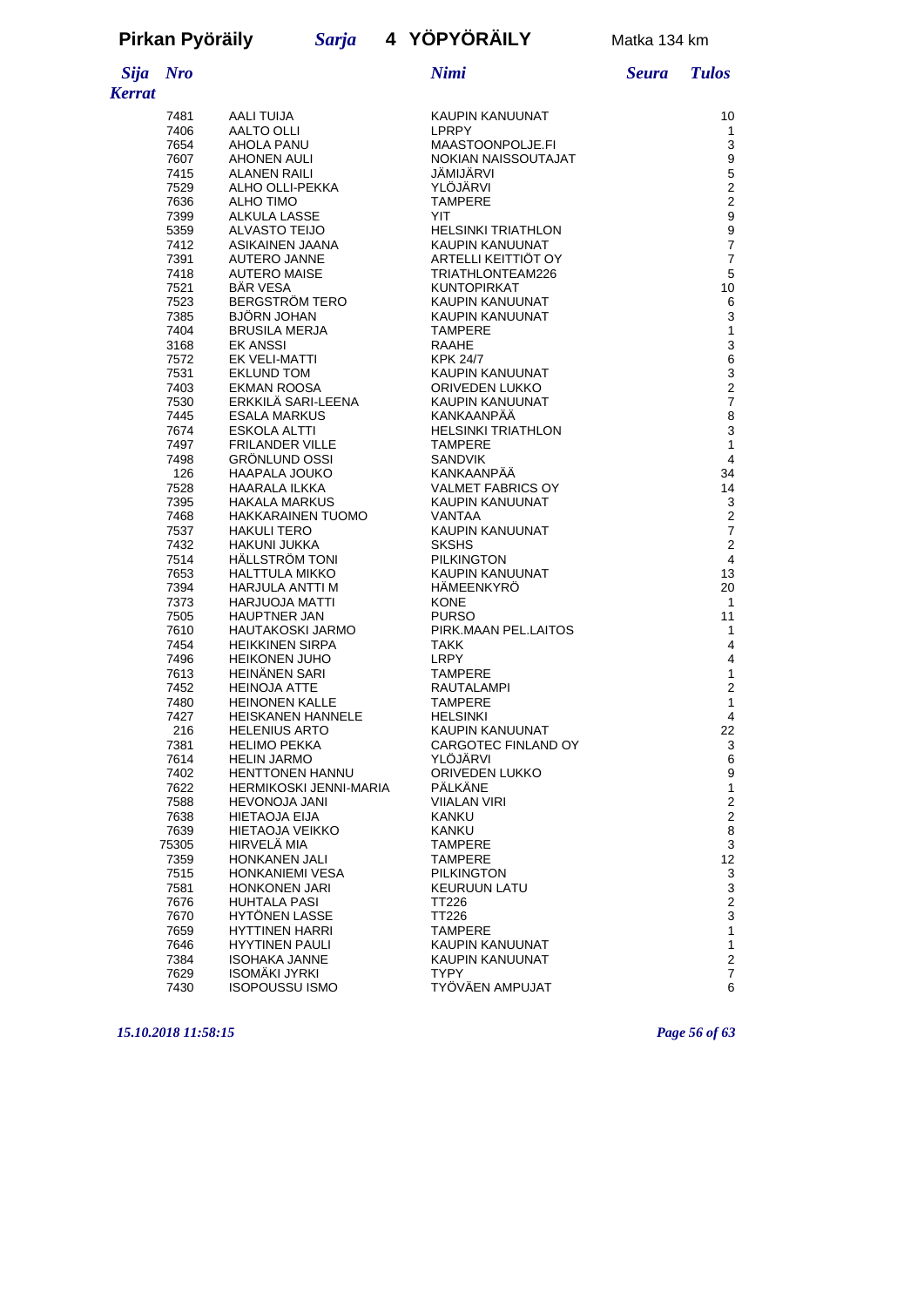*Kerrat*

| <b>Sija</b><br><i><b>Errat</b></i> | <b>Nro</b>   |                                         | Nimi                              | <b>Seura</b> | <b>Tulos</b>                  |
|------------------------------------|--------------|-----------------------------------------|-----------------------------------|--------------|-------------------------------|
|                                    | 2230         | <b>ITÄLINNA ANTTI</b>                   | <b>TEAM HUNNI</b>                 |              | 4                             |
|                                    | 7628         | ITÄLINNA SINIKKA                        | <b>TEAM HUNNI</b>                 |              | 1                             |
|                                    | 7469         | JAAKKOLA MATTI                          | <b>NOSTE</b>                      |              | 8                             |
|                                    | 7660         | <b>JAKOVUORI TUULA</b>                  | <b>TAMPERE</b>                    |              | $\overline{5}$                |
|                                    | 7449         | <b>JAMES MATTHEW</b>                    | KAUPIN KANUUNAT                   |              | $\overline{c}$                |
|                                    | 7658         | <b>JANTUNEN HEIKKI</b>                  | <b>TAMPERE</b>                    |              | $\boldsymbol{6}$              |
|                                    | 7627         | <b>JARVANSALO MIKKO</b>                 | <b>HULAUKSEN HURJAT</b>           |              | $\overline{2}$                |
|                                    | 70220        | JÄRVENPERÄ JOUKO                        | <b>PARKANO</b>                    |              | 23                            |
|                                    | 7435         | JÄRVINEN JUHA                           | AKAA                              |              | 5                             |
|                                    | 7393         | JARVINEN MIKA                           | RIWELL OY                         |              | 13                            |
|                                    | 7483         | JÄRVINEN MINNA                          | <b>SASTAMALA</b>                  |              | $\sqrt{3}$                    |
|                                    | 7489         | <b>JOKELA SAMULI</b>                    | LEANWARE                          |              | $\overline{4}$                |
|                                    | 7605         | JOKINEN MISKA                           | KANGASALA                         |              | $\mathbf{1}$                  |
|                                    | 7604         | <b>JOKINEN PIIA</b>                     | URH.HIER. P. JOKINEN              |              | $\overline{c}$                |
|                                    | 7586         | JYLHÄ KALLE                             | NOORMARKKU                        |              | $\overline{c}$                |
|                                    | 7576         | JYLHÄ NIKO                              | <b>TEAM RYNKEBY TRE</b>           |              | 3                             |
|                                    | 7585         | KAAJA MIKA                              | <b>SKSHS</b>                      |              | $\overline{\mathbf{4}}$       |
|                                    | 7486         | KAITAINEN JANNE                         | <b>SITO</b>                       |              | 5                             |
|                                    | 7645         | KANGAS HARRI                            | <b>SIURO</b>                      |              | $\overline{c}$                |
|                                    | 7446         | KANKAANPÄÄ ANSSI<br><b>KANTOLA KARI</b> | <b>SAARELAN VOITTO</b>            |              | $\mathbf 2$<br>$\overline{c}$ |
|                                    | 7644         | KARELAHTI JANNE                         | FC JERKKUREIDET<br><b>RISK RY</b> |              | $\overline{4}$                |
|                                    | 7436<br>7463 | KARINKANTA VELI-MATTI                   | SÄÄKSJÄRVEN KOULU                 |              | 10                            |
|                                    | 7583         | KARJALAINEN JUHANI                      | <b>NOKIAN LOSSI</b>               |              | 3                             |
|                                    | 7666         | KARKIMAA SAULI                          | <b>REJLERS OY</b>                 |              | $\mathbf{1}$                  |
|                                    | 7524         | <b>KARVONEN MIKA</b>                    | <b>VAMMALA</b>                    |              | $\mathsf 3$                   |
|                                    | 7494         | KASKINEN HANNU                          | KAUPIN KANUUNAT                   |              | 5                             |
|                                    | 7493         | <b>KASKINEN TOIVO</b>                   | <b>KAUPIN KANUUNAT</b>            |              | $\mathsf 3$                   |
|                                    | 7487         | KAUPINMÄKI OSKARI                       | <b>TAMPERE</b>                    |              | $\overline{c}$                |
|                                    | 7589         | KAUPPINEN KARI                          | <b>HOLETEC</b>                    |              | $\mathbf{1}$                  |
|                                    | 7635         | KAURANEN PEKKA                          | <b>YLE</b>                        |              | 3                             |
|                                    | 7603         | KAUSTINEN JAAKKO                        | ATALAN RYNTÖ                      |              | 1                             |
|                                    | 7661         | KEKÄLÄINEN JUHO                         | LAPPEENRANTA                      |              | 1                             |
|                                    | 7625         | <b>KEMI MARKUS</b>                      | KANGASALA                         |              | 1                             |
|                                    | 7444         | KIISKI ANTTI                            | <b>HELSINKI</b>                   |              | $\mathbf{1}$                  |
|                                    | 7510         | <b>KILPI ANTTI</b>                      | MÄNTTÄ-VILPPULA                   |              | $\boldsymbol{9}$              |
|                                    | 1507         | KIPINOINEN MIKKO                        | <b>SANDVIK</b>                    |              | $\overline{c}$                |
|                                    | 7398         | KIVI JYRKI                              | ELISA OYJ                         |              | 19                            |
|                                    | 7609         | KIVI MARKO                              | PIRK.MAAN PEL.LAITOS              |              | $\mathbf{1}$                  |
|                                    | 7525         | KOIVUNIEMI JUSSI                        | KAUPIN KANUUNAT                   |              | 11                            |
|                                    | 7618         | KOKKOLA JARI                            | HÄSU                              |              | 7                             |
|                                    | 7425         | KORENIUS TUOMO                          | <b>TAMPERE</b>                    |              | $\overline{\mathbf{4}}$       |
|                                    | 7460         | <b>KORHONEN SARI</b>                    | <b>TREEN MARATONKLUBI</b>         |              | $\overline{4}$                |
|                                    | 7563         | <b>KORHONEN VILLE</b>                   | <b>KAUPIN KANUUNAT</b>            |              | 3                             |
|                                    | 7371         | KOSKELA JOUNI                           | PIRKANMAAN LIITTO                 |              | 8                             |
|                                    | 7546         | KOSKINEN ESSI                           | TRE LIIKUNTAPALVELUT              |              | $\mathbf{1}$                  |
|                                    | 7606         | KOSKINEN MARKKU                         | <b>SIIVIKKALA</b>                 |              | 11                            |
|                                    | 1682         | KOSKINIEMI JUHA                         | <b>KIHNIÖ</b>                     |              | 5                             |
|                                    | 7577         | KUISLA JOHANNA                          | LEMPÄÄLÄ SPORT                    |              | $\mathbf{1}$                  |
|                                    | 7519         | KUJANSUU MIKA                           | <b>PVLOGLE</b>                    |              | $\,6$                         |
|                                    | 7637         | KUJANSUU PÄIVI                          | YLÖJÄRVI                          |              | $\,6$                         |
|                                    | 7495         | KULMALA JUHA                            | LOVIISA                           |              | 4                             |
|                                    | 7631         | KUOKKANEN ILPO                          | PIRK.MAAN PEL.LAITOS              |              | $\,6\,$                       |
|                                    | 7634         | <b>KUOPPALA EELIS</b>                   | TEAM MEIKÄLÄISET                  |              | $\mathbf 5$                   |
|                                    | 7544         | KUPIAINEN ALINA                         | TRE LIIKUNTAPALVELUT              |              | $\mathbf{1}$                  |
|                                    | 7479         | KURVINEN ELINA                          | <b>TEAM RAHOLA</b>                |              | $\mathbf{1}$                  |
|                                    | 7457         | KURVINEN JARI                           | <b>TEAM RAHOLA</b>                |              | $\mathbf{1}$                  |
|                                    | 7547         | KUUMOLA VEIKKO                          | KAUPIN KANUUNAT                   |              | 3                             |
|                                    | 7562         | KYTOKANGAS TARU                         | <b>TAMPERE</b>                    |              | 1                             |
|                                    | 7516         | LAHTINEN JARMO                          | <b>PILKINGTON</b>                 |              | 6                             |
|                                    | 7632         | <b>LAHTINEN PETTERI</b>                 | KANGASALA AS                      |              | 11                            |
|                                    | 7426         | <b>LAINE KARI</b>                       | VALKEAKOSKI                       |              | 6                             |

*15.10.2018 11:58:15 Page 57 of 63*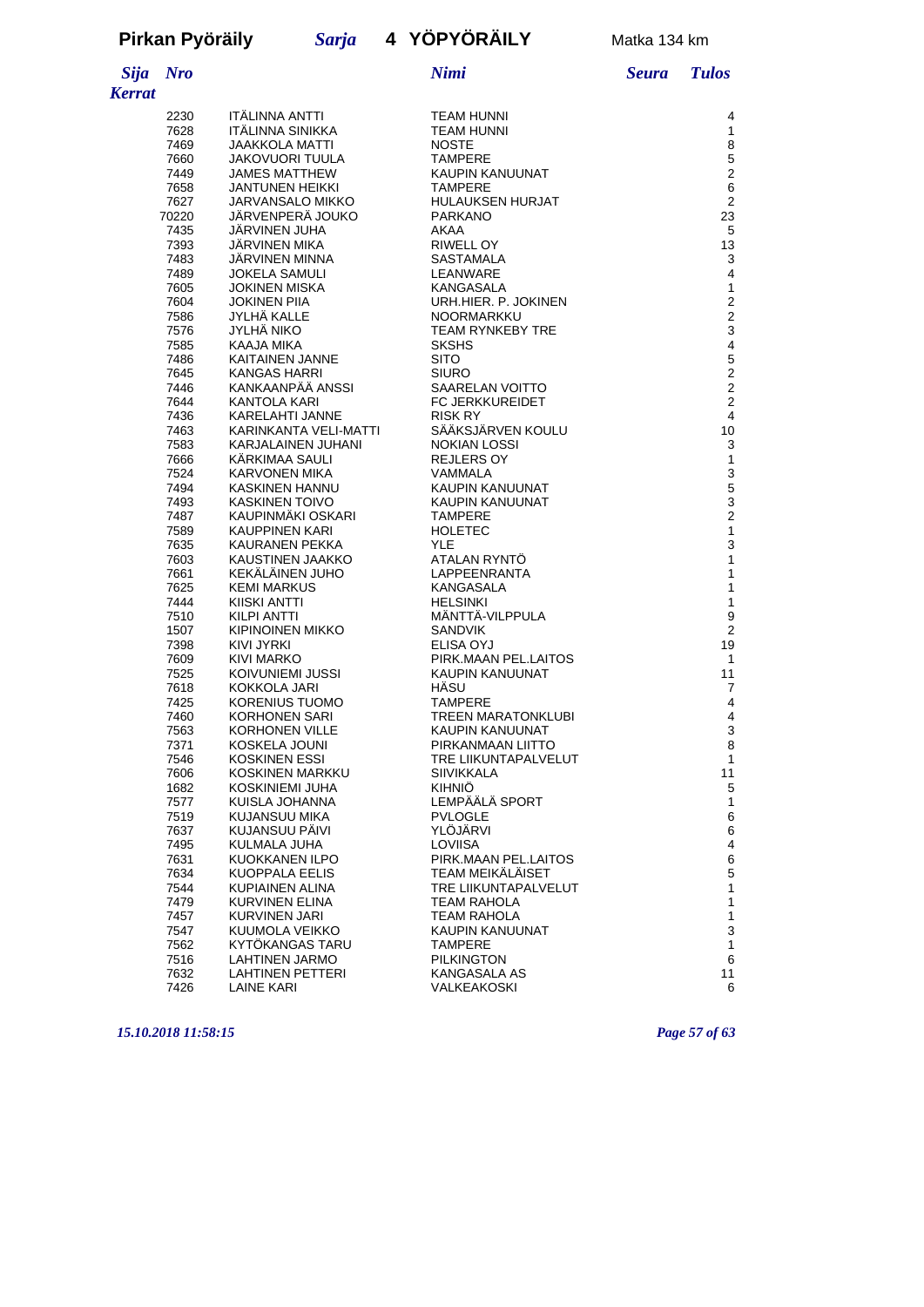# **Pirkan Pyöräily** *Sarja* **4 YÖPYÖRÄILY** Matka 134 km

| Sija   | Nr |
|--------|----|
| Kerrat |    |

| 7440  | LAINE MERJA                 | VALKEAKOSKI               | 6                       |
|-------|-----------------------------|---------------------------|-------------------------|
| 7675  | <b>LAINE TONI</b>           | SÄKYLÄ                    | 6                       |
| 2250  | LAMPI MILLA                 | <b>TAMPERE</b>            | 1                       |
| 7648  | LATVA-RASKU PETRI           | KAUPIN KANUUNAT           | 16                      |
| 7647  | LAUHALA JUHA                | <b>OTSO</b>               | 1                       |
| 7599  | LAUKKANEN JUHA              | KAUPIN KANUUNAT           | 4                       |
| 7656  | LAURIKKALA JORMA            | <b>TAMPERE</b>            | 10                      |
| 7372  | <b>LEHTINEN JAAKKO</b>      | <b>JERKKUREIDET</b>       | 6                       |
| 7557  | <b>LEHTINEN KARI</b>        | TIEDOT PUUTTUVAT          | $\mathbf{1}$            |
| 7549  | LEHTISALO KALLE             | KAUPIN KANUUNAT           | $\overline{2}$          |
| 7595  | LEHTISOLA PEKKA             | HÄJYT                     | $\overline{c}$          |
| 7612  | <b>LEHTO ILKKA</b>          | YLÖJÄRVI                  | 4                       |
| 7643  | LEPOLA JARMO                | <b>METSAKESKUS</b>        | 17                      |
| 7441  | LEPPÄNEN MATTI              | K-P                       | 19                      |
| 7640  | <b>LESKINEN JOONAS</b>      | KAUPIN KANUUNAT           | 2                       |
| 67    | <b>LESKINEN PEKKA</b>       | <b>ORIVESI</b>            | 37                      |
| 7478  | LIETZEN ARTO                | <b>HANKO</b>              | 1                       |
| 7476  | LIETZEN JAMI                | <b>TAMPERE</b>            | $\mathbf{1}$            |
| 7477  | LIETZEN JESSE               | TAMPERE                   | $\mathbf{1}$            |
| 4676  | LISKO JUSSI                 | KAUPIN KANUUNAT           | 6                       |
| 7513  | <b>LIUHTONEN VELI-PEKKA</b> | <b>PILKINGTON</b>         | 5                       |
| 7507  | <b>LUHTANEN TUUKKA</b>      | <b>FASTEMS OY AB</b>      | 5                       |
| 7453  | LUNDELIN MARKKU             | <b>TAMPERE</b>            | 3                       |
| 7548  | LUOMALAHTI JUHA             | KIHNIÖN URHEILIJAT        | $\mathbf{1}$            |
| 7367  | MÄÄTTÄ TONI                 | <b>ESPOO</b>              | 16                      |
| 2138  | MAJAVA TARMO                | <b>TAIVALTAJAT</b>        | 19                      |
| 7458  | MÄKELÄ JANI                 | <b>KIIKAN VETO</b>        | 1                       |
| 7527  | MÄKELÄ JULIUS               | <b>METSO MINERALS OY</b>  | 8                       |
| 7615  | MÄKELÄ SATU                 | <b>TAMPERE</b>            | $\mathbf{3}$            |
| 1304  | MÄKELÄ TONI                 | KAUPIN KANUUNAT           | $\mathbf 2$             |
| 7542  | MÄKINEN BENJAMIN            | <b>INTERSPORT</b>         | $\mathbf{1}$            |
| 7677  | <b>MAKINEN JARMO</b>        | PIRKKALA                  | $\mathsf 3$             |
| 7602  | <b>MALINEN JOUNI</b>        | SASTAMALA                 | $\overline{c}$          |
| 7665  | MANDERBACKA SANNA           | <b>HAMEENLINNAN TARMO</b> | 1                       |
| 7362  | <b>MANNINEN MATTI</b>       | <b>TUUL</b>               | 13                      |
| 7540  | MÄNTYVAARA EVA              | <b>TEISKONURHEILIJAT</b>  | 1                       |
| 7539  | MANTYVAARA PEKKA            | <b>TEISKONURHEILIJAT</b>  | $\mathbf{1}$            |
| 71240 | <b>MARKKANEN TEEMU</b>      | KAUPIN KANUUNAT           | $\mathbf{1}$            |
| 7570  | <b>MARTTILA PETRI</b>       | KAUPIN KANUUNAT           | 6                       |
| 243   | <b>MATTILA TIMO</b>         | KAUPIN KANUUNAT           | 20                      |
| 7619  | MERILÄINEN PETRI            | RYSÄSLAMPI                | $\mathbf{1}$            |
| 7455  | <b>MERTANIEMI JUKKA</b>     | <b>TAKK</b>               | $\overline{2}$          |
| 7416  | <b>METSO TAPIO</b>          | KUUSAKOSKI OY             | 10                      |
| 7558  | <b>MIKKONEN JUSSI</b>       | <b>TAMPERE</b>            | 1                       |
| 5295  | MOILANEN KYÖSTI             | <b>TAKON SOUTAJAT</b>     | 14                      |
| 7387  | <b>MUJE ELMERI</b>          | <b>HELSINKI</b>           | 1                       |
| 7655  | <b>MUKKALA PERTTU</b>       | PIRK.MAAN PEL.LAITOS      | 4                       |
| 7423  | MUSTANIEMI EMMI             | TT226                     | $\overline{2}$          |
| 7503  | MYLLYOJA JANNE              | CYBERCOM FINLAND OY       | 3                       |
| 7555  | NASKALI VILLE               | TEISKON VPK               | 1                       |
| 7383  | NAUKKARINEN JARI            | VANTAA                    | 1                       |
| 7470  | NELIMARKKA MARTTI           | LEMP. RESERVILÄISET       | 10                      |
| 7669  | NIEMELÄ TIMO                | <b>TAMPERE</b>            | $\overline{\mathbf{c}}$ |
| 7520  | <b>NIEMI SEPPO</b>          | <b>TUKES</b>              | 9                       |
| 7506  | NIEMINEN HARRI              | <b>SCA TISSUE FINLAND</b> | $\overline{\mathbf{4}}$ |
| 7596  | NIEMINEN JARI               | TEAM RAHOLA               | 1                       |
| 7650  | NIEMINEN KAI                | KAUPIN KANUUNAT           | 11                      |
| 7651  | NIEMINEN MINNA              | KAUPIN KANUUNAT           | 1                       |
| 7442  | <b>NIEMINEN PASI</b>        | <b>TAMPERE</b>            | $\overline{7}$          |
| 7420  | NIINIHARJU JANNE            | <b>TAMPERE</b>            | 1                       |
| 7567  | NOPPARI SEPPO               | KAUPIN KANUUNAT           | 13                      |
| 7407  | NOUKKA JOUKO                | RAMBOLL FINLAND OY        | 14                      |

#### *15.10.2018 11:58:15 Page 58 of 63*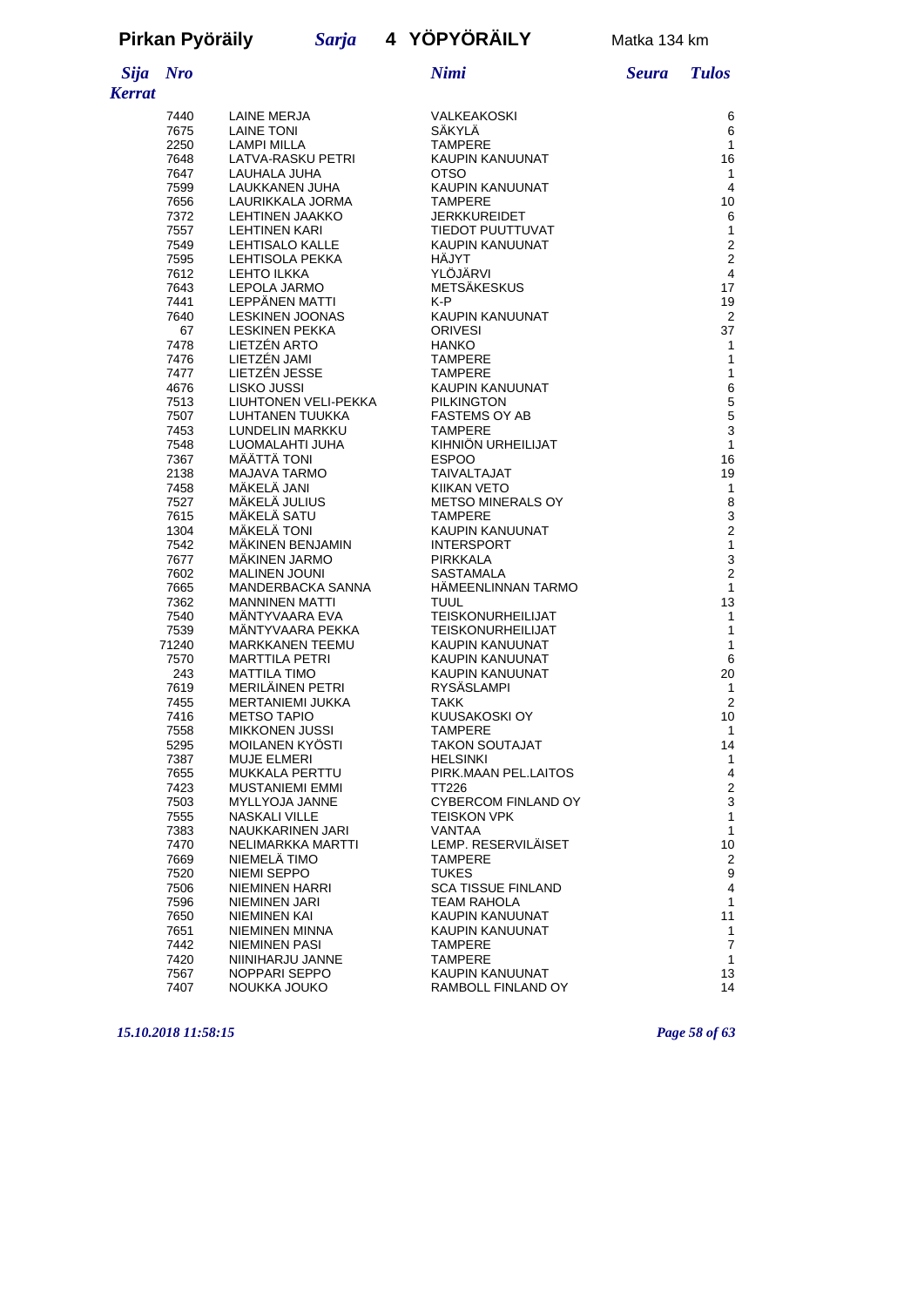### **Pirkan Pyöräily** *Sarja* **4 YÖPYÖRÄILY** Matka 134 km

| <b>Sija</b>   | <b>Nro</b>   |                                      | Nimi                                | <b>Seura</b> | <b>Tulos</b>                                     |
|---------------|--------------|--------------------------------------|-------------------------------------|--------------|--------------------------------------------------|
| <b>Kerrat</b> |              |                                      |                                     |              |                                                  |
|               | 7559         | NUIJANMAA KATI                       | <b>KAUPIN KANUUNAT</b>              |              | 2                                                |
|               | 7593         | NUMMI JUKKA                          | <b>ESPOO</b>                        |              | 1                                                |
|               | 7484         | NYKULLA JANI                         | LOHJA                               |              | 3                                                |
|               | 7474         | <b>NYROTH ERLAND</b>                 | VANTAA                              |              | 8                                                |
|               | 7488         | <b>OJANIEMI SIMO</b>                 | LEANWARE                            |              | $\frac{5}{5}$                                    |
|               | 7499         | OKKA MARKKU                          | <b>ELENIA OY</b>                    |              |                                                  |
|               | 7526         | PAANANEN JUKKA                       | <b>VAASA</b>                        |              | 1                                                |
|               | 212          | <b>PAASONEN MARTTI</b>               | <b>TAMPERE</b>                      |              | 24                                               |
|               | 7552         | PAAVOLA MARKUS                       | <b>TEISKON VPK</b>                  |              | 1                                                |
|               | 7451         | PAHLAMA SINI                         | <b>TAMPERE</b>                      |              | 4                                                |
|               | 7410<br>7630 | PAJANEN ESA-ANTERO<br>PALOMÄKI HENRI | KAUPIN KANUUNAT<br>AU               |              | 6<br>1                                           |
|               | 7571         | PALONEN KARI                         | KAUPIN KANUUNAT                     |              | 3                                                |
|               | 7672         | PANULA-ONTTO JUHA                    | <b>TAMPERE</b>                      |              | 1                                                |
|               | 7633         | PARTANEN MARTTI                      | LÄNNEN LOKARIT                      |              | 10                                               |
|               | 7421         | <b>PASSINEN TAPIO</b>                | <b>KERAVA</b>                       |              | 2                                                |
|               | 7584         | <b>PATSI MARKKU</b>                  | <b>PYMY</b>                         |              | 1                                                |
|               | 7620         | <b>PAUNONEN HARRI</b>                | LAHTI                               |              | $\overline{\mathbf{c}}$                          |
|               | 7678         | PEKKARINEN JOUKO                     | <b>TAMPERE</b>                      |              | 5                                                |
|               | 7566         | PELTOLA MARKKU                       | <b>CC ILVES</b>                     |              | $\mathbf{1}$                                     |
|               | 7616         | PELTOLA SAMULI                       | <b>REENIKERHO-77</b>                |              | 1                                                |
|               | 7417         | PELTOMAA NIKO                        | KUUSAKOSKI OY                       |              |                                                  |
|               | 7662         | PELTONEN HANNU                       | <b>TAMPERE</b>                      |              | 6<br>3<br>2<br>6                                 |
|               | 7509         | PELTONEN JUUSO                       | <b>JYVÄSKYLÄ</b>                    |              |                                                  |
|               | 7671         | <b>PELTONEN SARI</b>                 | MÄKIMAAN MUHKU                      |              |                                                  |
|               | 7377         | PELTONIEMI HARRI                     | CARGOTEC FINLAND OY                 |              | 1                                                |
|               | 7550         | PEURANIEMI MARKO                     | <b>TRIVA</b>                        |              | 1                                                |
|               | 7573         | PIETARI RIKU                         | <b>HELSINKI</b>                     |              |                                                  |
|               | 7475         | PIETILÄ TOMI                         | YLÖJÄRVI                            |              | $\begin{array}{c}\n 3 \\  2 \\  1\n \end{array}$ |
|               | 7551<br>7580 | POIJARVI HELENA<br>POIKONEN ARTO     | KAUPIN KANUUNAT<br>KAMPI KARAVAANIT |              |                                                  |
|               | 7579         | POIKONEN TAPIO                       | KAMPI KARAVAANIT                    |              |                                                  |
|               | 7433         | POUSI KIMMO                          | KANGASALA                           |              | $\frac{2}{5}$                                    |
|               | 7522         | <b>PURANEN ESA</b>                   | <b>TAMPERE</b>                      |              | 1                                                |
|               | 7535         | PUTKISAARI SAMI                      | <b>TEISKON VPK</b>                  |              | 11                                               |
|               | 7642         | PUUSTINEN ARJA                       | <b>TREEN KAUPUNKI</b>               |              |                                                  |
|               | 5182         | PUUTIO JOUNI                         | H.A.S                               |              | $\frac{2}{3}$                                    |
|               | 7574         | PUUTTUU TIEDOT                       | OTA YHTEYTTÄ                        |              | 1                                                |
|               | 7578         | PUUTTUU TIEDOT                       | OTA YHTEYTTA                        |              | 1                                                |
|               | 7536         | PYYDYSMÄKI ANU                       | <b>TREEN MARATONKLUBI</b>           |              | 3                                                |
|               | 95           | RAJAMÄKI TAPIO                       | KUNTO-PIRKAT                        |              | 36                                               |
|               | 7649         | RAJAMÄKI TUUKKA                      | <b>PUMTEK</b>                       |              | $\frac{2}{2}$                                    |
|               | 7664         | RANTALA JYRKI                        | <b>KOOVEE</b>                       |              |                                                  |
|               | 7597         | RAPELI NINA                          | LIIKUTTAVAT SASTAMAL                |              | 1                                                |
|               | 7623         | RÄSÄNEN PETRI                        | KAUPIN KANUUNAT                     |              | $\overline{a}$                                   |
|               | 7657         | RASI ERKKI<br>RATINEN HEIKKI         | TAMPERE<br>TAMFELT OYJ              |              | 3                                                |
|               | 7617<br>7582 | <b>RAUTANEN MARKKU</b>               | HÄMEENLINNA                         |              | $\overline{\mathbf{c}}$<br>$\overline{c}$        |
|               | 7591         | RIEKKOLA EIJA                        | PIRKKALA                            |              | 6                                                |
|               | 7464         | RINNE ORVOKKI                        | MELLILÄN HUOVIT RY                  |              | 12                                               |
|               | 7598         | RITVONEN MINNA                       | LIIKUTTAVAT SASTAMAL                |              | 1                                                |
|               | 7621         | <b>RUPPONEN MIKA</b>                 | KYLMÄKOSKEN VPK                     |              | 1                                                |
|               | 7533         | <b>SALLI SAMI</b>                    | <b>TIPICO</b>                       |              | 1                                                |
|               | 7434         | SALMI ARI JUHANI                     | <b>SSAB EUROPE</b>                  |              | 15                                               |
|               | 7601         | SANDHOLM PASI                        | LIIKUTTAVAT                         |              | $\overline{\mathbf{c}}$                          |
|               | 7587         | SEPPÄLÄ JOUNI                        | <b>ESPOO</b>                        |              | 6                                                |
|               | 7652         | SIEVÄNEN MATTI                       | KAUPIN KANUUNAT                     |              | 16                                               |
|               | 70225        | SILVASTI TIMO                        | TRE LIIKUNTAPALVELUT                |              | 22                                               |
|               | 7541         | <b>SILVENTOINEN PETRI</b>            | <b>INTERSPORT</b>                   |              | 2                                                |
|               | 7641         | SINISALO VILJAMI                     | <b>TAMPERE</b>                      |              | 1                                                |
|               | 7543         | SIPILÄ ANTTI                         | J.J.P.L                             |              | 1                                                |

SYLANDER IINA TRE LIIKUNTAPALVELUT 1

#### *15.10.2018 11:58:16 Page 59 of 63*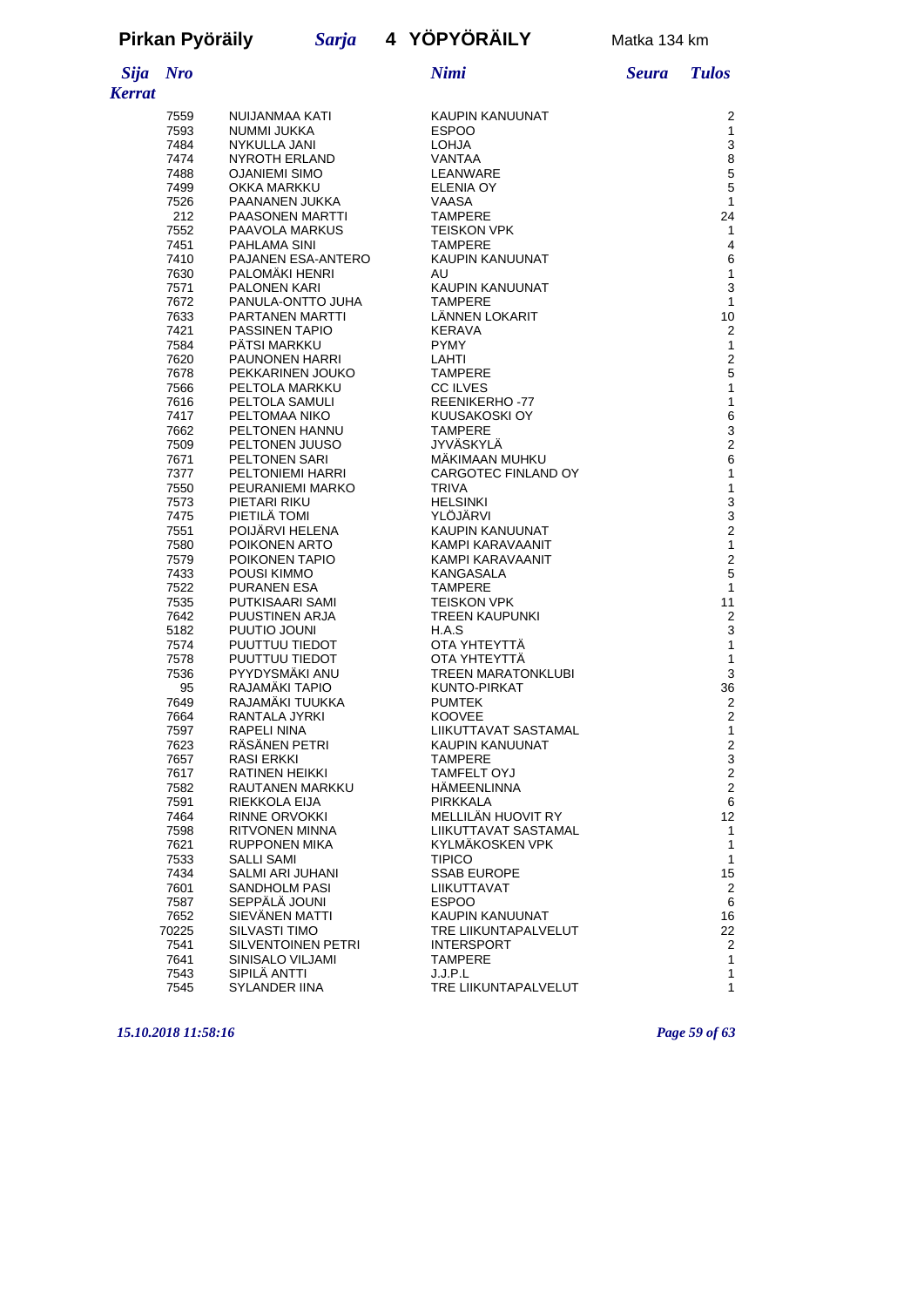# **Pirkan Pyöräily** *Sarja* **4 YÖPYÖRÄILY** Matka 134 km

#### *Sija Nro Nimi Seura Tulos Kerrat*

| 7663 | SYRJÄ PASI               | KAUPIN KANUUNAT            | 8                                     |
|------|--------------------------|----------------------------|---------------------------------------|
| 7624 | SYRJÄMÄKI TIMO           | KAUPIN KANUUNAT            | $\overline{\mathbf{c}}$               |
| 7556 | <b>TAARI OTSO</b>        | <b>HELSINKI</b>            | 1                                     |
| 7471 | <b>TAARI REIMA</b>       | <b>HELSINKI</b>            | 4                                     |
| 7511 | TÄHKÄNEN KIMMO           | <b>NOKIAN TYRES</b>        |                                       |
| 7554 | <b>TAHVANAINEN TONI</b>  | <b>TEISKON VPK</b>         | $\begin{array}{c} 8 \\ 1 \end{array}$ |
| 7594 | <b>TAIVALAHO TIMO</b>    | <b>KAUPIN KANUUNAT</b>     | 3                                     |
| 7429 | <b>TAKALO ESA</b>        | <b>ECONOCAP</b>            | 6                                     |
| 7553 | TARIKKA MIKKO            | <b>TEISKON VPK</b>         |                                       |
| 7600 | <b>TIIKKAINEN SANNA</b>  | <b>TAMPERE</b>             | $\frac{3}{1}$                         |
| 3165 | <b>TOMULA TIMO</b>       | <b>PORI</b>                | $\epsilon$                            |
| 7518 | <b>TOSSAVAINEN JUHA</b>  | <b>PVLOGLE</b>             | 8                                     |
| 7569 | TRÄSKILÄ JUSSI           | <b>TAMPERE</b>             | 4                                     |
| 7568 | TRÄSKILÄ SAMULI          | OULU                       |                                       |
| 7368 | <b>TUOMINEN PATRIK</b>   | <b>KERAVA</b>              |                                       |
| 7409 | <b>UKKONEN AKI</b>       | <b>EURA</b>                | 2<br>3<br>3<br>5<br>5<br>5<br>5<br>7  |
| 7465 | ULVELIN VÄINÖ            | YLÖJÄRVI                   |                                       |
| 7408 | <b>UOTILA MIKKO</b>      | <b>TAMPERE</b>             |                                       |
| 7459 | <b>VAHTER TIMO</b>       | KAUPIN KANUUNAT            |                                       |
| 7378 | VÄISÄNEN KARRI           | CARGOTEC FINLAND OY        | $\overline{\mathbf{1}}$               |
| 7358 | VALASKIVI JAAKKO         | YLEN PYÖRÄILYKERHO         |                                       |
| 7590 | <b>VALTAKOSKI TUULIA</b> | PIRKKALA                   | $\frac{4}{7}$                         |
| 7422 | <b>VANKKA ESA</b>        | <b>FMR</b>                 | 1                                     |
| 2129 | VARTIAMÄKI JARMO         | <b>VIRTAIN URHEILIJAT</b>  |                                       |
| 7534 | VÄYRYNEN PASI            | <b>TIPICO</b>              | $\frac{5}{1}$                         |
| 7592 | VIHERLAMPI JUHA          | <b>TEAM BAHCO</b>          | 1                                     |
| 7668 | <b>VILJAKAINEN MATTI</b> | <b>SSU-TRIATHLON</b>       | $\overline{1}$                        |
| 7490 | <b>VIROLA JYRKI</b>      | LEMPÄÄLÄ                   | $\overline{1}$                        |
| 7461 | <b>VIRTANEN JAAKKO</b>   | KAUPIN KANUUNAT            | 15                                    |
| 7357 | <b>VULLI MIKKO</b>       | <b>QUALCOMM ATHEROS FI</b> | 18                                    |
| 7673 | <b>VUORIAHO MARKUS</b>   | <b>PIRKKALA</b>            | 1                                     |
| 7517 | <b>VUORINEN JANNE</b>    | <b>PILKINGTON</b>          |                                       |
| 7565 | <b>VUORINEN VILLE</b>    | <b>NOKIA</b>               | $\begin{array}{c} 2 \\ 1 \end{array}$ |
| 7626 | <b>WALLIN JUHA</b>       | KAAHOTTAJAT                | $\overline{1}$                        |
| 7608 | YLÄ-OUTINEN KAI          | <b>TRIATHLONTEAM 226</b>   | 11                                    |

*15.10.2018 11:58:16 Page 60 of 63*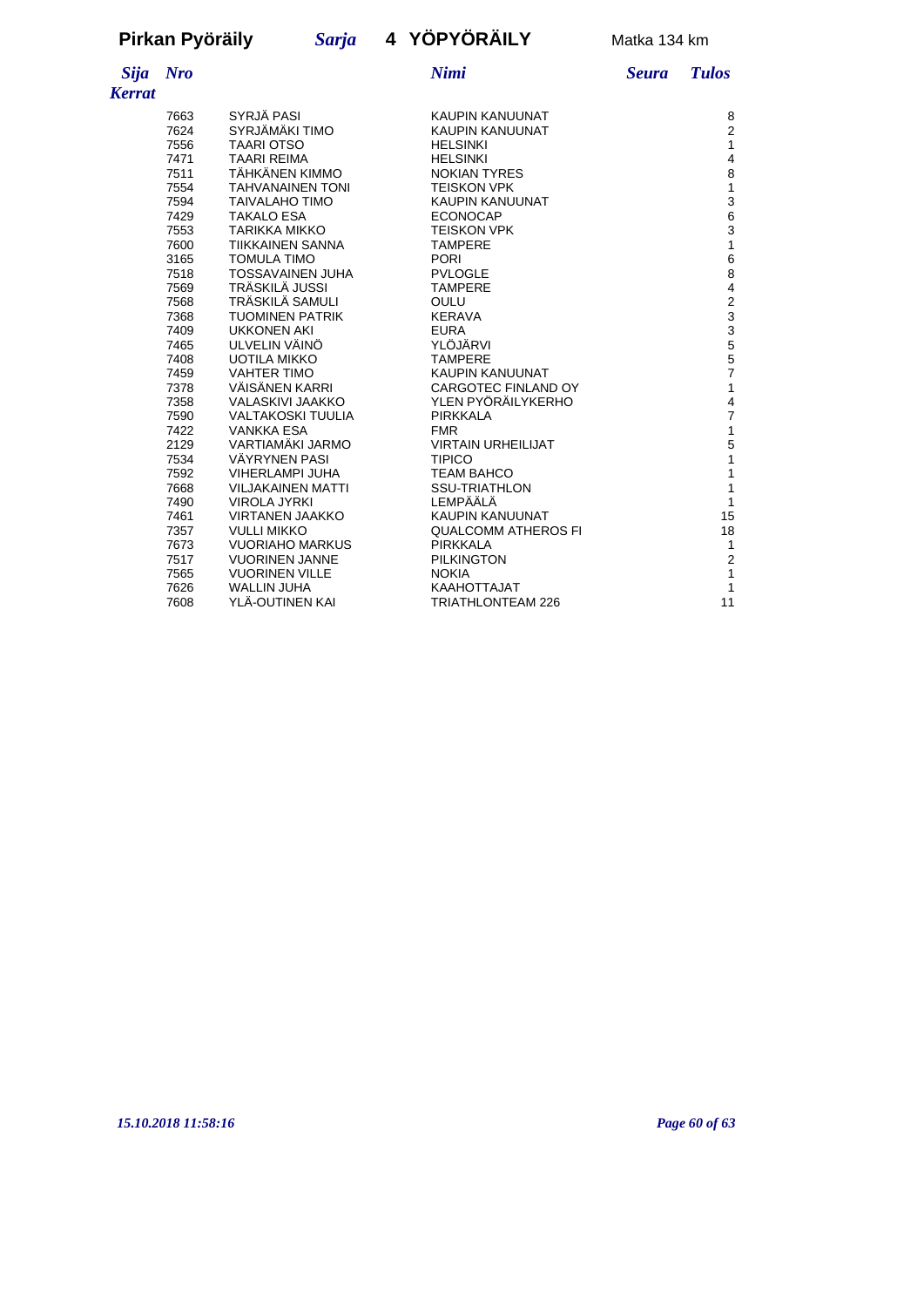*Sija Nro Nimi Seura Tulos*

| <b>Kerrat</b> |              |                                                  |                                                                                        |
|---------------|--------------|--------------------------------------------------|----------------------------------------------------------------------------------------|
|               | 3825         | ALAHUHTALA LAURI                                 | YLÖJÄRVI                                                                               |
|               | 3823         | ALAHUHTALA LOTTA-REGINA                          | YLÖJÄRVI                                                                               |
|               | 3824         | ALAHUHTALA MATIAS                                | YLÖJÄRVI                                                                               |
|               | 3847         | ANDERSON LINNEA                                  | <b>TAMPERE</b>                                                                         |
|               | 3848         | ANDERSON LINUS                                   | <b>TAMPERE</b>                                                                         |
|               | 3846         | ANDERSON MARJUT                                  | <b>TAMPERE</b>                                                                         |
|               | 3938         | GUIGNET MARI<br>GUIGNET SAMU<br>HAKAVUORI EMMI   | LEMPÄÄLÄ                                                                               |
|               | 3939<br>3983 |                                                  | LEMPÄÄLÄ<br>PORI                                                                       |
|               | 3975         | <b>HAKKARAINEN AINI</b>                          | VANTAA                                                                                 |
|               | 3953         | HIRVONEN ELLA-MARIA                              | <b>OMA</b>                                                                             |
|               | 3952         | HIRVONEN SIRPA MARGIT                            | <b>OMA</b>                                                                             |
|               | 3845         | <b>ISOSALO IIDA</b>                              |                                                                                        |
|               | 3926         | ITÄLINNA ANTTI<br>ITÄLINNA EINO<br>ITÄLINNA ELSA | '<br>TEAM HUNNI<br>TEAM HUNNI<br>TEAM HUNNI<br>AQUAPLUS TRIATHLON<br>PIRKKALA<br>NOKIA |
|               | 3927         |                                                  |                                                                                        |
|               | 3928         |                                                  |                                                                                        |
|               | 3980         | JÄRVENTAUSTA JIRI<br>JÄRVENTAUSTA JOONAS         |                                                                                        |
|               | 3979         |                                                  |                                                                                        |
|               | 3841<br>3840 | <b>JOENSUU HENRI</b><br>JOENSUU KATJA            |                                                                                        |
|               | 3839         | JOENSUU VENLA                                    |                                                                                        |
|               | 3991         |                                                  | KAUPIN KANUUNAT                                                                        |
|               | 3959         | JUNTTILA LINNEA<br>KAHLOS ANNI                   | AC LAMMAS                                                                              |
|               | 3961         | KAHLOS EEVA                                      | AC LAMMAS                                                                              |
|               | 3957         | KAHLOS MIKKO                                     | AC LAMMAS                                                                              |
|               | 3958         | KAHLOS RITVA                                     | AC LAMMAS                                                                              |
|               | 3960         | KAHLOS TOMMI                                     | AC LAMMAS                                                                              |
|               | 3934         | KALILOO TOI<br>KAUKOLINNA ANNIKA                 | <b>TAMPERE</b>                                                                         |
|               | 3929         | <b>KERO MATIAS</b>                               | <b>TAMPERE</b><br>NOUSEVA KUU                                                          |
|               | 3925<br>3924 | KESKINEN ELLA<br>KESKINEN SARI<br>KINNU WELL     | NOUSEVAKUU                                                                             |
|               | 3828         | KINNUNEN HANNELE                                 | PÄLKÄNEEN LUJA-LUKKO                                                                   |
|               | 3829         | <b>KINNUNEN ONNI</b>                             | PÄLKÄNEEN LUJA-LUKKO                                                                   |
|               | 3831         | KINNUNEN SISU                                    | PÄLKÄNEEN LUJA-LUKKO                                                                   |
|               | 3830         | KINNUNEN VELI                                    | PÄLKÄNEEN LUJA-LUKKO                                                                   |
|               | 3949         | KINNUNEN VELI<br>KORPILAHTI HANNA                | KANGASALA                                                                              |
|               | 3933         | LAHTINEN BERTTA                                  | <b>TAMPERE</b>                                                                         |
|               | 3931         | <b>LAHTINEN ELJAS</b>                            | <b>TAMPERE</b>                                                                         |
|               | 3932         | LAHTINEN JOHANNA<br><b>LEHTINEN AARNI</b>        | <b>TAMPERE</b><br><b>TAMPERE</b>                                                       |
|               | 3978<br>3965 | <b>LEHTINEN KIMMO</b>                            | KANGASALA                                                                              |
|               | 3966         | <b>LEHTINEN SASU</b>                             | KANGASALA                                                                              |
|               | 3982         |                                                  | KYRÖSKOSKI                                                                             |
|               | 3981         | LEHTOVIRTA LASSE<br>LEHTOVIRTA VILLE             | KYRÖSKOSKI                                                                             |
|               | 3850         | LINDROOS EIJA                                    | <b>NOKIA</b>                                                                           |
|               | 3923         | LINDROOS REIMA                                   | <b>NOKIA</b>                                                                           |
|               | 3842         | MÄKELÄ MATILDA                                   | <b>TAMPERE</b>                                                                         |
|               | 3951         | MÄKINEN HERTTA                                   | <b>KANGASALA</b>                                                                       |
|               | 3950<br>3970 | MÄKINEN MARTTA<br><b>MANNINEN MILJA</b>          | KANGASALA<br>KANGASALA                                                                 |
|               | 3971         | <b>MANNINEN MINNEA</b>                           | KANGASALA                                                                              |
|               | 3968         | <b>MANNINEN PINJA</b>                            | KANGASALA                                                                              |
|               | 3969         | <b>MANNINEN TOMMI</b>                            |                                                                                        |
|               | 3994         | <b>MURTONEN JANNE</b>                            | TIEDOT PUUTTUU                                                                         |
|               | 3993         | <b>MURTONEN JOONA</b>                            | TIEDOT PUUTTUU                                                                         |
|               | 3992         | MURTONEN JUHANA                                  | TIEDOT PUUTTUU                                                                         |
|               | 3946         | <b>MYLLYOJA OTSO</b>                             | <b>TAMPERE</b>                                                                         |
|               | 3843         | NÄTTILÄ ADA                                      | <b>JULKUJÄRVI</b>                                                                      |
|               | 3849         | NÄTTILÄ TOPIAS                                   | YLÖJÄRVI                                                                               |
|               | 3989         | <b>NENONEN NELLA</b><br>PAASONEN MARTTI          | <b>TAMPERE</b>                                                                         |
|               | 3944<br>3943 | PAASONEN TERTTU                                  | <b>TAMPERE</b>                                                                         |
|               |              |                                                  |                                                                                        |

*15.10.2018 11:58:16 Page 61 of 63*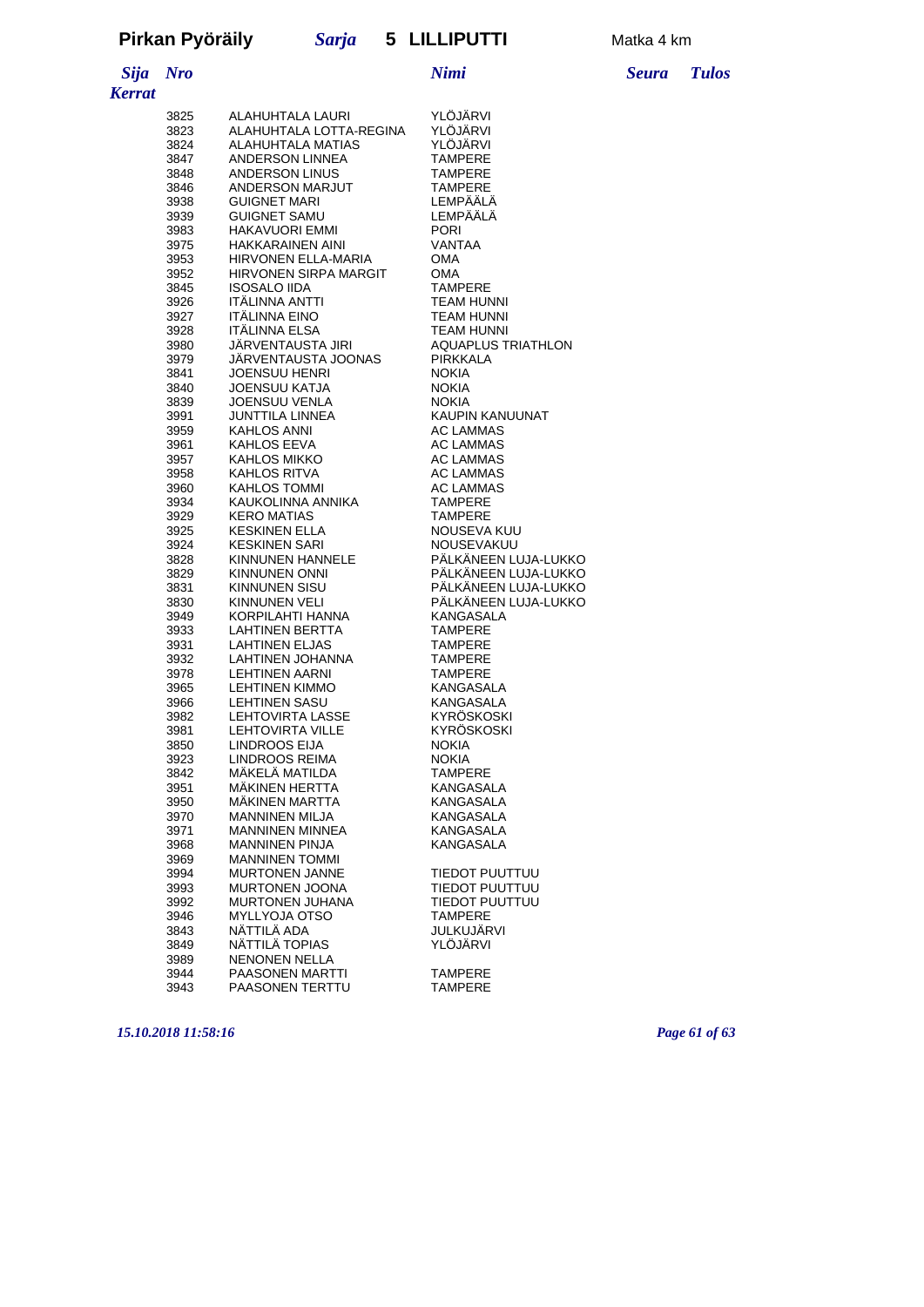# *Kerrat*

| 3941 | PAASONEN VEERA                       | <b>TAMPERE</b>  |  |  |
|------|--------------------------------------|-----------------|--|--|
| 3942 | <b>PAASONEN VILLE</b>                | <b>TAMPFRF</b>  |  |  |
| 3818 | PANZUTO CARLO                        | HÄMEENLINNA     |  |  |
| 3817 | PANZUTO HANNA                        | HÄMEENLINNA     |  |  |
| 3844 | <b>PENKKI ELLI</b>                   | AKAA            |  |  |
| 3834 | PITKÄRANTA MILLA                     | JULKUJÄRVI      |  |  |
| 3833 | PITKÄRANTA MIRA                      | JULKUJÄRVI      |  |  |
| 3832 | PITKÄRANTA VILJAMI                   | YLÖJÄRVI        |  |  |
| 3967 | POHJOLA LILLI                        | LEMPÄÄLÄ        |  |  |
| 3821 | ROSENSTRÖM AAPO                      | KANGASALA       |  |  |
| 3819 | ROSENSTRÖM ELINA<br><b>KANGASALA</b> |                 |  |  |
| 3820 | ROSENSTRÖM JUHO<br><b>KANGASALA</b>  |                 |  |  |
| 3822 | ROSENSTRÖM OTTO<br>KANGASALA         |                 |  |  |
| 3977 | RUOKOJÄRVI LAURI                     | <b>PIRKKALA</b> |  |  |
| 3964 | <b>SALONEN AARO</b>                  | <b>TAMPERE</b>  |  |  |
| 3940 | SEPPÄNEN HELJÄ                       | <b>TAMPERE</b>  |  |  |
| 3827 | SIKIÖ AKSELI                         | <b>TAMPERE</b>  |  |  |
| 3826 | SIKIÖ JANNE                          | <b>BVT</b>      |  |  |
| 3947 | <b>SIURO ILMARI</b>                  | LEPA            |  |  |
| 3974 | <b>TAKALO HUGO</b>                   | <b>TAMPERE</b>  |  |  |
| 3972 | <b>TAKALO SAARA</b>                  | <b>TAMPERE</b>  |  |  |
| 3973 | <b>TAKALO VEERA</b>                  | <b>TAMPERE</b>  |  |  |
| 3963 | TAKAMÄKI EERO                        | <b>TAMPERE</b>  |  |  |
| 3962 | TAKAMÄKI SELJA                       | <b>TAMPERE</b>  |  |  |
| 3948 | <b>TALSTA MINNA</b>                  | <b>PIRKKALA</b> |  |  |
| 3945 | <b>TOIVIAINEN SINI</b>               | <b>LEPA</b>     |  |  |
| 3838 | <b>VALKAMA EMILIA</b>                | <b>NOKIA</b>    |  |  |
| 3836 | <b>VALKAMA HILJA</b>                 | <b>NOKIA</b>    |  |  |
| 3835 | <b>VALKAMA PIA</b>                   | <b>NOKIA</b>    |  |  |
| 3837 | <b>VALKAMA SOFIA</b>                 | <b>NOKIA</b>    |  |  |
| 3976 | <b>VARIS LEENA</b>                   |                 |  |  |
| 3984 | <b>VESTERINEN AHTI</b>               | <b>TAMPERE</b>  |  |  |
| 3985 | <b>VESTERINEN EEVA</b>               | <b>TAMPERE</b>  |  |  |
| 3987 | <b>VESTERINEN KATI</b>               | <b>TAMPERE</b>  |  |  |
| 3986 | <b>VESTERINEN URHO</b>               | <b>TAMPERE</b>  |  |  |
| 3990 | VIITAMÄKI JENNA                      | <b>TAMPERE</b>  |  |  |
| 3937 | YLI-KOHTAMÄKI EELIS                  | <b>TAMPERE</b>  |  |  |
| 3936 | YLI-KOHTAMÄKI ELLI                   | <b>TAMPERE</b>  |  |  |
| 3930 | YLI-KOHTAMÄKI JARNO                  | <b>TAMPERE</b>  |  |  |
| 3935 | YLI-KOHTAMÄKI MARJAANA               | <b>TAMPERE</b>  |  |  |

*Sija Nro Nimi Seura Tulos*

*15.10.2018 11:58:16 Page 62 of 63*